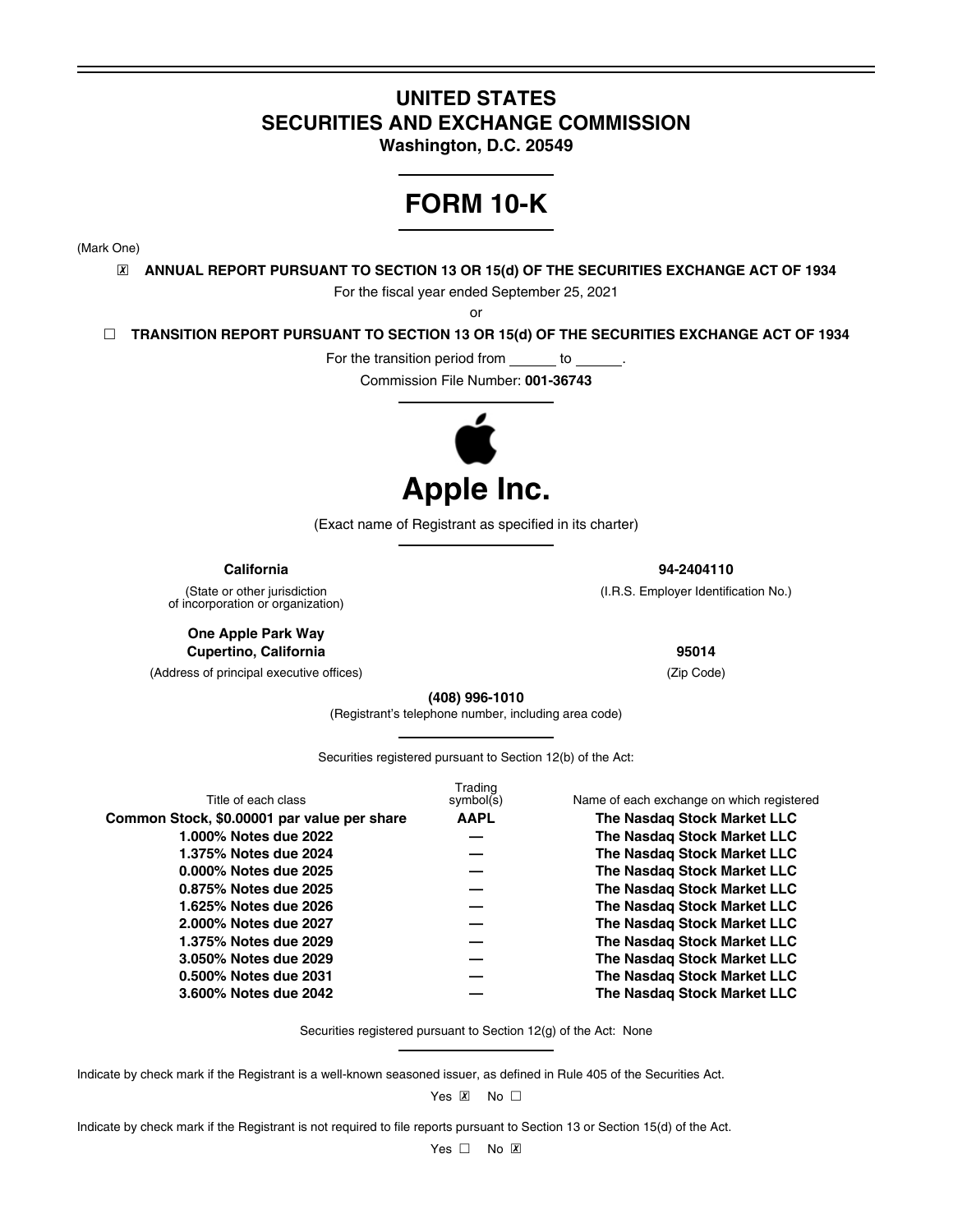Indicate by check mark whether the Registrant (1) has filed all reports required to be filed by Section 13 or 15(d) of the Securities Exchange Act of 1934 during the preceding 12 months (or for such shorter period that the Registrant was required to file such reports), and (2) has been subject to such filing requirements for the past 90 days.

Yes  $X$  No  $\Box$ 

Indicate by check mark whether the Registrant has submitted electronically every Interactive Data File required to be submitted pursuant to Rule 405 of Regulation S-T (§232.405 of this chapter) during the preceding 12 months (or for such shorter period that the Registrant was required to submit such files).

Yes  $X$  No  $\Box$ 

Indicate by check mark whether the Registrant is a large accelerated filer, an accelerated filer, a non-accelerated filer, a smaller reporting company, or an emerging growth company. See the definitions of "large accelerated filer," "accelerated filer," "smaller reporting company," and "emerging growth company" in Rule 12b-2 of the Exchange Act.

| Large accelerated filer | $\boldsymbol{\chi}$ | Accelerated filer         |  |
|-------------------------|---------------------|---------------------------|--|
| Non-accelerated filer   |                     | Smaller reporting company |  |
|                         |                     | Emerging growth company   |  |

If an emerging growth company, indicate by check mark if the Registrant has elected not to use the extended transition period for complying with any new or revised financial accounting standards provided pursuant to Section 13(a) of the Exchange Act.  $\Box$ 

Indicate by check mark whether the Registrant has filed a report on and attestation to its management's assessment of the effectiveness of its internal control over financial reporting under Section 404(b) of the Sarbanes-Oxley Act (15 U.S.C. 7262(b)) by the registered public accounting firm that prepared or issued its audit report.  $\boxed{\mathbb{X}}$ 

Indicate by check mark whether the Registrant is a shell company (as defined in Rule 12b-2 of the Act).

#### $Yes \Box No \Box$

The aggregate market value of the voting and non-voting stock held by non-affiliates of the Registrant, as of March 26, 2021, the last business day of the Registrant's most recently completed second fiscal quarter, was approximately \$2,021,360,000,000. Solely for purposes of this disclosure, shares of common stock held by executive officers and directors of the Registrant as of such date have been excluded because such persons may be deemed to be affiliates. This determination of executive officers and directors as affiliates is not necessarily a conclusive determination for any other purposes.

16,406,397,000 shares of common stock were issued and outstanding as of October 15, 2021.

#### **DOCUMENTS INCORPORATED BY REFERENCE**

Portions of the Registrant's definitive proxy statement relating to its 2022 annual meeting of shareholders (the "2022 Proxy Statement") are incorporated by reference into Part III of this Annual Report on Form 10-K where indicated. The 2022 Proxy Statement will be filed with the U.S. Securities and Exchange Commission within 120 days after the end of the fiscal year to which this report relates.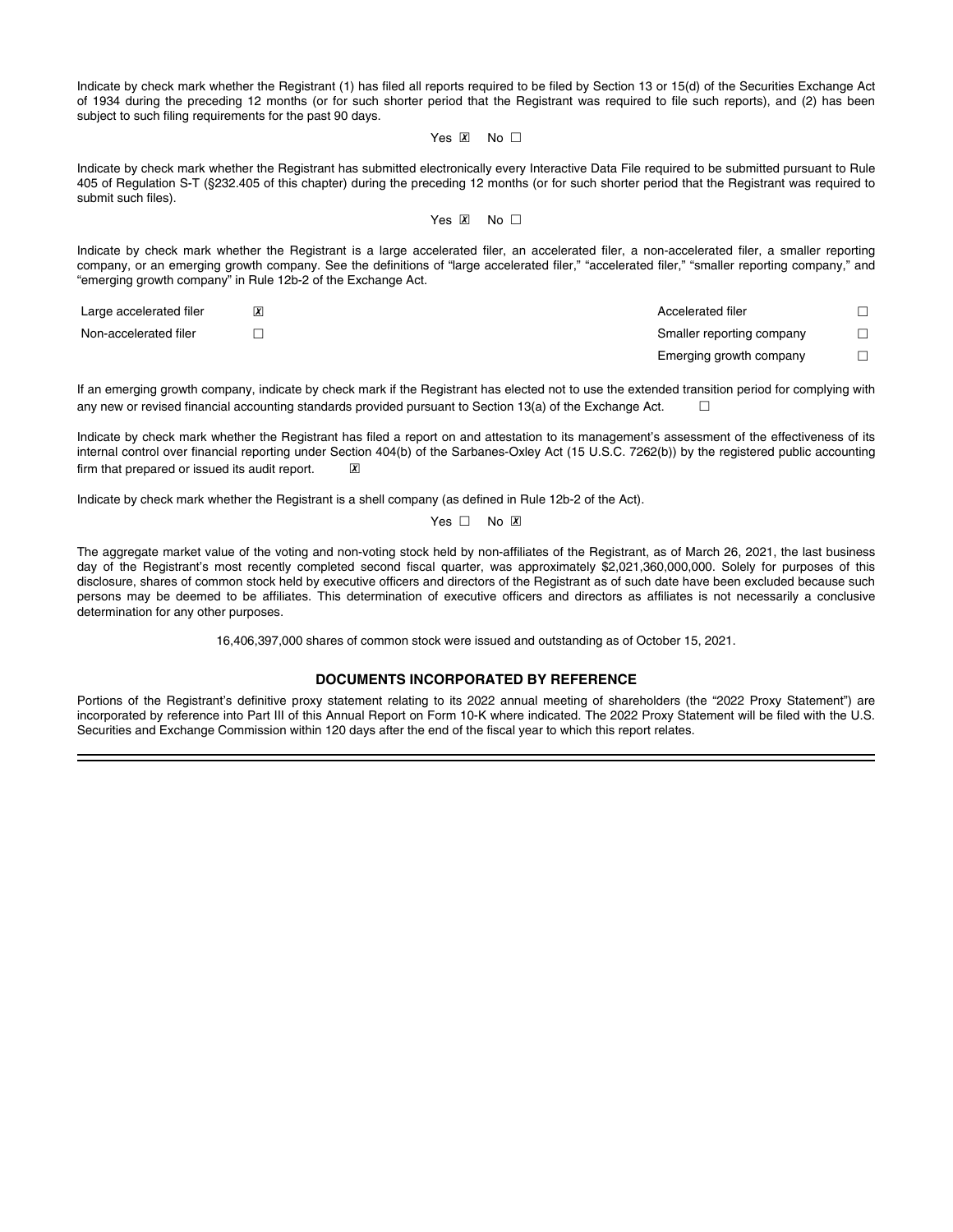## **Form 10-K**

## **For the Fiscal Year Ended September 25, 2021**

## **TABLE OF CONTENTS**

**Page**

|                 | Part I                                                                                                                 |              |
|-----------------|------------------------------------------------------------------------------------------------------------------------|--------------|
| Item 1.         | <b>Business</b>                                                                                                        | $\mathbf{1}$ |
| Item 1A.        | <b>Risk Factors</b>                                                                                                    | 6            |
| Item 1B.        | <b>Unresolved Staff Comments</b>                                                                                       | 17           |
| Item 2.         | <b>Properties</b>                                                                                                      | 17           |
| Item 3.         | <b>Legal Proceedings</b>                                                                                               | 17           |
| Item 4.         | <b>Mine Safety Disclosures</b>                                                                                         | 17           |
|                 | <b>Part II</b>                                                                                                         |              |
| Item 5.         | Market for Registrant's Common Equity, Related Stockholder Matters and Issuer Purchases of Equity<br><b>Securities</b> | 18           |
| Item 6.         | [Reserved]                                                                                                             | 19           |
| Item 7.         | Management's Discussion and Analysis of Financial Condition and Results of Operations                                  | 20           |
| Item 7A.        | <b>Quantitative and Qualitative Disclosures About Market Risk</b>                                                      | 26           |
| Item 8.         | <b>Financial Statements and Supplementary Data</b>                                                                     | 28           |
| Item 9.         | Changes in and Disagreements with Accountants on Accounting and Financial Disclosure                                   | 55           |
| Item 9A.        | <b>Controls and Procedures</b>                                                                                         | 55           |
| Item 9B.        | <b>Other Information</b>                                                                                               | 56           |
| Item 9C.        | Disclosure Regarding Foreign Jurisdictions that Prevent Inspections                                                    | 56           |
|                 | <b>Part III</b>                                                                                                        |              |
| <b>Item 10.</b> | Directors, Executive Officers and Corporate Governance                                                                 | 56           |
| Item $11.$      | <b>Executive Compensation</b>                                                                                          | 56           |
| Item 12.        | Security Ownership of Certain Beneficial Owners and Management and Related Stockholder Matters                         | 56           |
| Item 13.        | Certain Relationships and Related Transactions, and Director Independence                                              | 56           |
| Item $14.$      | <b>Principal Accountant Fees and Services</b>                                                                          | 56           |
|                 | <b>Part IV</b>                                                                                                         |              |
| Item $15.$      | <b>Exhibit and Financial Statement Schedules</b>                                                                       | 57           |
| Item $16.$      | Form 10-K Summary                                                                                                      | 59           |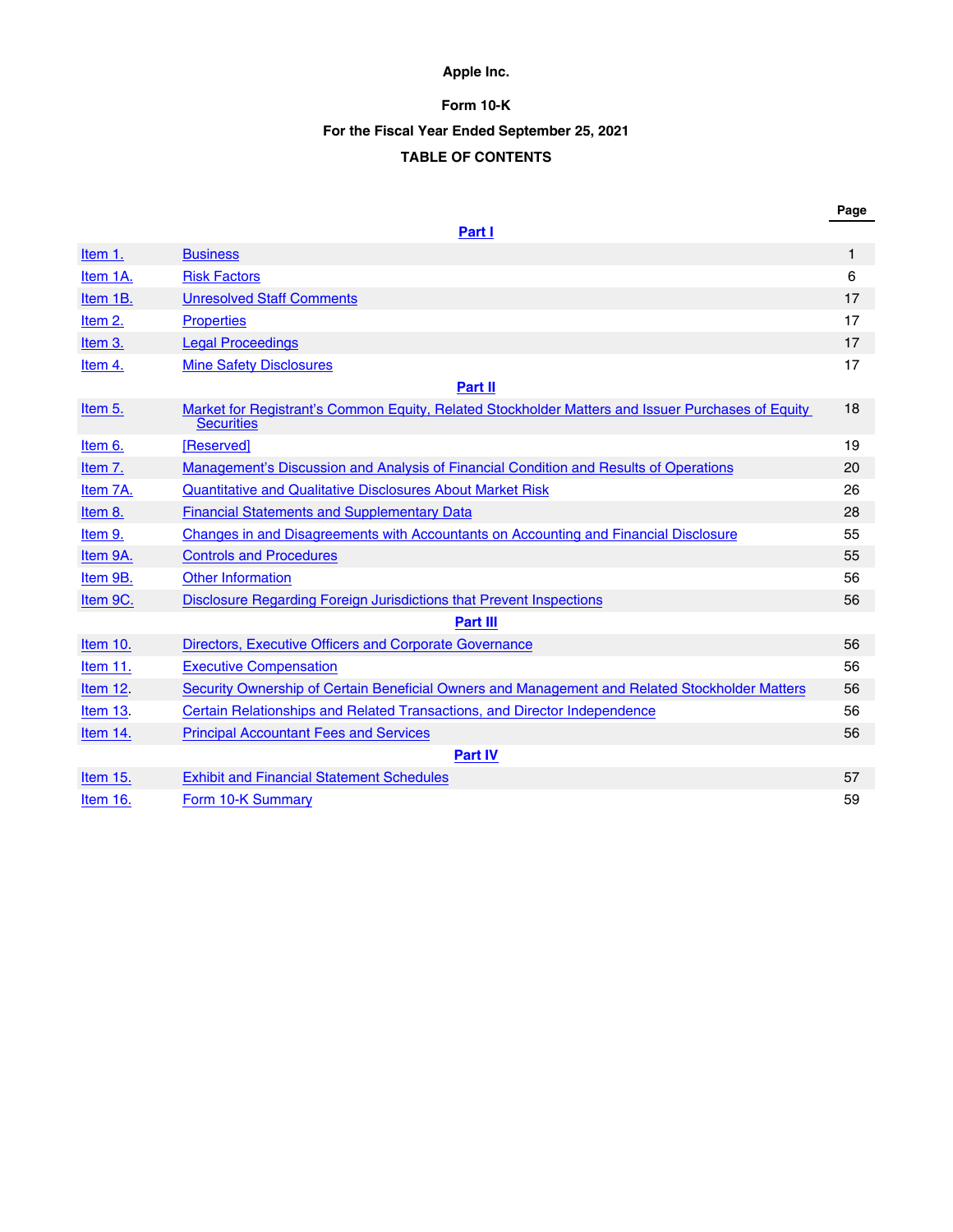<span id="page-3-0"></span>This Annual Report on Form 10-K ("Form 10-K") contains forward-looking statements, within the meaning of the Private Securities Litigation Reform Act of 1995, that involve risks and uncertainties. Many of the forward-looking statements are located in Part II, Item 7 of this Form 10-K under the heading "Management's Discussion and Analysis of Financial Condition and Results of Operations." Forward-looking statements provide current expectations of future events based on certain assumptions and include any statement that does not directly relate to any historical or current fact. For example, statements in this Form 10-K regarding the potential future impact of the COVID-19 pandemic on the Company's business and results of operations are forward-looking statements. Forward-looking statements can also be identified by words such as "future," "anticipates," "believes," "estimates," "expects," "intends," "plans," "predicts," "will," "would," "could," "can," "may," and similar terms. Forward-looking statements are not guarantees of future performance and the Company's actual results may differ significantly from the results discussed in the forward-looking statements. Factors that might cause such differences include, but are not limited to, those discussed in Part I, Item 1A of this Form 10-K under the heading "Risk Factors." The Company assumes no obligation to revise or update any forward-looking statements for any reason, except as required by law.

Unless otherwise stated, all information presented herein is based on the Company's fiscal calendar, and references to particular years, quarters, months or periods refer to the Company's fiscal years ended in September and the associated quarters, months and periods of those fiscal years. Each of the terms the "Company" and "Apple" as used herein refers collectively to Apple Inc. and its wholly owned subsidiaries, unless otherwise stated.

## **PART I**

#### **Item 1. Business**

## **Company Background**

The Company designs, manufactures and markets smartphones, personal computers, tablets, wearables and accessories, and sells a variety of related services. The Company's fiscal year is the 52- or 53-week period that ends on the last Saturday of September.

## **Products**

#### iPhone

iPhone<sup>®</sup> is the Company's line of smartphones based on its iOS operating system. In October and November 2020, the Company released iPhone 12, iPhone 12 mini, iPhone 12 Pro and iPhone 12 Pro Max, all with 5G technology. In September 2021, the Company released iPhone 13, iPhone 13 mini, iPhone 13 Pro and iPhone 13 Pro Max.

## Mac

Mac<sup>®</sup> is the Company's line of personal computers based on its macOS<sup>®</sup> operating system. In November 2020, the Company released new versions of MacBook Air®, 13-inch MacBook Pro® and Mac mini®, and in May 2021, the Company released a redesigned iMac®, all powered by the Apple M1 chip. In October 2021, the Company released a redesigned MacBook Pro, available in 14- and 16-inch models and powered by the Apple M1 Pro or M1 Max chip.

## iPad

 $iPad<sup>®</sup>$  is the Company's line of multipurpose tablets based on its iPadOS<sup>®</sup> operating system. In October 2020, the Company released a new iPad Air®, and in April 2021, the Company released a new iPad Pro® powered by the Apple M1 chip. In September 2021, the Company released an updated iPad and a new iPad mini<sup>®</sup>.

## Wearables, Home and Accessories

Wearables, Home and Accessories includes AirPods<sup>®</sup>, Apple TV<sup>®</sup>, Apple Watch®, Beats® products, HomePod®, iPod touch® and accessories. AirPods are the Company's wireless headphones that interact with Siri®. In December 2020, the Company released AirPods Max™, new over-ear wireless headphones, and in October 2021, the Company released the third generation of AirPods. Apple Watch is the Company's line of smart watches based on its watchOS<sup>®</sup> operating system. In September 2021, the Company announced Apple Watch Series 7, which was available starting in October 2021.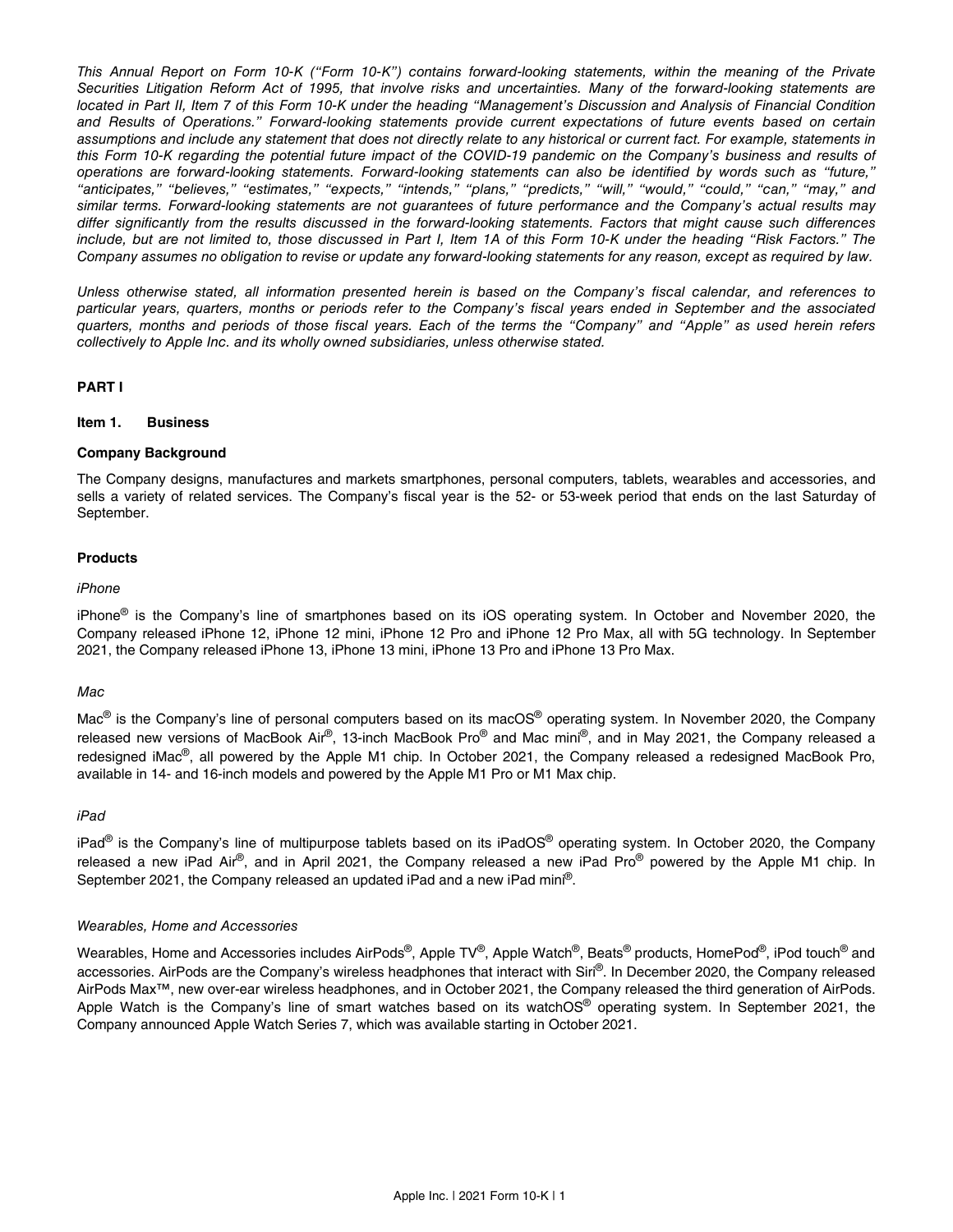#### **Services**

#### **Advertising**

The Company's advertising services include various third-party licensing arrangements and the Company's own advertising platforms.

#### **AppleCare**

The Company offers a portfolio of fee-based service and support products under the AppleCare® brand. The offerings provide priority access to Apple technical support, access to the global Apple authorized service network for repair and replacement services, and in many cases additional coverage for instances of accidental damage and/or theft and loss, depending on the country and type of product.

#### Cloud Services

The Company's cloud services store and keep customers' content up-to-date and available across multiple Apple devices and Windows personal computers.

#### Digital Content

The Company operates various platforms, including the App Store<sup>®</sup>, that allow customers to discover and download applications and digital content, such as books, music, video, games and podcasts.

The Company also offers digital content through subscription-based services, including Apple Arcade®, a game subscription service; Apple Music<sup>®</sup>, which offers users a curated listening experience with on-demand radio stations; Apple News+<sup>®</sup>, a subscription news and magazine service; and Apple TV+SM, which offers exclusive original content. During 2021, the Company released Apple Fitness+SM, a personalized fitness service.

#### Payment Services

The Company offers payment services, including Apple Card®, a co-branded credit card, and Apple Pay®, a cashless payment service.

#### **Markets and Distribution**

The Company's customers are primarily in the consumer, small and mid-sized business, education, enterprise and government markets. The Company sells its products and resells third-party products in most of its major markets directly to consumers, small and mid-sized businesses, and education, enterprise and government customers through its retail and online stores and its direct sales force. The Company also employs a variety of indirect distribution channels, such as third-party cellular network carriers, wholesalers, retailers and resellers. During 2021, the Company's net sales through its direct and indirect distribution channels accounted for 36% and 64%, respectively, of total net sales.

#### **Competition**

The markets for the Company's products and services are highly competitive, and are characterized by aggressive price competition and resulting downward pressure on gross margins, frequent introduction of new products and services, short product life cycles, evolving industry standards, continual improvement in product price and performance characteristics, rapid adoption of technological advancements by competitors, and price sensitivity on the part of consumers and businesses. Many of the Company's competitors seek to compete primarily through aggressive pricing and very low cost structures, and by imitating the Company's products and infringing on its intellectual property.

The Company's ability to compete successfully depends heavily on ensuring the continuing and timely introduction of innovative new products, services and technologies to the marketplace. The Company designs and develops nearly the entire solution for its products, including the hardware, operating system, numerous software applications and related services. Principal competitive factors important to the Company include price, product and service features (including security features), relative price and performance, product and service quality and reliability, design innovation, a strong third-party software and accessories ecosystem, marketing and distribution capability, service and support, and corporate reputation.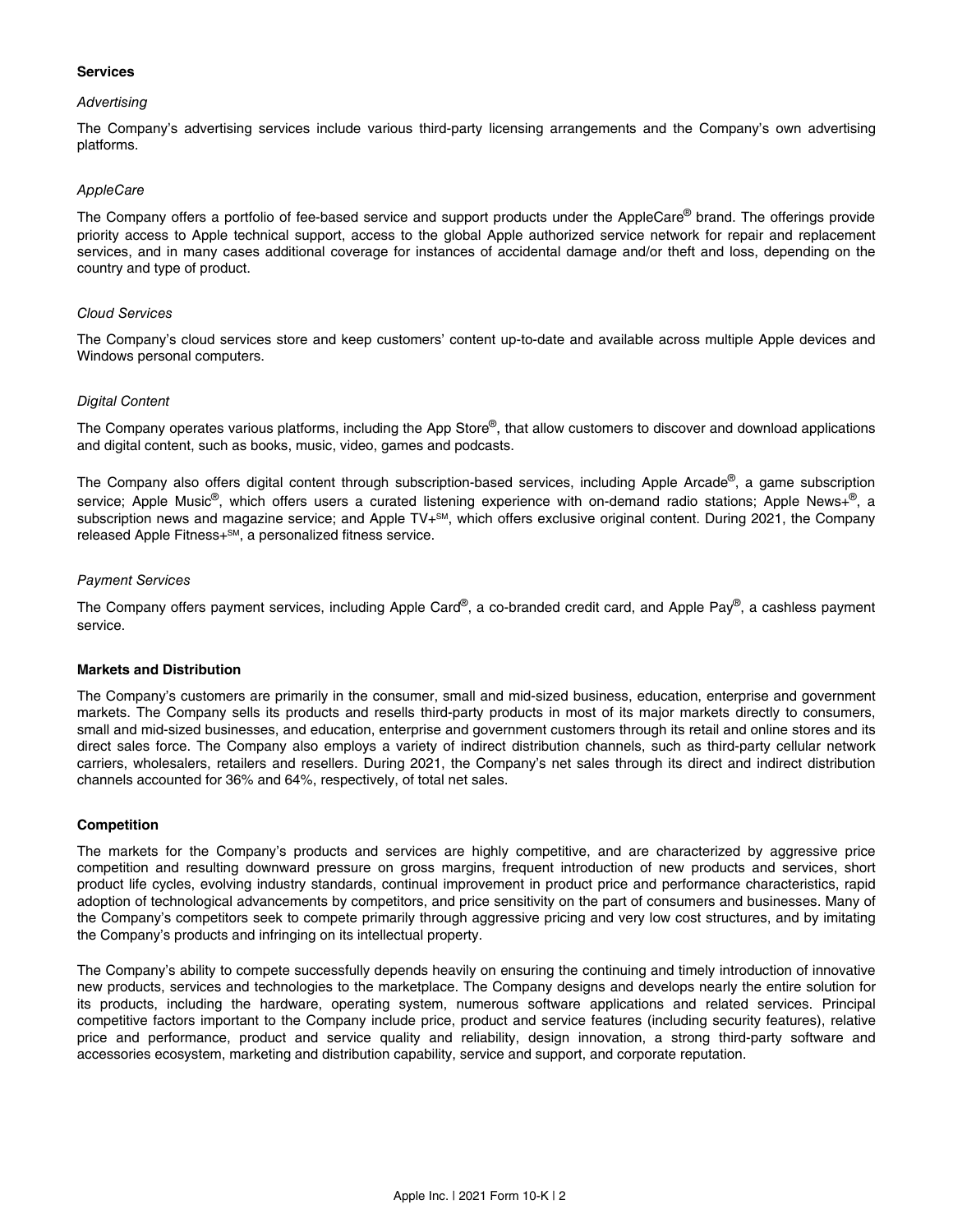The Company is focused on expanding its market opportunities related to smartphones, personal computers, tablets, wearables and accessories, and services. The Company faces substantial competition in these markets from companies that have significant technical, marketing, distribution and other resources, as well as established hardware, software, and service offerings with large customer bases. In addition, some of the Company's competitors have broader product lines, lower-priced products and a larger installed base of active devices. Competition has been particularly intense as competitors have aggressively cut prices and lowered product margins. Certain competitors have the resources, experience or cost structures to provide products at little or no profit or even at a loss. The Company's services compete with business models that provide content to users for free and use illegitimate means to obtain third-party digital content and applications. The Company faces significant competition as competitors imitate the Company's product features and applications within their products, or collaborate to offer integrated solutions that are more competitive than those they currently offer.

#### **Supply of Components**

Although most components essential to the Company's business are generally available from multiple sources, certain components are currently obtained from single or limited sources. The Company also competes for various components with other participants in the markets for smartphones, personal computers, tablets, wearables and accessories. Therefore, many components used by the Company, including those that are available from multiple sources, are at times subject to industry-wide shortage and significant commodity pricing fluctuations.

The Company uses some custom components that are not commonly used by its competitors, and new products introduced by the Company often utilize custom components available from only one source. When a component or product uses new technologies, initial capacity constraints may exist until the suppliers' yields have matured or their manufacturing capacities have increased. The continued availability of these components at acceptable prices, or at all, may be affected if suppliers decide to concentrate on the production of common components instead of components customized to meet the Company's requirements.

The Company has entered into agreements for the supply of many components; however, there can be no guarantee that the Company will be able to extend or renew these agreements on similar terms, or at all.

Substantially all of the Company's hardware products are manufactured by outsourcing partners that are located primarily in Asia, with some Mac computers manufactured in the U.S. and Ireland.

#### **Research and Development**

Because the industries in which the Company competes are characterized by rapid technological advances, the Company's ability to compete successfully depends heavily upon its ability to ensure a continual and timely flow of competitive products, services and technologies to the marketplace. The Company continues to develop new technologies to enhance existing products and services, and to expand the range of its offerings through research and development ("R&D"), licensing of intellectual property and acquisition of third-party businesses and technology.

#### **Intellectual Property**

The Company currently holds a broad collection of intellectual property rights relating to certain aspects of its hardware devices, accessories, software and services. This includes patents, copyrights, trademarks, service marks, trade dress and other forms of intellectual property rights in the U.S. and various foreign countries. Although the Company believes the ownership of such intellectual property rights is an important factor in its business and that its success does depend in part on such ownership, the Company relies primarily on the innovative skills, technical competence and marketing abilities of its personnel.

The Company regularly files patent applications to protect innovations arising from its research, development and design, and is currently pursuing thousands of patent applications around the world. Over time, the Company has accumulated a large portfolio of issued patents, including utility patents, design patents and others. The Company also holds copyrights relating to certain aspects of its products and services. No single intellectual property right is solely responsible for protecting the Company's products. The Company believes the duration of its intellectual property rights is adequate relative to the expected lives of its products.

In addition to Company-owned intellectual property, many of the Company's products and services are designed to include intellectual property owned by third parties. It may be necessary in the future to seek or renew licenses relating to various aspects of the Company's products, processes and services. While the Company has generally been able to obtain such licenses on commercially reasonable terms in the past, there is no guarantee that such licenses could be obtained in the future on reasonable terms or at all.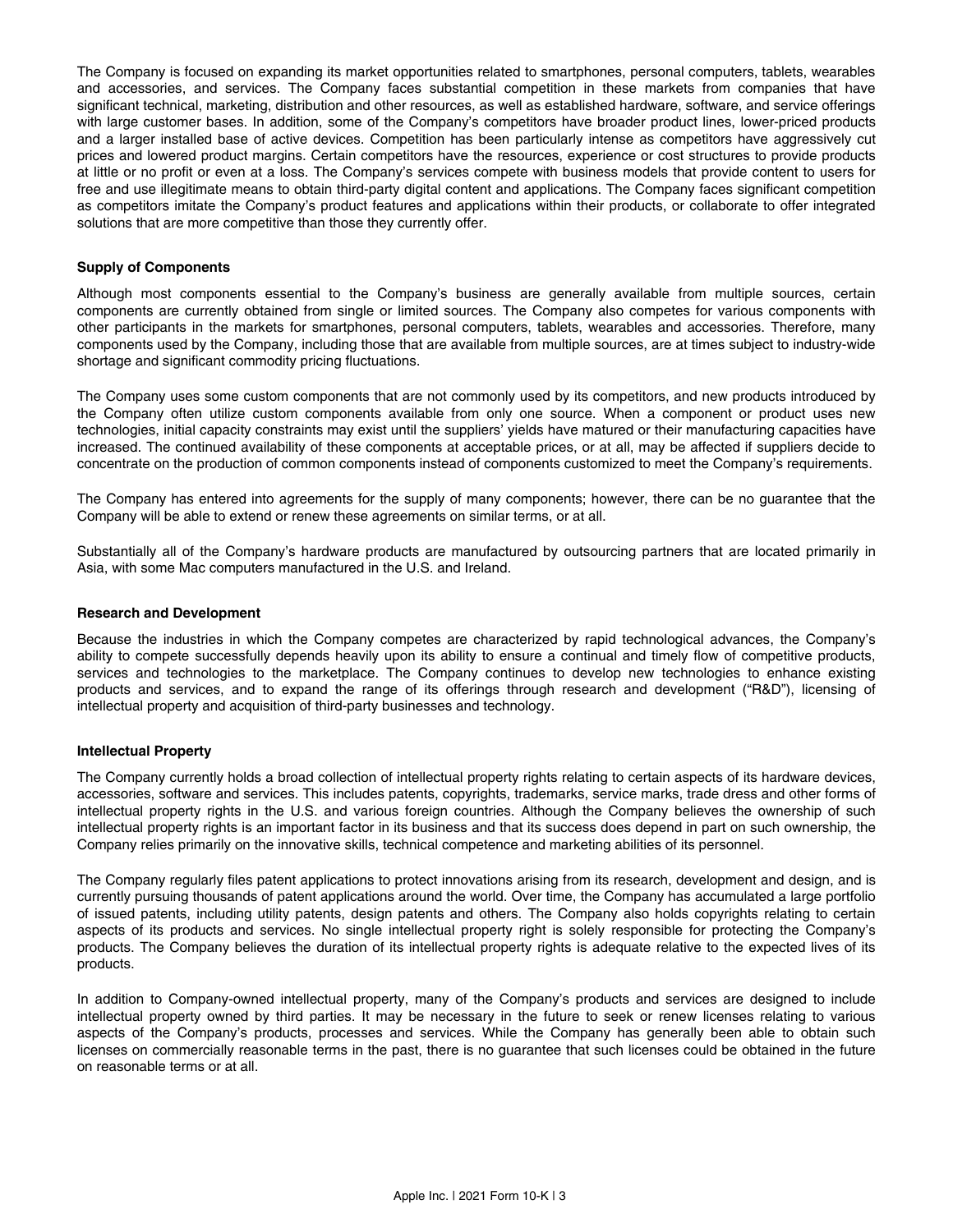#### **Business Seasonality and Product Introductions**

The Company has historically experienced higher net sales in its first quarter compared to other quarters in its fiscal year due in part to seasonal holiday demand. Additionally, new product and service introductions can significantly impact net sales, cost of sales and operating expenses. The timing of product introductions can also impact the Company's net sales to its indirect distribution channels as these channels are filled with new inventory following a product launch, and channel inventory of an older product often declines as the launch of a newer product approaches. Net sales can also be affected when consumers and distributors anticipate a product introduction.

#### **Human Capital**

The Company believes it has a talented, motivated, and dedicated team, and is committed to supporting the development of all of its team members and to continuously building on its strong culture. As of September 25, 2021, the Company had approximately 154,000 full-time equivalent employees.

#### Workplace Practices and Policies

The Company is committed to providing a workplace free of harassment or discrimination based on race, color, religion, sex, sexual orientation, gender identity, national origin, disability, veteran status, caste or other legally protected characteristic. The Company is an equal opportunity employer committed to inclusion and diversity.

#### Compensation and Benefits

The Company believes that compensation should not only be competitive; it should be equitable and should enable employees to share in the Company's success as shareholders of the Company. The Company recognizes its people are most likely to thrive when they have the resources to meet their needs and the time and support to succeed in their professional and personal lives. In support of this, the Company offers a wide variety of benefits to employees around the world.

#### Growth and Development

The Company invests in tools and resources that support employees' individual growth and development. The Company also provides classes and seminars to foster understanding and critical thinking about the Company's culture, organization and values.

#### Inclusion and Diversity

The Company is committed to hiring inclusively, providing training and development opportunities, fostering an inclusive culture, and ensuring equitable pay for employees, and is continuing to focus on increasing diverse representation at every level of the Company.

The Company has initiatives in place to implement its commitment to increase diverse representation, including creating diverse interview panels and candidate slates, focusing on robust diversity recruiting efforts, and expanding diversity outreach efforts through organizations that serve and engage talent from underrepresented communities. The Company also offers team members access to ongoing inclusion and diversity education, and support throughout their career journey and helps them find community and connection through employee groups that create spaces for belonging, learning, and growing inclusivity, diversity and equity efforts.

#### Engagement

The Company believes that open and honest communication among team members, managers and leadership fosters an open, collaborative work environment where everyone can participate, develop and thrive. Team members are encouraged to come to their managers with questions, feedback or concerns, and the Company regularly conducts surveys that gauge employee sentiment in areas like career development, manager performance and inclusivity.

#### Health and Safety

The Company is committed to protecting its employees everywhere it operates. The Company identifies potential risks associated with workplace activities in order to develop measures to mitigate possible hazards. The Company supports employees with general safety training and puts specific programs in place for those working in potentially high-hazard environments, including chemical management, laser safety, equipment and machinery safety, hazardous materials management and electrical safety. The Company has taken additional measures during the COVID-19 pandemic, including providing information resources, testing, face masks and personal protective equipment, and case support. The Company also offers special sick leave for employees with possible COVID-19 symptoms, as well as comprehensive health coverage.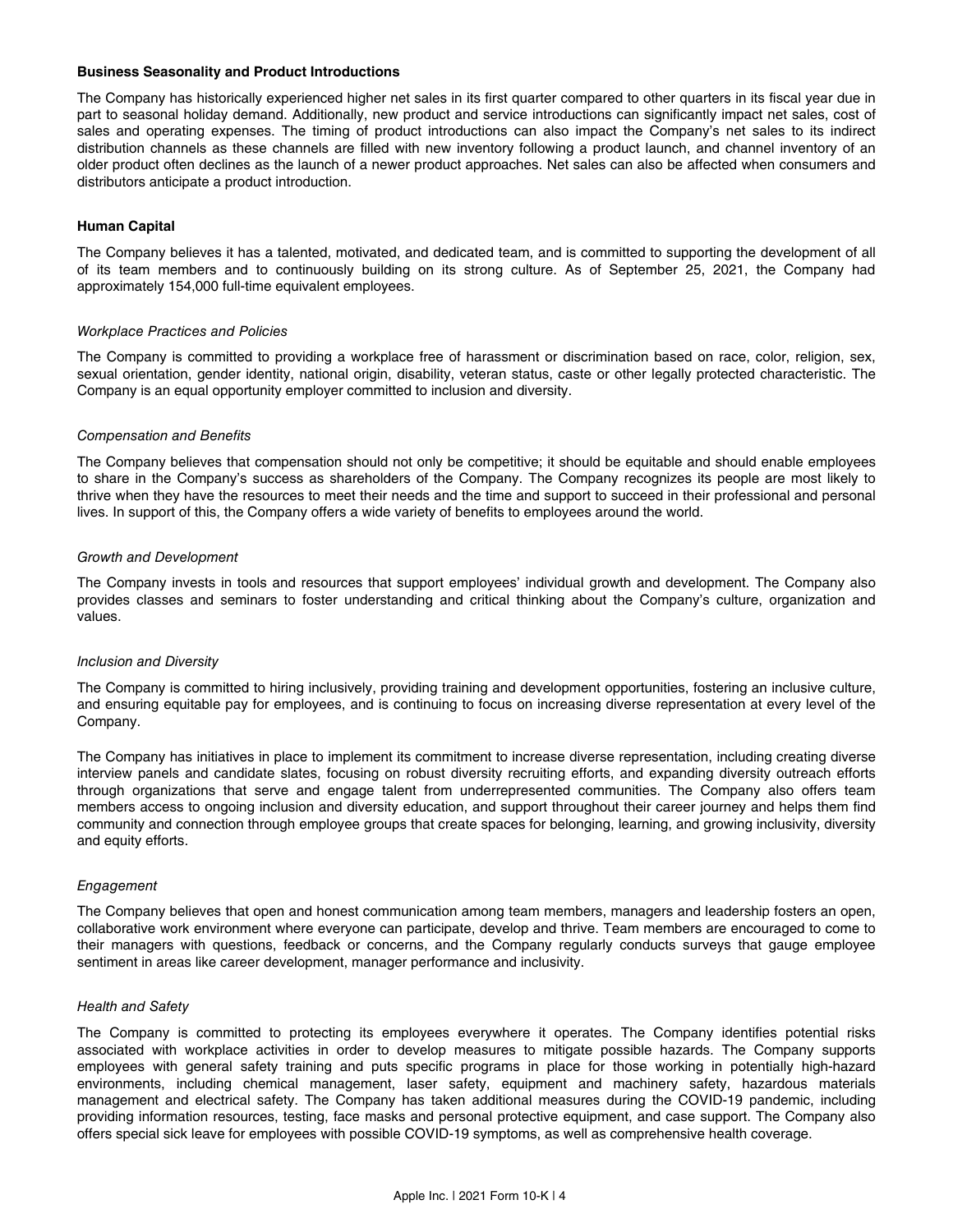#### **Available Information**

The Company's Annual Reports on Form 10-K, Quarterly Reports on Form 10-Q, Current Reports on Form 8-K, and amendments to reports filed pursuant to Sections 13(a) and 15(d) of the Securities Exchange Act of 1934, as amended (the "Exchange Act"), are filed with the U.S. Securities and Exchange Commission (the "SEC"). Such reports and other information filed by the Company with the SEC are available free of charge at investor.apple.com/investor-relations/sec-filings/default.aspx when such reports are available on the SEC's website. The Company periodically provides other information for investors on its corporate website, www.apple.com, and its investor relations website, investor.apple.com. This includes press releases and other information about financial performance, information on environmental, social and corporate governance and details related to the Company's annual meeting of shareholders. The information contained on the websites referenced in this Form 10- K is not incorporated by reference into this filing. Further, the Company's references to website URLs are intended to be inactive textual references only.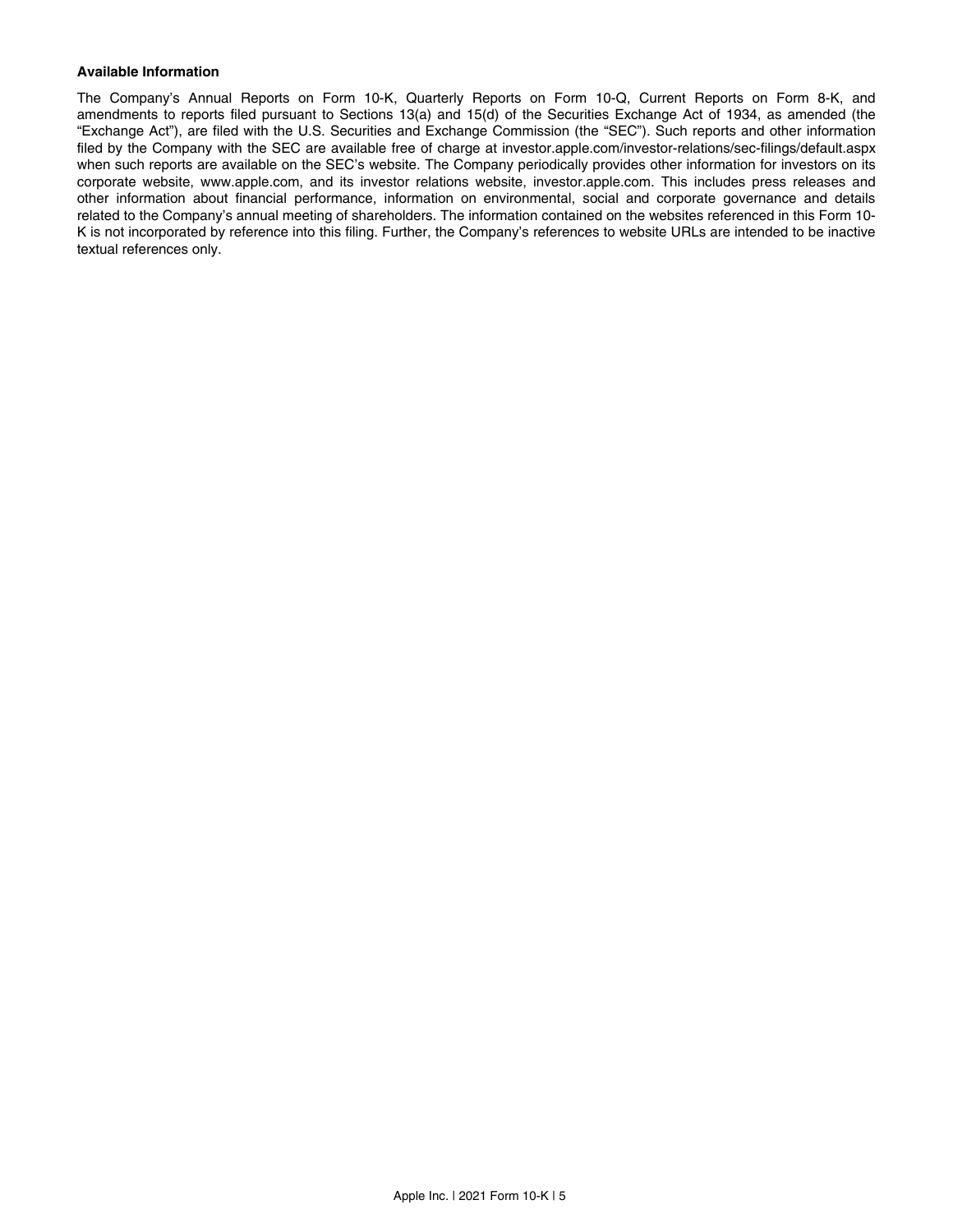#### <span id="page-8-0"></span>**Item 1A. Risk Factors**

The Company's business, reputation, results of operations and financial condition, as well as the price of the Company's stock, can be affected by a number of factors, whether currently known or unknown, including those described below. When any one or more of these risks materialize from time to time, the Company's business, reputation, results of operations and financial condition, as well as the price of the Company's stock, can be materially and adversely affected.

Because of the following factors, as well as other factors affecting the Company's results of operations and financial condition, past financial performance should not be considered to be a reliable indicator of future performance, and investors should not use historical trends to anticipate results or trends in future periods. This discussion of risk factors contains forward-looking statements.

This section should be read in conjunction with Part II, Item 7, "Management's Discussion and Analysis of Financial Condition and Results of Operations" and the consolidated financial statements and accompanying notes in Part II, Item 8, "Financial Statements and Supplementary Data" of this Form 10-K.

## **Risks Related to COVID-19**

#### **The Company's business, results of operations and financial condition, as well as the price of the Company's stock, have been adversely affected and could in the future be materially adversely affected by the COVID-19 pandemic.**

COVID-19 has had, and continues to have, a significant impact around the world, prompting governments and businesses to take unprecedented measures in response. Such measures have included restrictions on travel and business operations, temporary closures of businesses, and quarantine and shelter-in-place orders. The COVID-19 pandemic has at times significantly curtailed global economic activity and caused significant volatility and disruption in global financial markets.

The COVID-19 pandemic and the measures taken by many countries in response have adversely affected and could in the future materially adversely impact the Company's business, results of operations and financial condition, as well as the price of the Company's stock. During the course of the pandemic, certain of the Company's component suppliers and manufacturing and logistical service providers have experienced disruptions, resulting in supply shortages that affected sales worldwide, and similar disruptions could occur in the future. The Company's retail stores, as well as channel partner points of sale, have been temporarily closed at various times. In many cases, as stores and points of sale have reopened, they are subject to operating restrictions to protect public health and the health and safety of employees and customers. The Company has at times required substantially all of its employees to work remotely.

The Company continues to monitor the situation and take appropriate actions in accordance with the recommendations and requirements of relevant authorities. The extent to which the COVID-19 pandemic may impact the Company's operational and financial performance remains uncertain and will depend on many factors outside the Company's control, including the timing, extent, trajectory and duration of the pandemic, the emergence of new variants, the development, availability, distribution and effectiveness of vaccines and treatments, the imposition of protective public safety measures, and the impact of the pandemic on the global economy and demand for consumer products. Additional future impacts on the Company may include, but are not limited to, material adverse effects on demand for the Company's products and services, the Company's supply chain and sales and distribution channels, the Company's ability to execute its strategic plans, and the Company's profitability and cost structure.

To the extent the COVID-19 pandemic adversely affects the Company's business, results of operations, financial condition and stock price, it may also have the effect of heightening many of the other risks described in this Part I, Item 1A of this Form 10-K.

#### **Macroeconomic and Industry Risks**

#### **The Company's operations and performance depend significantly on global and regional economic conditions and adverse economic conditions can materially adversely affect the Company's business, results of operations and financial condition.**

The Company has international operations with sales outside the U.S. representing a majority of the Company's total net sales. In addition, the Company's global supply chain is large and complex and a majority of the Company's supplier facilities, including manufacturing and assembly sites, are located outside the U.S. As a result, the Company's operations and performance depend significantly on global and regional economic conditions.

Adverse macroeconomic conditions, including inflation, slower growth or recession, new or increased tariffs and other barriers to trade, changes to fiscal and monetary policy, tighter credit, higher interest rates, high unemployment and currency fluctuations can materially adversely affect demand for the Company's products and services. In addition, consumer confidence and spending can be adversely affected in response to financial market volatility, negative financial news, conditions in the real estate and mortgage markets, declines in income or asset values, changes to fuel and other energy costs, labor and healthcare costs and other economic factors.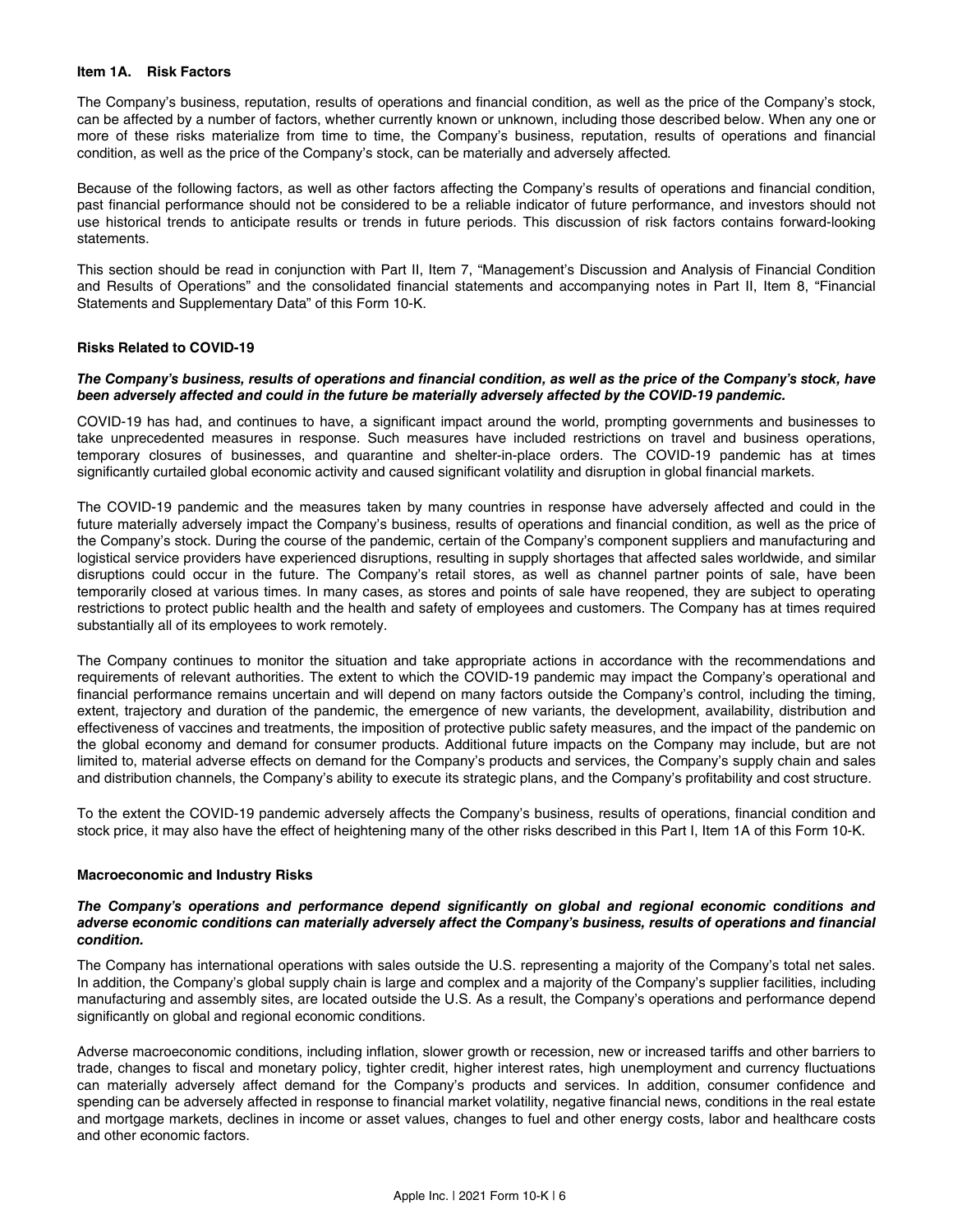In addition to an adverse impact on demand for the Company's products, uncertainty about, or a decline in, global or regional economic conditions can have a significant impact on the Company's suppliers, contract manufacturers, logistics providers, distributors, cellular network carriers and other channel partners. Potential effects include financial instability; inability to obtain credit to finance operations and purchases of the Company's products; and insolvency.

A downturn in the economic environment can also lead to increased credit and collectibility risk on the Company's trade receivables; the failure of derivative counterparties and other financial institutions; limitations on the Company's ability to issue new debt; reduced liquidity; and declines in the fair value of the Company's financial instruments. These and other economic factors can materially adversely affect the Company's business, results of operations and financial condition.

#### **The Company's business can be impacted by political events, trade and other international disputes, war, terrorism, natural disasters, public health issues, industrial accidents and other business interruptions.**

Political events, trade and other international disputes, war, terrorism, natural disasters, public health issues, industrial accidents and other business interruptions can harm or disrupt international commerce and the global economy, and could have a material adverse effect on the Company and its customers, suppliers, contract manufacturers, logistics providers, distributors, cellular network carriers and other channel partners.

The Company has a large, global business, and the Company believes that it generally benefits from growth in international trade. Trade and other international disputes can result in tariffs, sanctions, and other measures that restrict international trade and can adversely affect the Company's business. For example, tensions between the U.S. and China have led to a series of tariffs being imposed by the U.S. on imports from China mainland, as well as other business restrictions. Tariffs increase the cost of the Company's products and the components and raw materials that go into making them. These increased costs adversely impact the gross margin that the Company earns on its products. Tariffs can also make the Company's products more expensive for customers, which could make the Company's products less competitive and reduce consumer demand. Countries may also adopt other measures, such as controls on imports or exports of goods, technology or data, that could adversely impact the Company's operations and supply chain and limit the Company's ability to offer its products and services as designed. These measures can require the Company to take various actions, including changing suppliers, restructuring business relationships, and ceasing to offer third-party applications on its platforms. Changing the Company's operations in accordance with new or changed trade restrictions can be expensive, time-consuming, disruptive to the Company's operations and distracting to management. Such restrictions can be announced with little or no advance notice and the Company may not be able to effectively mitigate all adverse impacts from such measures. Political uncertainty surrounding trade and other international disputes could also have a negative effect on consumer confidence and spending, which could adversely affect the Company's business.

Many of the Company's operations and facilities, as well as critical business operations of the Company's suppliers and contract manufacturers, are in locations that are prone to earthquakes and other natural disasters. In addition, such operations and facilities are subject to the risk of interruption by fire, power shortages, nuclear power plant accidents and other industrial accidents, terrorist attacks and other hostile acts, ransomware and other cybersecurity attacks, labor disputes, public health issues, including pandemics such as the COVID-19 pandemic, and other events beyond the Company's control. Global climate change is resulting in certain types of natural disasters occurring more frequently or with more intense effects. Such events can make it difficult or impossible for the Company to manufacture and deliver products to its customers, create delays and inefficiencies in the Company's supply and manufacturing chain, and result in slowdowns and outages to the Company's service offerings. Following an interruption to its business, the Company can require substantial recovery time, experience significant expenditures to resume operations, and lose significant sales. Because the Company relies on single or limited sources for the supply and manufacture of many critical components, a business interruption affecting such sources would exacerbate any negative consequences to the Company.

The Company's operations are also subject to the risks of industrial accidents at its suppliers and contract manufacturers. While the Company's suppliers are required to maintain safe working environments and operations, an industrial accident could occur and could result in disruption to the Company's business and harm to the Company's reputation. Major public health issues, including pandemics such as the COVID-19 pandemic, have adversely affected, and could in the future adversely affect, the Company due to their impact on the global economy and demand for consumer products; the imposition of protective public safety measures, such as stringent employee travel restrictions and limitations on freight services and the movement of products between regions; and disruptions in the Company's supply chain and sales and distribution channels, resulting in interruptions of the supply of current products and delays in production ramps of new products.

While the Company maintains insurance coverage for certain types of losses, such insurance coverage may be insufficient to cover all losses that may arise.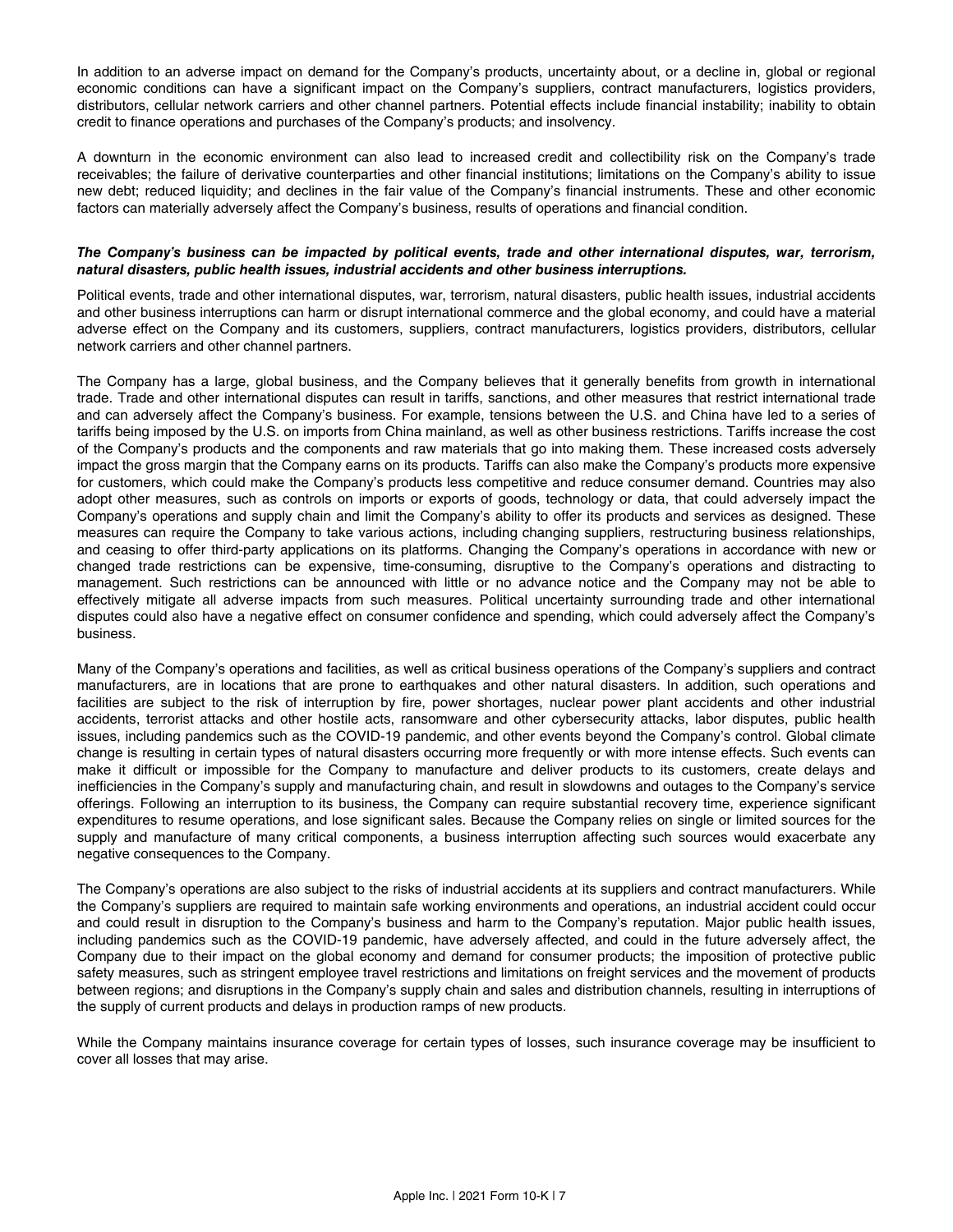#### **Global markets for the Company's products and services are highly competitive and subject to rapid technological change, and the Company may be unable to compete effectively in these markets.**

The Company's products and services are offered in highly competitive global markets characterized by aggressive price competition and resulting downward pressure on gross margins, frequent introduction of new products and services, short product life cycles, evolving industry standards, continual improvement in product price and performance characteristics, rapid adoption of technological advancements by competitors, and price sensitivity on the part of consumers and businesses.

The Company's ability to compete successfully depends heavily on ensuring the continuing and timely introduction of innovative new products, services and technologies to the marketplace. The Company designs and develops nearly the entire solution for its products, including the hardware, operating system, numerous software applications and related services. As a result, the Company must make significant investments in R&D. There can be no assurance these investments will achieve expected returns, and the Company may not be able to develop and market new products and services successfully.

The Company currently holds a significant number of patents, trademarks and copyrights and has registered, and applied to register, additional patents, trademarks and copyrights. In contrast, many of the Company's competitors seek to compete primarily through aggressive pricing and very low cost structures, and by imitating the Company's products and infringing on its intellectual property. Effective intellectual property protection is not consistently available in every country in which the Company operates. If the Company is unable to continue to develop and sell innovative new products with attractive margins or if competitors infringe on the Company's intellectual property, the Company's ability to maintain a competitive advantage could be adversely affected.

The Company has a minority market share in the global smartphone, personal computer and tablet markets. The Company faces substantial competition in these markets from companies that have significant technical, marketing, distribution and other resources, as well as established hardware, software and digital content supplier relationships. In addition, some of the Company's competitors have broader product lines, lower-priced products and a larger installed base of active devices. Competition has been particularly intense as competitors have aggressively cut prices and lowered product margins. Certain competitors have the resources, experience or cost structures to provide products at little or no profit or even at a loss. Some of the markets in which the Company competes have from time to time experienced little to no growth or contracted overall.

Additionally, the Company faces significant competition as competitors imitate the Company's product features and applications within their products or collaborate to offer solutions that are more competitive than those they currently offer. The Company also expects competition to intensify as competitors imitate the Company's approach to providing components seamlessly within their offerings or work collaboratively to offer integrated solutions.

The Company's services also face substantial competition, including from companies that have significant resources and experience and have established service offerings with large customer bases. The Company competes with business models that provide content to users for free. The Company also competes with illegitimate means to obtain third-party digital content and applications.

The Company's business, results of operations and financial condition depend substantially on the Company's ability to continually improve its products and services to maintain their functional and design advantages. There can be no assurance the Company will be able to continue to provide products and services that compete effectively.

## **Business Risks**

## **To remain competitive and stimulate customer demand, the Company must successfully manage frequent introductions and transitions of products and services.**

Due to the highly volatile and competitive nature of the industries in which the Company competes, the Company must continually introduce new products, services and technologies, enhance existing products and services, effectively stimulate customer demand for new and upgraded products and services, and successfully manage the transition to these new and upgraded products and services. The success of new product and service introductions depends on a number of factors, including timely and successful development, market acceptance, the Company's ability to manage the risks associated with production ramp-up issues, the availability of application software for the Company's products, the effective management of purchase commitments and inventory levels in line with anticipated product demand, the availability of products in appropriate quantities and at expected costs to meet anticipated demand, and the risk that new products and services may have quality or other defects or deficiencies. There can be no assurance the Company will successfully manage future introductions and transitions of products and services.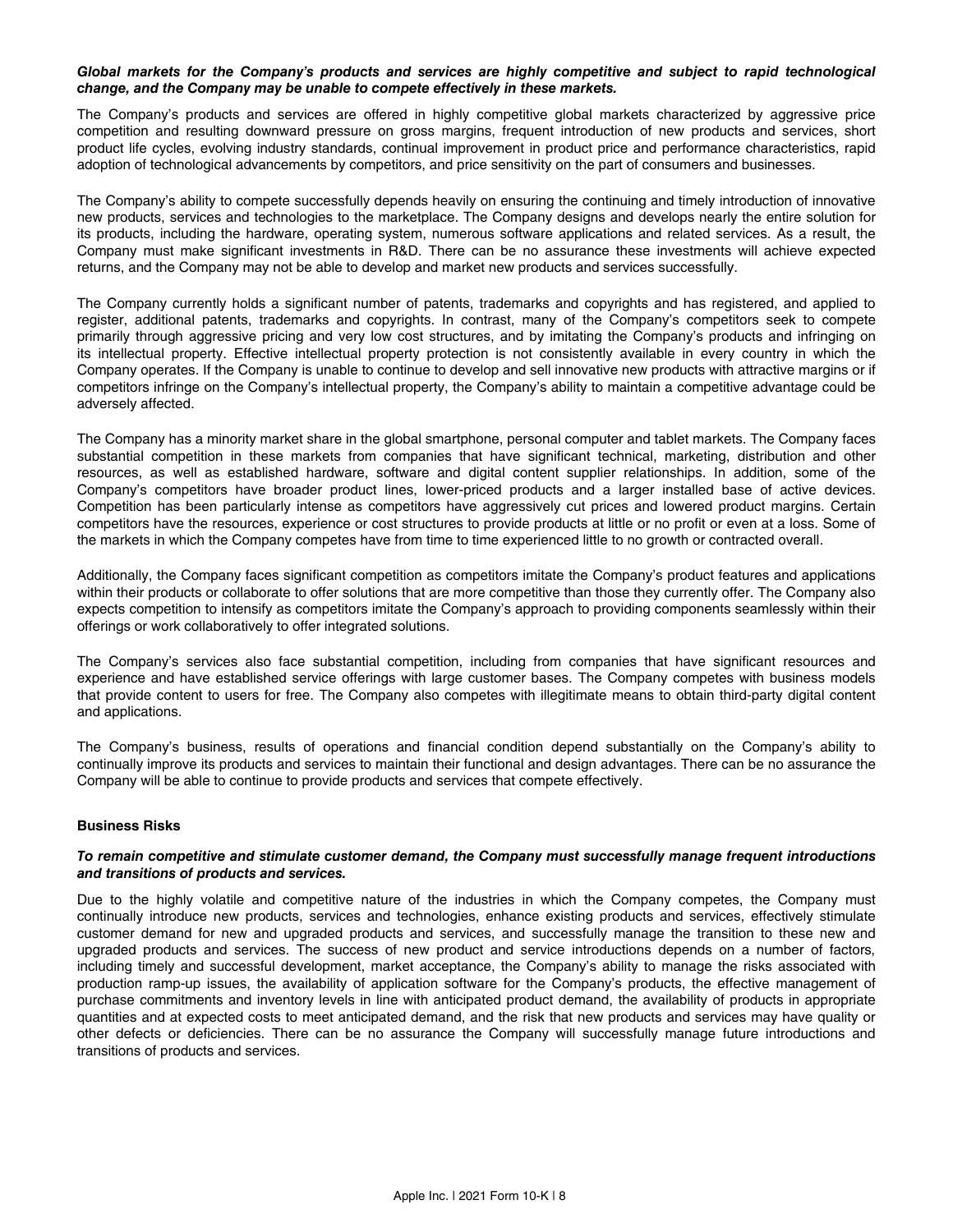## **The Company depends on component and product manufacturing and logistical services provided by outsourcing partners, many of which are located outside of the U.S.**

Substantially all of the Company's manufacturing is performed in whole or in part by outsourcing partners located primarily in Asia. A significant concentration of this manufacturing is currently performed by a small number of outsourcing partners, often in single locations. The Company has also outsourced much of its transportation and logistics management. While these arrangements can lower operating costs, they also reduce the Company's direct control over production and distribution. Such diminished control has from time to time and may in the future have an adverse effect on the quality or quantity of products manufactured or services provided, or adversely affect the Company's flexibility to respond to changing conditions. Although arrangements with these partners may contain provisions for product defect expense reimbursement, the Company generally remains responsible to the consumer for warranty and out-of-warranty service in the event of product defects and experiences an unanticipated product defect liability from time to time. While the Company relies on its partners to adhere to its supplier code of conduct, violations of the supplier code of conduct occur from time to time and can materially adversely affect the Company's business, reputation, results of operations and financial condition.

The Company relies on single-source outsourcing partners in the U.S., Asia and Europe to supply and manufacture many components, and on outsourcing partners primarily located in Asia, for final assembly of substantially all of the Company's hardware products. Any failure of these partners to perform can have a negative impact on the Company's cost or supply of components or finished goods. In addition, manufacturing or logistics in these locations or transit to final destinations can be disrupted for a variety of reasons, including natural and man-made disasters, information technology system failures, commercial disputes, military actions, economic, business, labor, environmental, public health or political issues, or international trade disputes.

The Company has invested in manufacturing process equipment, much of which is held at certain of its outsourcing partners, and has made prepayments to certain of its suppliers associated with long-term supply agreements. While these arrangements help ensure the supply of components and finished goods, if these outsourcing partners or suppliers experience severe financial problems or other disruptions in their business, such continued supply can be reduced or terminated, and the recoverability of manufacturing process equipment or prepayments can be negatively impacted.

#### **Future operating results depend upon the Company's ability to obtain components in sufficient quantities on commercially reasonable terms.**

Because the Company currently obtains certain components from single or limited sources, the Company is subject to significant supply and pricing risks. Many components, including those that are available from multiple sources, are at times subject to industry-wide shortages and significant commodity pricing fluctuations that can materially adversely affect the Company's business, results of operations and financial condition. For example, the global semiconductor industry is experiencing high demand and shortages of supply, which has adversely affected, and could materially adversely affect, the Company's ability to obtain sufficient quantities of components and products on commercially reasonable terms or at all. While the Company has entered into agreements for the supply of many components, there can be no assurance the Company will be able to extend or renew these agreements on similar terms, or at all. Component suppliers may suffer from poor financial conditions, which can lead to business failure for the supplier or consolidation within a particular industry, further limiting the Company's ability to obtain sufficient quantities of components on commercially reasonable terms or at all. The effects of global or regional economic conditions on the Company's suppliers, described in "The Company's operations and performance depend significantly on global and regional economic conditions and adverse economic conditions can materially adversely affect the Company's business, results of operations and financial condition," above, can also affect the Company's ability to obtain components. Therefore, the Company remains subject to significant risks of supply shortages and price increases that can materially adversely affect its business, results of operations and financial condition.

The Company's new products often utilize custom components available from only one source. When a component or product uses new technologies, initial capacity constraints may exist until the suppliers' yields have matured or their manufacturing capacities have increased. The continued availability of these components at acceptable prices, or at all, can be affected for any number of reasons, including if suppliers decide to concentrate on the production of common components instead of components customized to meet the Company's requirements. When the Company's supply of components for a new or existing product has been delayed or constrained, or when an outsourcing partner has delayed shipments of completed products to the Company, the Company's business, results of operations and financial condition have been adversely affected and future delays or constraints could materially adversely affect the Company's business, results of operations and financial condition. The Company's business and financial performance could also be materially adversely affected depending on the time required to obtain sufficient quantities from the source, or to identify and obtain sufficient quantities from an alternative source.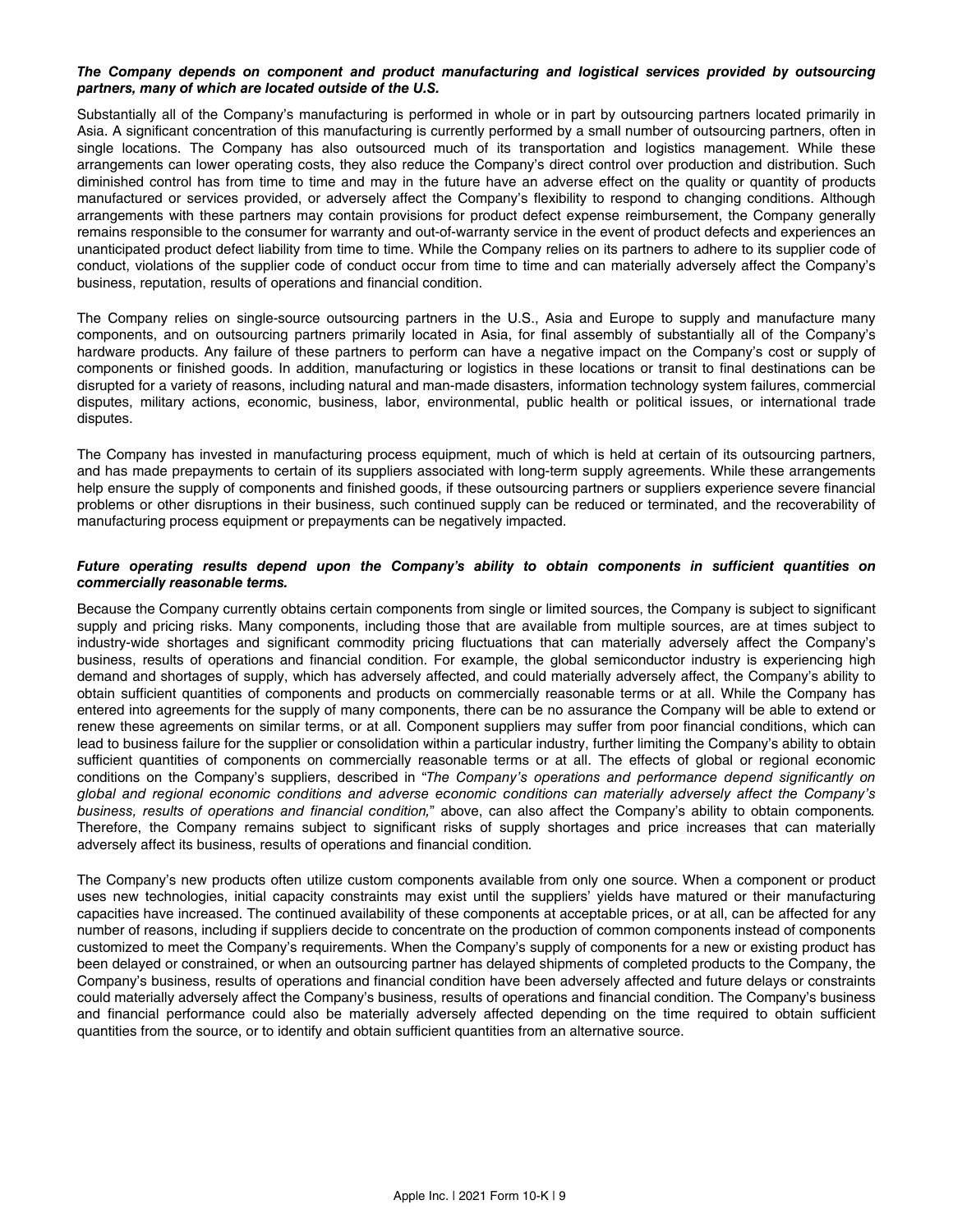## **The Company's products and services may be affected from time to time by design and manufacturing defects that could materially adversely affect the Company's business and result in harm to the Company's reputation.**

The Company offers complex hardware and software products and services that can be affected by design and manufacturing defects. Sophisticated operating system software and applications, such as those offered by the Company, often have issues that can unexpectedly interfere with the intended operation of hardware or software products. Defects can also exist in components and products the Company purchases from third parties. Component defects could make the Company's products unsafe and create a risk of environmental or property damage and personal injury. These risks may increase as the Company's products are introduced into specialized applications, including healthcare. In addition, the Company's service offerings can have quality issues and from time to time experience outages, service slowdowns or errors. As a result, the Company's services from time to time have not performed as anticipated and may not meet customer expectations. There can be no assurance the Company will be able to detect and fix all issues and defects in the hardware, software and services it offers. Failure to do so can result in widespread technical and performance issues affecting the Company's products and services. In addition, the Company can be exposed to product liability claims, recalls, product replacements or modifications, write-offs of inventory, property, plant and equipment, and/or intangible assets, and significant warranty and other expenses, including litigation costs and regulatory fines. Quality problems can also adversely affect the experience for users of the Company's products and services, and result in harm to the Company's reputation, loss of competitive advantage, poor market acceptance, reduced demand for products and services, delay in new product and service introductions and lost sales.

#### **The Company is exposed to the risk of write-downs on the value of its inventory and other assets, in addition to purchase commitment cancellation risk.**

The Company records a write-down for product and component inventories that have become obsolete or exceed anticipated demand, or for which cost exceeds net realizable value. The Company also accrues necessary cancellation fee reserves for orders of excess products and components. The Company reviews long-lived assets, including capital assets held at its suppliers' facilities and inventory prepayments, for impairment whenever events or circumstances indicate the assets may not be recoverable. If the Company determines that an impairment has occurred, it records a write-down equal to the amount by which the carrying value of the asset exceeds its fair value. Although the Company believes its inventory, capital assets, inventory prepayments and other assets and purchase commitments are currently recoverable, there can be no assurance the Company will not incur write-downs, fees, impairments and other charges given the rapid and unpredictable pace of product obsolescence in the industries in which the Company competes.

The Company orders components for its products and builds inventory in advance of product announcements and shipments. Manufacturing purchase obligations cover the Company's forecasted component and manufacturing requirements, typically for periods up to 150 days. Because the Company's markets are volatile, competitive and subject to rapid technology and price changes, there is a risk the Company will forecast incorrectly and order or produce excess or insufficient amounts of components or products, or not fully utilize firm purchase commitments.

#### **The Company relies on access to third-party intellectual property, which may not be available to the Company on commercially reasonable terms or at all.**

The Company's products and services are designed to include intellectual property owned by third parties, which requires licenses from those third parties. In addition, because of technological changes in the industries in which the Company currently competes or in the future may compete, current extensive patent coverage and the rapid rate of issuance of new patents, the Company's products and services may unknowingly infringe existing patents or intellectual property rights of others. From time to time, the Company has been notified that it may be infringing certain patents or other intellectual property rights of third parties. Based on experience and industry practice, the Company believes licenses to such third-party intellectual property can generally be obtained on commercially reasonable terms. However, there can be no assurance the necessary licenses can be obtained on commercially reasonable terms or at all. Failure to obtain the right to use third-party intellectual property, or to use such intellectual property on commercially reasonable terms, can preclude the Company from selling certain products or services, or otherwise have a material adverse impact on the Company's business, results of operations and financial condition.

## **The Company's future performance depends in part on support from third-party software developers.**

The Company believes decisions by customers to purchase its hardware products depend in part on the availability of third-party software applications and services. There can be no assurance third-party developers will continue to develop and maintain software applications and services for the Company's products. If third-party software applications and services cease to be developed and maintained for the Company's products, customers may choose not to buy the Company's products.

The Company believes the availability of third-party software applications and services for its products depends in part on the developers' perception and analysis of the relative benefits of developing, maintaining and upgrading such software and services for the Company's products compared to competitors' platforms, such as Android for smartphones and tablets, Windows for personal computers and tablets, and PlayStation, Nintendo and Xbox for gaming platforms. This analysis may be based on factors such as the market position of the Company and its products, the anticipated revenue that may be generated, expected future growth of product sales, and the costs of developing such applications and services.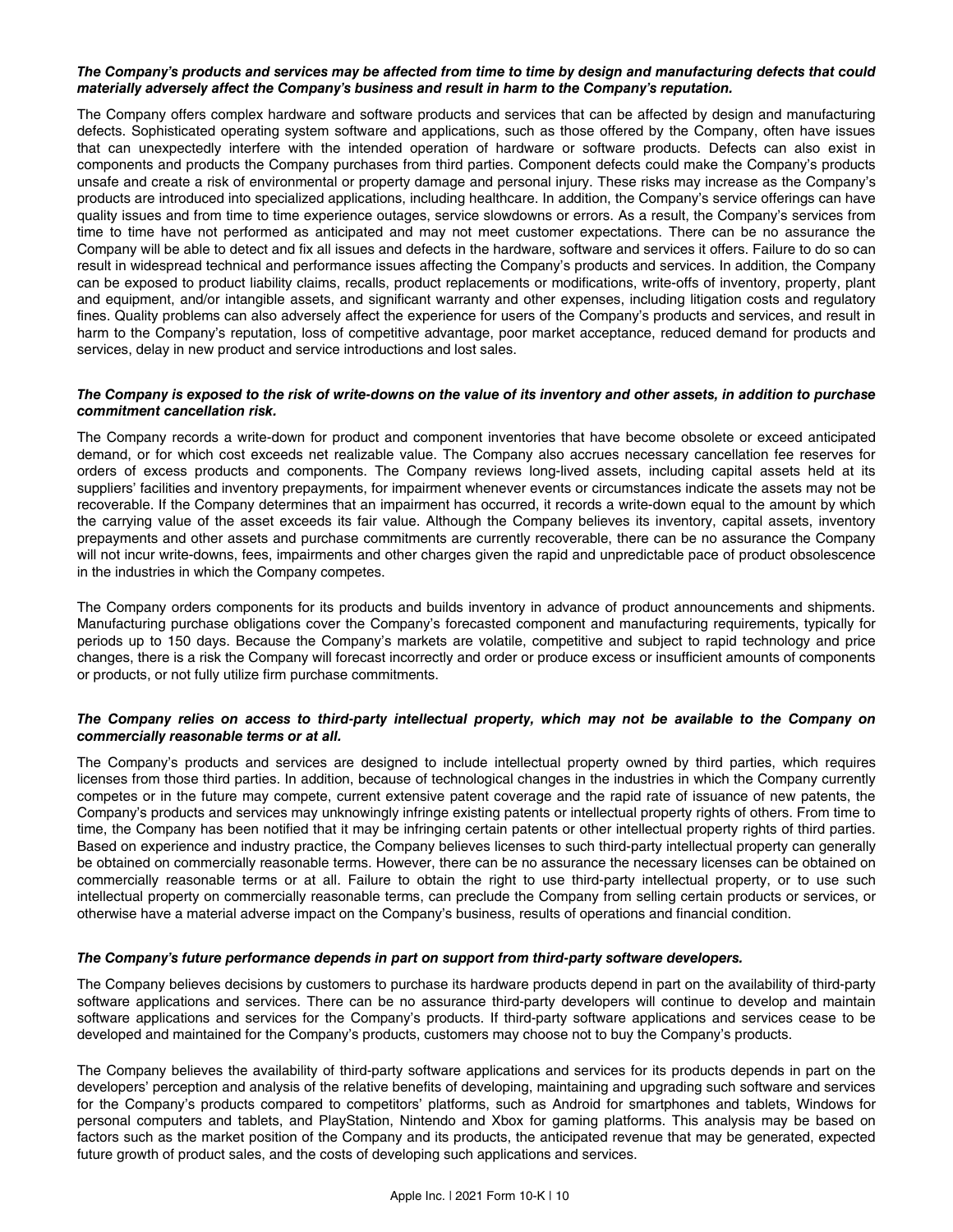The Company's minority market share in the global smartphone, personal computer and tablet markets can make developers less inclined to develop or upgrade software for the Company's products and more inclined to devote their resources to developing and upgrading software for competitors' products with larger market share. When developers focus their efforts on these competing platforms, the availability and quality of applications for the Company's devices can suffer.

The Company relies on the continued availability and development of compelling and innovative software applications for its products. The Company's products and operating systems are subject to rapid technological change, and when third-party developers are unable to or choose not to keep up with this pace of change, their applications can fail to take advantage of these changes to deliver improved customer experiences and can operate incorrectly and can result in dissatisfied customers.

The Company distributes third-party applications for its products through the App Store. For the vast majority of applications, developers keep all of the revenue they generate on the App Store. The Company only retains a commission from sales of applications and sales of digital services or goods within an application. From time to time, the Company has made changes to its App Store, including actions taken in response to competition, market and legal conditions. The Company may make further business changes in the future. New legislative initiatives, such as the proposed European Union ("EU") Digital Markets Act, could, if enacted, require further changes. The Company is also subject to litigation and investigations relating to the App Store, which have resulted in changes to the Company's business practices, and may in the future result in further changes. These changes could include how and to what extent the Company charges developers for access to its platforms and manages distribution of apps outside of the App Store. This could reduce the volume of sales, and the commission that the Company earns on those sales, would decrease. If the rate of the commission that the Company retains on such sales is reduced, or if it is otherwise narrowed in scope or eliminated, the Company's business, results of operations and financial condition could be materially adversely affected.

#### **Failure to obtain or create digital content that appeals to the Company's customers, or to make such content available on commercially reasonable terms, could have a material adverse impact on the Company's business, results of operations and financial condition.**

The Company contracts with numerous third parties to offer their digital content to customers. This includes the right to sell, or offer subscriptions to, third-party content, as well as the right to incorporate specific content into the Company's own services. The licensing or other distribution arrangements for this content can be for relatively short time periods and do not guarantee the continuation or renewal of these arrangements on commercially reasonable terms, or at all. Some third-party content providers and distributors currently or in the future may offer competing products and services, and can take actions to make it difficult or impossible for the Company to license or otherwise distribute their content. Other content owners, providers or distributors may seek to limit the Company's access to, or increase the cost of, such content. The Company may be unable to continue to offer a wide variety of content at commercially reasonable prices with acceptable usage rules.

The Company also produces its own digital content, which can be costly to produce due to intense and increasing competition for talent, content and subscribers, and may fail to appeal to the Company's customers. The COVID-19 pandemic has also caused additional restrictions on production and increased costs for digital content.

Some third-party digital content providers require the Company to provide digital rights management and other security solutions. If requirements change, the Company may have to develop or license new technology to provide these solutions. There can be no assurance the Company will be able to develop or license such solutions at a reasonable cost and in a timely manner.

## **The Company's success depends largely on the continued service and availability of highly skilled employees, including key personnel.**

Much of the Company's future success depends on the continued availability and service of key personnel, including its Chief Executive Officer, executive team and other highly skilled employees. Experienced personnel in the technology industry are in high demand and competition for their talents is intense, especially in Silicon Valley, where most of the Company's key personnel are located. The Company believes that its distinctive and inclusive culture is a significant driver of its success. If the Company is unable to nurture and maintain its culture, it could adversely affect the Company's ability to recruit and retain highly skilled employees and materially adversely affect the Company's business, results of operations and financial condition.

## **The Company depends on the performance of carriers, wholesalers, retailers and other resellers.**

The Company distributes its products through cellular network carriers, wholesalers, retailers and resellers, many of whom distribute products from competing manufacturers. The Company also sells its products and resells third-party products in most of its major markets directly to consumers, small and mid-sized businesses, and education, enterprise and government customers through its retail and online stores and its direct sales force.

Some carriers providing cellular network service for the Company's products offer financing, installment payment plans or subsidies for users' purchases of the device. There can be no assurance such offers will be continued at all or in the same amounts.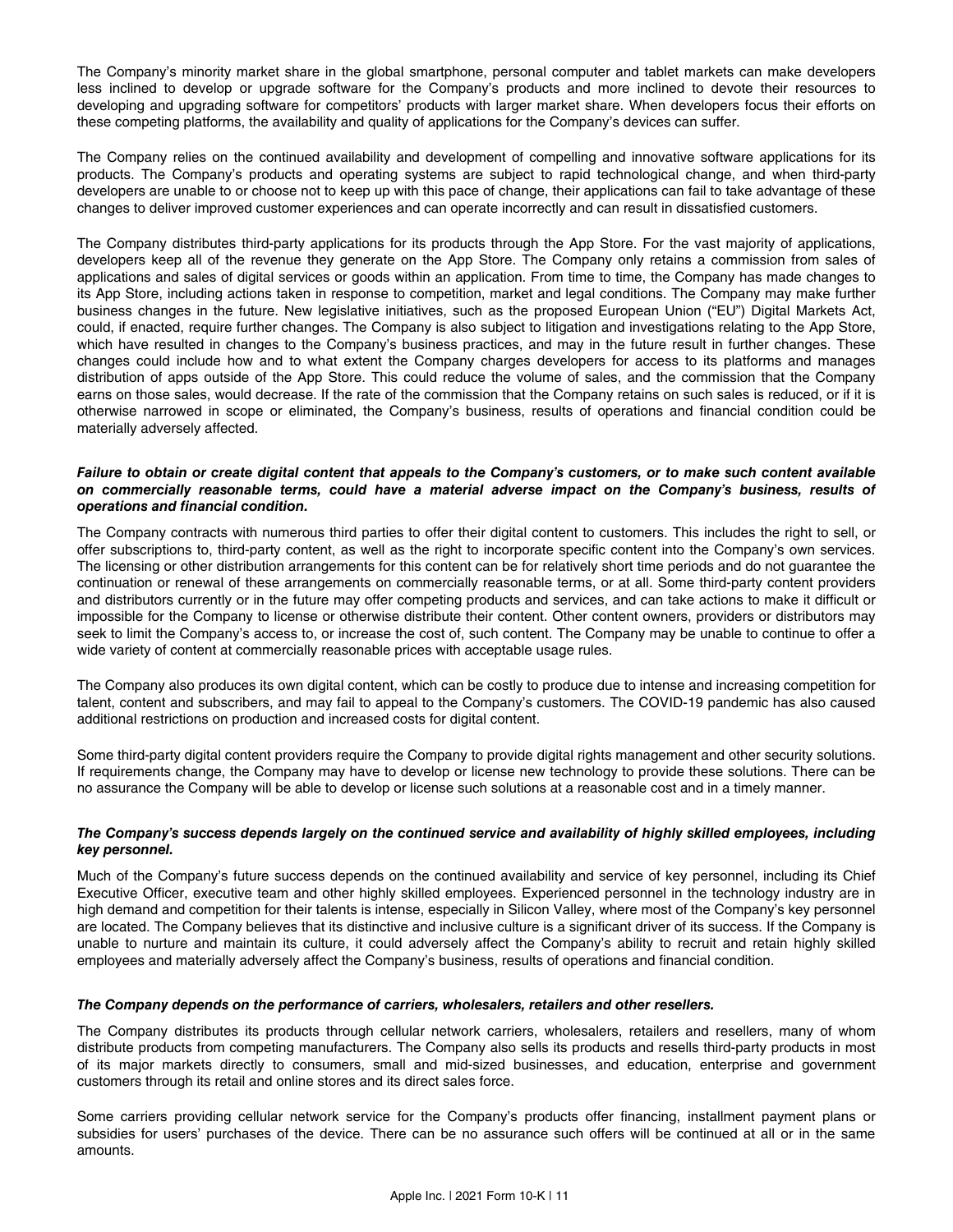The Company has invested and will continue to invest in programs to enhance reseller sales, including staffing selected resellers' stores with Company employees and contractors, and improving product placement displays. These programs can require a substantial investment while not assuring return or incremental sales. The financial condition of these resellers could weaken, these resellers could stop distributing the Company's products, or uncertainty regarding demand for some or all of the Company's products could cause resellers to reduce their ordering and marketing of the Company's products.

## **The Company's business and reputation are impacted by information technology system failures and network disruptions.**

The Company and its global supply chain are exposed to information technology system failures or network disruptions caused by natural disasters, accidents, power disruptions, telecommunications failures, acts of terrorism or war, computer viruses, physical or electronic break-ins, ransomware or other cybersecurity incidents, or other events or disruptions. System redundancy and other continuity measures may be ineffective or inadequate, and the Company's or its vendors' business continuity and disaster recovery planning may not be sufficient for all eventualities. Such failures or disruptions can adversely impact the Company's business by, among other things, preventing access to the Company's online services, interfering with customer transactions or impeding the manufacturing and shipping of the Company's products. These events could materially adversely affect the Company's business, reputation, results of operations and financial condition.

#### **Losses or unauthorized access to or releases of confidential information, including personal information, could subject the Company to significant reputational, financial, legal and operational consequences.**

The Company's business requires it to use and store confidential information, including personal information, with respect to the Company's customers and employees. The Company devotes significant resources to network and data security, including through the use of encryption and other security measures intended to protect its systems and data. But these measures cannot provide absolute security, and losses or unauthorized access to or releases of confidential information occur and could materially adversely affect the Company's business, reputation, results of operations and financial condition.

The Company's business also requires it to share confidential information with suppliers and other third parties. The Company relies on global suppliers that are also exposed to ransomware and other malicious attacks that can disrupt business operations. Although the Company takes steps to secure confidential information that is provided to or accessible by third parties working on the Company's behalf, such measures are not always effective and losses or unauthorized access to or releases of confidential information occur. Such incidents and other malicious attacks could materially adversely affect the Company's business, reputation, results of operations and financial condition.

The Company experiences malicious attacks and other attempts to gain unauthorized access to its systems on a regular basis. These attacks seek to compromise the confidentiality, integrity or availability of confidential information or disrupt normal business operations, and could, among other things, impair the Company's ability to attract and retain customers for its products and services, impact the price of the Company's stock, materially damage commercial relationships, and expose the Company to litigation or government investigations, which could result in penalties, fines or judgments against the Company. Globally, attacks are expected to continue accelerating in both frequency and sophistication with increasing use by actors of tools and techniques that are designed to circumvent controls, avoid detection, and remove or obfuscate forensic evidence, all of which hinders the Company's ability to identify, investigate and recover from incidents.

Although malicious attacks perpetrated to gain access to confidential information, including personal information, affect many companies across various industries, the Company is at a relatively greater risk of being targeted because of its high profile and the value of the confidential information it creates, owns, manages, stores and processes.

The Company has implemented systems and processes intended to secure its information technology systems and prevent unauthorized access to or loss of sensitive data, and mitigate the impact of unauthorized access, including through the use of encryption and authentication technologies. As with all companies, these security measures may not be sufficient for all eventualities and may be vulnerable to hacking, ransomware attacks, employee error, malfeasance, system error, faulty password management or other irregularities. For example, third parties can fraudulently induce the Company's or its vendors' employees or customers into disclosing user names, passwords or other sensitive information, which can, in turn, be used for unauthorized access to the Company's or its vendors' systems and services. To help protect customers and the Company, the Company deploys and makes available technologies like multifactor authentication, monitors its services and systems for unusual activity and may freeze accounts under suspicious circumstances, which, among other things, can result in the delay or loss of customer orders or impede customer access to the Company's products and services.

While the Company maintains insurance coverage that is intended to address certain aspects of data security risks, such insurance coverage may be insufficient to cover all losses or all types of claims that may arise.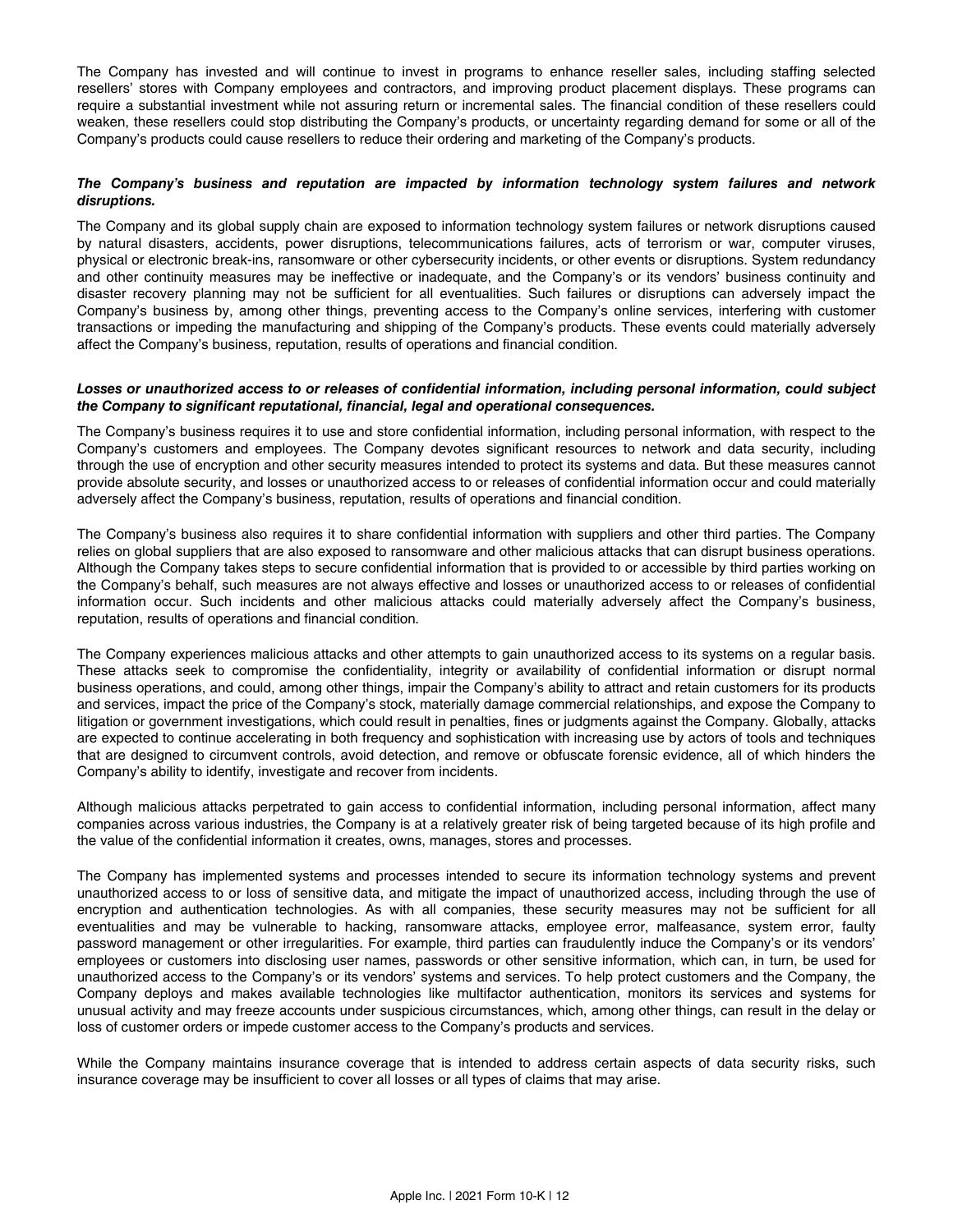#### **Investment in new business strategies and acquisitions could disrupt the Company's ongoing business, present risks not originally contemplated and adversely affect the Company's business, reputation, results of operations and financial condition.**

The Company has invested, and in the future may invest, in new business strategies or acquisitions. Such endeavors may involve significant risks and uncertainties, including distraction of management from current operations, greater-than-expected liabilities and expenses, economic, political, legal and regulatory challenges associated with operating in new businesses, regions or countries, inadequate return on capital, potential impairment of tangible and intangible assets, and significant writeoffs. Investment and acquisition transactions are exposed to additional risks, including failing to obtain required regulatory approvals on a timely basis or at all, or the imposition of onerous conditions that could delay or prevent the Company from completing a transaction or otherwise limit the Company's ability to fully realize the anticipated benefits of a transaction. These new ventures are inherently risky and may not be successful. The failure of any significant investment could adversely affect the Company's business, reputation, results of operations and financial condition.

## **The Company's retail stores have required and will continue to require a substantial investment and commitment of resources and are subject to numerous risks and uncertainties.**

The Company's retail stores have required substantial investment in equipment and leasehold improvements, information systems, inventory and personnel. The Company also has entered into substantial lease commitments for retail space. Certain stores have been designed and built to serve as high-profile venues to promote brand awareness. Because of their unique design elements, locations and size, these stores require substantially more investment than the Company's more typical retail stores. Due to the high cost structure associated with the Company's retail stores, a decline in sales or the closure or poor performance of an individual store or multiple stores, including as a result of protective public safety measures in response to the COVID-19 pandemic, could result in significant lease termination costs, write-offs of equipment and leasehold improvements and severance costs.

The Company's retail operations are subject to many factors that pose risks and uncertainties and could adversely impact the Company's business, results of operations and financial condition, including macro-economic factors that could have an adverse effect on general retail activity. Other factors include the Company's ability to: manage costs associated with retail store construction and operation; manage relationships with existing retail partners; manage costs associated with fluctuations in the value of retail inventory; and obtain and renew leases in quality retail locations at a reasonable cost.

## **Legal and Regulatory Compliance Risks**

#### **The Company's business, results of operations and financial condition could be adversely impacted by unfavorable results of legal proceedings or government investigations.**

The Company is subject to various claims, legal proceedings and government investigations that have arisen in the ordinary course of business and have not yet been fully resolved, and new matters may arise in the future. In addition, agreements entered into by the Company sometimes include indemnification provisions which can subject the Company to costs and damages in the event of a claim against an indemnified third party. The number of claims, legal proceedings and government investigations involving the Company, and the alleged magnitude of such claims, proceedings and government investigations, has generally increased over time and may continue to increase.

The Company has faced and continues to face a significant number of patent claims relating to its cellular-enabled products, and new claims may arise in the future. For example, technology and other patent-holding companies frequently assert their patents and seek royalties and often enter into litigation based on allegations of patent infringement or other violations of intellectual property rights. The Company is vigorously defending infringement actions in courts in several U.S. jurisdictions, as well as internationally in various countries. The plaintiffs in these actions frequently seek injunctions and substantial damages.

Regardless of the merit of particular claims, defending against litigation or responding to government investigations can be expensive, time-consuming, disruptive to the Company's operations and distracting to management. In recognition of these considerations, the Company may enter into agreements or other arrangements to settle litigation and resolve such challenges. There can be no assurance such agreements can be obtained on acceptable terms or that litigation will not occur. These agreements can also significantly increase the Company's cost of sales and operating expenses and require the Company to change its business practices and limit the Company's ability to offer certain products and services.

Except as described in Part I, Item 3 of this Form 10-K under the heading "Legal Proceedings" and in Part II, Item 8 of this Form 10-K in the Notes to Consolidated Financial Statements in Note 10, "Commitments and Contingencies" under the heading "Contingencies," in the opinion of management, there was not at least a reasonable possibility the Company may have incurred a material loss, or a material loss greater than a recorded accrual, concerning loss contingencies for asserted legal and other claims.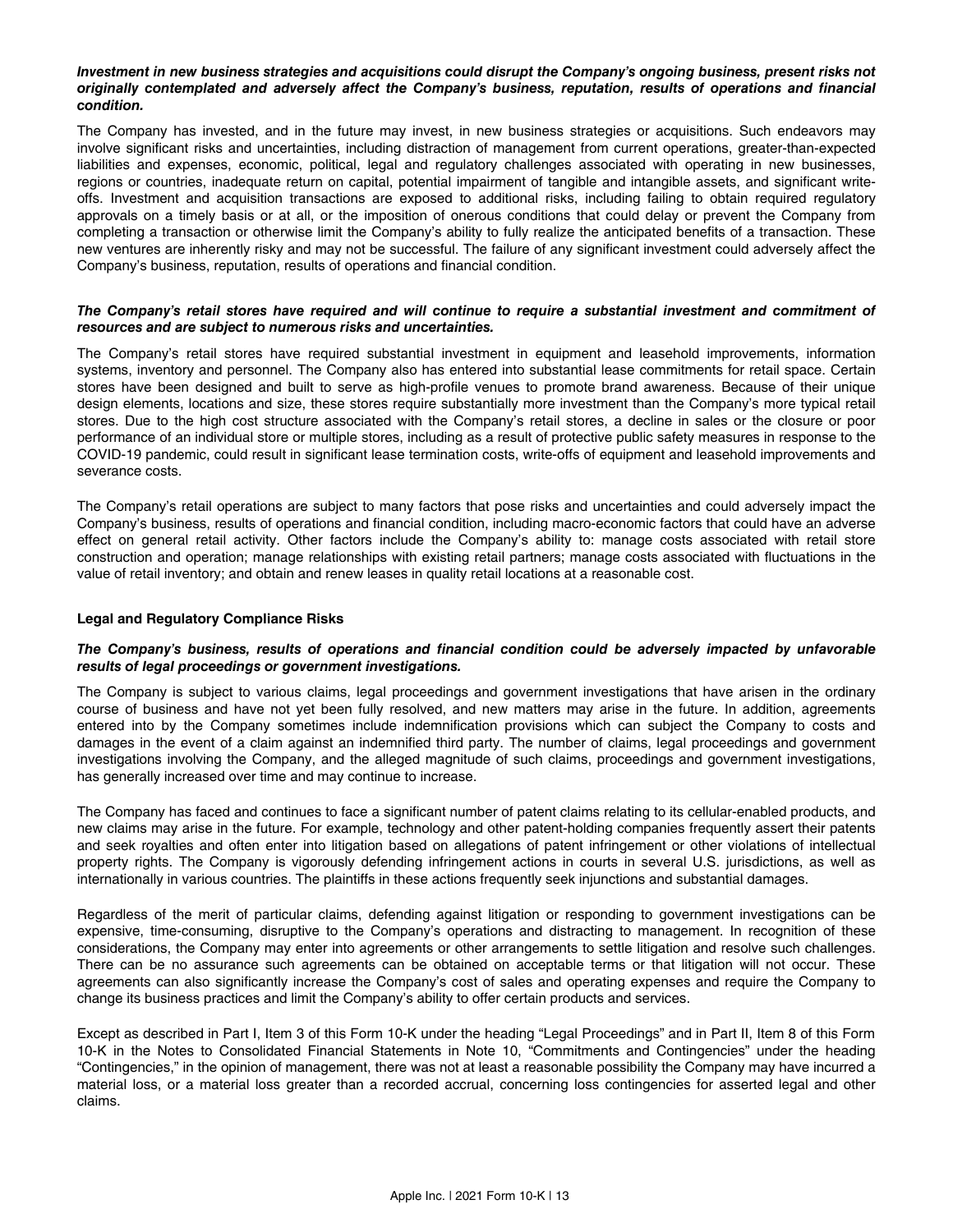The outcome of litigation or government investigations is inherently uncertain. If one or more legal matters were resolved against the Company or an indemnified third party in a reporting period for amounts above management's expectations, the Company's results of operations and financial condition for that reporting period could be materially adversely affected. Further, such an outcome can result in significant compensatory, punitive or trebled monetary damages, disgorgement of revenue or profits, remedial corporate measures or injunctive relief against the Company, and can require the Company to change its business practices and limit the Company's ability to offer certain products and services, all of which could materially adversely affect the Company's business, results of operations and financial condition.

While the Company maintains insurance coverage for certain types of claims, such insurance coverage may be insufficient to cover all losses or all types of claims that may arise.

## **The Company is subject to complex and changing laws and regulations worldwide, which exposes the Company to potential liabilities, increased costs and other adverse effects on the Company's business.**

The Company's global operations are subject to complex and changing laws and regulations on subjects, including antitrust; privacy, data security and data localization; consumer protection; advertising, sales, billing and e-commerce; product liability; intellectual property ownership and infringement; digital platforms; Internet, telecommunications, and mobile communications; media, television, film and digital content; availability of third-party software applications and services; labor and employment; anticorruption; import, export and trade; foreign exchange controls and cash repatriation restrictions; anti–money laundering; foreign ownership and investment; tax; and environmental, health and safety, including electronic waste, recycling, and climate change.

Compliance with these laws and regulations is onerous and expensive, increasing the cost of conducting the Company's global operations. Changes to laws and regulations can adversely affect the Company's business by increasing the Company's costs, limiting the Company's ability to offer a product or service to customers, requiring changes to the Company's supply chain and business practices or otherwise making the Company's products and services less attractive to customers. The Company has implemented policies and procedures designed to ensure compliance with applicable laws and regulations, but there can be no assurance the Company's employees, contractors or agents will not violate such laws and regulations or the Company's policies and procedures. If the Company is found to have violated laws and regulations, it could materially adversely affect the Company's business, reputation, results of operations and financial condition. Regulatory changes and other actions that materially adversely affect the Company's business may be announced with little or no advance notice and the Company may not be able to effectively mitigate all adverse impacts from such measures.

#### **The technology industry, including, in some instances, the Company, is subject to intense media, political and regulatory scrutiny, which exposes the Company to increasing regulation, government investigations, legal actions and penalties.**

From time to time, the Company has made changes to its App Store, including actions taken in response to competition, market and legal conditions. The Company may make further business changes in the future. New legislative initiatives, such as the proposed EU Digital Markets Act, could, if enacted, require further changes. These changes could include how and to what extent the Company charges developers for access to its platforms and manages distribution of apps outside of the App Store.

The Company is also currently subject to antitrust investigations in various jurisdictions around the world, which can result in legal proceedings and claims against the Company that could, individually or in the aggregate, have a materially adverse impact on the Company's business, results of operations and financial condition. For example, the Company is the subject of investigations in Europe and other jurisdictions relating to App Store terms and conditions. If such investigations result in adverse findings against the Company, the Company could be exposed to significant fines and may be required to make changes to its App Store business, all of which could materially adversely affect the Company's business, results of operations and financial condition. The Company is also subject to litigation relating to the App Store, which has resulted in changes to the Company's business practices, and may in the future result in further changes.

Further, the Company has commercial relationships with other companies in the technology industry that are or may become subject to investigations and litigation that, if resolved against those other companies, could adversely affect the Company's commercial relationships with those business partners and materially adversely affect the Company's business, results of operations and financial condition. For example, the Company earns revenue from licensing arrangements with other companies to offer their search services on the Company's platforms and apps, and certain of these arrangements are currently subject to government investigations and legal proceedings.

There can be no assurance the Company's business will not be materially adversely affected, individually or in the aggregate, by the outcomes of such investigations, litigation or changes to laws and regulations in the future. Changes to the Company's business practices to comply with new laws and regulations or in connection with other legal proceedings could negatively impact the reputation of the Company's products for privacy and security and otherwise adversely affect the experience for users of the Company's products and services, and result in harm to the Company's reputation, loss of competitive advantage, poor market acceptance, reduced demand for products and services, and lost sales.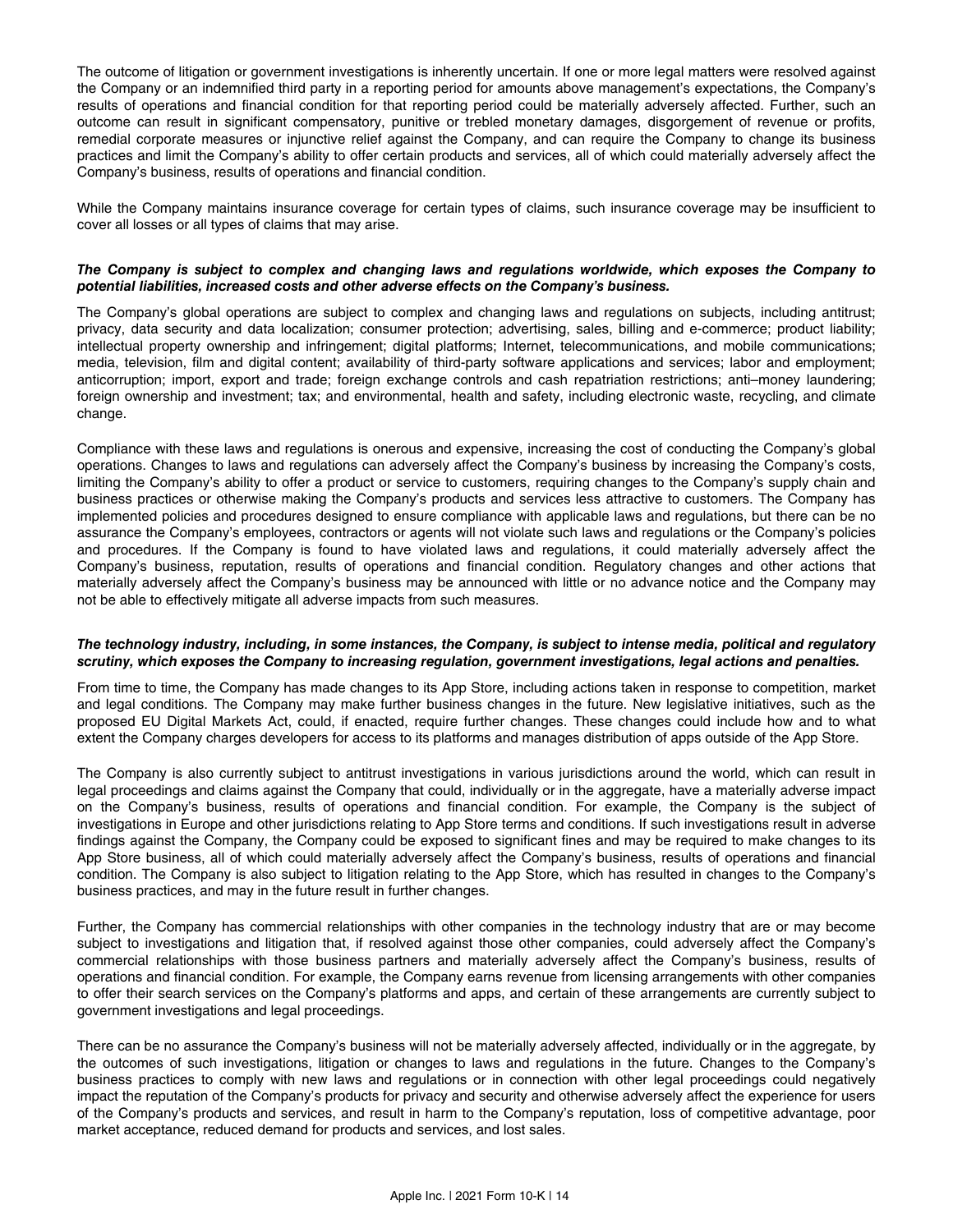## **The Company's business is subject to a variety of U.S. and international laws, rules, policies and other obligations regarding data protection.**

The Company is subject to federal, state and international laws relating to the collection, use, retention, security and transfer of various types of personal information. In many cases, these laws apply not only to third-party transactions, but also restrict transfers of personal information among the Company and its international subsidiaries. Several jurisdictions have passed laws in this area, and additional jurisdictions are considering imposing additional restrictions or have laws that are pending. These laws continue to develop and may be inconsistent from jurisdiction to jurisdiction. Complying with emerging and changing requirements causes the Company to incur substantial costs and has required and may in the future require the Company to change its business practices. Noncompliance could result in significant penalties or legal liability.

The Company makes statements about its use and disclosure of personal information through its privacy policy, information provided on its website, press statements and other privacy notices provided to customers. Any failure by the Company to comply with these public statements or with other federal, state or international privacy or data protection laws and regulations could result in inquiries or proceedings against the Company by governmental entities or others. In addition to reputational impacts, penalties could include ongoing audit requirements and significant legal liability.

In addition to the risks generally relating to the collection, use, retention, security and transfer of personal information, the Company is also subject to specific obligations relating to information considered sensitive under applicable laws, such as health data, financial data and biometric data. Health data is subject to additional privacy, security and breach notification requirements, and the Company is subject to audit by governmental authorities regarding the Company's compliance with these obligations. If the Company fails to adequately comply with these rules and requirements, or if health data is handled in a manner not permitted by law or under the Company's agreements with healthcare institutions, the Company can be subject to litigation or government investigations, and can be liable for associated investigatory expenses, and can also incur significant fees or fines.

Financial data, such as payment card data, is also subject to additional requirements. Under payment card rules and obligations, if cardholder information is potentially compromised, the Company can be liable for associated investigatory expenses and can also incur significant fees or fines if the Company fails to follow payment card industry data security standards. The Company could also experience a significant increase in payment card transaction costs or lose the ability to process payment cards if it fails to follow payment card industry data security standards, which would materially adversely affect the Company's business, reputation, results of operations and financial condition.

## **Financial Risks**

## **The Company expects its quarterly net sales and results of operations to fluctuate.**

The Company's profit margins vary across its products, services, geographic segments and distribution channels. For example, the gross margins on the Company's products and services vary significantly and can change over time. The Company's gross margins are subject to volatility and downward pressure due to a variety of factors, including: continued industry-wide global product pricing pressures and product pricing actions that the Company may take in response to such pressures; increased competition; the Company's ability to effectively stimulate demand for certain of its products and services; compressed product life cycles; potential increases in the cost of components, outside manufacturing services, and developing, acquiring and delivering content for the Company's services; the Company's ability to manage product quality and warranty costs effectively; shifts in the mix of products and services, or in the geographic, currency or channel mix, including to the extent that regulatory changes require the Company to modify its product and service offerings; fluctuations in foreign exchange rates; and the introduction of new products or services, including new products or services with higher cost structures. These and other factors could have a materially adverse impact on the Company's results of operations and financial condition.

The Company has historically experienced higher net sales in its first quarter compared to other quarters in its fiscal year due in part to seasonal holiday demand. Additionally, new product and service introductions can significantly impact net sales, cost of sales and operating expenses. Further, the Company generates a significant portion of its net sales from a single product and a decline in demand for that product could significantly impact quarterly net sales. The Company could also be subject to unexpected developments, such as lower-than-anticipated demand for the Company's products or services, issues with new product or service introductions, information technology system failures or network disruptions, or failure of one of the Company's logistics, components supply, or manufacturing partners.

## **The Company's financial performance is subject to risks associated with changes in the value of the U.S. dollar relative to local currencies.**

The Company's primary exposure to movements in foreign currency exchange rates relates to non–U.S. dollar–denominated sales, cost of sales and operating expenses worldwide. Gross margins on the Company's products in foreign countries and on products that include components obtained from foreign suppliers could be materially adversely affected by foreign currency exchange rate fluctuations.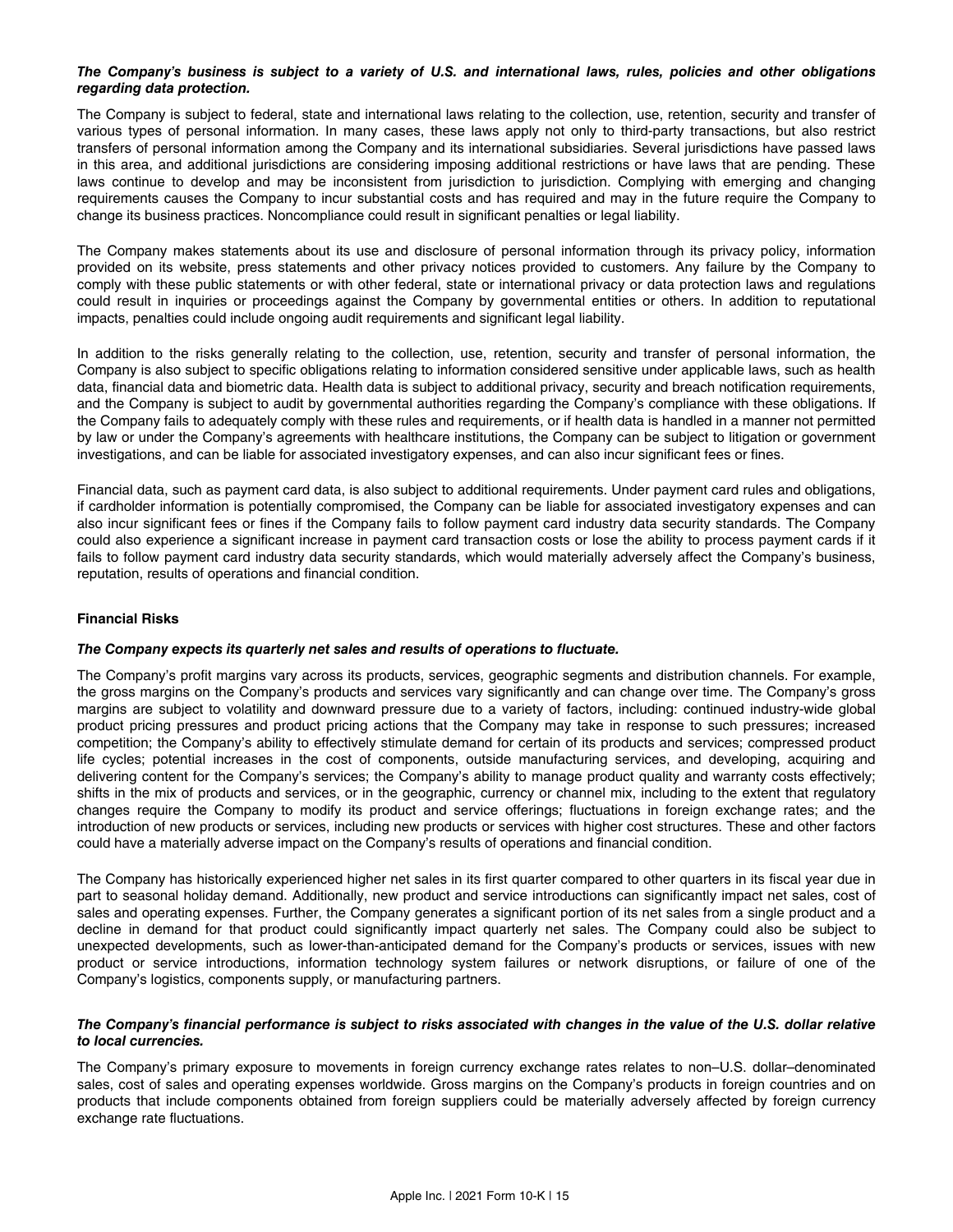The weakening of foreign currencies relative to the U.S. dollar adversely affects the U.S. dollar value of the Company's foreign currency–denominated sales and earnings, and generally leads the Company to raise international pricing, potentially reducing demand for the Company's products. In some circumstances, for competitive or other reasons, the Company may decide not to raise international pricing to offset the U.S. dollar's strengthening, which would adversely affect the U.S. dollar value of the gross margins the Company earns on foreign currency–denominated sales.

Conversely, a strengthening of foreign currencies relative to the U.S. dollar, while generally beneficial to the Company's foreign currency–denominated sales and earnings, could cause the Company to reduce international pricing and incur losses on its foreign currency derivative instruments, thereby limiting the benefit. Additionally, strengthening of foreign currencies may increase the Company's cost of product components denominated in those currencies, thus adversely affecting gross margins.

The Company uses derivative instruments, such as foreign currency forward and option contracts, to hedge certain exposures to fluctuations in foreign currency exchange rates. The use of such hedging activities may not be effective to offset any, or more than a portion, of the adverse financial effects of unfavorable movements in foreign exchange rates over the limited time the hedges are in place.

## **The Company is exposed to credit risk and fluctuations in the values of its investment portfolio.**

The Company's investments can be negatively affected by changes in liquidity, credit deterioration, financial results, market and economic conditions, political risk, sovereign risk, interest rate fluctuations or other factors. As a result, the value and liquidity of the Company's cash, cash equivalents, and marketable and non-marketable securities may fluctuate substantially. Therefore, although the Company has not realized any significant losses on its cash, cash equivalents, and marketable and non-marketable securities, future fluctuations in their value could result in significant losses and could have a material adverse impact on the Company's results of operations and financial condition.

#### **The Company is exposed to credit risk on its trade accounts receivable, vendor non-trade receivables and prepayments related to long-term supply agreements, and this risk is heightened during periods when economic conditions worsen.**

The Company distributes its products through third-party cellular network carriers, wholesalers, retailers and resellers. The Company also sells its products directly to small and mid-sized businesses and education, enterprise and government customers. A substantial majority of the Company's outstanding trade receivables are not covered by collateral, third-party bank support or financing arrangements, or credit insurance, and a significant portion of the Company's trade receivables can be concentrated within cellular network carriers or other resellers. The Company's exposure to credit and collectibility risk on its trade receivables is higher in certain international markets and its ability to mitigate such risks may be limited. The Company also has unsecured vendor non-trade receivables resulting from purchases of components by outsourcing partners and other vendors that manufacture subassemblies or assemble final products for the Company. In addition, the Company has made prepayments associated with long-term supply agreements to secure supply of inventory components. As of September 25, 2021, the Company's vendor non-trade receivables and prepayments related to long-term supply agreements were concentrated among a few individual vendors located primarily in Asia. While the Company has procedures to monitor and limit exposure to credit risk on its trade and vendor non-trade receivables, as well as long-term prepayments, there can be no assurance such procedures will effectively limit its credit risk and avoid losses.

#### **The Company is subject to changes in tax rates, the adoption of new U.S. or international tax legislation and exposure to additional tax liabilities.**

The Company is subject to taxes in the U.S. and numerous foreign jurisdictions, including Ireland, where a number of the Company's subsidiaries are organized. Due to economic and political conditions, tax laws and tax rates for income taxes and other non-income taxes in various jurisdictions may be subject to significant change. The Company's effective tax rates are affected by changes in the mix of earnings in countries with differing statutory tax rates, changes in the valuation of deferred tax assets and liabilities, the introduction of new taxes, or changes in tax laws or their interpretation, including in the U.S. and Ireland.

The Company is also subject to the examination of its tax returns and other tax matters by the U.S. Internal Revenue Service and other tax authorities and governmental bodies. The Company regularly assesses the likelihood of an adverse outcome resulting from these examinations to determine the adequacy of its provision for taxes. There can be no assurance as to the outcome of these examinations. If the Company's effective tax rates were to increase, particularly in the U.S. or Ireland, or if the ultimate determination of the Company's taxes owed is for an amount in excess of amounts previously accrued, the Company's business, results of operations and financial condition could be materially adversely affected.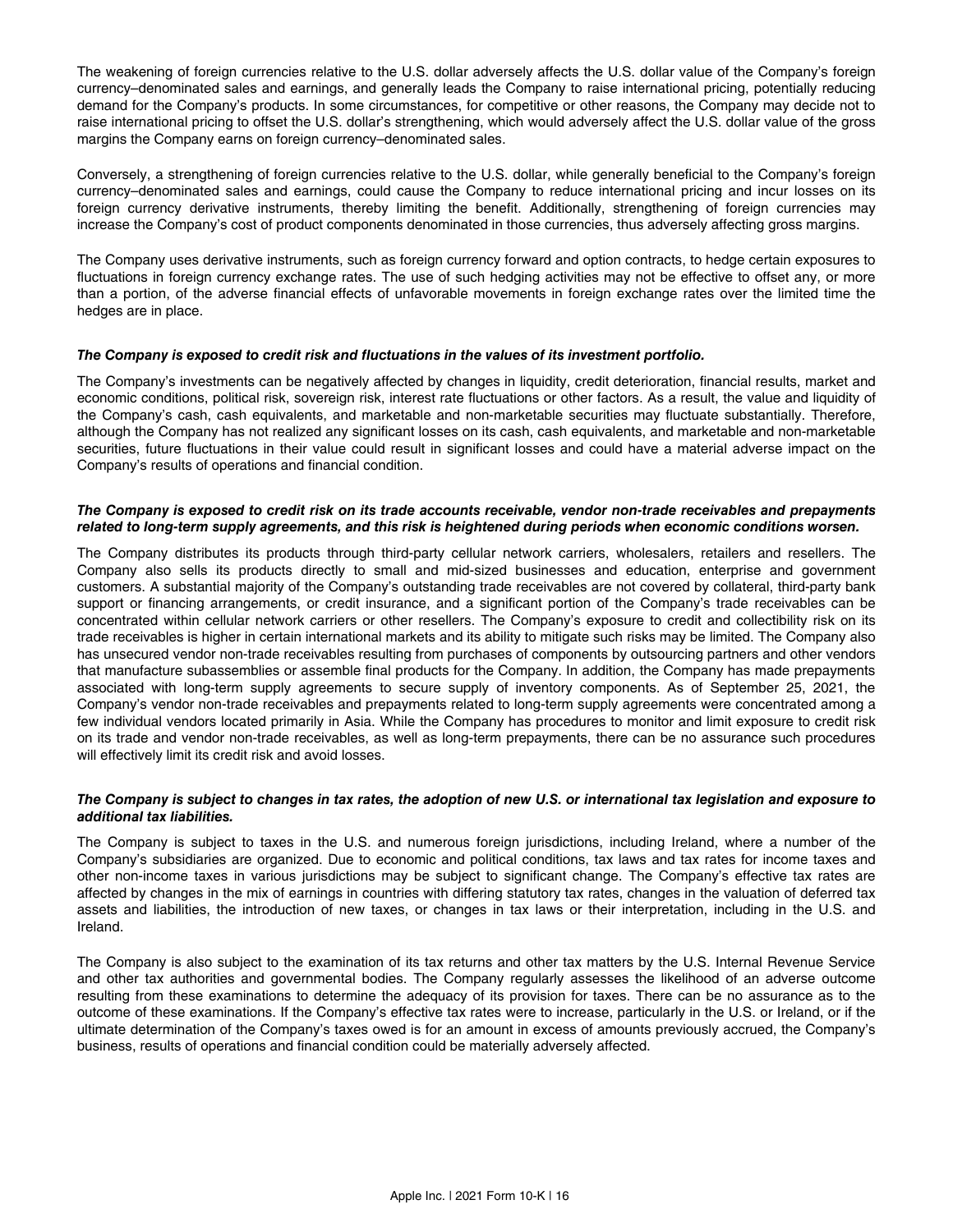## <span id="page-19-0"></span>**General Risks**

#### **The price of the Company's stock is subject to volatility.**

The Company's stock has experienced substantial price volatility in the past and may continue to do so in the future. Additionally, the Company, the technology industry and the stock market as a whole have, from time to time, experienced extreme stock price and volume fluctuations that have affected stock prices in ways that may have been unrelated to these companies' operating performance. Price volatility may cause the average price at which the Company repurchases its stock in a given period to exceed the stock's price at a given point in time. The Company believes the price of its stock should reflect expectations of future growth and profitability. The Company also believes the price of its stock should reflect expectations that its cash dividend will continue at current levels or grow, and that its current share repurchase program will be fully consummated. Future dividends are subject to declaration by the Company's Board of Directors, and the Company's share repurchase program does not obligate it to acquire any specific number of shares. If the Company fails to meet expectations related to future growth, profitability, dividends, share repurchases or other market expectations, the price of the Company's stock may decline significantly, which could have a material adverse impact on investor confidence and employee retention.

## **Item 1B. Unresolved Staff Comments**

None.

#### **Item 2. Properties**

The Company's headquarters are located in Cupertino, California. As of September 25, 2021, the Company owned or leased facilities and land for corporate functions, R&D, data centers, retail and other purposes at locations throughout the U.S. and in various places outside the U.S. The Company believes its existing facilities and equipment, which are used by all reportable segments, are in good operating condition and are suitable for the conduct of its business.

## **Item 3. Legal Proceedings**

The Company is subject to legal proceedings and claims that have not been fully resolved and that have arisen in the ordinary course of business. The Company's material legal proceedings are described below and in Part II, Item 8 of this Form 10-K in the Notes to Consolidated Financial Statements in Note 10, "Commitments and Contingencies" under the heading "Contingencies."

The outcome of litigation is inherently uncertain. If one or more legal matters were resolved against the Company in a reporting period for amounts above management's expectations, the Company's financial condition and operating results for that reporting period could be materially adversely affected. The Company settled certain matters during the fourth quarter of 2021 that did not individually or in the aggregate have a material impact on the Company's financial condition or operating results.

## Epic Games

Epic Games, Inc. ("Epic") filed a lawsuit in the U.S. District Court for the Northern District of California (the "Northern California District Court") against the Company alleging violations of federal and state antitrust laws and California's unfair competition law based upon the Company's operation of its App Store. The Company filed a counterclaim for breach of contract. On September 10, 2021, the Northern California District Court ruled in favor of the Company with respect to nine out of the ten counts included in Epic's claim, and in favor of the Company with respect to the Company's claims for breach of contract. The Northern California District Court found that certain provisions of the Company's App Store Review Guidelines violate California's unfair competition law and issued an injunction. Epic appealed the decision. The Company filed a cross-appeal and is seeking a stay of the injunction pending appeal.

#### **Item 4. Mine Safety Disclosures**

Not applicable.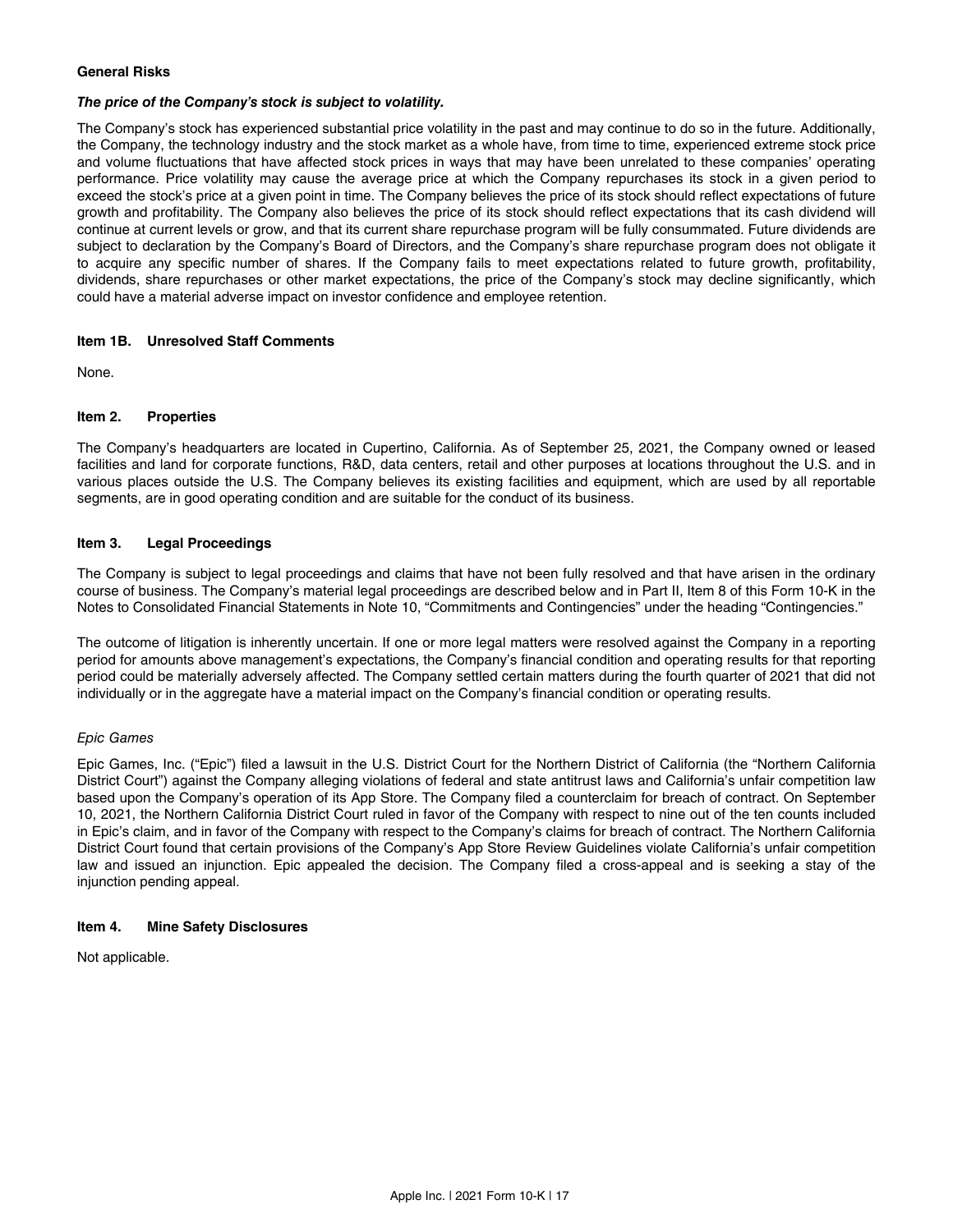## <span id="page-20-0"></span>**PART II**

## **Item 5. Market for Registrant's Common Equity, Related Stockholder Matters and Issuer Purchases of Equity Securities**

The Company's common stock is traded on The Nasdaq Stock Market LLC under the symbol AAPL.

## **Holders**

As of October 15, 2021, there were 23,502 shareholders of record.

## **Purchases of Equity Securities by the Issuer and Affiliated Purchasers**

Share repurchase activity during the three months ended September 25, 2021 was as follows (in millions, except number of shares, which are reflected in thousands, and per share amounts):

| <b>Periods</b>                                 | <b>Total Number</b><br>of Shares<br><b>Purchased</b> | Average<br><b>Price</b><br><b>Paid Per</b><br><b>Share</b> | <b>Total Number</b><br>of Shares<br><b>Purchased as</b><br><b>Part of Publicly</b><br>Announced<br>Plans or<br><b>Programs</b> | Approximate<br><b>Dollar Value of</b><br><b>Shares That May</b><br><b>Yet Be Purchased</b><br><b>Under the Plans</b><br>or Programs <sup>(1)</sup> |
|------------------------------------------------|------------------------------------------------------|------------------------------------------------------------|--------------------------------------------------------------------------------------------------------------------------------|----------------------------------------------------------------------------------------------------------------------------------------------------|
| June 27, 2021 to July 31, 2021:                |                                                      |                                                            |                                                                                                                                |                                                                                                                                                    |
| Open market and privately negotiated purchases | 59,216                                               | \$<br>143.54                                               | 59,216                                                                                                                         |                                                                                                                                                    |
|                                                |                                                      |                                                            |                                                                                                                                |                                                                                                                                                    |
| August 1, 2021 to August 28, 2021:             |                                                      |                                                            |                                                                                                                                |                                                                                                                                                    |
| May 2021 ASR                                   | 4.921                                                | (2)                                                        | 4,921                                                                                                                          |                                                                                                                                                    |
| Open market and privately negotiated purchases | 42,343                                               | \$<br>147.61                                               | 42,343                                                                                                                         |                                                                                                                                                    |
|                                                |                                                      |                                                            |                                                                                                                                |                                                                                                                                                    |
| August 29, 2021 to September 25, 2021:         |                                                      |                                                            |                                                                                                                                |                                                                                                                                                    |
| Open market and privately negotiated purchases | 35,041                                               | \$<br>149.81                                               | 35,041                                                                                                                         |                                                                                                                                                    |
| Total                                          | 141,521                                              |                                                            |                                                                                                                                | \$<br>60,851                                                                                                                                       |

(1) As of September 25, 2021, the Company was authorized to purchase up to \$315 billion of the Company's common stock under a share repurchase program announced on April 28, 2021 (the "Program"), of which \$254.1 billion had been utilized. The remaining \$60.9 billion in the table represents the amount available to repurchase shares under the Program as of September 25, 2021. The Program does not obligate the Company to acquire any specific number of shares. Under the Program, shares may be repurchased in privately negotiated and/or open market transactions, including under plans complying with Rule 10b5-1 under the Exchange Act.

(2) In May 2021, the Company entered into an accelerated share repurchase agreement ("ASR") to purchase up to \$5.0 billion of the Company's common stock. In August 2021, the purchase period for this ASR ended and an additional 5 million shares were delivered and retired. In total, 36 million shares were delivered under this ASR at an average repurchase price of \$137.20.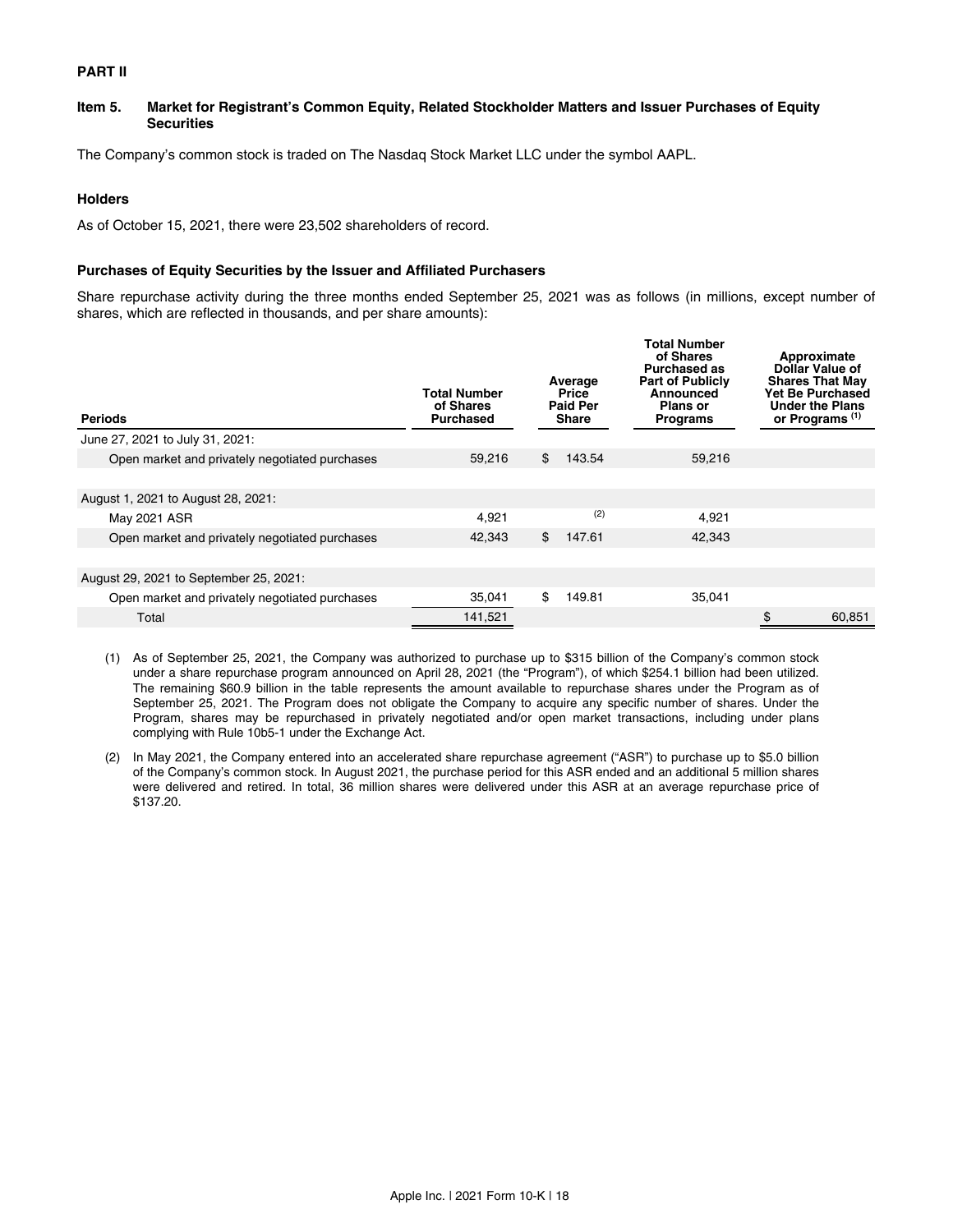## <span id="page-21-0"></span>**Company Stock Performance**

The following graph shows a comparison of cumulative total shareholder return, calculated on a dividend-reinvested basis, for the Company, the S&P 500 Index, the S&P Information Technology Index and the Dow Jones U.S. Technology Supersector Index for the five years ended September 25, 2021. The graph assumes \$100 was invested in each of the Company's common stock, the S&P 500 Index, the S&P Information Technology Index and the Dow Jones U.S. Technology Supersector Index as of the market close on September 23, 2016. Note that past stock price performance is not necessarily indicative of future stock price performance.



\* \$100 invested on September 23, 2016 in stock or index, including reinvestment of dividends. Data points are the last day of each fiscal year for the Company's common stock and September 30th for indexes.

Copyright© 2021 Standard & Poor's, a division of S&P Global. All rights reserved.

Copyright© 2021 S&P Dow Jones Indices LLC, a division of S&P Global. All rights reserved.

|                                             |      | September<br>2016 | <b>September</b><br>2017 |    | September<br>2018 | September<br>2019 |      | <b>September</b><br>2020 | September<br>2021 |
|---------------------------------------------|------|-------------------|--------------------------|----|-------------------|-------------------|------|--------------------------|-------------------|
| Apple Inc.                                  |      | 100               | 139                      |    | 207               | 204               | - \$ | 422                      | 556               |
| <b>S&amp;P 500 Index</b>                    |      | 100               | 119                      |    | 140               | 146               |      | 168                      | 218               |
| S&P Information Technology Index            | S    | 100               | 129                      |    | 169               | 184               |      | 271                      | 349               |
| Dow Jones U.S. Technology Supersector Index | ∣ \$ | 100               | 128                      | -S | 168               | 178               |      | 265                      | 362               |

#### **Item 6. [Reserved]**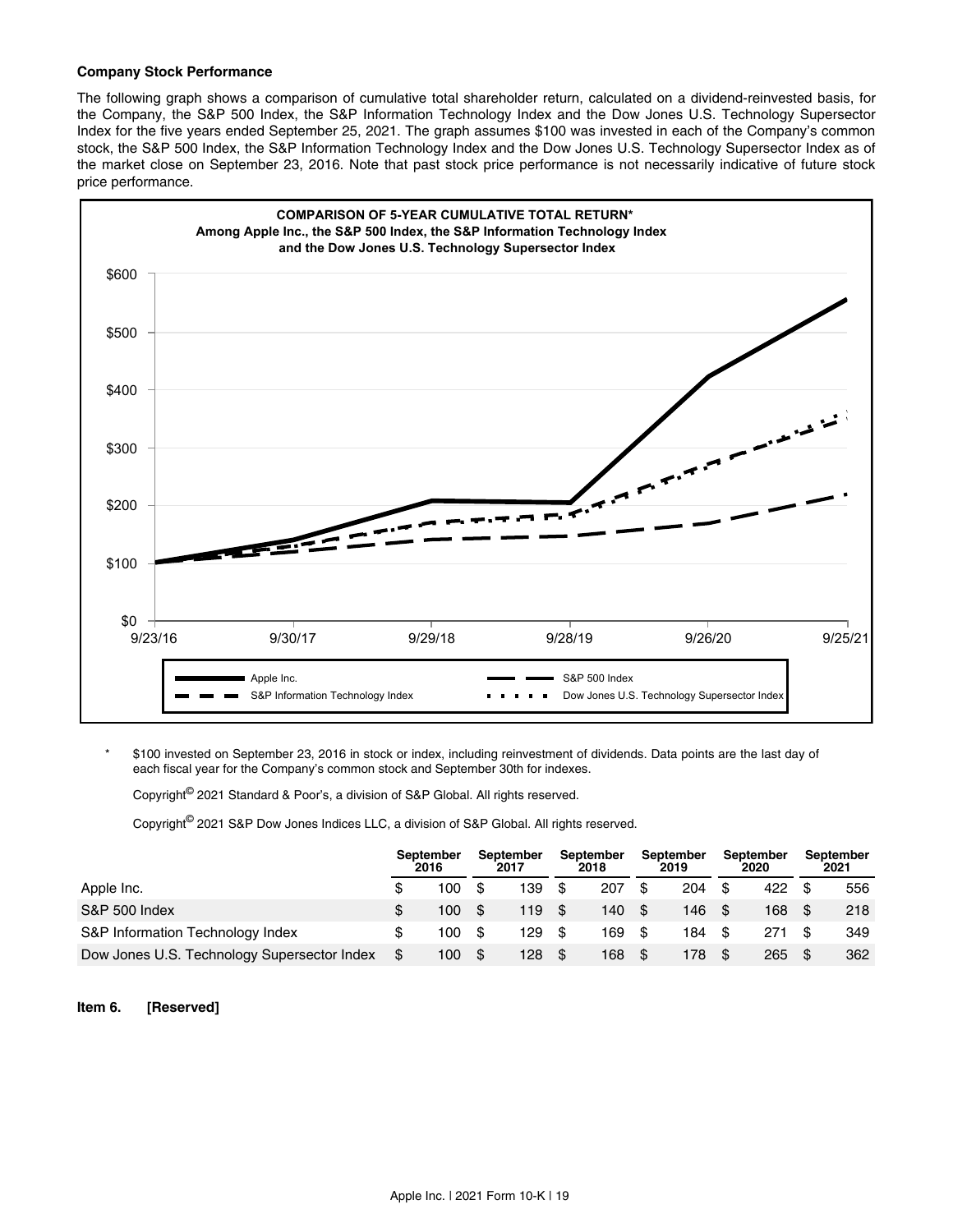#### <span id="page-22-0"></span>**Item 7. Management's Discussion and Analysis of Financial Condition and Results of Operations**

The following discussion should be read in conjunction with the consolidated financial statements and accompanying notes included in Part II, Item 8 of this Form 10-K. This section of this Form 10-K generally discusses 2021 and 2020 items and yearto-year comparisons between 2021 and 2020. Discussions of 2019 items and year-to-year comparisons between 2020 and 2019 are not included in this Form 10-K, and can be found in "Management's Discussion and Analysis of Financial Condition and Results of Operations" in Part II, Item 7 of the Company's Annual Report on Form 10-K for the fiscal year ended September 26, 2020.

#### **Fiscal Year Highlights**

#### COVID-19 Update

The COVID-19 pandemic has had, and continues to have, a significant impact around the world, prompting governments and businesses to take unprecedented measures, such as restrictions on travel and business operations, temporary closures of businesses, and quarantine and shelter-in-place orders. The COVID-19 pandemic has at times significantly curtailed global economic activity and caused significant volatility and disruption in global financial markets. The COVID-19 pandemic and the measures taken by many countries in response have affected and could in the future materially impact the Company's business, results of operations and financial condition, as well as the price of the Company's stock.

During 2021, aspects of the Company's business continued to be affected by the COVID-19 pandemic, with many of the Company's retail stores, as well as channel partner points of sale, temporarily closed at various times, and a significant number of the Company's employees working remotely. The Company has reopened all of its retail stores and substantially all of its other facilities, subject to operating restrictions to protect public health and the health and safety of employees and customers, and it continues to work on safely reopening the remainder of its facilities, subject to local rules and regulations. During the fourth quarter of 2021, certain of the Company's component suppliers and logistical service providers experienced disruptions, resulting in supply shortages that affected sales worldwide. Similar disruptions could occur in the future.

The extent of the continuing impact of the COVID-19 pandemic on the Company's operational and financial performance is uncertain and will depend on many factors outside the Company's control, including the timing, extent, trajectory and duration of the pandemic, the emergence of new variants, the development, availability, distribution and effectiveness of vaccines and treatments, the imposition of protective public safety measures, and the impact of the pandemic on the global economy and demand for consumer products. Refer to Part I, Item 1A of this Form 10-K under the heading "Risk Factors" for more information.

## Fiscal 2021 Highlights

Total net sales increased 33% or \$91.3 billion during 2021 compared to 2020, driven by growth in all Products and Services categories. Year-over-year net sales during 2021 also grew in each of the Company's reportable segments.

In April 2021, the Company announced an increase to its current share repurchase program authorization from \$225 billion to \$315 billion and raised its quarterly dividend from \$0.205 to \$0.22 per share beginning in May 2021. During 2021, the Company repurchased \$85.5 billion of its common stock and paid dividends and dividend equivalents of \$14.5 billion.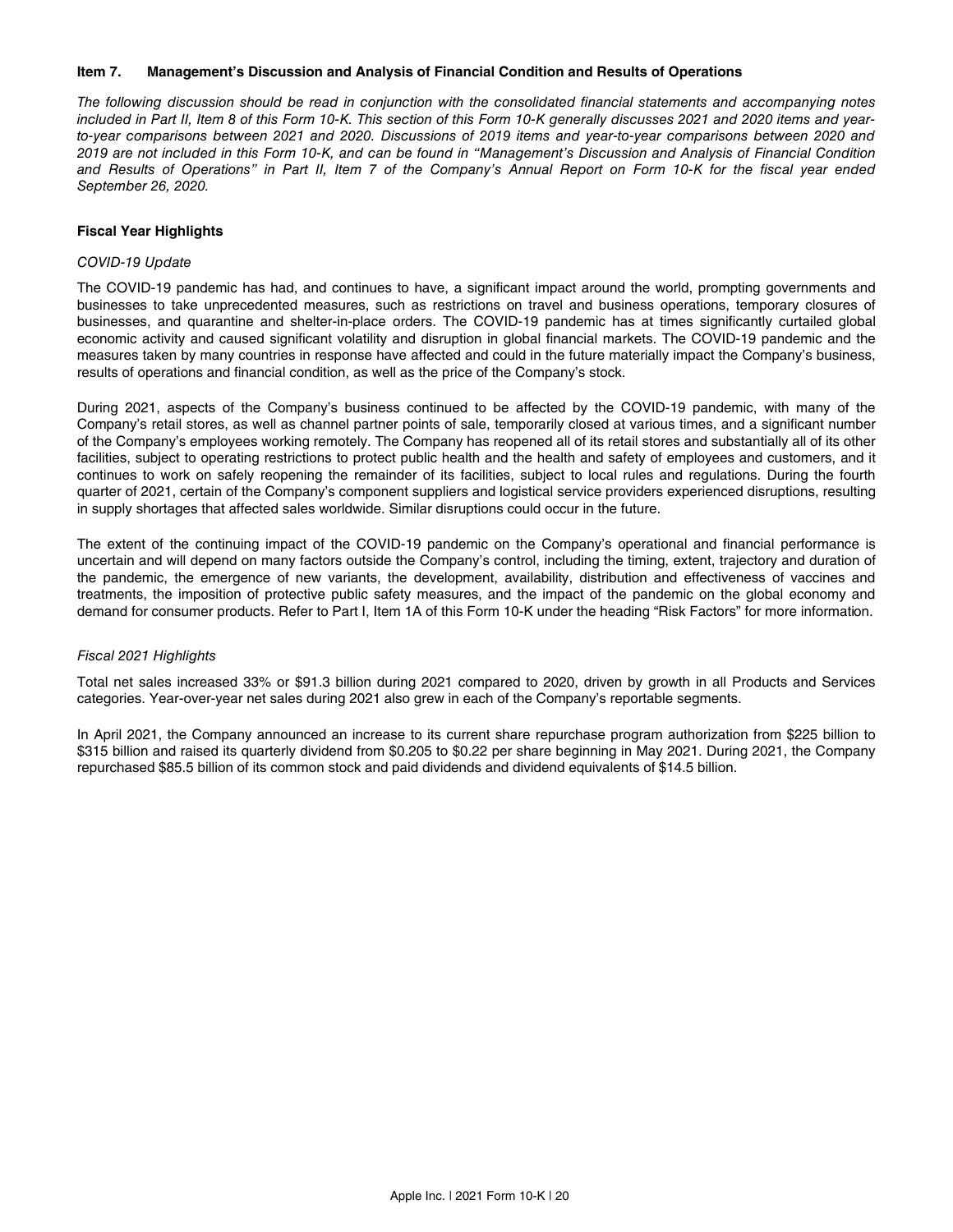## **Products and Services Performance**

The following table shows net sales by category for 2021, 2020 and 2019 (dollars in millions):

|                                        | 2021          | Change    |     | 2020    | Change     |     | 2019    |
|----------------------------------------|---------------|-----------|-----|---------|------------|-----|---------|
| Net sales by category:                 |               |           |     |         |            |     |         |
| $i$ Phone $(1)$                        | \$<br>191,973 | $39\%$ \$ |     | 137.781 | $(3)$ % \$ |     | 142,381 |
| Mac $(1)$                              | 35.190        | 23%       |     | 28.622  | $11\%$     |     | 25,740  |
| $i$ Pad $(1)$                          | 31,862        | 34%       |     | 23.724  | $11\%$     |     | 21,280  |
| Wearables, Home and Accessories (1)(2) | 38.367        | 25%       |     | 30.620  | 25%        |     | 24,482  |
| Services <sup>(3)</sup>                | 68.425        | 27%       |     | 53,768  | 16%        |     | 46,291  |
| Total net sales                        | \$<br>365,817 | 33%       | \$. | 274.515 | 6%         | -SS | 260,174 |

(1) Products net sales include amortization of the deferred value of unspecified software upgrade rights, which are bundled in the sales price of the respective product.

- (2) Wearables, Home and Accessories net sales include sales of AirPods, Apple TV, Apple Watch, Beats products, HomePod, iPod touch and accessories.
- (3) Services net sales include sales from the Company's advertising, AppleCare, cloud, digital content, payment and other services. Services net sales also include amortization of the deferred value of services bundled in the sales price of certain products.

#### iPhone

iPhone net sales increased during 2021 compared to 2020 due primarily to higher net sales from the Company's new iPhone models launched in the first quarter and fourth quarter of 2021 and a favorable mix of iPhone sales.

#### Mac

Mac net sales increased during 2021 compared to 2020 due primarily to higher net sales of MacBook Air, MacBook Pro and iMac.

#### iPad

iPad net sales increased during 2021 compared to 2020 due primarily to higher net sales of iPad Air and iPad Pro.

#### Wearables, Home and Accessories

Wearables, Home and Accessories net sales increased during 2021 compared to 2020 due primarily to higher net sales of accessories and Apple Watch.

#### Services

Services net sales increased during 2021 compared to 2020 due primarily to higher net sales from advertising, the App Store and cloud services.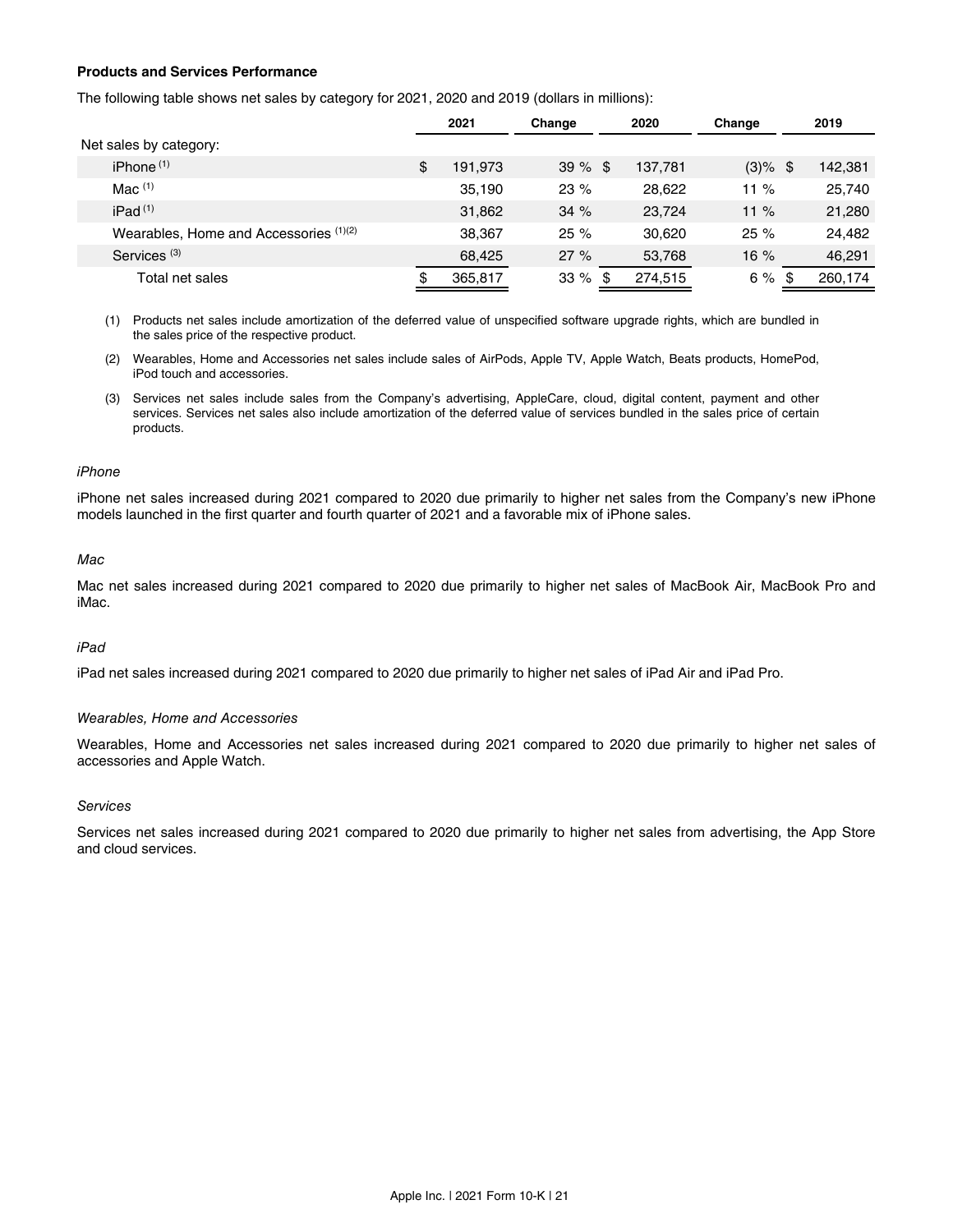#### **Segment Operating Performance**

The Company manages its business primarily on a geographic basis. The Company's reportable segments consist of the Americas, Europe, Greater China, Japan and Rest of Asia Pacific. Americas includes both North and South America. Europe includes European countries, as well as India, the Middle East and Africa. Greater China includes China mainland, Hong Kong and Taiwan. Rest of Asia Pacific includes Australia and those Asian countries not included in the Company's other reportable segments. Although the reportable segments provide similar hardware and software products and similar services, each one is managed separately to better align with the location of the Company's customers and distribution partners and the unique market dynamics of each geographic region. Further information regarding the Company's reportable segments can be found in Part II, Item 8 of this Form 10-K in the Notes to Consolidated Financial Statements in Note 11, "Segment Information and Geographic Data."

The following table shows net sales by reportable segment for 2021, 2020 and 2019 (dollars in millions):

|                                  | 2021          | Change     |    | 2020    | Change  |    | 2019    |
|----------------------------------|---------------|------------|----|---------|---------|----|---------|
| Net sales by reportable segment: |               |            |    |         |         |    |         |
| Americas                         | \$<br>153,306 | $23 \%$ \$ |    | 124.556 | $7%$ \$ |    | 116,914 |
| Europe                           | 89.307        | 30%        |    | 68.640  | 14%     |    | 60,288  |
| Greater China                    | 68,366        | 70 %       |    | 40.308  | $(8)\%$ |    | 43,678  |
| Japan                            | 28.482        | $33\%$     |    | 21.418  | $-$ %   |    | 21,506  |
| Rest of Asia Pacific             | 26,356        | 35%        |    | 19,593  | 10%     |    | 17,788  |
| Total net sales                  | \$<br>365,817 | 33%        | ß. | 274,515 | 6%      | -S | 260,174 |

#### Americas

Americas net sales increased during 2021 compared to 2020 due primarily to higher net sales of iPhone, Services and Mac.

#### Europe

Europe net sales increased during 2021 compared to 2020 due primarily to higher net sales of iPhone, Services and iPad. The movement of foreign currencies in Europe relative to the U.S. dollar had a net favorable impact on Europe net sales during 2021.

#### Greater China

Greater China net sales increased during 2021 compared to 2020 due primarily to higher net sales of iPhone, iPad and Services. The strength of the Chinese renminbi relative to the U.S. dollar had a favorable impact on Greater China net sales during 2021.

#### Japan

Japan net sales increased during 2021 compared to 2020 due primarily to higher net sales of iPhone and Services.

#### Rest of Asia Pacific

Rest of Asia Pacific net sales increased during 2021 compared to 2020 due primarily to higher net sales of iPhone, iPad and Services. The movement of foreign currencies in the Rest of Asia Pacific relative to the U.S. dollar had a favorable impact on Rest of Asia Pacific net sales during 2021.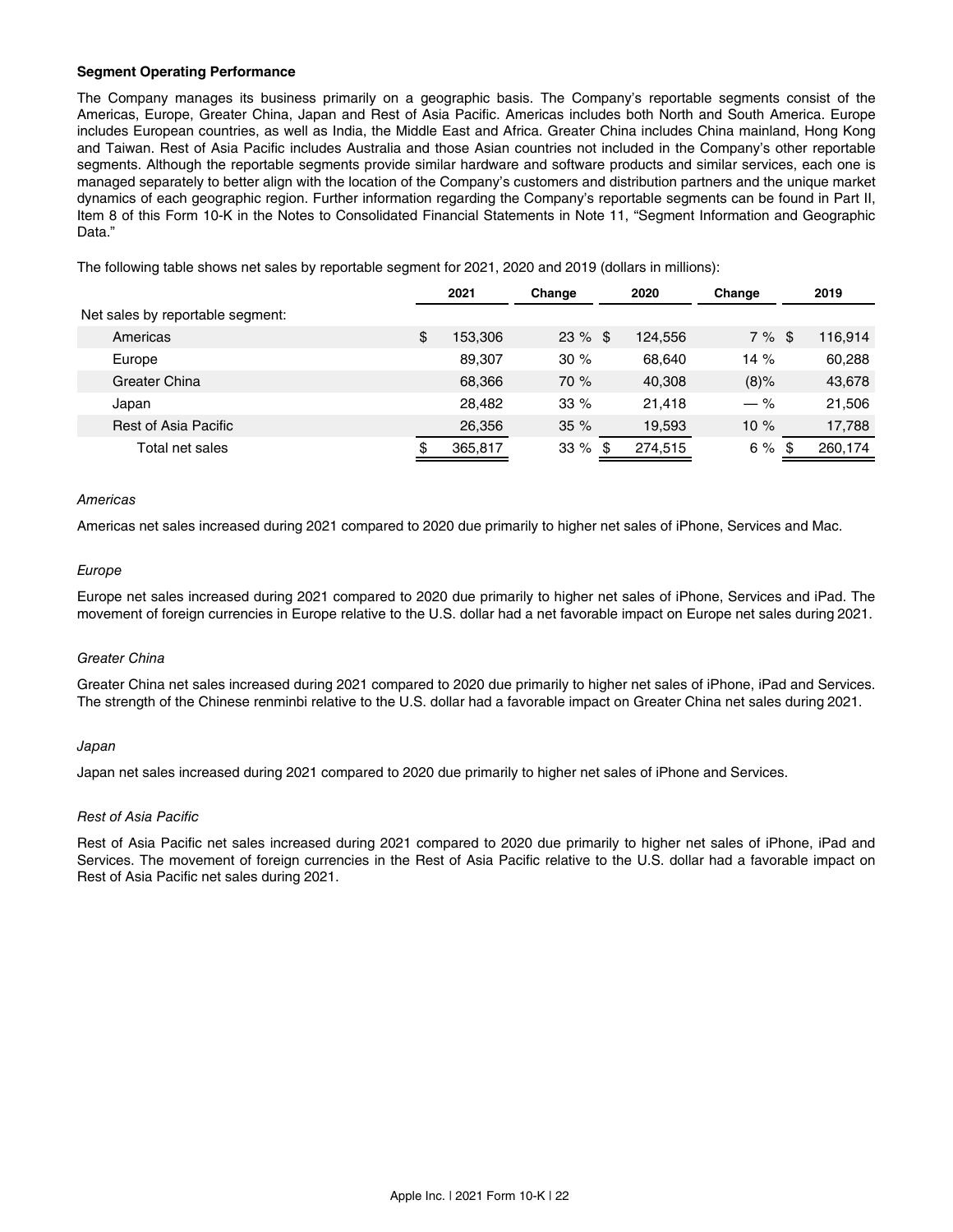## **Gross Margin**

Products and Services gross margin and gross margin percentage for 2021, 2020 and 2019 were as follows (dollars in millions):

|                               |     | 2021         | 2020          |     | 2019   |
|-------------------------------|-----|--------------|---------------|-----|--------|
| Gross margin:                 |     |              |               |     |        |
| <b>Products</b>               | \$  | $105,126$ \$ | 69,461        | -\$ | 68,887 |
| <b>Services</b>               |     | 47,710       | 35,495        |     | 29,505 |
| Total gross margin            | \$. | 152,836      | \$<br>104,956 | -\$ | 98,392 |
|                               |     |              |               |     |        |
| Gross margin percentage:      |     |              |               |     |        |
| <b>Products</b>               |     | 35.3%        | 31.5%         |     | 32.2%  |
| <b>Services</b>               |     | 69.7%        | 66.0%         |     | 63.7%  |
| Total gross margin percentage |     | 41.8%        | 38.2%         |     | 37.8%  |

#### Products Gross Margin

Products gross margin increased during 2021 compared to 2020 due primarily to higher Products volume, a different Products mix and the strength in foreign currencies relative to the U.S. dollar. Products gross margin percentage increased during 2021 compared to 2020 due primarily to a different Products mix, improved leverage and the strength in foreign currencies relative to the U.S. dollar.

#### Services Gross Margin

Services gross margin increased during 2021 compared to 2020 due primarily to higher Services net sales and a different Services mix. Services gross margin percentage increased during 2021 compared to 2020 due primarily to a different Services mix and improved leverage, partially offset by higher Services costs.

The Company's future gross margins can be impacted by a variety of factors, as discussed in Part I, Item 1A of this Form 10-K under the heading "Risk Factors." As a result, the Company believes, in general, gross margins will be subject to volatility and downward pressure.

## **Operating Expenses**

Operating expenses for 2021, 2020 and 2019 were as follows (dollars in millions):

|                                     |   | 2021   | Change     | 2020         | Change     |      | 2019   |
|-------------------------------------|---|--------|------------|--------------|------------|------|--------|
| Research and development            |   | 21.914 | 17%        | \$<br>18.752 | $16\%$ \$  |      | 16.217 |
| Percentage of total net sales       |   | 6%     |            | 7%           |            |      | 6%     |
| Selling, general and administrative | S | 21.973 | $10 \%$ \$ | 19.916       | 9%         | - \$ | 18.245 |
| Percentage of total net sales       |   | 6%     |            | 7%           |            |      | 7%     |
| Total operating expenses            |   | 43.887 | $13 \%$ \$ | 38.668       | $12 \%$ \$ |      | 34.462 |
| Percentage of total net sales       |   | 12%    |            | 14%          |            |      | 13%    |

#### Research and Development

The year-over-year growth in R&D expense in 2021 was driven primarily by increases in headcount-related expenses, R&Drelated professional services and infrastructure-related costs. The Company continues to believe that focused investments in R&D are critical to its future growth and competitive position in the marketplace, and to the development of new and updated products and services that are central to the Company's core business strategy.

#### Selling, General and Administrative

The year-over-year growth in selling, general and administrative expense in 2021 was driven primarily by increases in headcount-related expenses, variable selling expenses and professional services.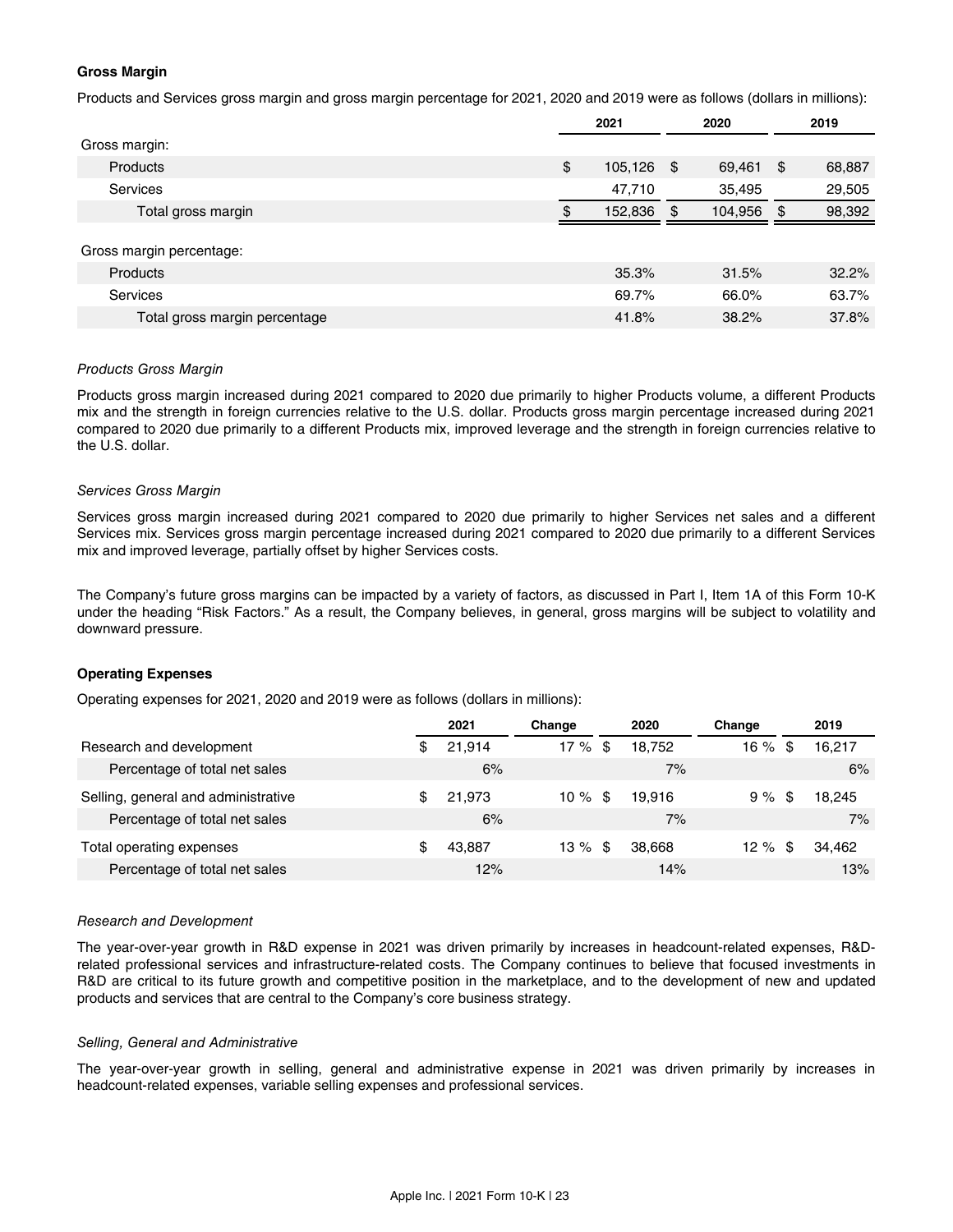## **Other Income/(Expense), Net**

Other income/(expense), net ("OI&E") for 2021, 2020 and 2019 was as follows (dollars in millions):

|                                   |    | 2021    | Change   |    | 2020    | Change |      | 2019    |
|-----------------------------------|----|---------|----------|----|---------|--------|------|---------|
| Interest and dividend income      | S  | 2.843   |          |    | 3.763   |        |      | 4.961   |
| Interest expense                  |    | (2,645) |          |    | (2,873) |        |      | (3,576) |
| Other income/(expense), net       |    | 60      |          |    | (87)    |        |      | 422     |
| Total other income/(expense), net | \$ | 258     | $(68)$ % | -S | 803     | (56)%  | - \$ | 1,807   |

The year-over-year decrease in OI&E during 2021 was due primarily to lower interest income and net losses on marketable securities, partially offset by positive fair value adjustments on non-marketable securities and lower interest expense on term debt.

#### **Provision for Income Taxes**

Provision for income taxes, effective tax rate and statutory federal income tax rate for 2021, 2020 and 2019 were as follows (dollars in millions):

|                                   | 2021 |          |  | 2020  | 2019   |
|-----------------------------------|------|----------|--|-------|--------|
| Provision for income taxes        |      | 14.527   |  | 9.680 | 10.481 |
| Effective tax rate                |      | $13.3\%$ |  | 14.4% | 15.9%  |
| Statutory federal income tax rate |      | 21%      |  | 21%   | 21%    |

The Company's effective tax rate for 2021 was lower than the statutory federal income tax rate due primarily to a lower effective tax rate on foreign earnings, tax benefits from share-based compensation and foreign-derived intangible income deductions. The Company's effective tax rate for 2020 was lower than the statutory federal income tax rate due primarily to the lower tax rate on foreign earnings, including the impact of tax settlements, and tax benefits from share-based compensation.

The Company's effective tax rate for 2021 was lower compared to 2020 due primarily to higher tax benefits from foreign-derived intangible income deductions and share-based compensation and the favorable impact of changes in unrecognized tax benefits, partially offset by a one-time adjustment in 2020 of U.S. foreign tax credits in response to regulations issued by the U.S. Department of the Treasury in December 2019.

During 2021, the Company established deferred tax assets ("DTAs") for foreign tax credit carryforwards in Ireland and increased DTAs for R&D tax credit carryforwards in California, which resulted in a combined \$3.5 billion increase in the valuation allowance on the Company's DTAs, with no effect on net income. Management believes it is more likely than not that forecasted income, together with future reversals of existing taxable temporary differences, will be sufficient to realize substantially all of the Company's remaining DTAs.

## **Liquidity and Capital Resources**

The Company believes its balances of cash, cash equivalents and unrestricted marketable securities, which totaled \$172.6 billion as of September 25, 2021, along with cash generated by ongoing operations and continued access to debt markets, will be sufficient to satisfy its cash requirements and capital return program over the next 12 months and beyond.

The Company's material cash requirements include the following contractual and other obligations.

#### Debt

As of September 25, 2021, the Company had outstanding floating- and fixed-rate notes with varying maturities for an aggregate principal amount of \$118.1 billion (collectively the "Notes"), with \$9.6 billion payable within 12 months. Future interest payments associated with the Notes total \$39.5 billion, with \$2.9 billion payable within 12 months.

The Company also issues unsecured short-term promissory notes ("Commercial Paper") pursuant to a commercial paper program. As of September 25, 2021, the Company had \$6.0 billion of Commercial Paper outstanding, all of which was payable within 12 months.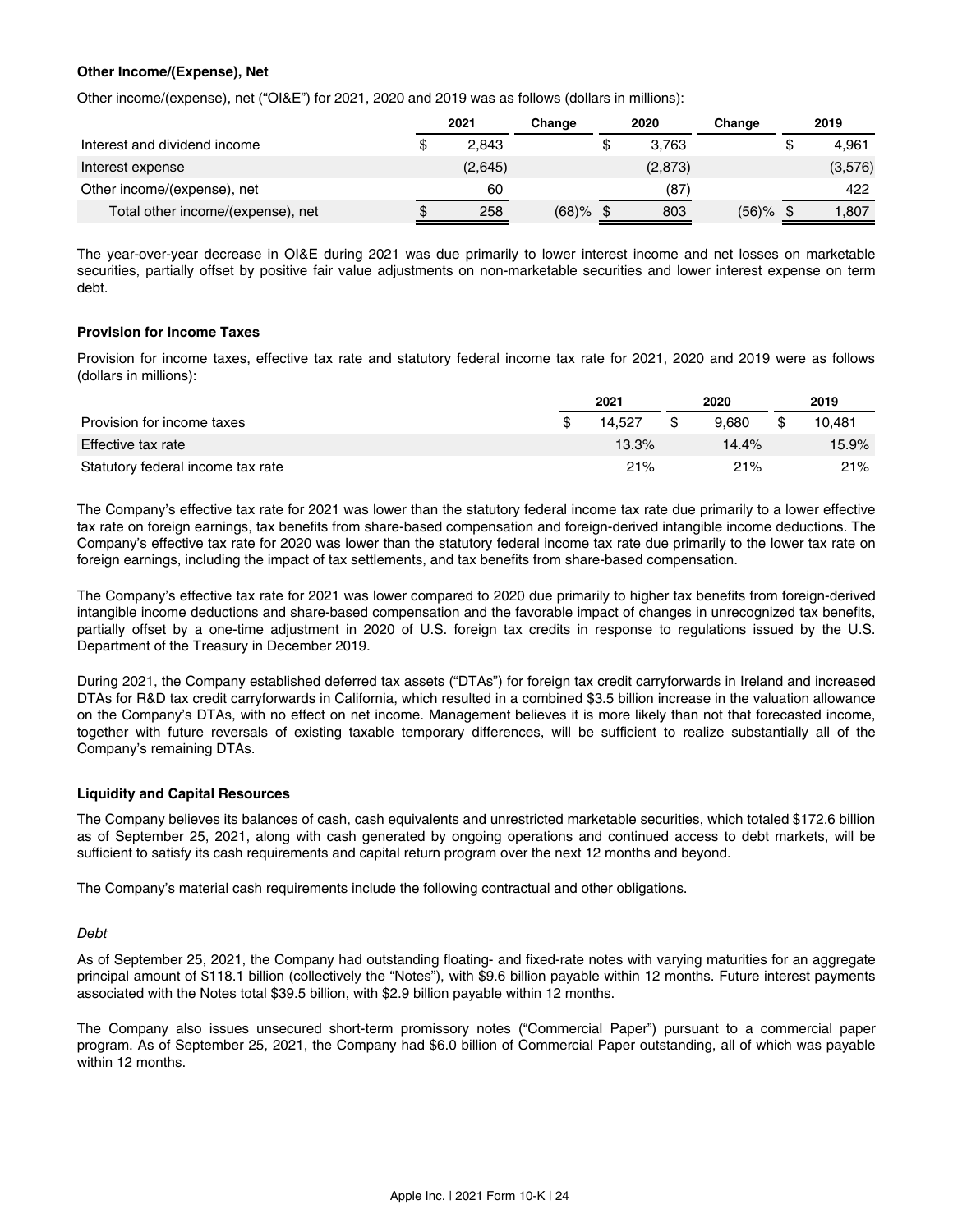#### Leases

The Company has lease arrangements for certain equipment and facilities, including retail, corporate, manufacturing and data center space. As of September 25, 2021, the Company had fixed lease payment obligations of \$14.6 billion, with \$1.8 billion payable within 12 months.

#### Manufacturing Purchase Obligations

The Company utilizes several outsourcing partners to manufacture subassemblies for the Company's products and to perform final assembly and testing of finished products. The Company also obtains individual components for its products from a wide variety of individual suppliers. Outsourcing partners acquire components and build product based on demand information supplied by the Company, which typically covers periods up to 150 days. As of September 25, 2021, the Company had manufacturing purchase obligations of \$54.8 billion, with \$54.7 billion payable within 12 months. The Company's manufacturing purchase obligations are primarily noncancelable.

#### Other Purchase Obligations

The Company's other purchase obligations primarily consist of noncancelable obligations to acquire capital assets, including product tooling and manufacturing process equipment, and noncancelable obligations related to advertising, content creation and Internet and telecommunications services. As of September 25, 2021, the Company had other purchase obligations of \$8.3 billion, with \$4.8 billion payable within 12 months.

#### Deemed Repatriation Tax Payable

As of September 25, 2021, the balance of the deemed repatriation tax payable imposed by the U.S. Tax Cuts and Jobs Act of 2017 (the "Act") was \$24.6 billion, none of which is payable within 12 months.

In addition to its cash requirements, the Company has a capital return program authorized by the Board of Directors. The Program does not obligate the Company to acquire any specific number of shares. As of September 25, 2021, the Company's quarterly cash dividend was \$0.22 per share. The Company intends to increase its dividend on an annual basis, subject to declaration by the Board of Directors.

#### **Critical Accounting Estimates**

The preparation of financial statements and related disclosures in conformity with U.S. generally accepted accounting principles ("GAAP") and the Company's discussion and analysis of its financial condition and operating results require the Company's management to make judgments, assumptions and estimates that affect the amounts reported. Note 1, "Summary of Significant Accounting Policies," of the Notes to Consolidated Financial Statements in Part II, Item 8 of this Form 10-K describes the significant accounting policies and methods used in the preparation of the Company's consolidated financial statements. Management bases its estimates on historical experience and on various other assumptions it believes to be reasonable under the circumstances, the results of which form the basis for making judgments about the carrying values of assets and liabilities.

#### Uncertain Tax Positions

The Company is subject to income taxes in the U.S. and numerous foreign jurisdictions. The evaluation of the Company's uncertain tax positions involves significant judgment in the interpretation and application of GAAP and complex domestic and international tax laws, including the Act and matters related to the allocation of international taxation rights between countries. Although management believes the Company's reserves are reasonable, no assurance can be given that the final tax outcome of these matters will not be different from that which is reflected in the Company's reserves. Reserves are adjusted considering changing facts and circumstances, such as the closing of a tax examination or the refinement of an estimate. Resolution of these uncertainties in a manner inconsistent with management's expectations could have a material impact on the Company's financial condition and operating results.

#### Legal and Other Contingencies

The Company is subject to various legal proceedings and claims that arise in the ordinary course of business, the outcomes of which are inherently uncertain. The Company records a liability when it is probable that a loss has been incurred and the amount is reasonably estimable, the determination of which requires significant judgment. Resolution of legal matters in a manner inconsistent with management's expectations could have a material impact on the Company's financial condition and operating results.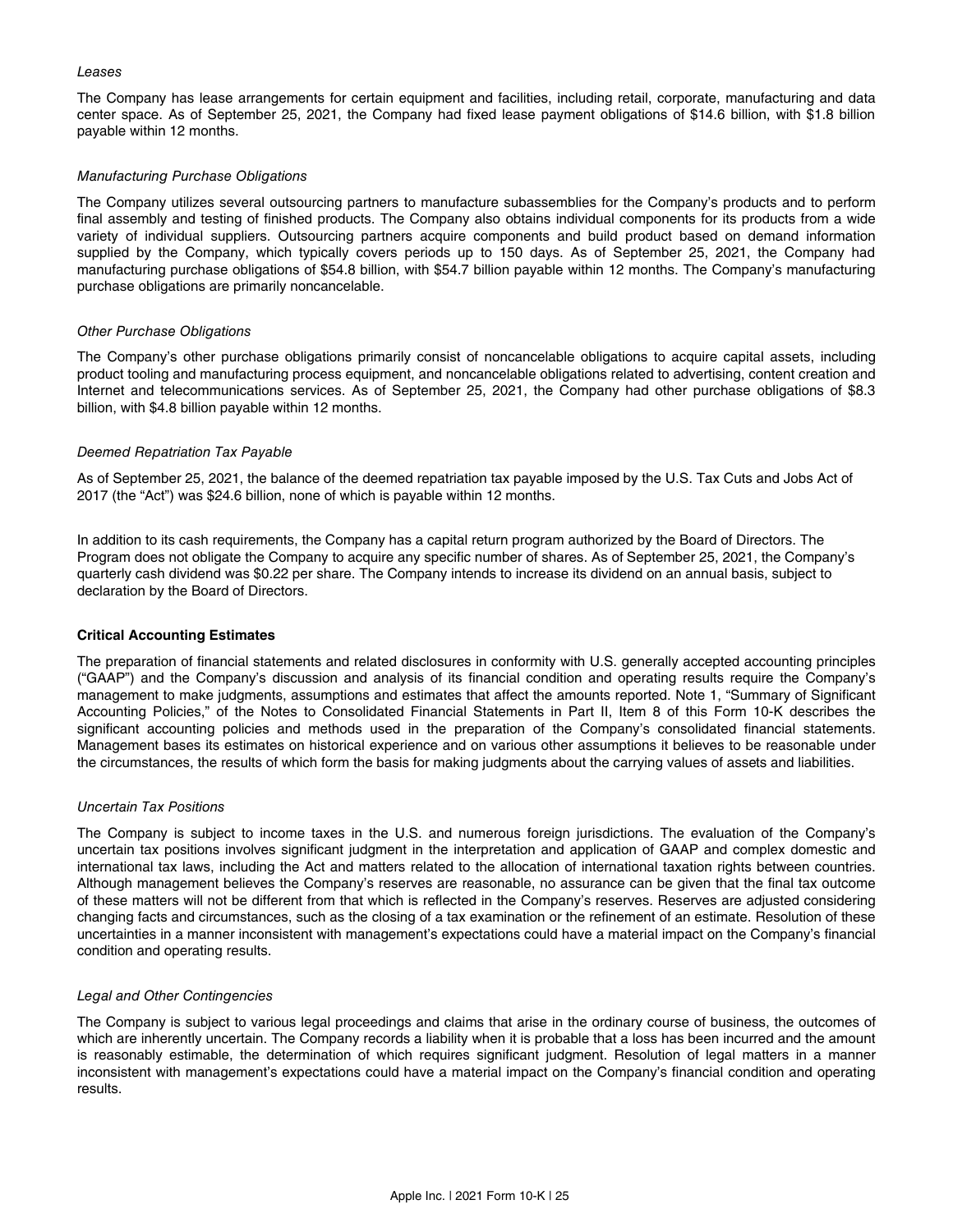#### <span id="page-28-0"></span>**Item 7A. Quantitative and Qualitative Disclosures About Market Risk**

#### **Interest Rate and Foreign Currency Risk Management**

The Company regularly reviews its foreign exchange forward and option positions and interest rate swaps, both on a stand-alone basis and in conjunction with its underlying foreign currency and interest rate exposures. Given the effective horizons of the Company's risk management activities and the anticipatory nature of the exposures, there can be no assurance these positions will offset more than a portion of the financial impact resulting from movements in either foreign exchange or interest rates. Further, the recognition of the gains and losses related to these instruments may not coincide with the timing of gains and losses related to the underlying economic exposures and, therefore, may adversely affect the Company's financial condition and operating results.

#### **Interest Rate Risk**

The Company's exposure to changes in interest rates relates primarily to the Company's investment portfolio and outstanding debt. While the Company is exposed to global interest rate fluctuations, the Company's interest income and expense are most sensitive to fluctuations in U.S. interest rates. Changes in U.S. interest rates affect the interest earned on the Company's cash, cash equivalents and marketable securities and the fair value of those securities, as well as costs associated with hedging and interest paid on the Company's debt.

The Company's investment policy and strategy are focused on the preservation of capital and supporting the Company's liquidity requirements. The Company uses a combination of internal and external management to execute its investment strategy and achieve its investment objectives. The Company typically invests in highly rated securities, with the primary objective of minimizing the potential risk of principal loss. The Company's investment policy generally requires securities to be investment grade and limits the amount of credit exposure to any one issuer. To provide a meaningful assessment of the interest rate risk associated with the Company's investment portfolio, the Company performed a sensitivity analysis to determine the impact a change in interest rates would have on the value of the investment portfolio assuming a 100 basis point parallel shift in the yield curve. Based on investment positions as of September 25, 2021 and September 26, 2020, a hypothetical 100 basis point increase in interest rates across all maturities would result in a \$4.1 billion and \$3.1 billion incremental decline in the fair market value of the portfolio, respectively. Such losses would only be realized if the Company sold the investments prior to maturity.

As of September 25, 2021 and September 26, 2020, the Company had outstanding floating- and fixed-rate notes with varying maturities for an aggregate carrying amount of \$118.7 billion and \$107.4 billion, respectively. The Company has entered, and in the future may enter, into interest rate swaps to manage interest rate risk on its outstanding term debt. Interest rate swaps allow the Company to effectively convert fixed-rate payments into floating-rate payments or floating-rate payments into fixed-rate payments. Gains and losses on term debt are generally offset by the corresponding losses and gains on the related hedging instrument. A 100 basis point increase in market interest rates would cause interest expense on the Company's debt as of September 25, 2021 and September 26, 2020 to increase by \$186 million and \$218 million on an annualized basis, respectively.

## **Foreign Currency Risk**

In general, the Company is a net receiver of currencies other than the U.S. dollar. Accordingly, changes in exchange rates, and in particular a strengthening of the U.S. dollar, will negatively affect the Company's net sales and gross margins as expressed in U.S. dollars. There is a risk that the Company will have to adjust local currency pricing due to competitive pressures when there has been significant volatility in foreign currency exchange rates.

The Company may enter into foreign currency forward and option contracts with financial institutions to protect against foreign exchange risks associated with certain existing assets and liabilities, certain firmly committed transactions, forecasted future cash flows and net investments in foreign subsidiaries. In addition, the Company has entered, and in the future may enter, into foreign currency contracts to partially offset the foreign currency exchange gains and losses on its foreign currency–denominated debt issuances. The Company generally hedges portions of its forecasted foreign currency exposure associated with revenue and inventory purchases, typically for up to 12 months. However, the Company may choose not to hedge certain foreign exchange exposures for a variety of reasons including, but not limited to, accounting considerations or the prohibitive economic cost of hedging particular exposures.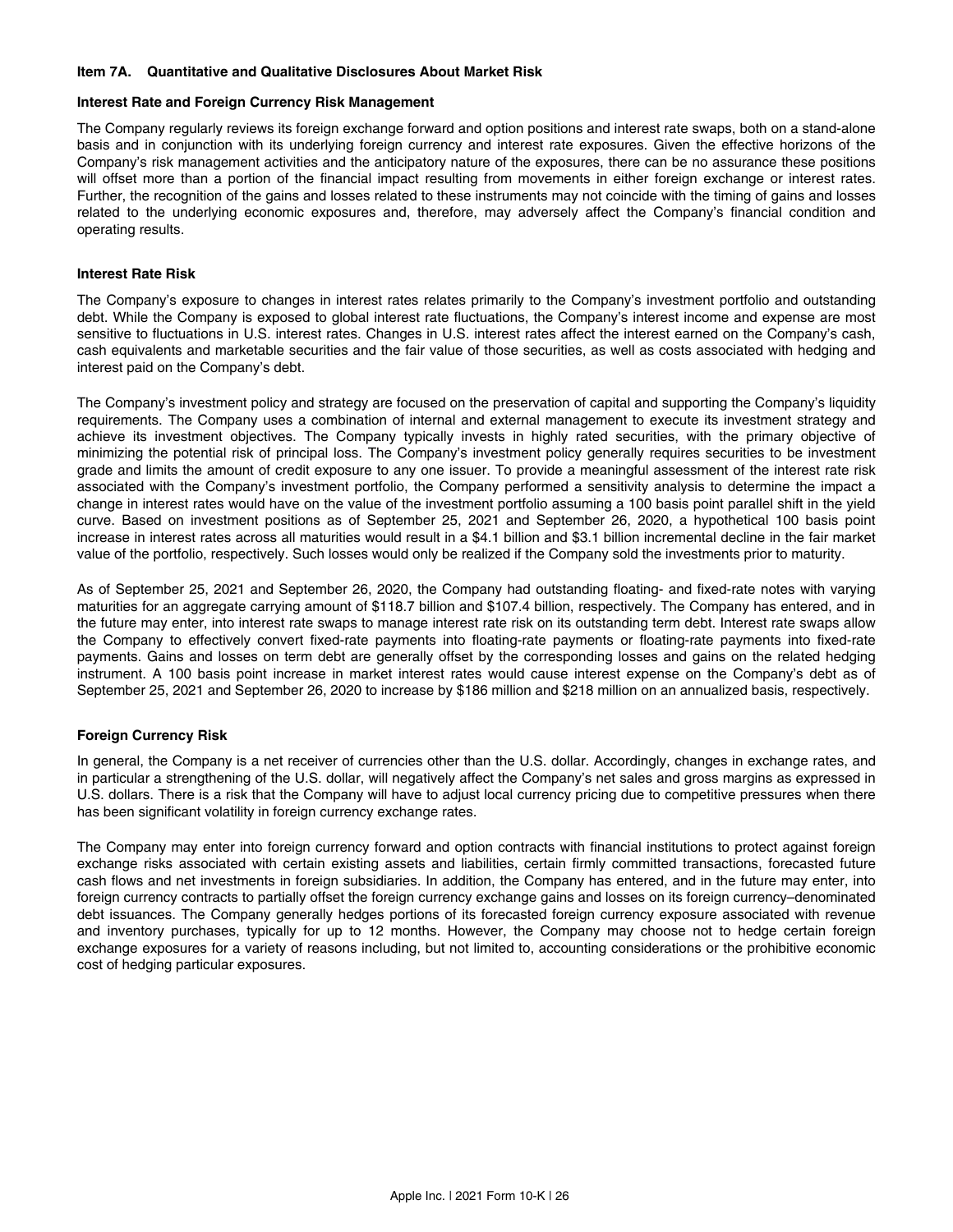To provide an assessment of the foreign currency risk associated with certain of the Company's foreign currency derivative positions, the Company performed a sensitivity analysis using a value-at-risk ("VAR") model to assess the potential impact of fluctuations in exchange rates. The VAR model consisted of using a Monte Carlo simulation to generate thousands of random market price paths assuming normal market conditions. The VAR is the maximum expected loss in fair value, for a given confidence interval, to the Company's foreign currency derivative positions due to adverse movements in rates. The VAR model is not intended to represent actual losses but is used as a risk estimation and management tool. Forecasted transactions, firm commitments and assets and liabilities denominated in foreign currencies were excluded from the model. Based on the results of the model, the Company estimates with 95% confidence, a maximum one-day loss in fair value of \$550 million as of September 25, 2021, compared to a maximum one-day loss in fair value of \$551 million as of September 26, 2020. Because the Company uses foreign currency instruments for hedging purposes, the losses in fair value incurred on those instruments are generally offset by increases in the fair value of the underlying exposures.

Actual future gains and losses associated with the Company's investment portfolio, debt and derivative positions may differ materially from the sensitivity analyses performed as of September 25, 2021 due to the inherent limitations associated with predicting the timing and amount of changes in interest rates, foreign currency exchange rates and the Company's actual exposures and positions.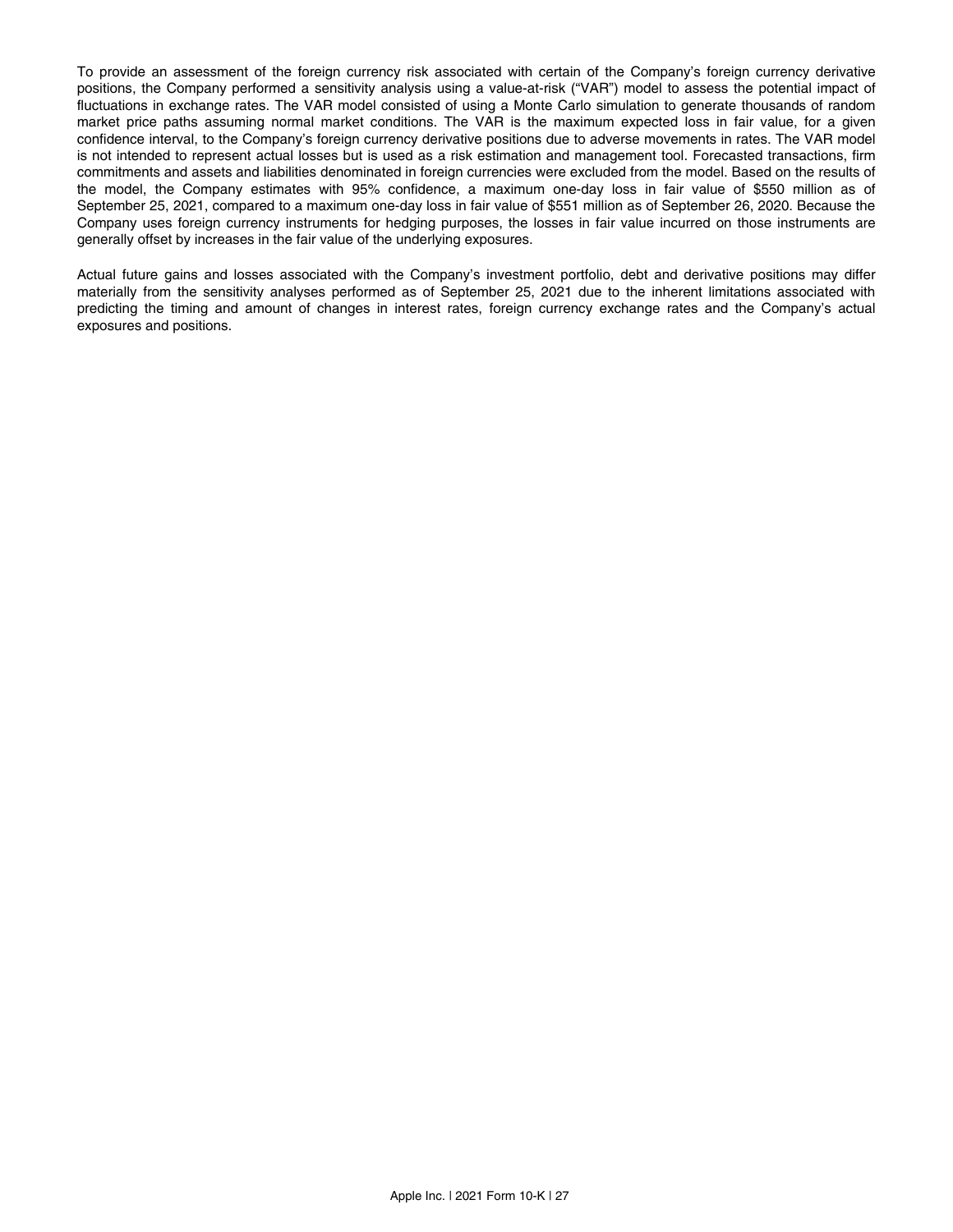<span id="page-30-0"></span>

| Index to Consolidated Financial Statements                                                                                           | Page |
|--------------------------------------------------------------------------------------------------------------------------------------|------|
| Consolidated Statements of Operations for the years ended September 25, 2021, September 26, 2020 and<br>September 28, 2019           | 29   |
| Consolidated Statements of Comprehensive Income for the years ended September 25, 2021, September 26,<br>2020 and September 28, 2019 | 30   |
| Consolidated Balance Sheets as of September 25, 2021 and September 26, 2020                                                          | 31   |
| Consolidated Statements of Shareholders' Equity for the years ended September 25, 2021, September 26, 2020<br>and September 28, 2019 | 32   |
| Consolidated Statements of Cash Flows for the years ended September 25, 2021, September 26, 2020 and<br>September 28, 2019           | 33   |
| <b>Notes to Consolidated Financial Statements</b>                                                                                    | 34   |
| Reports of Independent Registered Public Accounting Firm                                                                             | 52   |

All financial statement schedules have been omitted, since the required information is not applicable or is not present in amounts sufficient to require submission of the schedule, or because the information required is included in the consolidated financial statements and accompanying notes.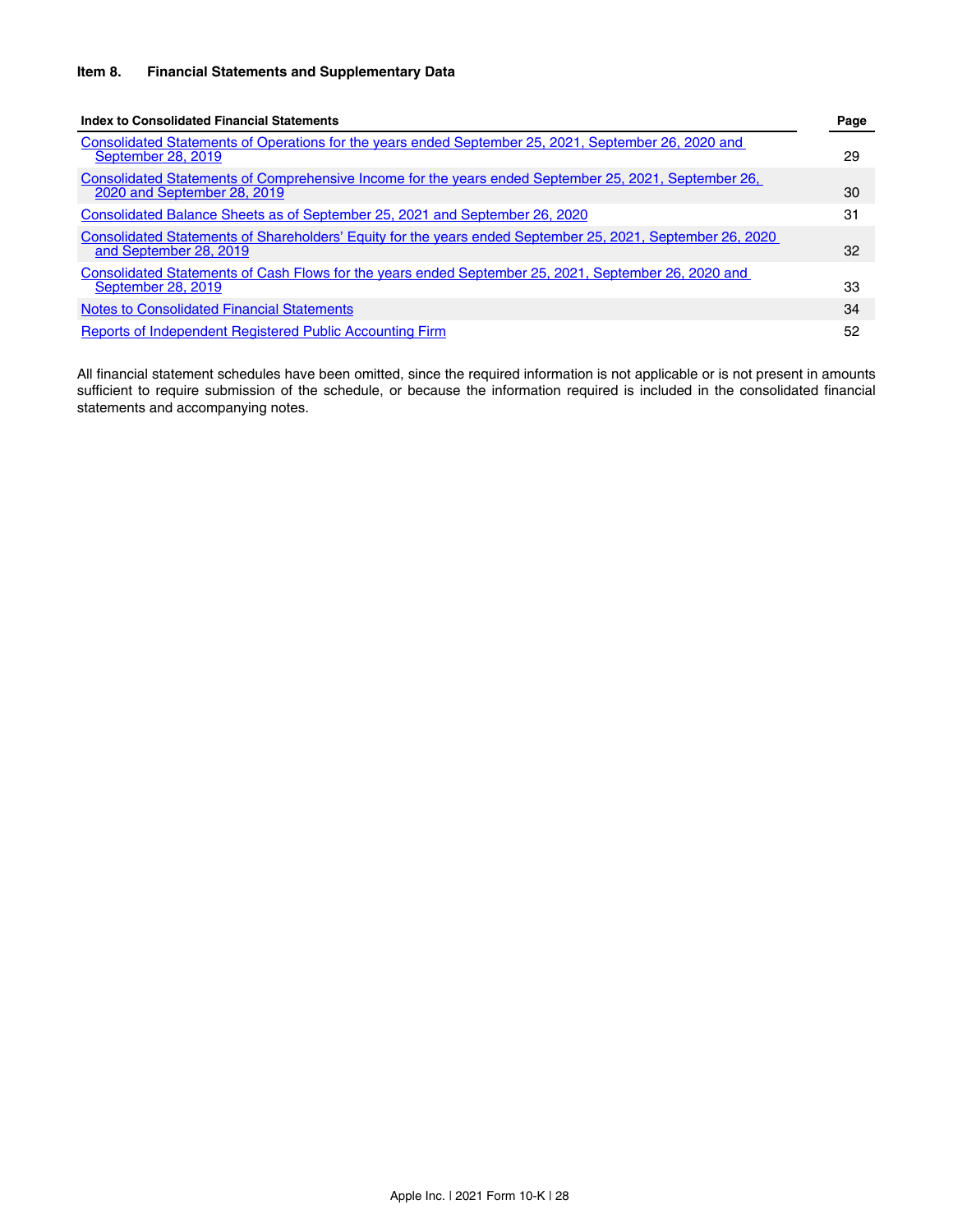## **CONSOLIDATED STATEMENTS OF OPERATIONS**

(In millions, except number of shares which are reflected in thousands and per share amounts)

<span id="page-31-0"></span>

|                                              | <b>Years ended</b>    |                         |                       |                           |                       |  |
|----------------------------------------------|-----------------------|-------------------------|-----------------------|---------------------------|-----------------------|--|
|                                              | September 25,<br>2021 |                         | September 26,<br>2020 |                           | September 28,<br>2019 |  |
| Net sales:                                   |                       |                         |                       |                           |                       |  |
| Products                                     | \$<br>297,392 \$      |                         | 220,747               | $\mathfrak{S}$            | 213,883               |  |
| Services                                     | 68,425                |                         | 53,768                |                           | 46,291                |  |
| Total net sales                              | 365,817               |                         | 274,515               |                           | 260,174               |  |
| Cost of sales:                               |                       |                         |                       |                           |                       |  |
| Products                                     | 192,266               |                         | 151,286               |                           | 144,996               |  |
| Services                                     | 20,715                |                         | 18,273                |                           | 16,786                |  |
| Total cost of sales                          | 212,981               |                         | 169,559               |                           | 161,782               |  |
| Gross margin                                 | 152,836               |                         | 104,956               |                           | 98,392                |  |
|                                              |                       |                         |                       |                           |                       |  |
| Operating expenses:                          |                       |                         |                       |                           |                       |  |
| Research and development                     | 21,914                |                         | 18,752                |                           | 16,217                |  |
| Selling, general and administrative          | 21,973                |                         | 19,916                |                           | 18,245                |  |
| Total operating expenses                     | 43,887                |                         | 38,668                |                           | 34,462                |  |
|                                              |                       |                         |                       |                           |                       |  |
| Operating income                             | 108,949               |                         | 66,288                |                           | 63,930                |  |
| Other income/(expense), net                  | 258                   |                         | 803                   |                           | 1,807                 |  |
| Income before provision for income taxes     | 109,207               |                         | 67,091                |                           | 65,737                |  |
| Provision for income taxes                   | 14,527                |                         | 9,680                 |                           | 10,481                |  |
| Net income                                   | \$<br>94,680          | \$                      | 57,411                | \$                        | 55,256                |  |
|                                              |                       |                         |                       |                           |                       |  |
| Earnings per share:                          |                       |                         |                       |                           |                       |  |
| <b>Basic</b>                                 | \$<br>5.67            | $\sqrt[6]{\frac{1}{2}}$ | 3.31                  | $\boldsymbol{\mathsf{S}}$ | 2.99                  |  |
| <b>Diluted</b>                               | \$<br>5.61            | \$                      | 3.28                  | \$                        | 2.97                  |  |
| Shares used in computing earnings per share: |                       |                         |                       |                           |                       |  |
| <b>Basic</b>                                 | 16,701,272            |                         | 17,352,119            |                           | 18,471,336            |  |
| <b>Diluted</b>                               | 16,864,919            |                         | 17,528,214            |                           | 18,595,651            |  |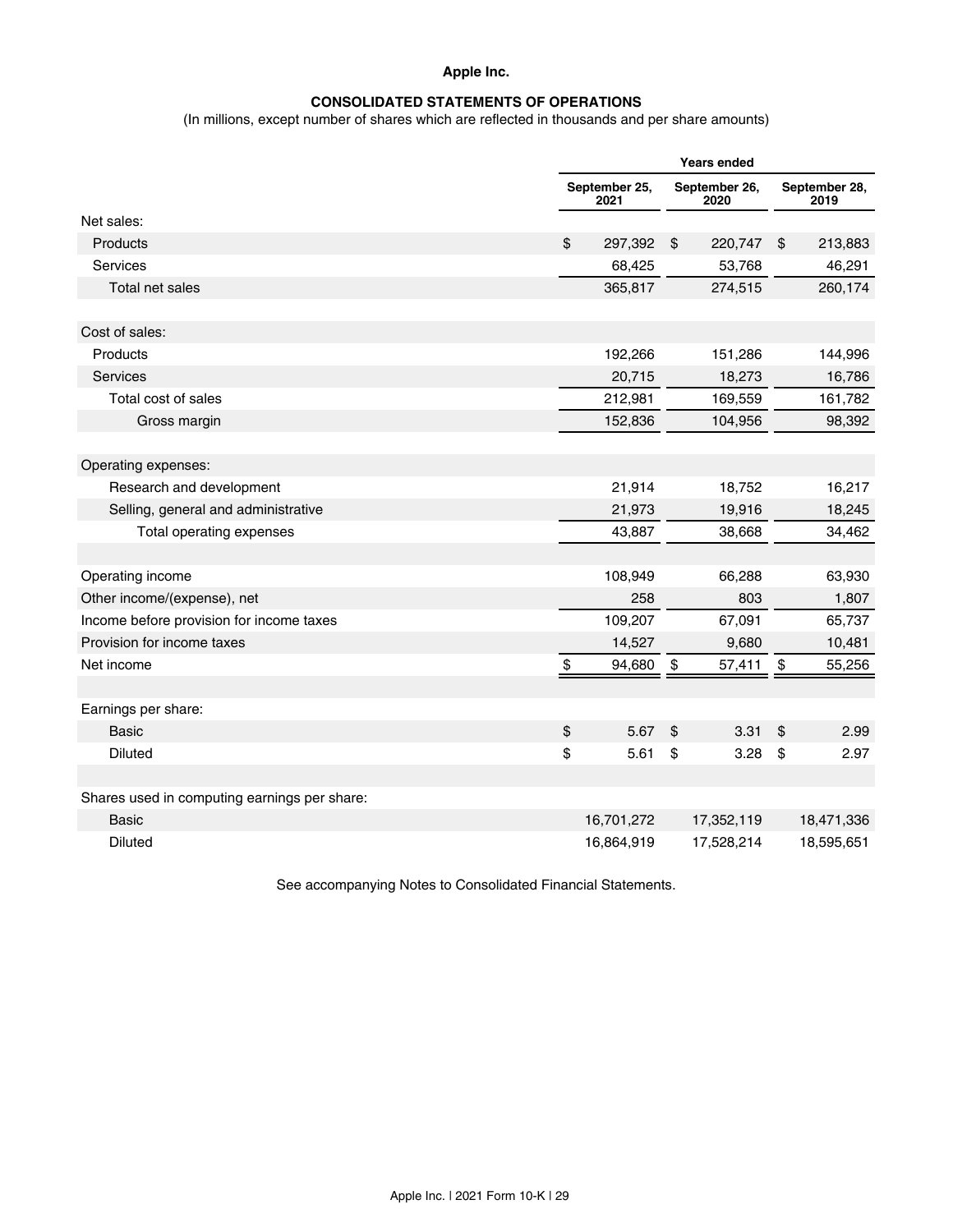## **CONSOLIDATED STATEMENTS OF COMPREHENSIVE INCOME**

(In millions)

<span id="page-32-0"></span>

|                                                                                 | <b>Years ended</b>    |        |                       |          |                       |        |
|---------------------------------------------------------------------------------|-----------------------|--------|-----------------------|----------|-----------------------|--------|
|                                                                                 | September 25,<br>2021 |        | September 26,<br>2020 |          | September 28,<br>2019 |        |
| Net income                                                                      | \$                    | 94,680 | \$                    | 57,411   | \$                    | 55,256 |
| Other comprehensive income/(loss):                                              |                       |        |                       |          |                       |        |
| Change in foreign currency translation, net of tax                              |                       | 501    |                       | 88       |                       | (408)  |
|                                                                                 |                       |        |                       |          |                       |        |
| Change in unrealized gains/losses on derivative instruments, net of tax:        |                       |        |                       |          |                       |        |
| Change in fair value of derivative instruments                                  |                       | 32     |                       | 79       |                       | (661)  |
| Adjustment for net (gains)/losses realized and included in net<br>income        |                       | 1,003  |                       | (1,264)  |                       | 23     |
| Total change in unrealized gains/losses on derivative<br>instruments            |                       | 1,035  |                       | (1, 185) |                       | (638)  |
|                                                                                 |                       |        |                       |          |                       |        |
| Change in unrealized gains/losses on marketable debt securities, net of<br>tax: |                       |        |                       |          |                       |        |
| Change in fair value of marketable debt securities                              |                       | (694)  |                       | 1,202    |                       | 3,802  |
| Adjustment for net (gains)/losses realized and included in net<br>income        |                       | (273)  |                       | (63)     |                       | 25     |
| Total change in unrealized gains/losses on marketable debt<br>securities        |                       | (967)  |                       | 1,139    |                       | 3,827  |
|                                                                                 |                       |        |                       |          |                       |        |
| Total other comprehensive income/(loss)                                         |                       | 569    |                       | 42       |                       | 2,781  |
| Total comprehensive income                                                      | \$                    | 95,249 | \$                    | 57,453   | \$                    | 58,037 |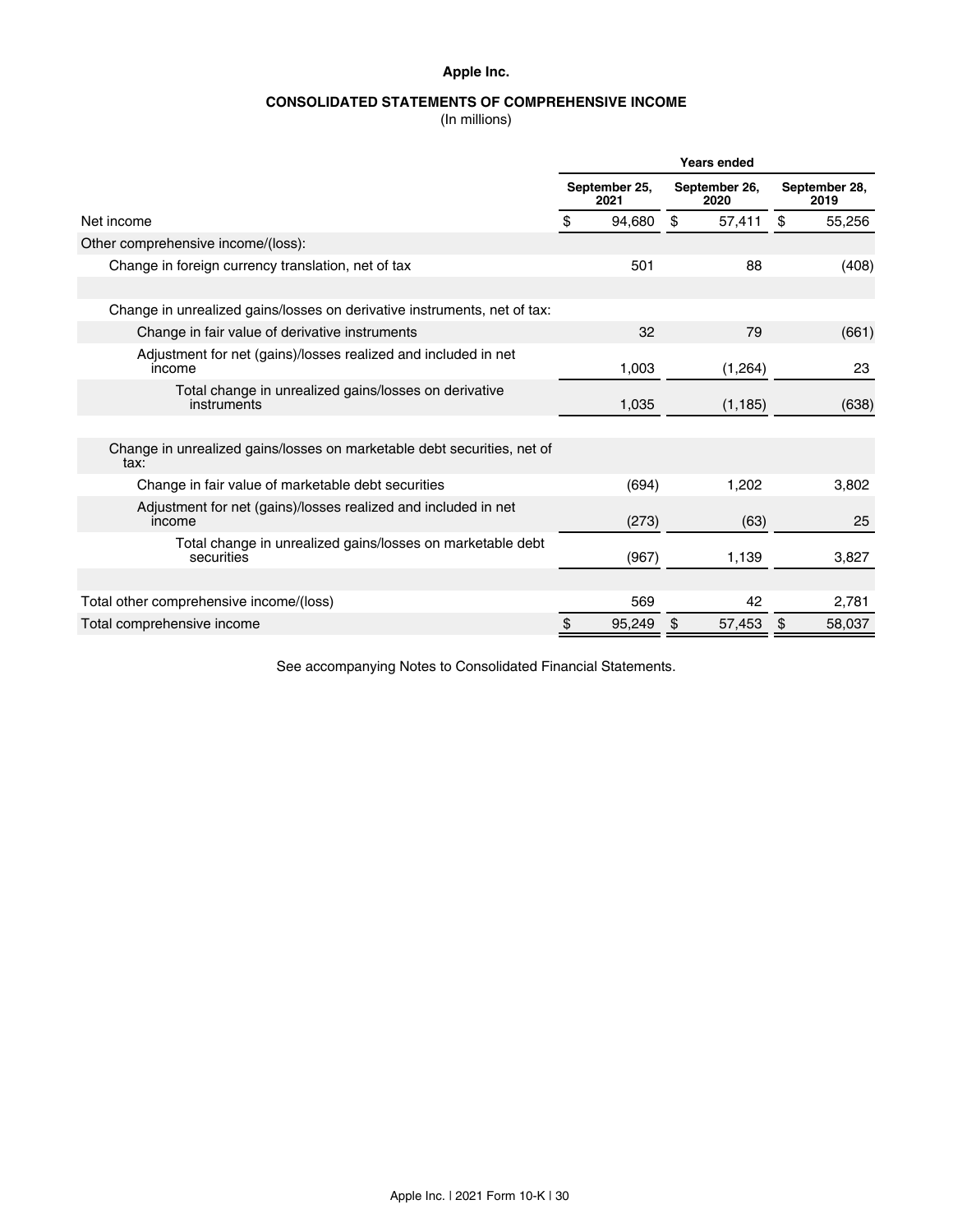## **CONSOLIDATED BALANCE SHEETS**

(In millions, except number of shares which are reflected in thousands and par value)

<span id="page-33-0"></span>

|                                                                                                                                                                          | September 25,<br>2021 | September 26,<br>2020 |                  |
|--------------------------------------------------------------------------------------------------------------------------------------------------------------------------|-----------------------|-----------------------|------------------|
| <b>ASSETS:</b>                                                                                                                                                           |                       |                       |                  |
| Current assets:                                                                                                                                                          |                       |                       |                  |
| Cash and cash equivalents                                                                                                                                                | \$<br>34,940          | \$                    | 38,016           |
| Marketable securities                                                                                                                                                    | 27,699                |                       | 52,927           |
| Accounts receivable, net                                                                                                                                                 | 26,278                |                       | 16,120           |
| Inventories                                                                                                                                                              | 6,580                 |                       | 4,061            |
| Vendor non-trade receivables                                                                                                                                             | 25,228                |                       | 21,325           |
| Other current assets                                                                                                                                                     | 14,111                |                       | 11,264           |
| <b>Total current assets</b>                                                                                                                                              | 134,836               |                       | 143,713          |
| Non-current assets:                                                                                                                                                      |                       |                       |                  |
| Marketable securities                                                                                                                                                    | 127,877               |                       | 100,887          |
| Property, plant and equipment, net                                                                                                                                       | 39,440                |                       | 36,766           |
| Other non-current assets                                                                                                                                                 | 48,849                |                       | 42,522           |
| Total non-current assets                                                                                                                                                 | 216,166               |                       | 180,175          |
| <b>Total assets</b>                                                                                                                                                      | \$<br>351,002         | \$                    | 323,888          |
|                                                                                                                                                                          |                       |                       |                  |
| <b>LIABILITIES AND SHAREHOLDERS' EQUITY:</b>                                                                                                                             |                       |                       |                  |
| <b>Current liabilities:</b>                                                                                                                                              | \$                    |                       |                  |
| Accounts payable<br>Other current liabilities                                                                                                                            | 54,763<br>47,493      | \$                    | 42,296<br>42,684 |
| Deferred revenue                                                                                                                                                         | 7,612                 |                       | 6,643            |
| Commercial paper                                                                                                                                                         | 6,000                 |                       | 4,996            |
| Term debt                                                                                                                                                                | 9,613                 |                       | 8,773            |
| <b>Total current liabilities</b>                                                                                                                                         | 125,481               |                       | 105,392          |
|                                                                                                                                                                          |                       |                       |                  |
| Non-current liabilities:                                                                                                                                                 |                       |                       |                  |
| Term debt                                                                                                                                                                | 109,106               |                       | 98,667           |
| Other non-current liabilities                                                                                                                                            | 53,325                |                       | 54,490           |
| Total non-current liabilities                                                                                                                                            | 162,431               |                       | 153,157          |
| <b>Total liabilities</b>                                                                                                                                                 | 287,912               |                       | 258,549          |
| Commitments and contingencies                                                                                                                                            |                       |                       |                  |
|                                                                                                                                                                          |                       |                       |                  |
| Shareholders' equity:                                                                                                                                                    |                       |                       |                  |
| Common stock and additional paid-in capital, \$0.00001 par value: 50,400,000 shares<br>authorized; 16,426,786 and 16,976,763 shares issued and outstanding, respectively | 57,365                |                       | 50,779           |
| Retained earnings                                                                                                                                                        | 5,562                 |                       | 14,966           |
| Accumulated other comprehensive income/(loss)                                                                                                                            | 163                   |                       | (406)            |
| Total shareholders' equity                                                                                                                                               | 63,090                |                       | 65,339           |
| Total liabilities and shareholders' equity                                                                                                                               | \$<br>351,002         | \$                    | 323,888          |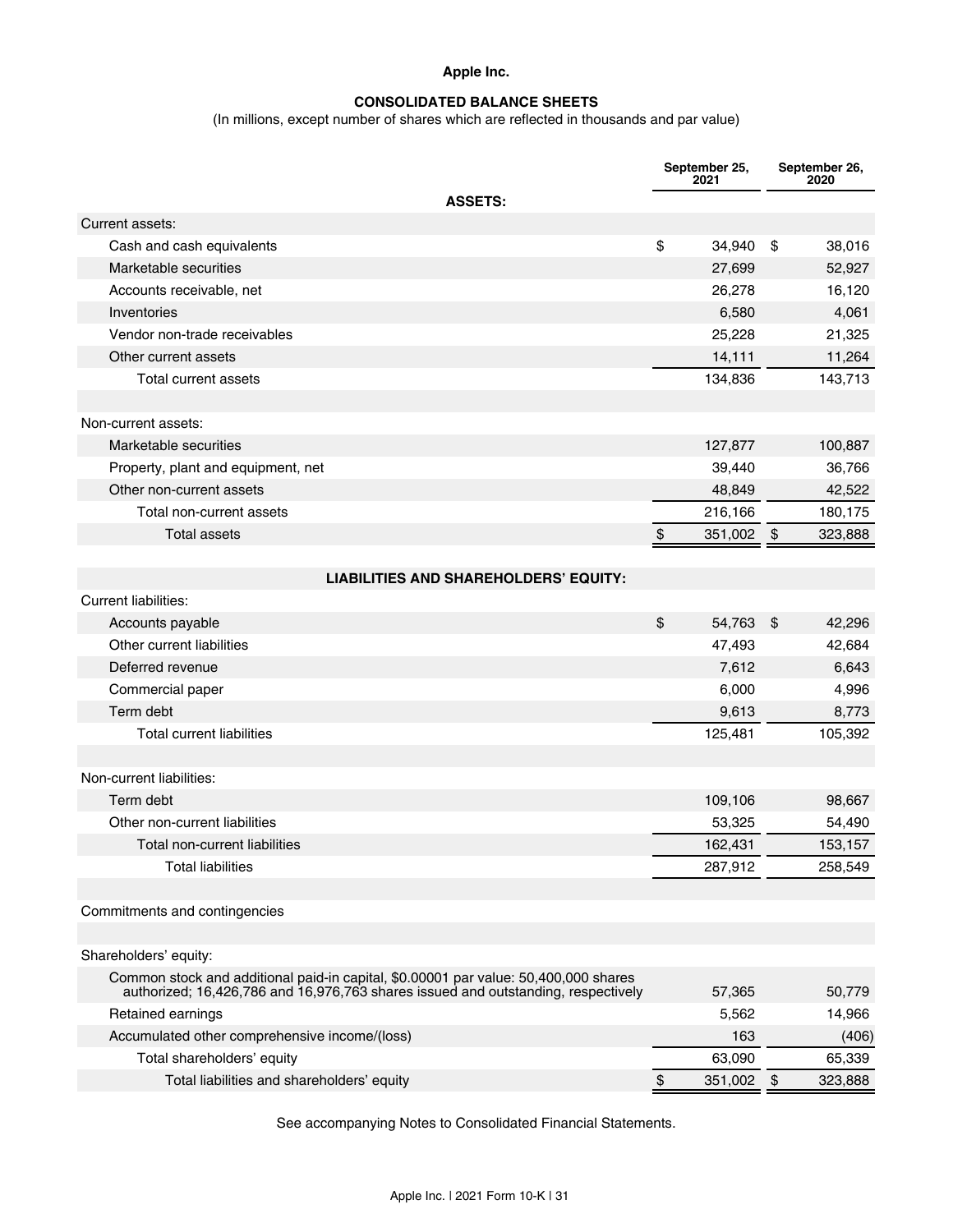## **CONSOLIDATED STATEMENTS OF SHAREHOLDERS' EQUITY**

(In millions, except per share amounts)

<span id="page-34-0"></span>

|                                                                           | Years ended           |           |                       |           |    |                       |
|---------------------------------------------------------------------------|-----------------------|-----------|-----------------------|-----------|----|-----------------------|
|                                                                           | September 25,<br>2021 |           | September 26,<br>2020 |           |    | September 28,<br>2019 |
| Total shareholders' equity, beginning balances                            | \$                    | 65,339    | \$                    | 90,488    | \$ | 107,147               |
|                                                                           |                       |           |                       |           |    |                       |
| Common stock and additional paid-in capital:                              |                       |           |                       |           |    |                       |
| Beginning balances                                                        |                       | 50,779    |                       | 45,174    |    | 40,201                |
| Common stock issued                                                       |                       | 1,105     |                       | 880       |    | 781                   |
| Common stock withheld related to net share settlement of equity<br>awards |                       | (2,627)   |                       | (2,250)   |    | (2,002)               |
| Share-based compensation                                                  |                       | 8,108     |                       | 6,975     |    | 6,194                 |
| <b>Ending balances</b>                                                    |                       | 57,365    |                       | 50,779    |    | 45,174                |
|                                                                           |                       |           |                       |           |    |                       |
| Retained earnings:                                                        |                       |           |                       |           |    |                       |
| Beginning balances                                                        |                       | 14,966    |                       | 45,898    |    | 70,400                |
| Net income                                                                |                       | 94.680    |                       | 57,411    |    | 55,256                |
| Dividends and dividend equivalents declared                               |                       | (14, 431) |                       | (14,087)  |    | (14, 129)             |
| Common stock withheld related to net share settlement of equity<br>awards |                       | (4, 151)  |                       | (1,604)   |    | (1,029)               |
| Common stock repurchased                                                  |                       | (85, 502) |                       | (72, 516) |    | (67, 101)             |
| Cumulative effects of changes in accounting principles                    |                       |           |                       | (136)     |    | 2,501                 |
| <b>Ending balances</b>                                                    |                       | 5,562     |                       | 14,966    |    | 45,898                |
|                                                                           |                       |           |                       |           |    |                       |
| Accumulated other comprehensive income/(loss):                            |                       |           |                       |           |    |                       |
| Beginning balances                                                        |                       | (406)     |                       | (584)     |    | (3, 454)              |
| Other comprehensive income/(loss)                                         |                       | 569       |                       | 42        |    | 2.781                 |
| Cumulative effects of changes in accounting principles                    |                       |           |                       | 136       |    | 89                    |
| <b>Ending balances</b>                                                    |                       | 163       |                       | (406)     |    | (584)                 |
|                                                                           |                       |           |                       |           |    |                       |
| Total shareholders' equity, ending balances                               | \$                    | 63,090    | \$                    | 65,339    | \$ | 90,488                |
|                                                                           |                       |           |                       |           |    |                       |
| Dividends and dividend equivalents declared per share or RSU              | \$                    | 0.85      | \$                    | 0.795     | \$ | 0.75                  |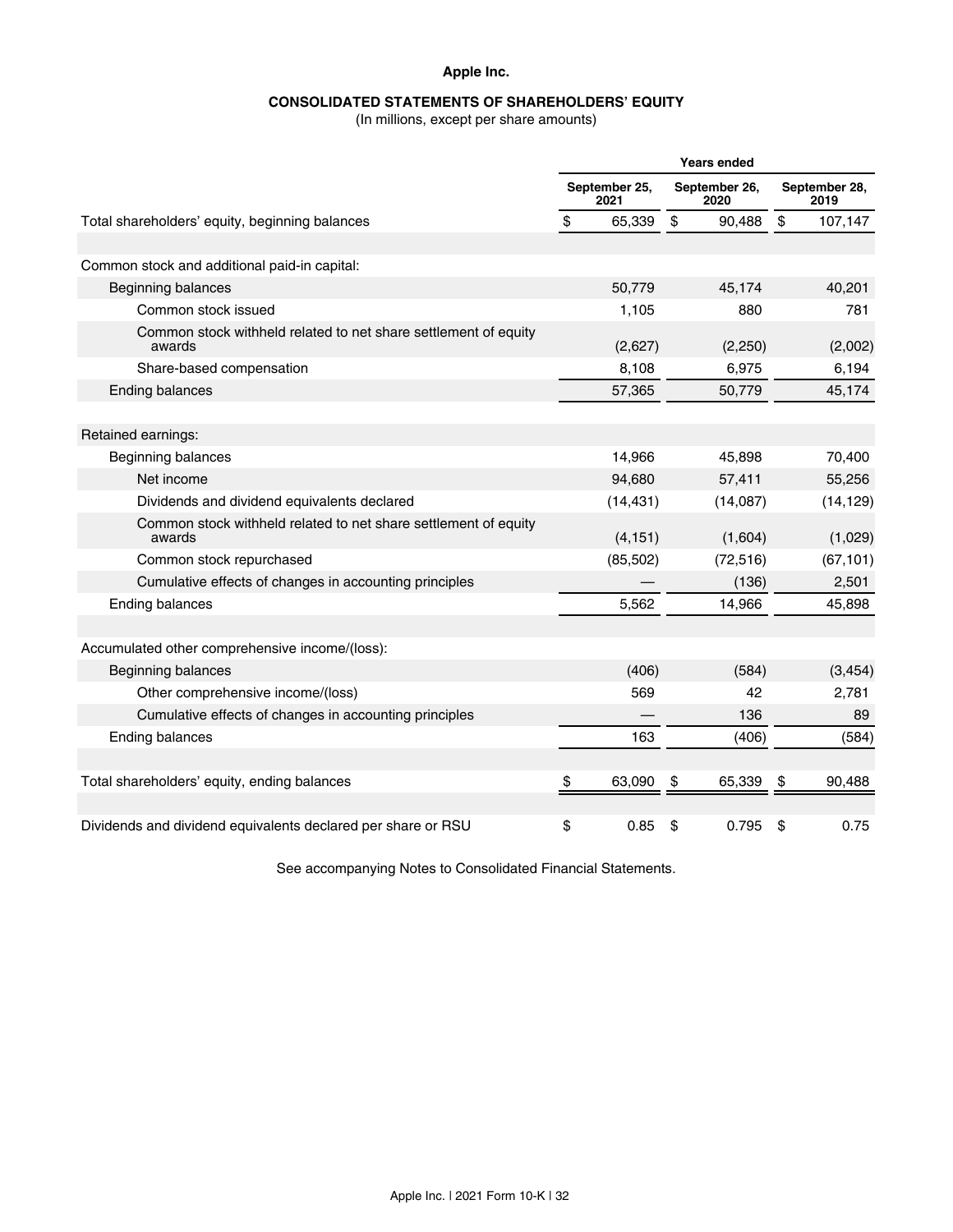## **CONSOLIDATED STATEMENTS OF CASH FLOWS**

(In millions)

<span id="page-35-0"></span>

|                                                                                | <b>Years ended</b> |                       |               |                       |            |                       |  |
|--------------------------------------------------------------------------------|--------------------|-----------------------|---------------|-----------------------|------------|-----------------------|--|
|                                                                                |                    | September 25,<br>2021 |               | September 26,<br>2020 |            | September 28,<br>2019 |  |
| Cash, cash equivalents and restricted cash, beginning balances                 | \$                 | 39,789                | \$            | 50,224                | \$         | 25,913                |  |
| Operating activities:                                                          |                    |                       |               |                       |            |                       |  |
| Net income                                                                     |                    | 94,680                |               | 57,411                |            | 55,256                |  |
| Adjustments to reconcile net income to cash generated by operating activities: |                    |                       |               |                       |            |                       |  |
| Depreciation and amortization                                                  |                    | 11.284                |               | 11,056                |            | 12,547                |  |
| Share-based compensation expense                                               |                    | 7,906                 |               | 6,829                 |            | 6,068                 |  |
| Deferred income tax benefit                                                    |                    | (4,774)               |               | (215)                 |            | (340)                 |  |
| Other                                                                          |                    | (147)                 |               | (97)                  |            | (652)                 |  |
| Changes in operating assets and liabilities:                                   |                    |                       |               |                       |            |                       |  |
| Accounts receivable, net                                                       |                    | (10, 125)             |               | 6,917                 |            | 245                   |  |
| Inventories                                                                    |                    | (2,642)               |               | (127)                 |            | (289)                 |  |
| Vendor non-trade receivables                                                   |                    | (3,903)               |               | 1,553                 |            | 2,931                 |  |
| Other current and non-current assets                                           |                    | (8,042)               |               | (9,588)               |            | 873                   |  |
| Accounts payable                                                               |                    | 12,326                |               | (4,062)               |            | (1,923)               |  |
| Deferred revenue                                                               |                    | 1,676                 |               | 2,081                 |            | (625)                 |  |
| Other current and non-current liabilities                                      |                    | 5,799                 |               | 8,916                 |            | (4,700)               |  |
| Cash generated by operating activities                                         |                    | 104,038               |               | 80,674                |            | 69,391                |  |
| Investing activities:                                                          |                    |                       |               |                       |            |                       |  |
| Purchases of marketable securities                                             |                    | (109, 558)            |               | (114, 938)            |            | (39,630)              |  |
| Proceeds from maturities of marketable securities                              |                    | 59,023                |               | 69,918                |            | 40,102                |  |
| Proceeds from sales of marketable securities                                   |                    | 47,460                |               | 50,473                |            | 56,988                |  |
| Payments for acquisition of property, plant and equipment                      |                    | (11,085)              |               | (7,309)               |            | (10, 495)             |  |
| Payments made in connection with business acquisitions, net                    |                    | (33)                  |               | (1,524)               |            | (624)                 |  |
| Purchases of non-marketable securities                                         |                    | (131)                 |               | (210)                 |            | (1,001)               |  |
| Proceeds from non-marketable securities                                        |                    | 387                   |               | 92                    |            | 1,634                 |  |
| Other                                                                          |                    | (608)                 |               | (791)                 |            | (1,078)               |  |
| Cash generated by/(used in) investing activities                               |                    | (14, 545)             |               | (4,289)               |            | 45,896                |  |
| Financing activities:                                                          |                    |                       |               |                       |            |                       |  |
| Proceeds from issuance of common stock                                         |                    | 1,105                 |               | 880                   |            | 781                   |  |
| Payments for taxes related to net share settlement of equity awards            |                    | (6, 556)              |               | (3,634)               |            | (2, 817)              |  |
| Payments for dividends and dividend equivalents                                |                    | (14, 467)             |               | (14,081)              |            | (14, 119)             |  |
| Repurchases of common stock                                                    |                    | (85, 971)             |               | (72, 358)             |            | (66, 897)             |  |
| Proceeds from issuance of term debt, net                                       |                    | 20,393                |               | 16,091                |            | 6,963                 |  |
| Repayments of term debt                                                        |                    | (8,750)               |               | (12, 629)             |            | (8,805)               |  |
| Proceeds from/(Repayments of) commercial paper, net                            |                    | 1,022                 |               | (963)                 |            | (5, 977)              |  |
| Other                                                                          |                    | (129)                 |               | (126)                 |            | (105)                 |  |
| Cash used in financing activities                                              |                    | (93, 353)             |               | (86, 820)             |            | (90, 976)             |  |
| Increase/(Decrease) in cash, cash equivalents and restricted cash              |                    | (3,860)               |               | (10, 435)             |            | 24,311                |  |
| Cash, cash equivalents and restricted cash, ending balances                    | \$                 | 35,929                | \$            | 39,789                | \$         | 50,224                |  |
| Supplemental cash flow disclosure:                                             |                    |                       |               |                       |            |                       |  |
| Cash paid for income taxes, net                                                | \$                 | 25,385                | \$            | 9,501                 | \$         | 15,263                |  |
| Cash paid for interest                                                         | \$                 | 2,687                 | $\frac{1}{2}$ | 3,002                 | $\sqrt{3}$ | 3,423                 |  |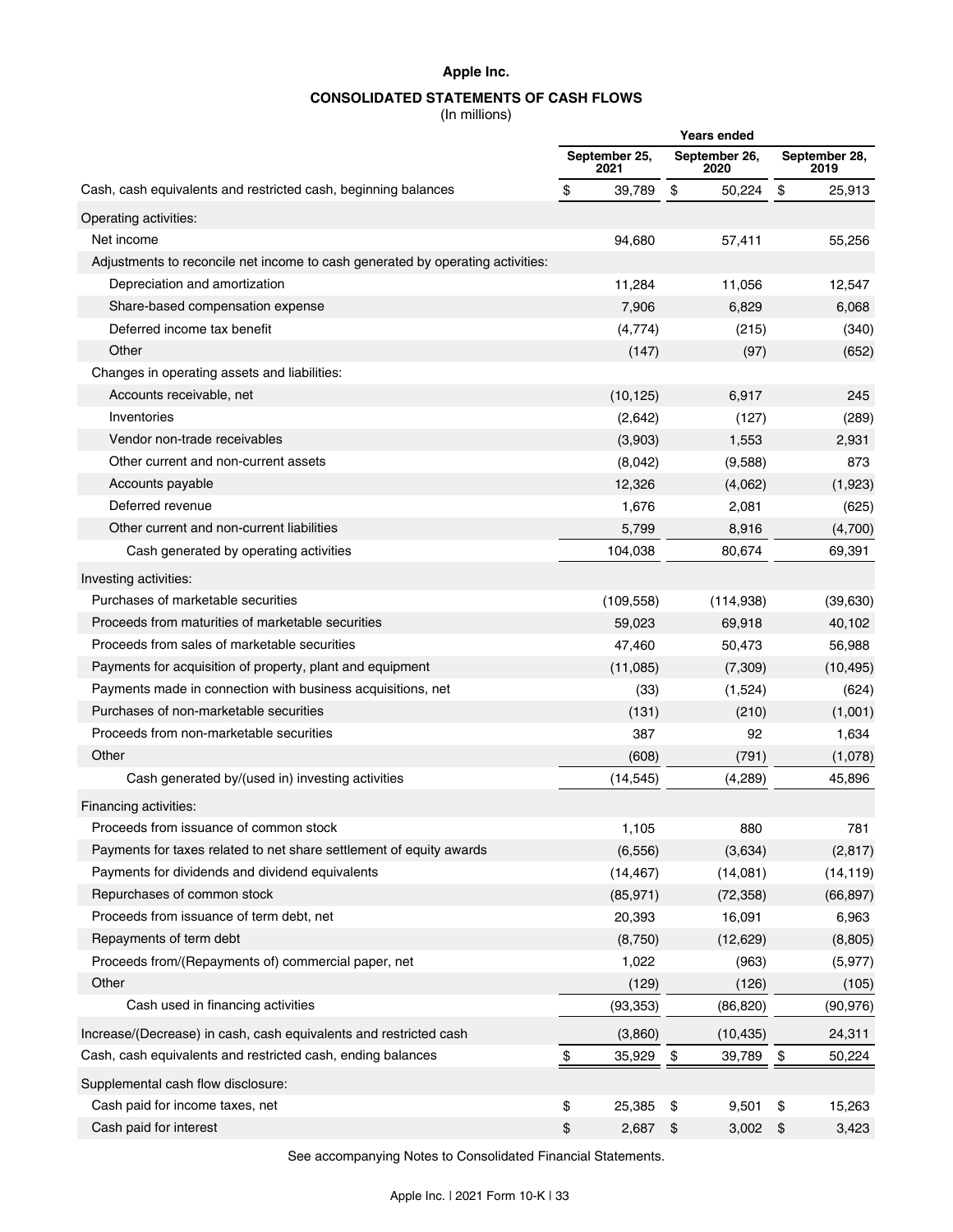## **Apple Inc.**

#### **Notes to Consolidated Financial Statements**

#### <span id="page-36-0"></span>**Note 1 – Summary of Significant Accounting Policies**

#### **Basis of Presentation and Preparation**

The consolidated financial statements include the accounts of Apple Inc. and its wholly owned subsidiaries (collectively "Apple" or the "Company"). Intercompany accounts and transactions have been eliminated. In the opinion of the Company's management, the consolidated financial statements reflect all adjustments, which are normal and recurring in nature, necessary for fair financial statement presentation. The preparation of these consolidated financial statements and accompanying notes in conformity with U.S. generally accepted accounting principles requires management to make estimates and assumptions that affect the amounts reported. Actual results could differ materially from those estimates. Certain prior period amounts in the consolidated financial statements and accompanying notes have been reclassified to conform to the current period's presentation.

The Company's fiscal year is the 52- or 53-week period that ends on the last Saturday of September. An additional week is included in the first fiscal quarter every five or six years to realign the Company's fiscal quarters with calendar quarters. The Company's fiscal years 2021, 2020 and 2019 spanned 52 weeks each. Unless otherwise stated, references to particular years, quarters, months and periods refer to the Company's fiscal years ended in September and the associated quarters, months and periods of those fiscal years.

#### **Recently Adopted Accounting Pronouncements**

#### Financial Instruments – Credit Losses

At the beginning of the first quarter of 2021, the Company adopted the Financial Accounting Standards Board's (the "FASB") Accounting Standards Update ("ASU") No. 2016-13, Financial Instruments – Credit Losses (Topic 326): Measurement of Credit Losses on Financial Instruments ("ASU 2016-13"), which modifies the measurement of expected credit losses on certain financial instruments. The Company adopted ASU 2016-13 utilizing the modified retrospective transition method. The adoption of ASU 2016-13 did not have a material impact on the Company's condensed consolidated financial statements.

#### **Advertising Costs**

Advertising costs are expensed as incurred and included in selling, general and administrative expenses.

#### **Share-Based Compensation**

The Company generally measures share-based compensation based on the closing price of the Company's common stock on the date of grant, and recognizes expense on a straight-line basis for its estimate of equity awards that will ultimately vest. Further information regarding share-based compensation can be found in Note 9, "Benefit Plans."

#### **Earnings Per Share**

The following table shows the computation of basic and diluted earnings per share for 2021, 2020 and 2019 (net income in millions and shares in thousands):

|                                           | 2021         |      | 2020       |      | 2019       |  |
|-------------------------------------------|--------------|------|------------|------|------------|--|
| Numerator:                                |              |      |            |      |            |  |
| Net income                                | \$<br>94,680 | - \$ | 57,411     | - \$ | 55,256     |  |
|                                           |              |      |            |      |            |  |
| Denominator:                              |              |      |            |      |            |  |
| Weighted-average basic shares outstanding | 16,701,272   |      | 17,352,119 |      | 18,471,336 |  |
| Effect of dilutive securities             | 163,647      |      | 176,095    |      | 124,315    |  |
| Weighted-average diluted shares           | 16,864,919   |      | 17,528,214 |      | 18,595,651 |  |
|                                           |              |      |            |      |            |  |
| Basic earnings per share                  | \$<br>5.67   | -\$  | 3.31       | - \$ | 2.99       |  |
| Diluted earnings per share                | \$<br>5.61   | -\$  | 3.28       | - \$ | 2.97       |  |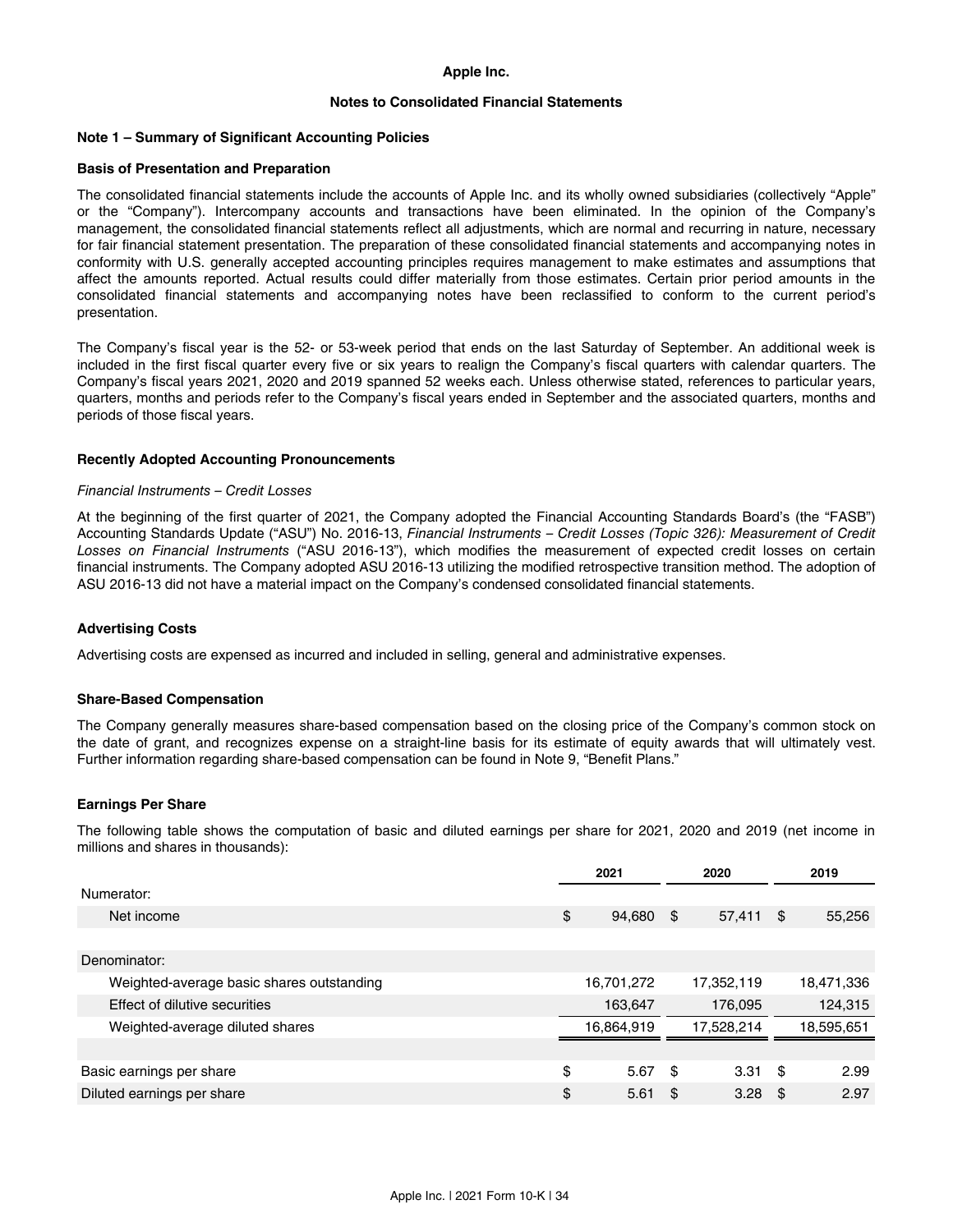The Company applies the treasury stock method to determine the dilutive effect of potentially dilutive securities. Potentially dilutive securities representing 62 million shares of common stock were excluded from the computation of diluted earnings per share for 2019 because their effect would have been antidilutive.

# **Cash Equivalents and Marketable Securities**

All highly liquid investments with maturities of three months or less at the date of purchase are classified as cash equivalents.

The Company's investments in marketable debt securities have been classified and accounted for as available-for-sale. The Company classifies its marketable debt securities as either short-term or long-term based on each instrument's underlying contractual maturity date. Unrealized gains and losses on marketable debt securities classified as available-for-sale are recognized in other comprehensive income/(loss) ("OCI").

The Company's investments in marketable equity securities are classified based on the nature of the securities and their availability for use in current operations. The Company's marketable equity securities are measured at fair value with gains and losses recognized in other income/(expense), net ("OI&E").

The cost of securities sold is determined using the specific identification method.

# **Inventories**

Inventories are measured using the first-in, first-out method.

# **Property, Plant and Equipment**

Depreciation on property, plant and equipment is recognized on a straight-line basis over the estimated useful lives of the assets, which for buildings is the lesser of 40 years or the remaining life of the building; between one and five years for machinery and equipment, including product tooling and manufacturing process equipment; and the shorter of lease term or useful life for leasehold improvements. Capitalized costs related to internal-use software are amortized on a straight-line basis over the estimated useful lives of the assets, which range from five to seven years. Depreciation and amortization expense on property and equipment was \$9.5 billion, \$9.7 billion and \$11.3 billion during 2021, 2020 and 2019, respectively.

Noncash investing activities involving property, plant and equipment resulted in a net decrease to accounts payable and other current liabilities of \$2.9 billion during 2019.

#### **Restricted Cash and Restricted Marketable Securities**

The Company considers cash and marketable securities to be restricted when withdrawal or general use is legally restricted. The Company reports restricted cash as other assets in the Consolidated Balance Sheets, and determines current or non-current classification based on the expected duration of the restriction. The Company reports restricted marketable securities as current or non-current marketable securities in the Consolidated Balance Sheets based on the classification of the underlying securities.

#### **Derivative Instruments and Hedging**

All derivative instruments are recorded in the Consolidated Balance Sheets at fair value. The accounting treatment for derivative gains and losses is based on intended use and hedge designation.

Gains and losses arising from amounts that are included in the assessment of cash flow hedge effectiveness are initially deferred in accumulated other comprehensive income/(loss) ("AOCI") and subsequently reclassified into earnings when the hedged transaction affects earnings, and in the same line item in the Consolidated Statements of Operations. For options designated as cash flow hedges, the Company excludes time value from the assessment of hedge effectiveness and recognizes it on a straight-line basis over the life of the hedge in the Consolidated Statements of Operations line item to which the hedge relates. Changes in the fair value of amounts excluded from the assessment of hedge effectiveness are recognized in OCI.

Gains and losses arising from amounts that are included in the assessment of fair value hedge effectiveness are recognized in the Consolidated Statements of Operations line item to which the hedge relates along with offsetting losses and gains related to the change in value of the hedged item. For foreign exchange forward contracts designated as fair value hedges, the Company excludes the forward carry component from the assessment of hedge effectiveness and recognizes it in OI&E on a straight-line basis over the life of the hedge. Changes in the fair value of amounts excluded from the assessment of hedge effectiveness are recognized in OCI.

Gains and losses arising from changes in the fair values of derivative instruments that are not designated as accounting hedges are recognized in the Consolidated Statements of Operations line items to which the derivative instruments relate.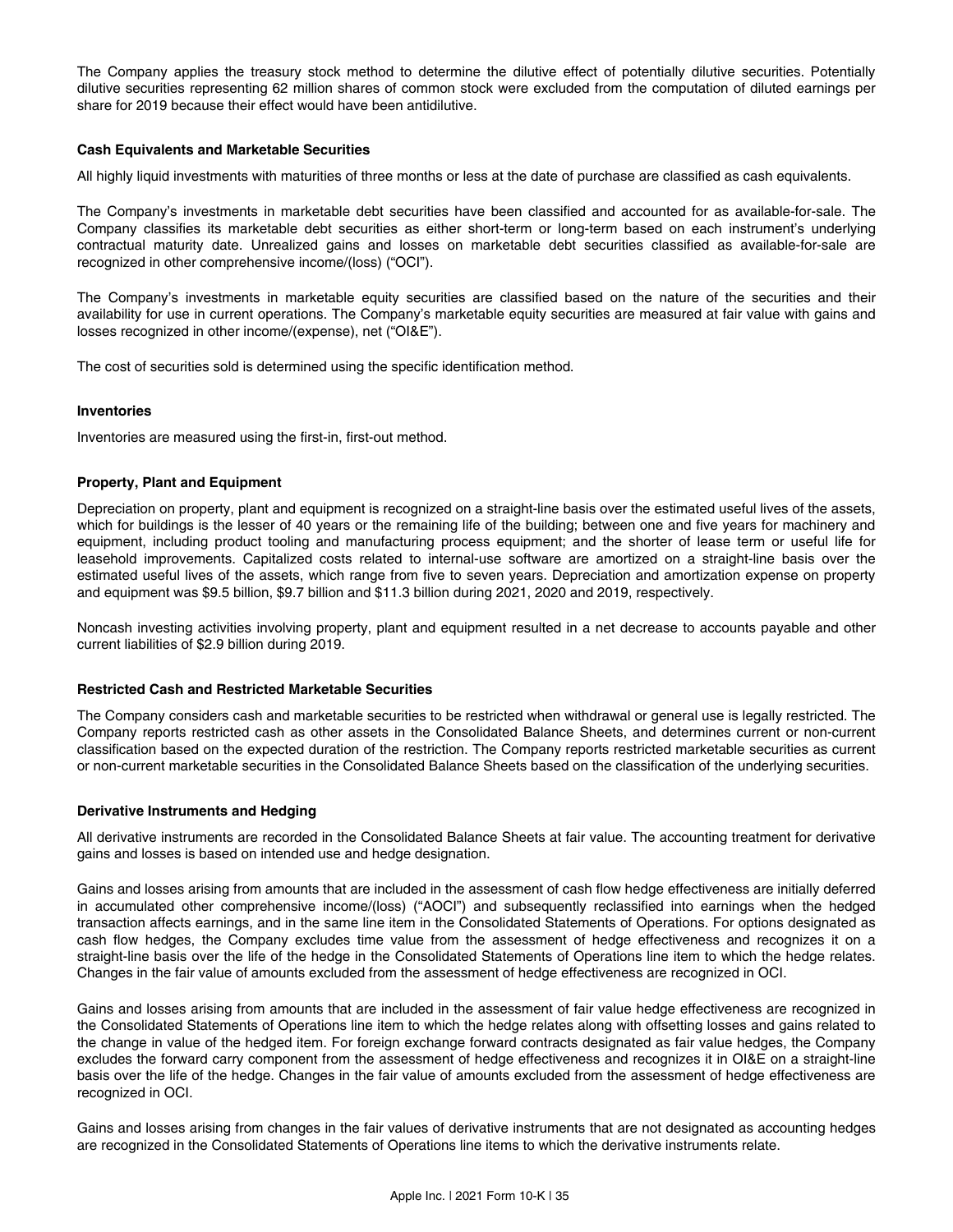The Company presents derivative assets and liabilities at their gross fair values in the Consolidated Balance Sheets. The Company classifies cash flows related to derivative instruments as operating activities in the Consolidated Statements of Cash Flows.

## **Fair Value Measurements**

The fair values of the Company's money market funds and certain marketable equity securities are based on quoted prices in active markets for identical assets. The valuation techniques used to measure the fair value of the Company's debt instruments and all other financial instruments, which generally have counterparties with high credit ratings, are based on quoted market prices or model-driven valuations using significant inputs derived from or corroborated by observable market data.

## **Note 2 – Revenue Recognition**

Net sales consist of revenue from the sale of iPhone, Mac, iPad, Services and other products. The Company recognizes revenue at the amount to which it expects to be entitled when control of the products or services is transferred to its customers. Control is generally transferred when the Company has a present right to payment and title and the significant risks and rewards of ownership of products or services are transferred to its customers. For most of the Company's Products net sales, control transfers when products are shipped. For the Company's Services net sales, control transfers over time as services are delivered. Payment for Products and Services net sales is collected within a short period following transfer of control or commencement of delivery of services, as applicable.

The Company records reductions to Products net sales related to future product returns, price protection and other customer incentive programs based on the Company's expectations and historical experience.

For arrangements with multiple performance obligations, which represent promises within an arrangement that are distinct, the Company allocates revenue to all distinct performance obligations based on their relative stand-alone selling prices ("SSPs"). When available, the Company uses observable prices to determine SSPs. When observable prices are not available, SSPs are established that reflect the Company's best estimates of what the selling prices of the performance obligations would be if they were sold regularly on a stand-alone basis. The Company's process for estimating SSPs without observable prices considers multiple factors that may vary depending upon the unique facts and circumstances related to each performance obligation including, where applicable, prices charged by the Company for similar offerings, market trends in the pricing for similar offerings, product-specific business objectives and the estimated cost to provide the performance obligation.

The Company has identified up to three performance obligations regularly included in arrangements involving the sale of iPhone, Mac, iPad and certain other products. The first performance obligation, which represents the substantial portion of the allocated sales price, is the hardware and bundled software delivered at the time of sale. The second performance obligation is the right to receive certain product-related bundled services, which include iCloud®, Siri and Maps. The third performance obligation is the right to receive, on a when-and-if-available basis, future unspecified software upgrades relating to the software bundled with each device. The Company allocates revenue and any related discounts to these performance obligations based on their relative SSPs. Because the Company lacks observable prices for the undelivered performance obligations, the allocation of revenue is based on the Company's estimated SSPs. Revenue allocated to the delivered hardware and bundled software is recognized when control has transferred to the customer, which generally occurs when the product is shipped. Revenue allocated to the product-related bundled services and unspecified software upgrade rights is deferred and recognized on a straight-line basis over the estimated period they are expected to be provided. Cost of sales related to delivered hardware and bundled software, including estimated warranty costs, are recognized at the time of sale. Costs incurred to provide product-related bundled services and unspecified software upgrade rights are recognized as cost of sales as incurred.

For certain long-term service arrangements, the Company has performance obligations for services it has not yet delivered. For these arrangements, the Company does not have a right to bill for the undelivered services. The Company has determined that any unbilled consideration relates entirely to the value of the undelivered services. Accordingly, the Company has not recognized revenue, and has elected not to disclose amounts, related to these undelivered services.

For the sale of third-party products where the Company obtains control of the product before transferring it to the customer, the Company recognizes revenue based on the gross amount billed to customers. The Company considers multiple factors when determining whether it obtains control of third-party products including, but not limited to, evaluating if it can establish the price of the product, retains inventory risk for tangible products or has the responsibility for ensuring acceptability of the product. For third-party applications sold through the App Store and certain digital content sold through the Company's other digital content stores, the Company does not obtain control of the product before transferring it to the customer. Therefore, the Company accounts for such sales on a net basis by recognizing in Services net sales only the commission it retains.

The Company has elected to record revenue net of taxes collected from customers that are remitted to governmental authorities, with the collected taxes recorded within other current liabilities until remitted to the relevant government authority.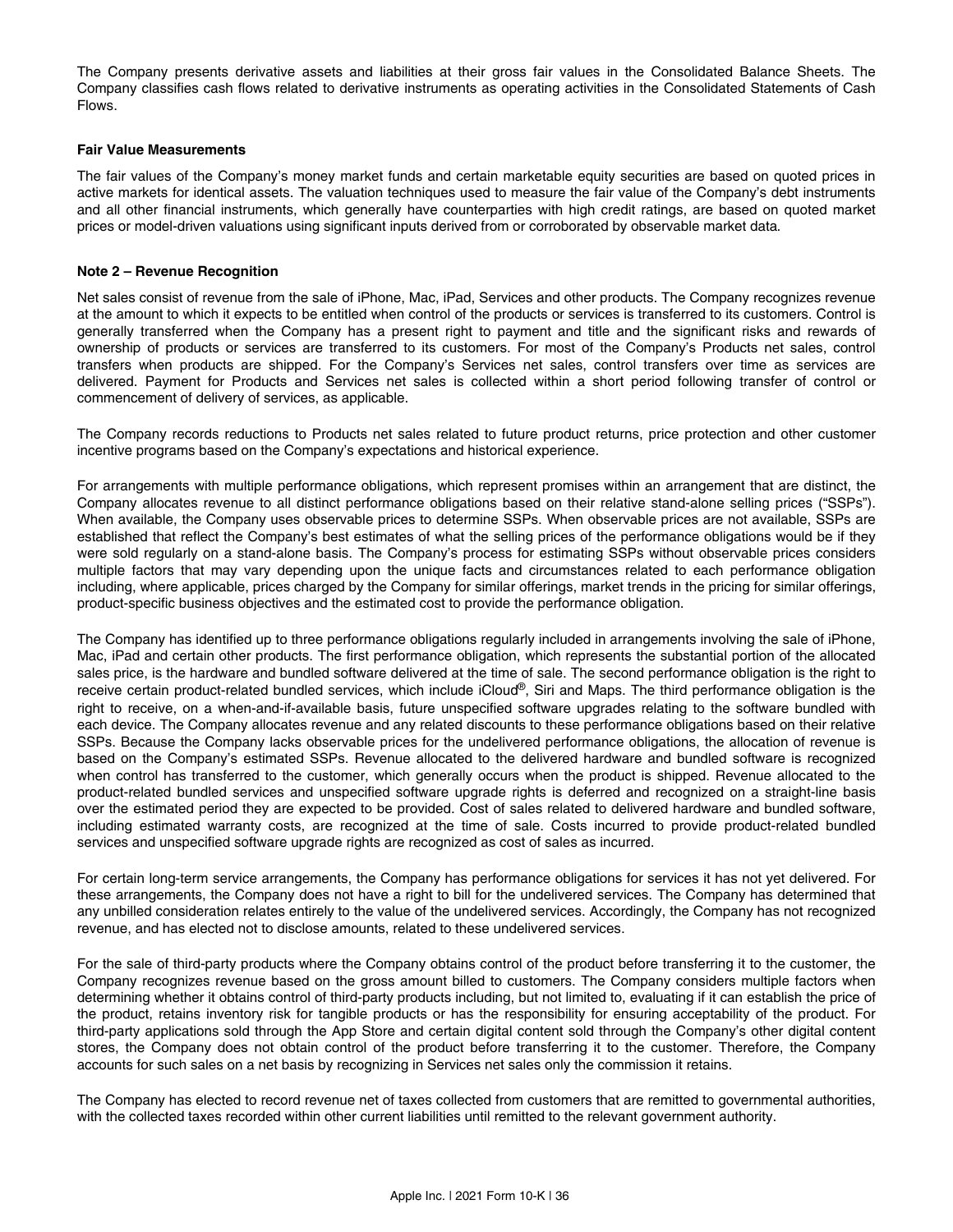# **Deferred Revenue**

As of September 25, 2021 and September 26, 2020, the Company had total deferred revenue of \$11.9 billion and \$10.2 billion, respectively. As of September 25, 2021, the Company expects 64% of total deferred revenue to be realized in less than a year, 26% within one-to-two years, 8% within two-to-three years and 2% in greater than three years.

# **Disaggregated Revenue**

Net sales disaggregated by significant products and services for 2021, 2020 and 2019 were as follows (in millions):

|                                        | 2021 |         | 2020 |         | 2019          |
|----------------------------------------|------|---------|------|---------|---------------|
| iPhone $(1)$                           | \$   | 191,973 | -\$  | 137,781 | \$<br>142,381 |
| Mac $(1)$                              |      | 35,190  |      | 28,622  | 25,740        |
| $i$ Pad $(1)$                          |      | 31,862  |      | 23.724  | 21,280        |
| Wearables, Home and Accessories (1)(2) |      | 38,367  |      | 30,620  | 24,482        |
| Services <sup>(3)</sup>                |      | 68.425  |      | 53.768  | 46,291        |
| Total net sales (4)                    | ß.   | 365.817 | \$   | 274,515 | \$<br>260,174 |

(1) Products net sales include amortization of the deferred value of unspecified software upgrade rights, which are bundled in the sales price of the respective product.

(2) Wearables, Home and Accessories net sales include sales of AirPods, Apple TV, Apple Watch, Beats products, HomePod, iPod touch and accessories.

(3) Services net sales include sales from the Company's advertising, AppleCare, cloud, digital content, payment and other services. Services net sales also include amortization of the deferred value of services bundled in the sales price of certain products.

(4) Includes \$6.7 billion of revenue recognized in 2021 that was included in deferred revenue as of September 26, 2020, \$5.0 billion of revenue recognized in 2020 that was included in deferred revenue as of September 28, 2019, and \$5.9 billion of revenue recognized in 2019 that was included in deferred revenue as of September 29, 2018.

The Company's proportion of net sales by disaggregated revenue source was generally consistent for each reportable segment in Note 11, "Segment Information and Geographic Data" for 2021, 2020 and 2019.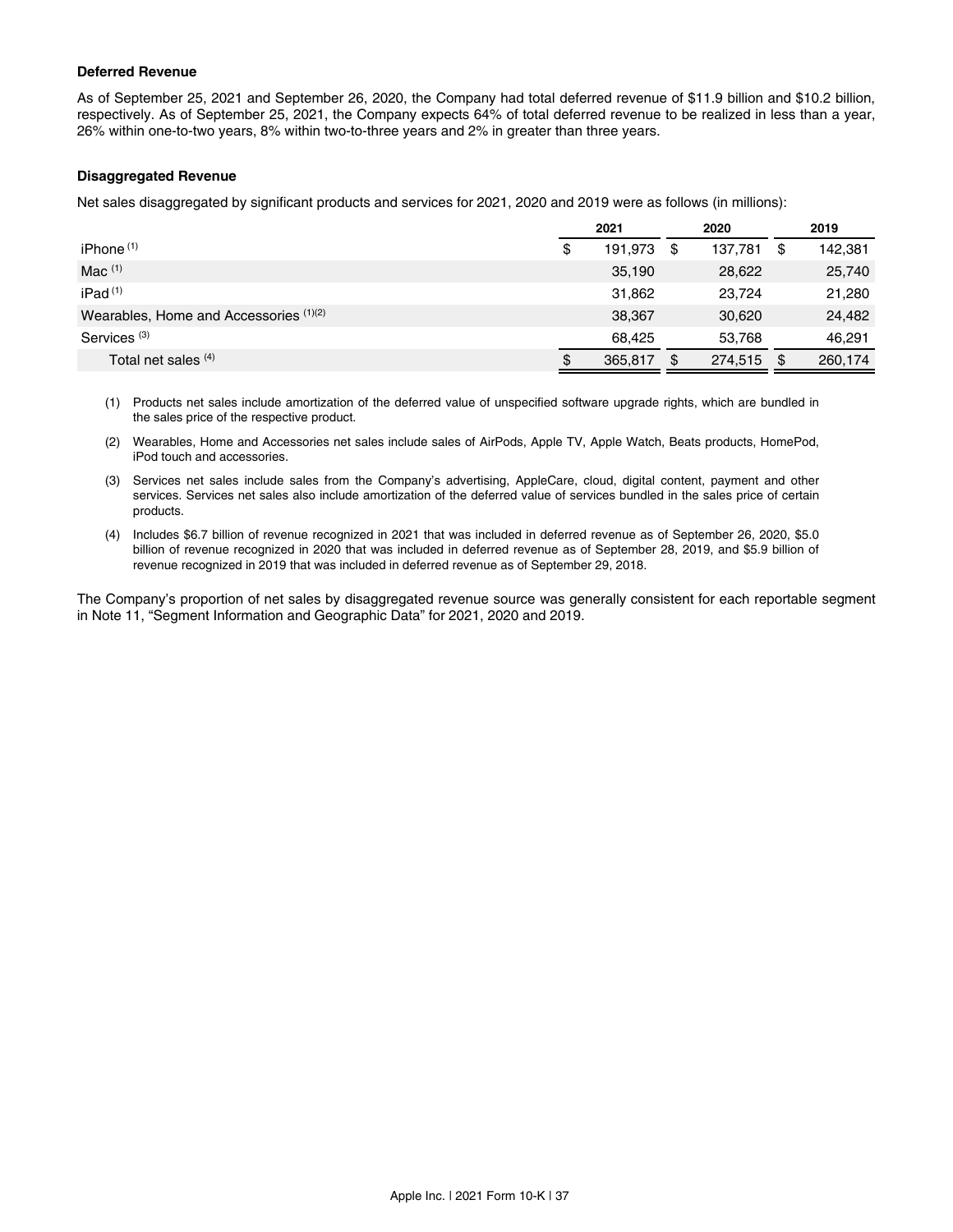## **Note 3 – Financial Instruments**

# **Cash, Cash Equivalents and Marketable Securities**

The following tables show the Company's cash, cash equivalents and marketable securities by significant investment category as of September 25, 2021 and September 26, 2020 (in millions):

|                                              |                         |                            |                                    | 2021          |                                        |        |                                                          |        |                                                              |
|----------------------------------------------|-------------------------|----------------------------|------------------------------------|---------------|----------------------------------------|--------|----------------------------------------------------------|--------|--------------------------------------------------------------|
|                                              | <b>Adjusted</b><br>Čost | <b>Unrealized</b><br>Gains | <b>Unrealized</b><br><b>Losses</b> | Fair<br>Value | Cash and<br>Cash<br><b>Equivalents</b> |        | <b>Current</b><br><b>Marketable</b><br><b>Securities</b> |        | <b>Non-Current</b><br><b>Marketable</b><br><b>Securities</b> |
| Cash                                         | 17,305<br>\$            | \$                         | \$                                 | 17,305<br>\$  | \$                                     | 17,305 | \$                                                       |        | \$                                                           |
| Level $1^{(1)}$ :                            |                         |                            |                                    |               |                                        |        |                                                          |        |                                                              |
| Money market funds                           | 9,608                   |                            |                                    | 9,608         |                                        | 9,608  |                                                          |        |                                                              |
| <b>Mutual funds</b>                          | 175                     | 11                         | (1)                                | 185           |                                        |        |                                                          | 185    |                                                              |
| Subtotal                                     | 9,783                   | 11                         | (1)                                | 9,793         |                                        | 9,608  |                                                          | 185    |                                                              |
| Level $2^{(2)}$ :                            |                         |                            |                                    |               |                                        |        |                                                          |        |                                                              |
| Equity securities                            | 1,527                   |                            | (564)                              | 963           |                                        |        |                                                          | 963    |                                                              |
| U.S. Treasury securities                     | 22,878                  | 102                        | (77)                               | 22,903        |                                        | 3,596  |                                                          | 6,625  | 12,682                                                       |
| U.S. agency securities                       | 8,949                   | $\overline{2}$             | (64)                               | 8,887         |                                        | 1,775  |                                                          | 1,930  | 5,182                                                        |
| Non-U.S. government securities               | 20,201                  | 211                        | (101)                              | 20,311        |                                        | 390    |                                                          | 3,091  | 16,830                                                       |
| Certificates of deposit and time<br>deposits | 1,300                   |                            |                                    | 1,300         |                                        | 490    |                                                          | 810    |                                                              |
| Commercial paper                             | 2,639                   |                            |                                    | 2,639         |                                        | 1,776  |                                                          | 863    |                                                              |
| Corporate debt securities                    | 83,883                  | 1,242                      | (267)                              | 84,858        |                                        |        |                                                          | 12,327 | 72,531                                                       |
| Municipal securities                         | 967                     | 14                         |                                    | 981           |                                        |        |                                                          | 130    | 851                                                          |
| Mortgage- and asset-backed<br>securities     | 20,529                  | 171                        | (124)                              | 20,576        |                                        |        |                                                          | 775    | 19,801                                                       |
| Subtotal                                     | 162,873                 | 1,742                      | (1, 197)                           | 163,418       |                                        | 8,027  |                                                          | 27,514 | 127,877                                                      |
| Total <sup>(3)</sup>                         | 189,961<br>\$           | 1,753<br>\$                | (1, 198)<br>\$                     | \$190,516     | \$                                     | 34,940 | \$                                                       | 27,699 | 127,877<br>\$                                                |

|                                              |                         |                            |                                 | 2020          |                                        |                                                          |                                                              |
|----------------------------------------------|-------------------------|----------------------------|---------------------------------|---------------|----------------------------------------|----------------------------------------------------------|--------------------------------------------------------------|
|                                              | <b>Adjusted</b><br>Cost | <b>Unrealized</b><br>Gains | <b>Unrealized</b><br>Losses     | Fair<br>Value | Cash and<br>Cash<br><b>Equivalents</b> | <b>Current</b><br><b>Marketable</b><br><b>Securities</b> | <b>Non-Current</b><br><b>Marketable</b><br><b>Securities</b> |
| Cash                                         | \$<br>17,773            | \$                         | \$                              | 17,773<br>\$  | 17,773<br>\$                           | \$                                                       | \$                                                           |
| Level 1 <sup>(1)</sup> : Money market funds  | 2,171                   |                            |                                 | 2,171         | 2,171                                  |                                                          |                                                              |
| Level $2^{(2)}$ :                            |                         |                            |                                 |               |                                        |                                                          |                                                              |
| U.S. Treasury securities                     | 28,439                  | 331                        | $\hspace{0.1mm}-\hspace{0.1mm}$ | 28,770        | 8,580                                  | 11,972                                                   | 8,218                                                        |
| U.S. agency securities                       | 8,604                   | 8                          |                                 | 8,612         | 2,009                                  | 3,078                                                    | 3,525                                                        |
| Non-U.S. government securities               | 19,361                  | 275                        | (186)                           | 19,450        | 255                                    | 3,329                                                    | 15,866                                                       |
| Certificates of deposit and time<br>deposits | 10,399                  |                            |                                 | 10,399        | 4,043                                  | 6,246                                                    | 110                                                          |
| Commercial paper                             | 11,226                  |                            |                                 | 11,226        | 3,185                                  | 8,041                                                    |                                                              |
| Corporate debt securities                    | 76,937                  | 1,834                      | (175)                           | 78,596        |                                        | 19,687                                                   | 58,909                                                       |
| <b>Municipal securities</b>                  | 1,001                   | 22                         |                                 | 1,023         |                                        | 139                                                      | 884                                                          |
| Mortgage- and asset-backed<br>securities     | 13,520                  | 314                        | (24)                            | 13,810        |                                        | 435                                                      | 13,375                                                       |
| Subtotal                                     | 169,487                 | 2,784                      | (385)                           | 171,886       | 18,072                                 | 52,927                                                   | 100,887                                                      |
| Total <sup>(3)</sup>                         | 189,431<br>S            | 2,784<br>\$                | (385)<br>\$                     | \$191,830     | 38,016<br>S                            | 52,927<br>S                                              | 100,887<br>S                                                 |

(1) Level 1 fair value estimates are based on quoted prices in active markets for identical assets or liabilities.

(2) Level 2 fair value estimates are based on observable inputs other than quoted prices in active markets for identical assets and liabilities, quoted prices for identical or similar assets or liabilities in inactive markets, or other inputs that are observable or can be corroborated by observable market data for substantially the full term of the assets or liabilities.

(3) As of September 25, 2021 and September 26, 2020, total marketable securities included \$17.9 billion and \$18.6 billion, respectively, that was restricted from general use, related to the State Aid Decision (refer to Note 5, "Income Taxes") and other agreements.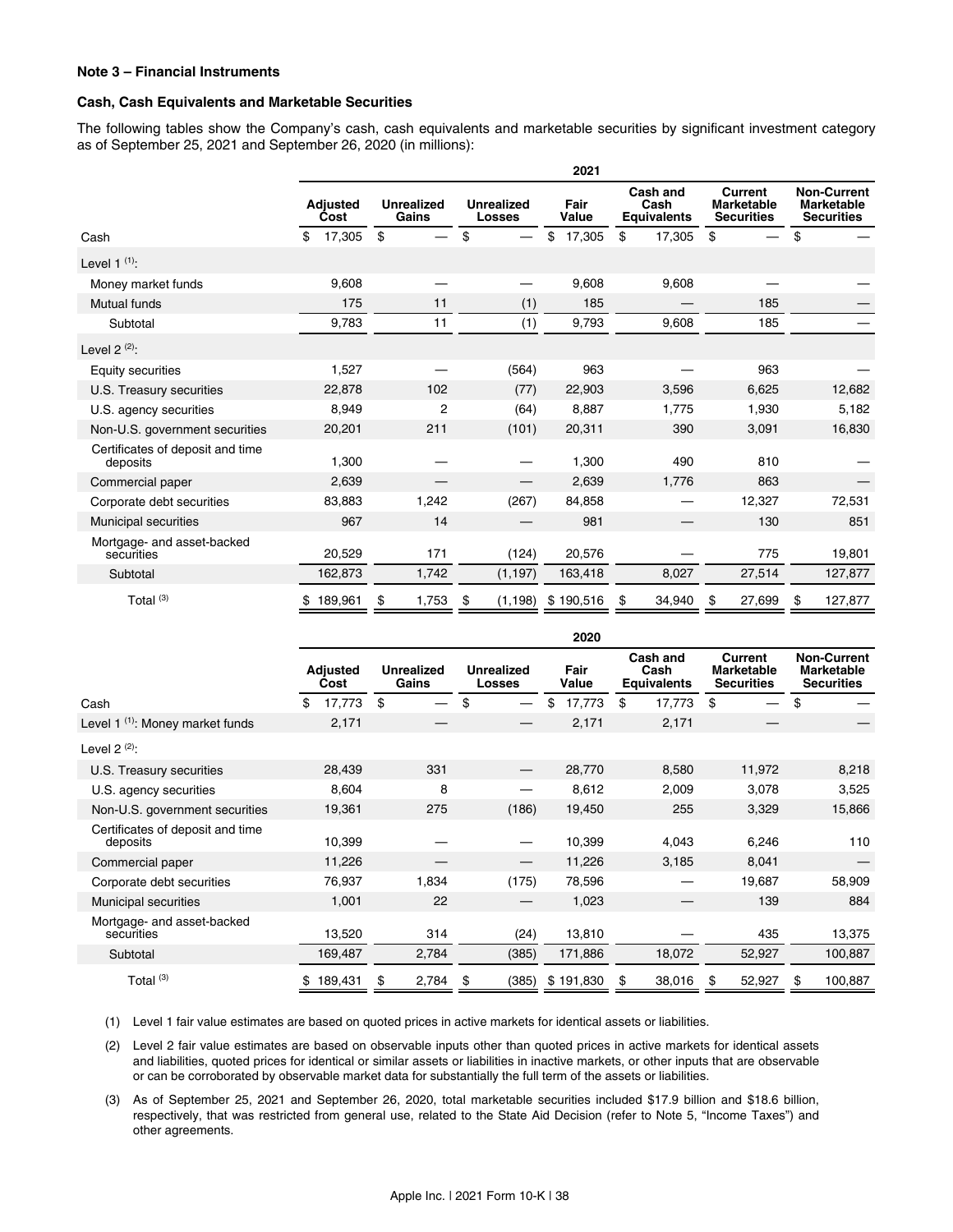The Company may sell certain of its marketable debt securities prior to their stated maturities for reasons including, but not limited to, managing liquidity, credit risk, duration and asset allocation. The following table shows the fair value of the Company's non-current marketable debt securities, by contractual maturity, as of September 25, 2021 (in millions):

| Due after 1 year through 5 years   | 83.755  |
|------------------------------------|---------|
| Due after 5 years through 10 years | 23,915  |
| Due after 10 years                 | 20,207  |
| Total fair value                   | 127.877 |

The Company typically invests in highly rated securities, with the primary objective of minimizing the potential risk of principal loss. The Company's investment policy generally requires securities to be investment grade and limits the amount of credit exposure to any one issuer. Fair values were determined for each individual security in the investment portfolio.

# **Derivative Instruments and Hedging**

The Company may use derivative instruments to partially offset its business exposure to foreign exchange and interest rate risk. However, the Company may choose not to hedge certain exposures for a variety of reasons including, but not limited to, accounting considerations or the prohibitive economic cost of hedging particular exposures. There can be no assurance the hedges will offset more than a portion of the financial impact resulting from movements in foreign exchange or interest rates.

## Foreign Exchange Risk

To protect gross margins from fluctuations in foreign currency exchange rates, the Company may enter into forward contracts, option contracts or other instruments, and may designate these instruments as cash flow hedges. The Company generally hedges portions of its forecasted foreign currency exposure associated with revenue and inventory purchases, typically for up to 12 months.

To protect the Company's foreign currency–denominated term debt or marketable securities from fluctuations in foreign currency exchange rates, the Company may enter into forward contracts, cross-currency swaps or other instruments. The Company designates these instruments as either cash flow or fair value hedges. As of September 25, 2021, the Company's hedged term debt– and marketable securities–related foreign currency transactions are expected to be recognized within 21 years.

The Company may also enter into derivative instruments that are not designated as accounting hedges to protect gross margins from certain fluctuations in foreign currency exchange rates, as well as to offset a portion of the foreign currency exchange gains and losses generated by the remeasurement of certain assets and liabilities denominated in non-functional currencies.

#### Interest Rate Risk

To protect the Company's term debt or marketable securities from fluctuations in interest rates, the Company may enter into interest rate swaps, options or other instruments. The Company designates these instruments as either cash flow or fair value hedges.

The notional amounts of the Company's outstanding derivative instruments as of September 25, 2021 and September 26, 2020 were as follows (in millions):

|                                                             |    | 2021      | 2020 |        |  |
|-------------------------------------------------------------|----|-----------|------|--------|--|
| Derivative instruments designated as accounting hedges:     |    |           |      |        |  |
| Foreign exchange contracts                                  | S  | 76.475 \$ |      | 57,410 |  |
| Interest rate contracts                                     | \$ | 16.875    | S    | 20.700 |  |
|                                                             |    |           |      |        |  |
| Derivative instruments not designated as accounting hedges: |    |           |      |        |  |
| Foreign exchange contracts                                  | \$ | 126.918   | \$.  | 88.636 |  |

The gross fair values of the Company's derivative assets and liabilities were not material as of September 25, 2021 and September 26, 2020.

The gains and losses recognized in OCI and amounts reclassified from AOCI to net income for the Company's derivative instruments designated as cash flow hedges were not material in 2021, 2020 and 2019.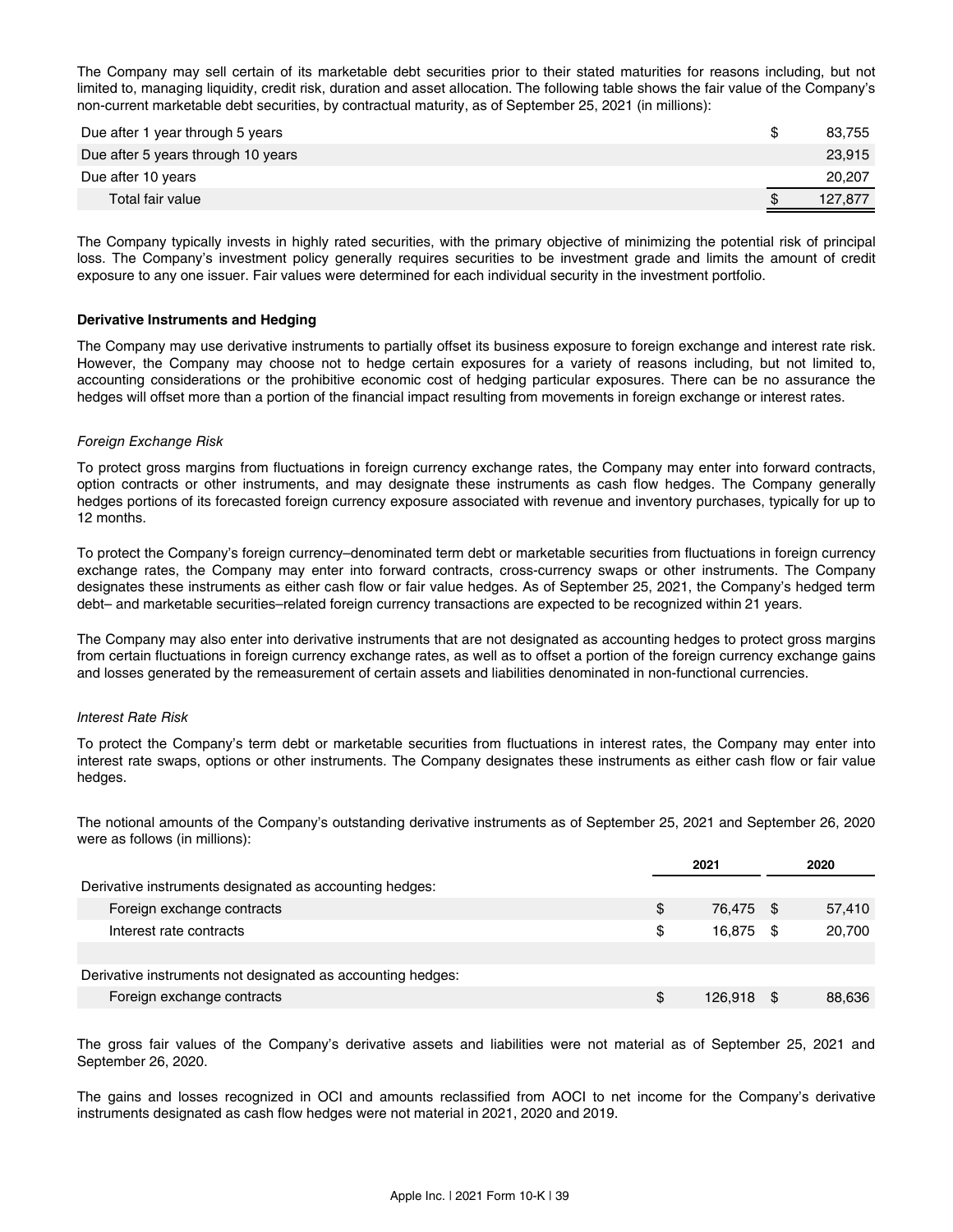The carrying amounts of the Company's hedged items in fair value hedges as of September 25, 2021 and September 26, 2020 were as follows (in millions):

|                                               |     | 2021          | 2020     |
|-----------------------------------------------|-----|---------------|----------|
| Hedged assets/(liabilities):                  |     |               |          |
| Current and non-current marketable securities | \$. | $15.954$ \$   | 16.270   |
| Current and non-current term debt             |     | $(17.857)$ \$ | (21,033) |

The gains and losses on the Company's derivative instruments designated as fair value hedges and the related hedged item adjustments were not material in 2021, 2020 and 2019.

#### **Accounts Receivable**

#### Trade Receivables

The Company has considerable trade receivables outstanding with its third-party cellular network carriers, wholesalers, retailers, resellers, small and mid-sized businesses and education, enterprise and government customers. The Company generally does not require collateral from its customers; however, the Company will require collateral or third-party credit support in certain instances to limit credit risk. In addition, when possible, the Company attempts to limit credit risk on trade receivables with credit insurance for certain customers or by requiring third-party financing, loans or leases to support credit exposure. These creditfinancing arrangements are directly between the third-party financing company and the end customer. As such, the Company generally does not assume any recourse or credit risk sharing related to any of these arrangements.

As of both September 25, 2021 and September 26, 2020, the Company had no customers that individually represented 10% or more of total trade receivables. The Company's cellular network carriers accounted for 42% of total trade receivables as of September 25, 2021.

# Vendor Non-Trade Receivables

The Company has non-trade receivables from certain of its manufacturing vendors resulting from the sale of components to these vendors who manufacture subassemblies or assemble final products for the Company. The Company purchases these components directly from suppliers. As of September 25, 2021, the Company had three vendors that individually represented 10% or more of total vendor non-trade receivables, which accounted for 52%, 11% and 11%. As of September 26, 2020, the Company had two vendors that individually represented 10% or more of total vendor non-trade receivables, which accounted for 57% and 11%.

# **Note 4 – Consolidated Financial Statement Details**

The following tables show the Company's consolidated financial statement details as of September 25, 2021 and September 26, 2020 (in millions):

# **Property, Plant and Equipment, Net**

|                                                |    | 2021      | 2020 |           |
|------------------------------------------------|----|-----------|------|-----------|
| Land and buildings                             | \$ | 20.041    |      | 17,952    |
| Machinery, equipment and internal-use software |    | 78.659    |      | 75,291    |
| Leasehold improvements                         |    | 11,023    |      | 10,283    |
| Gross property, plant and equipment            |    | 109.723   |      | 103,526   |
| Accumulated depreciation and amortization      |    | (70, 283) |      | (66, 760) |
| Total property, plant and equipment, net       | S  | 39,440    | S    | 36,766    |

# **Other Non-Current Liabilities**

|                                     | 2021 |        |  | 2020   |  |
|-------------------------------------|------|--------|--|--------|--|
| Long-term taxes payable             |      | 24.689 |  | 28.170 |  |
| Other non-current liabilities       |      | 28.636 |  | 26,320 |  |
| Total other non-current liabilities |      | 53.325 |  | 54.490 |  |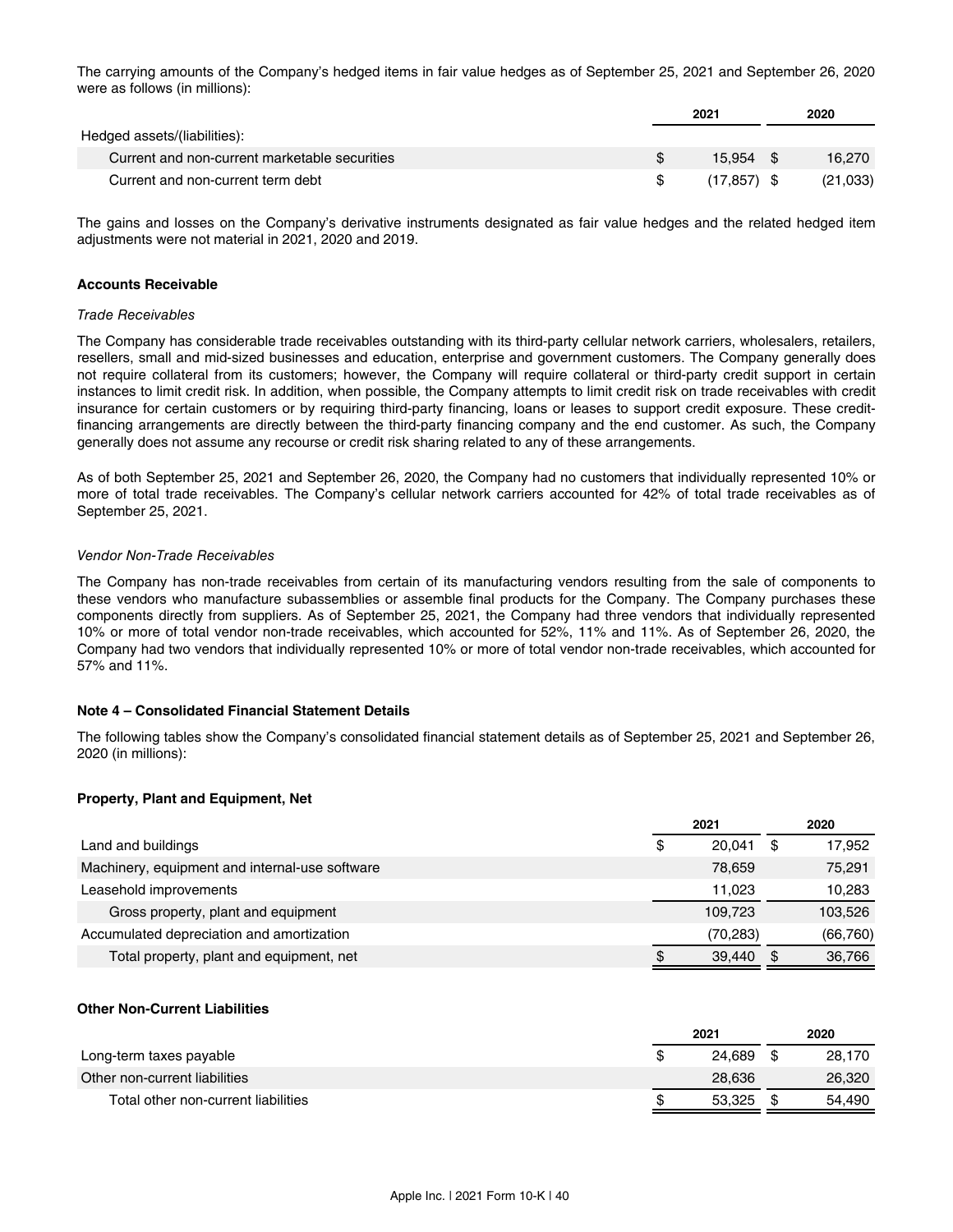# **Other Income/(Expense), Net**

The following table shows the detail of OI&E for 2021, 2020 and 2019 (in millions):

|                                   | 2021 |         |  | 2020    | 2019 |         |
|-----------------------------------|------|---------|--|---------|------|---------|
| Interest and dividend income      |      | 2.843   |  | 3.763   | - \$ | 4,961   |
| Interest expense                  |      | (2,645) |  | (2,873) |      | (3,576) |
| Other income/(expense), net       |      | 60      |  | (87)    |      | 422     |
| Total other income/(expense), net |      | 258     |  | 803     |      | 1,807   |

## **Note 5 – Income Taxes**

## **Provision for Income Taxes and Effective Tax Rate**

The provision for income taxes for 2021, 2020 and 2019, consisted of the following (in millions):

|                            | 2021 |          | 2020 |            | 2019         |
|----------------------------|------|----------|------|------------|--------------|
| Federal:                   |      |          |      |            |              |
| Current                    | \$   | 8,257    | \$   | $6,306$ \$ | 6,384        |
| Deferred                   |      | (7, 176) |      | (3,619)    | (2,939)      |
| Total                      |      | 1,081    |      | 2,687      | 3,445        |
| State:                     |      |          |      |            |              |
| Current                    |      | 1,620    |      | 455        | 475          |
| Deferred                   |      | (338)    |      | 21         | (67)         |
| Total                      |      | 1,282    |      | 476        | 408          |
| Foreign:                   |      |          |      |            |              |
| Current                    |      | 9,424    |      | 3,134      | 3,962        |
| Deferred                   |      | 2,740    |      | 3,383      | 2,666        |
| Total                      |      | 12,164   |      | 6,517      | 6,628        |
| Provision for income taxes | \$   | 14,527   | \$   | 9,680      | \$<br>10,481 |

The foreign provision for income taxes is based on foreign pretax earnings of \$68.7 billion, \$38.1 billion and \$44.3 billion in 2021, 2020 and 2019, respectively.

A reconciliation of the provision for income taxes, with the amount computed by applying the statutory federal income tax rate (21% in 2021, 2020 and 2019) to income before provision for income taxes for 2021, 2020 and 2019, is as follows (dollars in millions):

|                                                   | 2021 |          | 2020 |         | 2019         |
|---------------------------------------------------|------|----------|------|---------|--------------|
| Computed expected tax                             | \$   | 22,933   | \$   | 14.089  | \$<br>13,805 |
| State taxes, net of federal effect                |      | 1,151    |      | 423     | 423          |
| Impacts of the U.S. Tax Cuts and Jobs Act of 2017 |      |          |      | (582)   |              |
| Earnings of foreign subsidiaries                  |      | (4,715)  |      | (2,534) | (2,625)      |
| Foreign-derived intangible income deduction       |      | (1,372)  |      | (169)   | (149)        |
| Research and development credit, net              |      | (1,033)  |      | (728)   | (548)        |
| Excess tax benefits from equity awards            |      | (2, 137) |      | (930)   | (639)        |
| Other                                             |      | (300)    |      | 111     | 214          |
| Provision for income taxes                        |      | 14.527   | \$   | 9.680   | \$<br>10,481 |
| Effective tax rate                                |      | 13.3%    |      | 14.4%   | 15.9%        |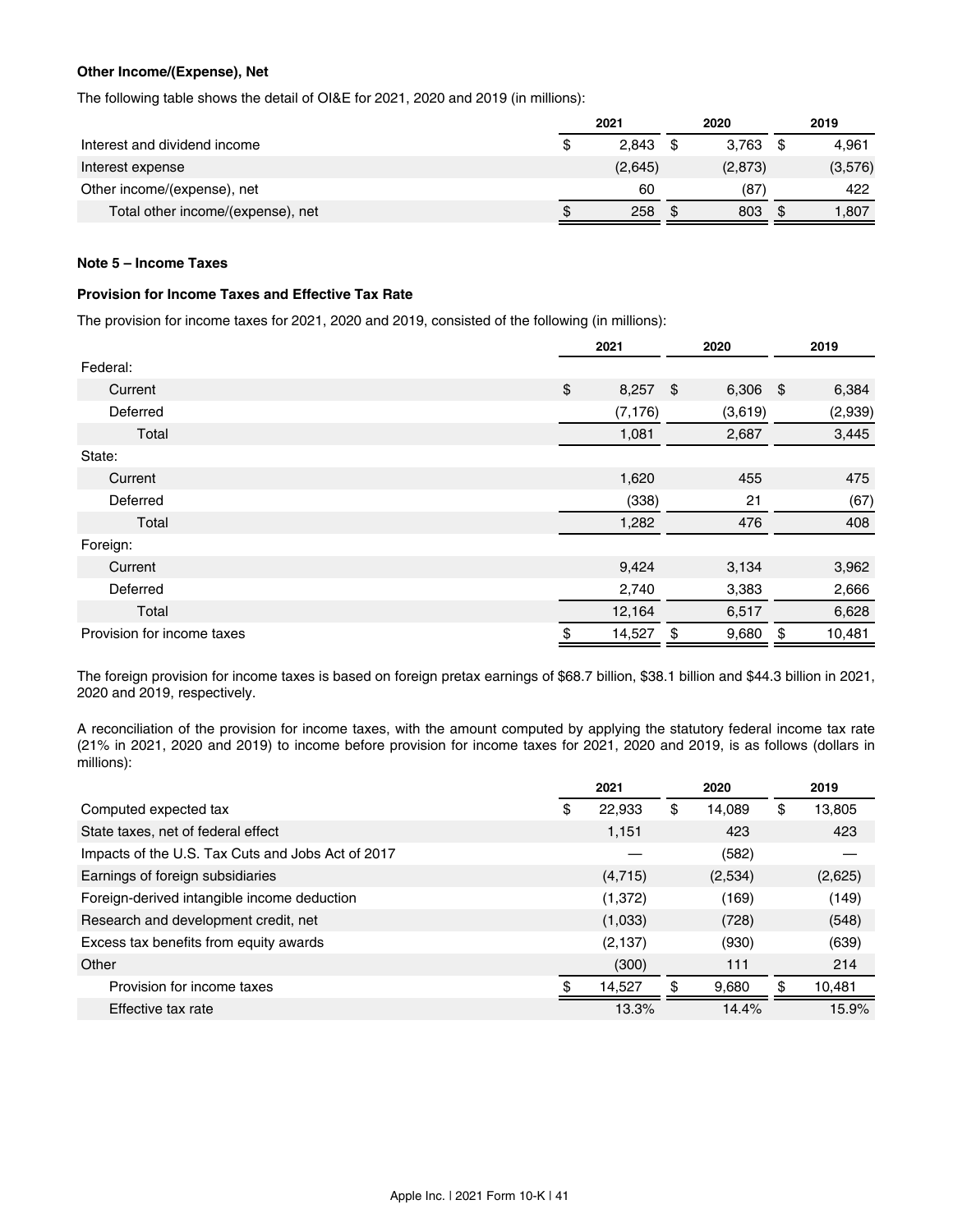# **Deferred Tax Assets and Liabilities**

As of September 25, 2021 and September 26, 2020, the significant components of the Company's deferred tax assets and liabilities were (in millions):

|                                        | 2021             | 2020        |
|----------------------------------------|------------------|-------------|
| Deferred tax assets:                   |                  |             |
| Amortization and depreciation          | \$<br>$5,575$ \$ | 8,317       |
| Accrued liabilities and other reserves | 5,895            | 4,934       |
| Lease liabilities                      | 2,406            | 2,038       |
| Deferred revenue                       | 5,399            | 1,638       |
| Tax credit carryforwards               | 4,262            | 797         |
| Other                                  | 1,639            | 1,612       |
| Total deferred tax assets              | 25,176           | 19,336      |
| Less: Valuation allowance              | (4,903)          | (1,041)     |
| Total deferred tax assets, net         | 20,273           | 18,295      |
| Deferred tax liabilities:              |                  |             |
| Minimum tax on foreign earnings        | 4,318            | 7,045       |
| Right-of-use assets                    | 2,167            | 1,862       |
| Unrealized gains                       | 203              | 526         |
| Other                                  | 512              | 705         |
| Total deferred tax liabilities         | 7,200            | 10,138      |
| Net deferred tax assets                | \$<br>13,073     | 8,157<br>\$ |

Deferred tax assets and liabilities reflect the effects of tax credits and the future income tax effects of temporary differences between the consolidated financial statement carrying amounts of existing assets and liabilities and their respective tax bases, and are measured using enacted tax rates that apply to taxable income in the years in which those temporary differences are expected to be recovered or settled. The Company has elected to record certain deferred tax assets and liabilities in connection with the minimum tax on certain foreign earnings created by the U.S. Tax Cuts and Jobs Act of 2017 (the "Act").

As of September 25, 2021, the Company had \$2.6 billion in foreign tax credit carryforwards in Ireland and \$1.6 billion in California research and development credit carryforwards, both of which can be carried forward indefinitely. A valuation allowance has been recorded for the tax credit carryforwards and a portion of other temporary differences.

# **Uncertain Tax Positions**

As of September 25, 2021, the total amount of gross unrecognized tax benefits was \$15.5 billion, of which \$6.6 billion, if recognized, would impact the Company's effective tax rate. As of September 26, 2020, the total amount of gross unrecognized tax benefits was \$16.5 billion, of which \$8.8 billion, if recognized, would have impacted the Company's effective tax rate.

The aggregate change in the balance of gross unrecognized tax benefits, which excludes interest and penalties, for 2021, 2020 and 2019, is as follows (in millions):

|                                                                  |   | 2021    | 2020   |      | 2019   |
|------------------------------------------------------------------|---|---------|--------|------|--------|
| Beginning balances                                               | S | 16.475  | 15.619 | - \$ | 9,694  |
| Increases related to tax positions taken during a prior year     |   | 816     | 454    |      | 5,845  |
| Decreases related to tax positions taken during a prior year     |   | (1,402) | (791)  |      | (686)  |
| Increases related to tax positions taken during the current year |   | 1.607   | 1.347  |      | 1,697  |
| Decreases related to settlements with taxing authorities         |   | (1,838) | (85)   |      | (852)  |
| Decreases related to expiration of the statute of limitations    |   | (181)   | (69)   |      | (79)   |
| Ending balances                                                  |   | 15.477  | 16.475 |      | 15,619 |

The Company is subject to taxation and files income tax returns in the U.S. federal jurisdiction and many state and foreign jurisdictions. Tax years after 2015 for the U.S. federal jurisdiction, and after 2014 in certain major foreign jurisdictions, remain subject to examination. Although the timing of resolution and/or closure of examinations is not certain, the Company believes it is reasonably possible that its gross unrecognized tax benefits could decrease in the next 12 months by as much as \$1.2 billion.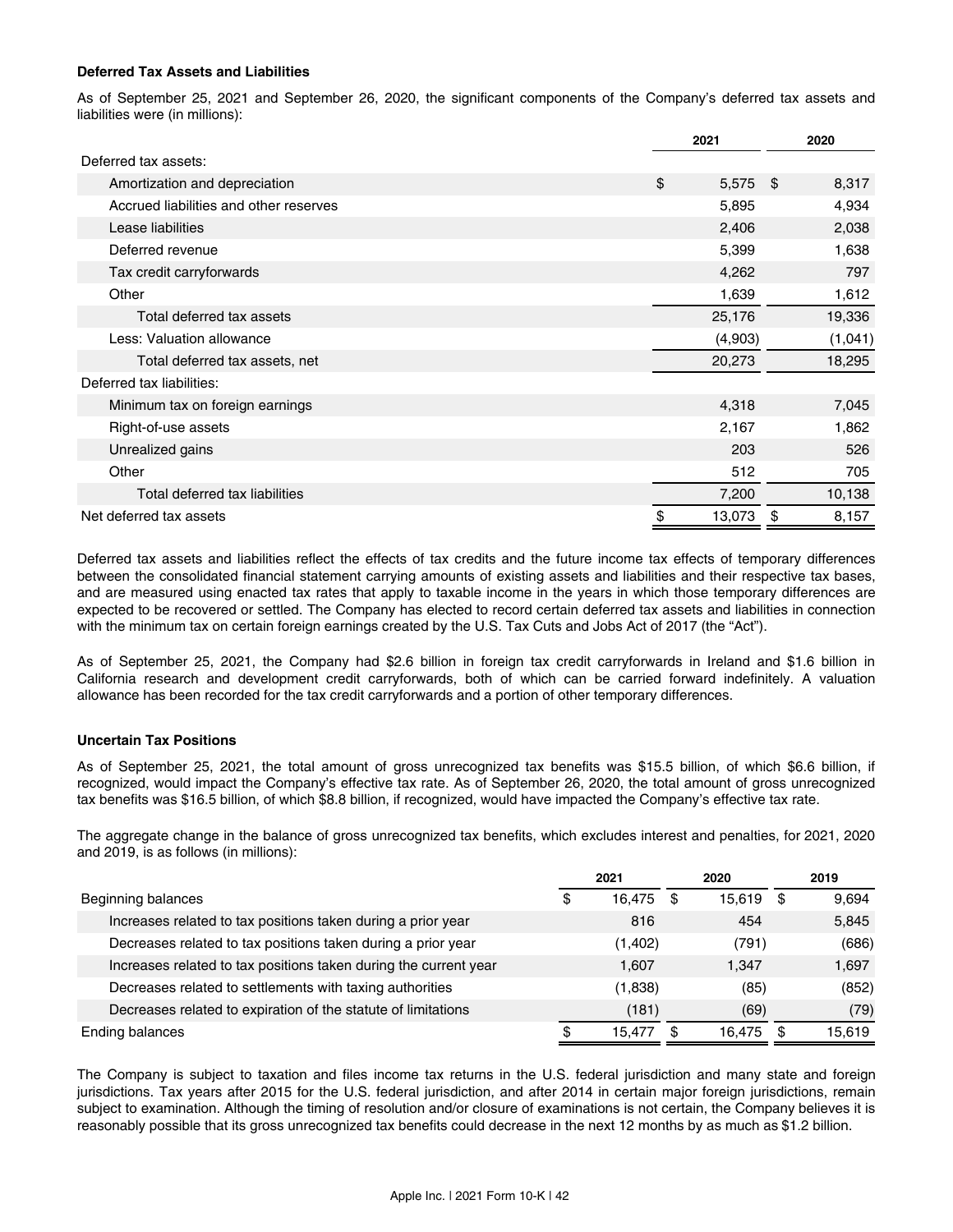## **Interest and Penalties**

The Company includes interest and penalties related to income tax matters within the provision for income taxes. As of September 25, 2021 and September 26, 2020, the total amount of gross interest and penalties accrued was \$1.5 billion and \$1.4 billion, respectively. The Company recognized interest and penalty expense of \$219 million, \$85 million and \$73 million in 2021, 2020 and 2019, respectively.

## **European Commission State Aid Decision**

On August 30, 2016, the European Commission announced its decision that Ireland granted state aid to the Company by providing tax opinions in 1991 and 2007 concerning the tax allocation of profits of the Irish branches of two subsidiaries of the Company (the "State Aid Decision"). The State Aid Decision ordered Ireland to calculate and recover additional taxes from the Company for the period June 2003 through December 2014. Irish legislative changes, effective as of January 2015, eliminated the application of the tax opinions from that date forward. The recovery amount was calculated to be €13.1 billion, plus interest of €1.2 billion. The Company and Ireland appealed the State Aid Decision to the General Court of the Court of Justice of the European Union (the "General Court"). On July 15, 2020, the General Court annulled the State Aid Decision. On September 25, 2020, the European Commission appealed the General Court's decision to the European Court of Justice. The Company believes that any incremental Irish corporate income taxes potentially due related to the State Aid Decision would be creditable against U.S. taxes, subject to any foreign tax credit limitations in the Act.

On an annual basis, the Company may request approval from the Irish Minister for Finance to reduce the recovery amount for certain taxes paid to other countries. As of September 25, 2021, the adjusted recovery amount was €12.7 billion, excluding interest. The adjusted recovery amount plus interest is funded into escrow, where it will remain restricted from general use pending the conclusion of all legal proceedings. Refer to the Cash, Cash Equivalents and Marketable Securities section of Note 3, "Financial Instruments" for more information.

#### **Note 6 – Leases**

The Company has lease arrangements for certain equipment and facilities, including retail, corporate, manufacturing and data center space. These leases typically have original terms not exceeding 10 years and generally contain multiyear renewal options, some of which are reasonably certain of exercise. The Company's lease arrangements may contain both lease and nonlease components. The Company has elected to combine and account for lease and nonlease components as a single lease component for leases of retail, corporate, and data center facilities.

Payments under the Company's lease arrangements may be fixed or variable, and variable lease payments are primarily based on purchases of output of the underlying leased assets. Lease costs associated with fixed payments on the Company's operating leases were \$1.7 billion and \$1.5 billion for 2021 and 2020, respectively. Lease costs associated with variable payments on the Company's leases were \$12.9 billion and \$9.3 billion for 2021 and 2020, respectively. Rent expense for operating leases, as previously reported under former lease accounting standards, was \$1.3 billion in 2019.

The Company made \$1.4 billion and \$1.5 billion of fixed cash payments related to operating leases in 2021 and 2020, respectively. Noncash activities involving right-of-use ("ROU") assets obtained in exchange for lease liabilities were \$3.3 billion for 2021 and \$10.5 billion for 2020, including the impact of adopting FASB ASU No. 2016-02, Leases (Topic 842) in the first quarter of 2020.

The following table shows ROU assets and lease liabilities, and the associated financial statement line items, as of September 25, 2021 and September 26, 2020 (in millions):

| <b>Lease-Related Assets and Liabilities</b> | <b>Financial Statement Line Items</b> |    | 2021       |      |       |  | 2020 |
|---------------------------------------------|---------------------------------------|----|------------|------|-------|--|------|
| Right-of-use assets:                        |                                       |    |            |      |       |  |      |
| Operating leases                            | Other non-current assets              | \$ | 10,087     | - \$ | 8,570 |  |      |
| Finance leases                              | Property, plant and equipment, net    |    | 861        |      | 629   |  |      |
| Total right-of-use assets                   |                                       |    | 10,948     | - \$ | 9,199 |  |      |
|                                             |                                       |    |            |      |       |  |      |
| Lease liabilities:                          |                                       |    |            |      |       |  |      |
| Operating leases                            | Other current liabilities             | \$ | $1,449$ \$ |      | 1.436 |  |      |
|                                             | Other non-current liabilities         |    | 9,506      |      | 7,745 |  |      |
| Finance leases                              | Other current liabilities             |    | 79         |      | 24    |  |      |
|                                             | Other non-current liabilities         |    | 769        |      | 637   |  |      |
| Total lease liabilities                     |                                       |    | 11,803     | S    | 9,842 |  |      |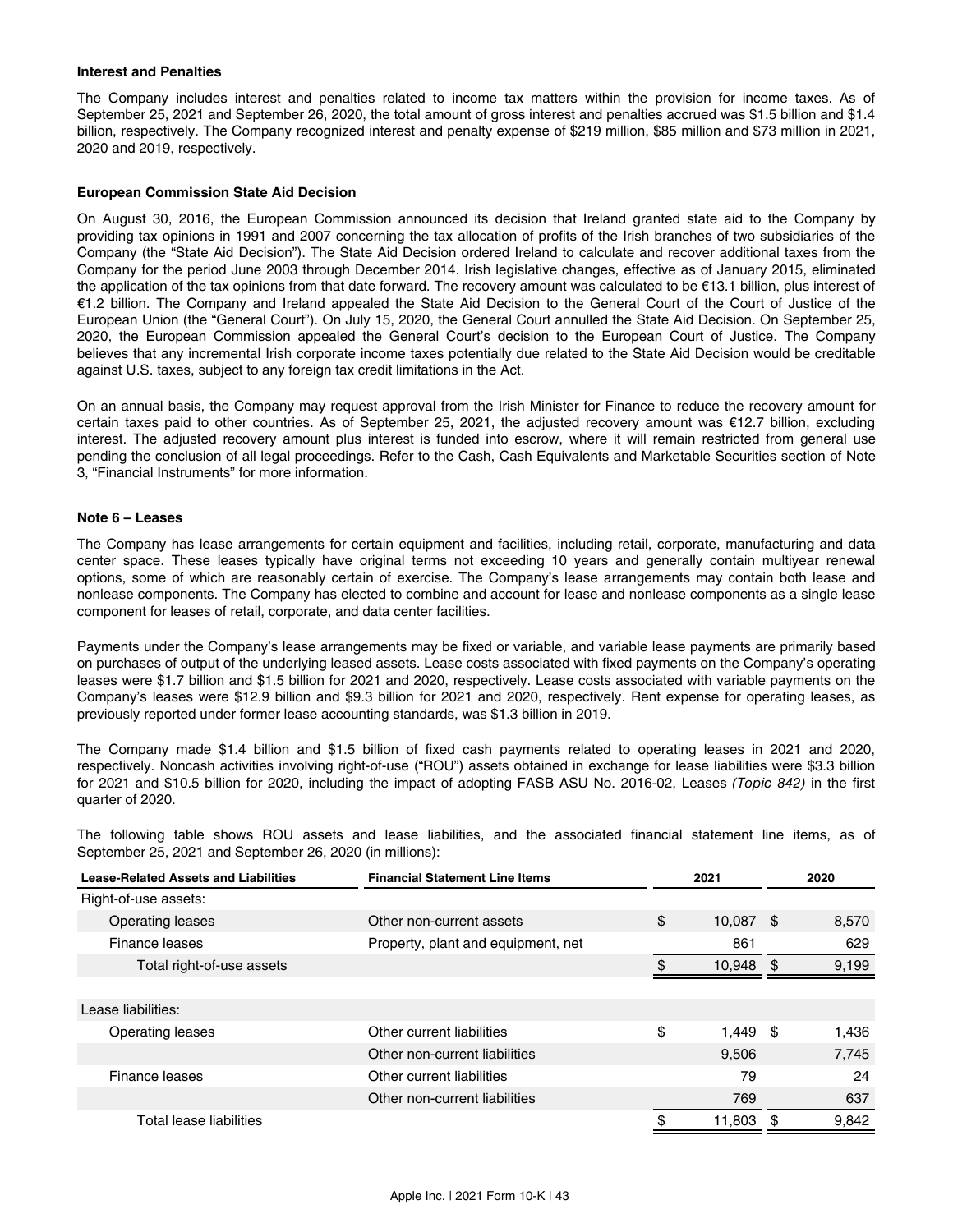Lease liability maturities as of September 25, 2021, are as follows (in millions):

|                                | Operating<br>Leases |         |     |       |     |         |  |  |  |  |  |  |  |  |  | <b>Finance</b><br>Leases |  | Total |
|--------------------------------|---------------------|---------|-----|-------|-----|---------|--|--|--|--|--|--|--|--|--|--------------------------|--|-------|
| 2022                           | \$                  | 1,629   | -\$ | 104   | -\$ | 1,733   |  |  |  |  |  |  |  |  |  |                          |  |       |
| 2023                           |                     | 1,560   |     | 123   |     | 1,683   |  |  |  |  |  |  |  |  |  |                          |  |       |
| 2024                           |                     | 1,499   |     | 99    |     | 1,598   |  |  |  |  |  |  |  |  |  |                          |  |       |
| 2025                           |                     | 1,251   |     | 46    |     | 1,297   |  |  |  |  |  |  |  |  |  |                          |  |       |
| 2026                           |                     | 1,061   |     | 26    |     | 1,087   |  |  |  |  |  |  |  |  |  |                          |  |       |
| Thereafter                     |                     | 5,187   |     | 868   |     | 6,055   |  |  |  |  |  |  |  |  |  |                          |  |       |
| Total undiscounted liabilities |                     | 12,187  |     | 1,266 |     | 13,453  |  |  |  |  |  |  |  |  |  |                          |  |       |
| Less: Imputed interest         |                     | (1,232) |     | (418) |     | (1,650) |  |  |  |  |  |  |  |  |  |                          |  |       |
| Total lease liabilities        | \$                  | 10,955  | -\$ | 848   | \$  | 11,803  |  |  |  |  |  |  |  |  |  |                          |  |       |

The weighted-average remaining lease term related to the Company's lease liabilities as of September 25, 2021 and September 26, 2020 was 10.8 years and 10.3 years, respectively.

The discount rate related to the Company's lease liabilities as of both September 25, 2021 and September 26, 2020 was 2.0%. The discount rates are generally based on estimates of the Company's incremental borrowing rate, as the discount rates implicit in the Company's leases cannot be readily determined.

As of September 25, 2021, the Company had \$1.1 billion of future payments under additional leases, primarily for corporate facilities and retail space, that had not yet commenced. These leases will commence between 2022 and 2023, with lease terms ranging from 3 years to 20 years.

# **Note 7 – Debt**

# **Commercial Paper and Repurchase Agreements**

The Company issues unsecured short-term promissory notes ("Commercial Paper") pursuant to a commercial paper program. The Company uses net proceeds from the commercial paper program for general corporate purposes, including dividends and share repurchases. As of September 25, 2021 and September 26, 2020, the Company had \$6.0 billion and \$5.0 billion of Commercial Paper outstanding, respectively, with maturities generally less than nine months. The weighted-average interest rate of the Company's Commercial Paper was 0.06% and 0.62% as of September 25, 2021 and September 26, 2020, respectively. The following table provides a summary of cash flows associated with the issuance and maturities of Commercial Paper for 2021, 2020 and 2019 (in millions):

|                                                           | 2021 |            | 2020 |          |      |           | 2019 |  |
|-----------------------------------------------------------|------|------------|------|----------|------|-----------|------|--|
| Maturities 90 days or less:                               |      |            |      |          |      |           |      |  |
| Proceeds from/(Repayments of) commercial paper, net       | \$   | $(357)$ \$ |      | 100      | - \$ | (3,248)   |      |  |
|                                                           |      |            |      |          |      |           |      |  |
| Maturities greater than 90 days:                          |      |            |      |          |      |           |      |  |
| Proceeds from commercial paper                            |      | 7,946      |      | 6.185    |      | 13,874    |      |  |
| Repayments of commercial paper                            |      | (6, 567)   |      | (7, 248) |      | (16, 603) |      |  |
| Proceeds from/(Repayments of) commercial paper, net       |      | 1,379      |      | (1,063)  |      | (2,729)   |      |  |
|                                                           |      |            |      |          |      |           |      |  |
| Total proceeds from/(repayments of) commercial paper, net | \$   | 1,022      |      | (963) \$ |      | (5, 977)  |      |  |

In 2020, the Company entered into agreements to sell certain of its marketable securities with a promise to repurchase the securities at a specified time and amount ("Repos"). Due to the Company's continuing involvement with the marketable securities, the Company accounted for its Repos as collateralized borrowings. The Company entered into \$5.2 billion of Repos during 2020, all of which had been settled as of September 26, 2020.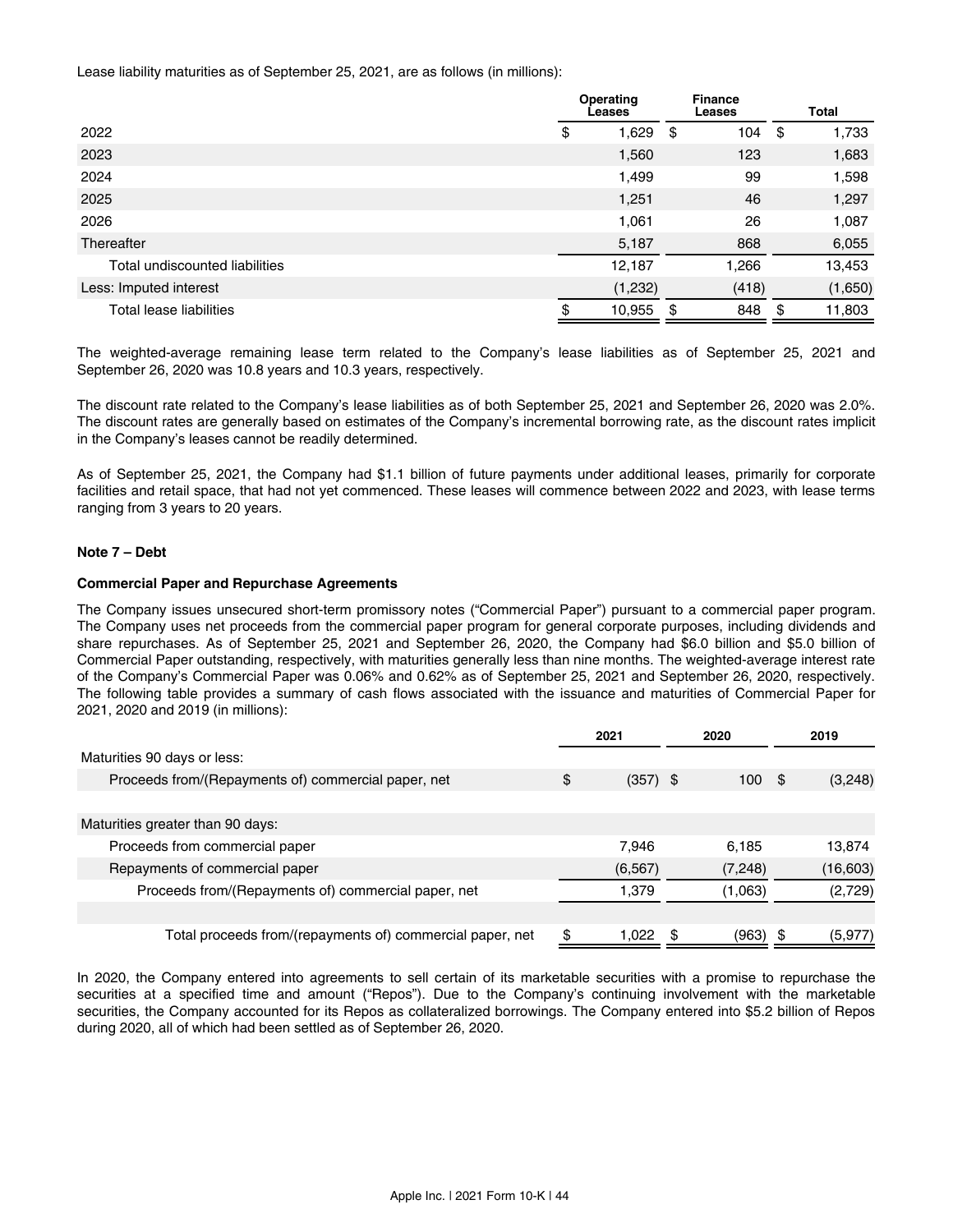# **Term Debt**

As of September 25, 2021, the Company had outstanding floating- and fixed-rate notes with varying maturities for an aggregate principal amount of \$118.1 billion (collectively the "Notes"). The Notes are senior unsecured obligations and interest is payable in arrears. The following table provides a summary of the Company's term debt as of September 25, 2021 and September 26, 2020:

|                                                           | 2021                                 |    |                         |                                          |                         |         | 2020                                     |
|-----------------------------------------------------------|--------------------------------------|----|-------------------------|------------------------------------------|-------------------------|---------|------------------------------------------|
|                                                           | <b>Maturities</b><br>(calendar year) |    | Amount<br>(in millions) | <b>Effective</b><br><b>Interest Rate</b> | Amount<br>(in millions) |         | <b>Effective</b><br><b>Interest Rate</b> |
| 2013 - 2020 debt issuances:                               |                                      |    |                         |                                          |                         |         |                                          |
| Floating-rate notes                                       | 2022                                 | \$ | 1,750                   | $0.48\% - 0.63\%$                        | \$                      | 2,250   | $0.60\% - 1.39\%$                        |
| Fixed-rate $0.000\% - 4.650\%$ notes                      | $2022 - 2060$                        |    | 95,813                  | $0.03\% - 4.78\%$                        |                         | 103,828 | $0.03\% - 4.78\%$                        |
|                                                           |                                      |    |                         |                                          |                         |         |                                          |
| Second quarter 2021 debt issuance:                        |                                      |    |                         |                                          |                         |         |                                          |
| Fixed-rate $0.700\% - 2.800\%$ notes                      | $2026 - 2061$                        |    | 14,000                  | $0.75\% - 2.81\%$                        |                         |         | $-$ %                                    |
|                                                           |                                      |    |                         |                                          |                         |         |                                          |
| Fourth quarter 2021 debt issuance:                        |                                      |    |                         |                                          |                         |         |                                          |
| Fixed-rate $1.400\% - 2.850\%$ notes                      | $2028 - 2061$                        |    | 6,500                   | $1.43\% - 2.86\%$                        |                         |         | $-$ %                                    |
| Total term debt                                           |                                      |    | 118,063                 |                                          |                         | 106,078 |                                          |
|                                                           |                                      |    |                         |                                          |                         |         |                                          |
| Unamortized premium/(discount) and issuance<br>costs, net |                                      |    | (380)                   |                                          |                         | (314)   |                                          |
| Hedge accounting fair value adjustments                   |                                      |    | 1,036                   |                                          |                         | 1,676   |                                          |
| Less: Current portion of term debt                        |                                      |    | (9,613)                 |                                          |                         | (8,773) |                                          |
| Total non-current portion of term debt                    |                                      | \$ | 109,106                 |                                          |                         | 98,667  |                                          |

To manage interest rate risk on certain of its U.S. dollar–denominated fixed- or floating-rate notes, the Company has entered into interest rate swaps to effectively convert the fixed interest rates to floating interest rates or the floating interest rates to fixed interest rates on a portion of these notes. Additionally, to manage foreign currency risk on certain of its foreign currency– denominated notes, the Company has entered into foreign currency swaps to effectively convert these notes to U.S. dollar– denominated notes.

The effective interest rates for the Notes include the interest on the Notes, amortization of the discount or premium and, if applicable, adjustments related to hedging. The Company recognized \$2.6 billion, \$2.8 billion and \$3.2 billion of interest expense on its term debt for 2021, 2020 and 2019, respectively.

The future principal payments for the Company's Notes as of September 25, 2021, are as follows (in millions):

| 2022            | \$<br>9,583 |
|-----------------|-------------|
| 2023            | 11,391      |
| 2024            | 10,202      |
| 2025            | 10,914      |
| 2026            | 11,408      |
| Thereafter      | 64,565      |
| Total term debt | 118,063     |

As of September 25, 2021 and September 26, 2020, the fair value of the Company's Notes, based on Level 2 inputs, was \$125.3 billion and \$117.1 billion, respectively.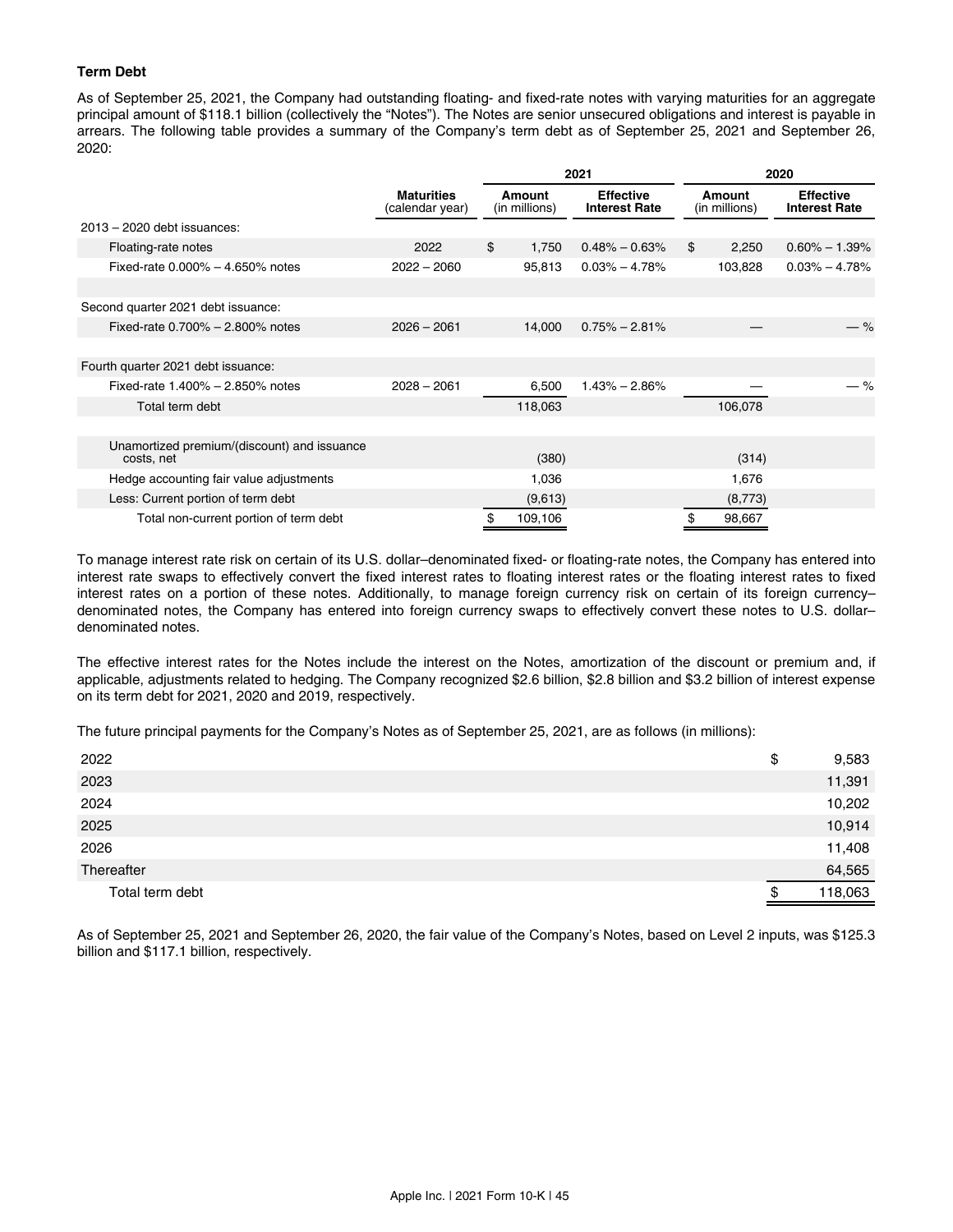# **Note 8 – Shareholders' Equity**

#### **Share Repurchase Program**

As of September 25, 2021, the Company was authorized to purchase up to \$315 billion of the Company's common stock under a share repurchase program (the "Program"). During 2021, the Company repurchased 656 million shares of its common stock for \$85.5 billion, including 36 million shares delivered under a \$5.0 billion accelerated share repurchase agreement entered into in May 2021, bringing the total utilization under the Program to \$254.1 billion as of September 25, 2021. The Program does not obligate the Company to acquire any specific number of shares. Under the Program, shares may be repurchased in privately negotiated and/or open market transactions, including under plans complying with Rule 10b5-1 under the Securities Exchange Act of 1934, as amended (the "Exchange Act").

# **Shares of Common Stock**

The following table shows the changes in shares of common stock for 2021, 2020 and 2019 (in thousands):

|                                                                | 2021       | 2020       | 2019        |
|----------------------------------------------------------------|------------|------------|-------------|
| Common stock outstanding, beginning balances                   | 16,976,763 | 17,772,945 | 19,019,943  |
| Common stock repurchased                                       | (656, 340) | (917.270)  | (1,380,819) |
| Common stock issued, net of shares withheld for employee taxes | 106.363    | 121.088    | 133.821     |
| Common stock outstanding, ending balances                      | 16,426,786 | 16,976,763 | 17,772,945  |

# **Note 9 – Benefit Plans**

## **2014 Employee Stock Plan**

The 2014 Employee Stock Plan (the "2014 Plan") is a shareholder-approved plan that provides for broad-based equity grants to employees, including executive officers, and permits the granting of restricted stock units ("RSUs"), stock grants, performancebased awards, stock options and stock appreciation rights, as well as cash bonus awards. RSUs granted under the 2014 Plan generally vest over four years, based on continued employment, and are settled upon vesting in shares of the Company's common stock on a one-for-one basis. RSUs granted under the 2014 Plan reduce the number of shares available for grant under the plan by a factor of two times the number of RSUs granted. RSUs canceled and shares withheld to satisfy tax withholding obligations increase the number of shares available for grant under the 2014 Plan utilizing a factor of two times the number of RSUs canceled or shares withheld. All RSUs granted under the 2014 Plan have dividend equivalent rights ("DERs"), which entitle holders of RSUs to the same dividend value per share as holders of common stock. DERs are subject to the same vesting and other terms and conditions as the underlying RSUs. As of September 25, 2021, approximately 760 million shares were reserved for future issuance under the 2014 Plan. Shares subject to outstanding awards under the 2003 Employee Stock Plan that expire, are canceled or otherwise terminate, or are withheld to satisfy tax withholding obligations for RSUs, will also be available for awards under the 2014 Plan.

# **Apple Inc. Non-Employee Director Stock Plan**

The Apple Inc. Non-Employee Director Stock Plan (the "Director Plan") is a shareholder-approved plan that (i) permits the Company to grant awards of RSUs or stock options to the Company's non-employee directors, (ii) provides for automatic initial grants of RSUs upon a non-employee director joining the Board of Directors and automatic annual grants of RSUs at each annual meeting of shareholders, and (iii) permits the Board of Directors to prospectively change the value and relative mixture of stock options and RSUs for the initial and annual award grants and the methodology for determining the number of shares of the Company's common stock subject to these grants, in each case within the limits set forth in the Director Plan and without further shareholder approval. RSUs granted under the Director Plan reduce the number of shares available for grant under the plan by a factor of two times the number of RSUs granted. The Director Plan expires on November 12, 2027. All RSUs granted under the Director Plan are entitled to DERs, which are subject to the same vesting and other terms and conditions as the underlying RSUs. As of September 25, 2021, approximately 4 million shares were reserved for future issuance under the Director Plan.

#### **Rule 10b5-1 Trading Plans**

During the three months ended September 25, 2021, Section 16 officers Katherine L. Adams, Timothy D. Cook, Luca Maestri, Deirdre O'Brien and Jeffrey Williams had equity trading plans in place in accordance with Rule 10b5-1(c)(1) under the Exchange Act. An equity trading plan is a written document that preestablishes the amounts, prices and dates (or formula for determining the amounts, prices and dates) of future purchases or sales of the Company's stock, including shares acquired under the Company's employee and director equity plans.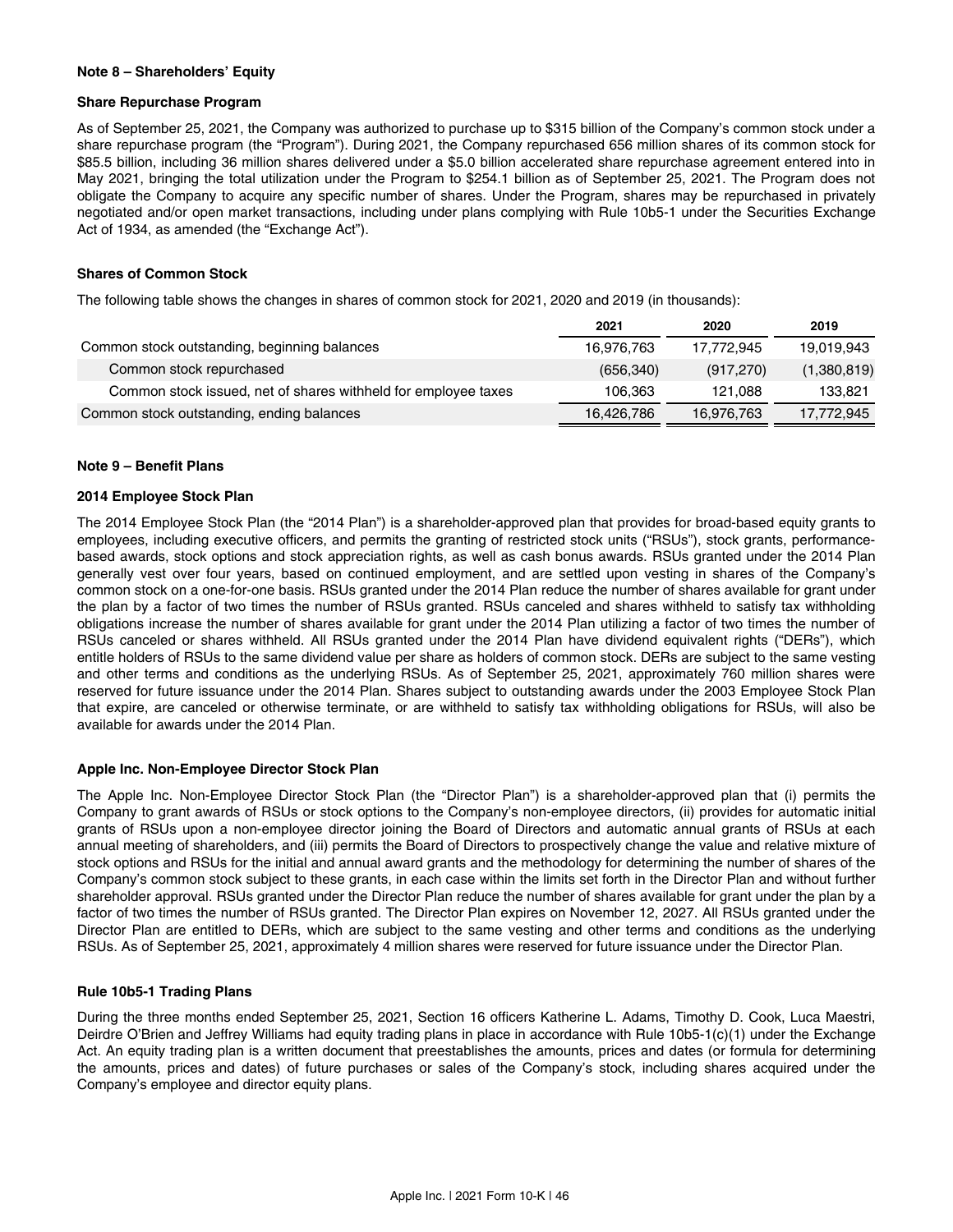## **Employee Stock Purchase Plan**

The Employee Stock Purchase Plan (the "Purchase Plan") is a shareholder-approved plan under which substantially all employees may voluntarily enroll to purchase the Company's common stock through payroll deductions at a price equal to 85% of the lower of the fair market values of the stock as of the beginning or the end of six-month offering periods. An employee's payroll deductions under the Purchase Plan are limited to 10% of the employee's compensation and employees may not purchase more than \$25,000 of stock during any calendar year. As of September 25, 2021, approximately 96 million shares were reserved for future issuance under the Purchase Plan.

# **401(k) Plan**

The Company's 401(k) Plan is a deferred salary arrangement under Section 401(k) of the Internal Revenue Code. Under the 401(k) Plan, participating U.S. employees may defer a portion of their pretax earnings, up to the U.S. Internal Revenue Service annual contribution limit (\$19,500 for calendar year 2021). The Company matches 50% to 100% of each employee's contributions, depending on length of service, up to a maximum of 6% of the employee's eligible earnings.

# **Restricted Stock Units**

A summary of the Company's RSU activity and related information for 2021, 2020 and 2019, is as follows:

|                                  | Number of<br><b>RSUs</b><br>(in thousands) |      | Weighted-Average<br><b>Grant Date Fair</b><br><b>Value Per RSU</b> |      | Aggregate<br><b>Fair Value</b><br>(in millions) |
|----------------------------------|--------------------------------------------|------|--------------------------------------------------------------------|------|-------------------------------------------------|
| Balance as of September 29, 2018 | 368,618 \$                                 |      | 33.65                                                              |      |                                                 |
| RSUs granted                     | 147,409                                    | - \$ | 53.99                                                              |      |                                                 |
| <b>RSUs vested</b>               | $(168,350)$ \$                             |      | 33.80                                                              |      |                                                 |
| RSUs canceled                    | $(21,609)$ \$                              |      | 40.71                                                              |      |                                                 |
| Balance as of September 28, 2019 | 326,068                                    | -\$  | 42.30                                                              |      |                                                 |
| RSUs granted                     | 156,800                                    | -\$  | 59.20                                                              |      |                                                 |
| <b>RSUs vested</b>               | $(157, 743)$ \$                            |      | 40.29                                                              |      |                                                 |
| RSUs canceled                    | $(14,347)$ \$                              |      | 48.07                                                              |      |                                                 |
| Balance as of September 26, 2020 | 310,778                                    | -\$  | 51.58                                                              |      |                                                 |
| RSUs granted                     | 89,363 \$                                  |      | 116.33                                                             |      |                                                 |
| <b>RSUs vested</b>               | $(145,766)$ \$                             |      | 50.71                                                              |      |                                                 |
| RSUs canceled                    | $(13,948)$ \$                              |      | 68.95                                                              |      |                                                 |
| Balance as of September 25, 2021 | 240,427                                    | \$   | 75.16                                                              | - \$ | 35,324                                          |

The fair value as of the respective vesting dates of RSUs was \$19.0 billion, \$10.8 billion and \$8.6 billion for 2021, 2020 and 2019, respectively. The majority of RSUs that vested in 2021, 2020 and 2019 were net share settled such that the Company withheld shares with a value equivalent to the employees' obligation for the applicable income and other employment taxes, and remitted the cash to the appropriate taxing authorities. The total shares withheld were approximately 53 million, 56 million and 59 million for 2021, 2020 and 2019, respectively, and were based on the value of the RSUs on their respective vesting dates as determined by the Company's closing stock price. Total payments for the employees' tax obligations to taxing authorities were \$6.8 billion, \$3.9 billion and \$3.0 billion in 2021, 2020 and 2019, respectively.

#### **Share-Based Compensation**

The following table shows share-based compensation expense and the related income tax benefit included in the Consolidated Statements of Operations for 2021, 2020 and 2019 (in millions):

|                                                                | 2021         | 2020         | 2019    |
|----------------------------------------------------------------|--------------|--------------|---------|
| Share-based compensation expense                               | 7.906 \$     | 6.829 \$     | 6.068   |
| Income tax benefit related to share-based compensation expense | $(4.056)$ \$ | $(2.476)$ \$ | (1,967) |

As of September 25, 2021, the total unrecognized compensation cost related to outstanding RSUs and stock options was \$13.6 billion, which the Company expects to recognize over a weighted-average period of 2.5 years.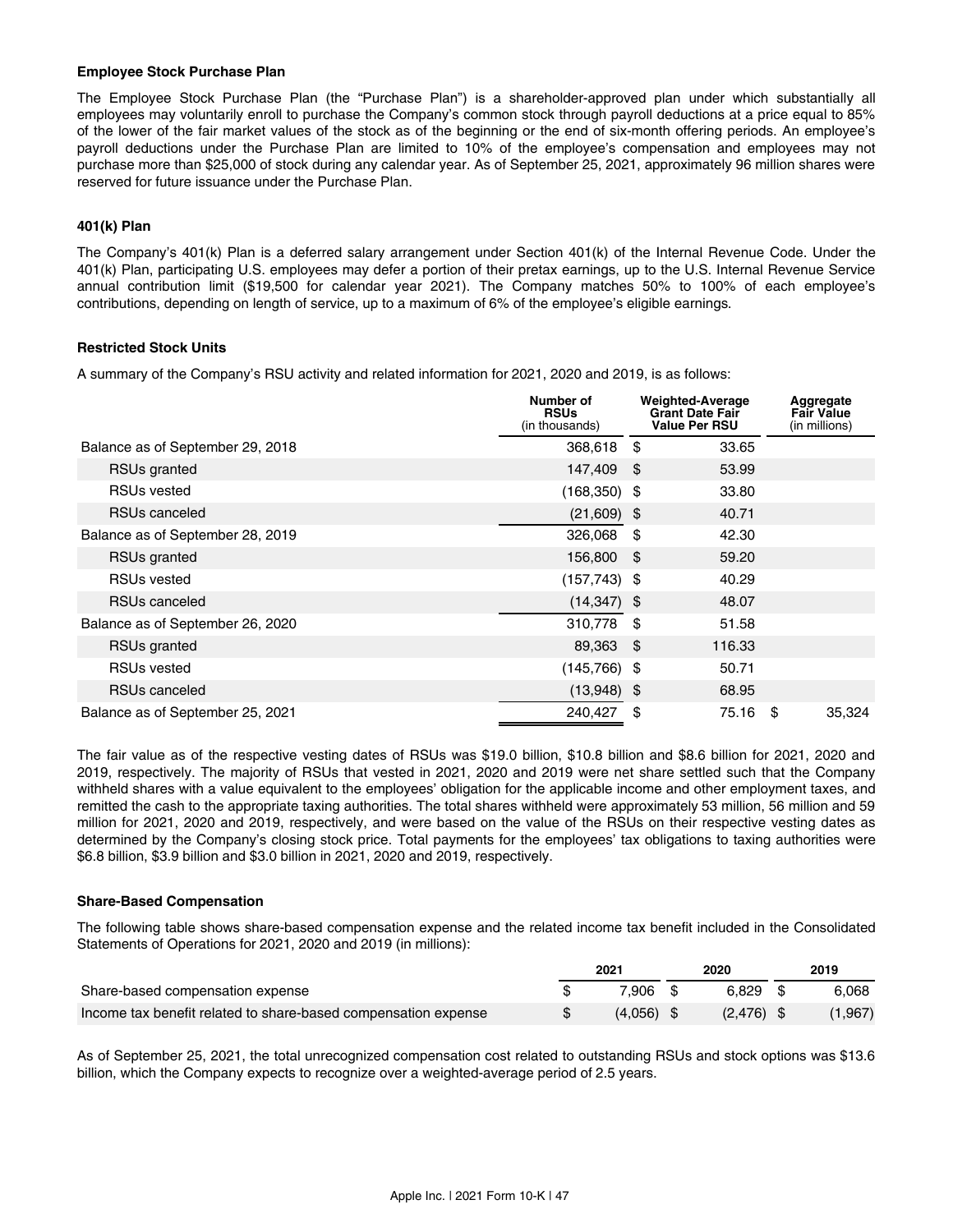# **Note 10 – Commitments and Contingencies**

## **Accrued Warranty and Guarantees**

The following table shows changes in the Company's accrued warranties and related costs for 2021, 2020 and 2019 (in millions):

|                                              | 2021 |         | 2020 |            |          |  | 2019 |
|----------------------------------------------|------|---------|------|------------|----------|--|------|
| Beginning accrued warranty and related costs |      | 3.354   | -\$  | $3.570$ \$ | 3,692    |  |      |
| Cost of warranty claims                      |      | (2,674) |      | (2,956)    | (3, 857) |  |      |
| Accruals for product warranty                |      | 2.684   |      | 2.740      | 3,735    |  |      |
| Ending accrued warranty and related costs    |      | 3.364   |      | 3.354      | 3,570    |  |      |

The Company offers an iPhone Upgrade Program, which is available to customers who purchase a qualifying iPhone in the U.S., the U.K. and China mainland. The iPhone Upgrade Program provides customers the right to trade in that iPhone for a specified amount when purchasing a new iPhone, provided certain conditions are met. The Company accounts for the trade-in right as a guarantee liability and recognizes arrangement revenue net of the fair value of such right, with subsequent changes to the guarantee liability recognized within net sales.

# **Concentrations in the Available Sources of Supply of Materials and Product**

Although most components essential to the Company's business are generally available from multiple sources, certain components are currently obtained from single or limited sources. The Company also competes for various components with other participants in the markets for smartphones, personal computers, tablets, wearables and accessories. Therefore, many components used by the Company, including those that are available from multiple sources, are at times subject to industry-wide shortage and significant commodity pricing fluctuations.

The Company uses some custom components that are not commonly used by its competitors, and new products introduced by the Company often utilize custom components available from only one source. When a component or product uses new technologies, initial capacity constraints may exist until the suppliers' yields have matured or their manufacturing capacities have increased. The continued availability of these components at acceptable prices, or at all, may be affected if suppliers decide to concentrate on the production of common components instead of components customized to meet the Company's requirements.

The Company has entered into agreements for the supply of many components; however, there can be no guarantee that the Company will be able to extend or renew these agreements on similar terms, or at all.

Substantially all of the Company's hardware products are manufactured by outsourcing partners that are located primarily in Asia, with some Mac computers manufactured in the U.S. and Ireland.

# **Unconditional Purchase Obligations**

The Company has entered into certain off–balance sheet commitments that require the future purchase of goods or services ("unconditional purchase obligations"). The Company's unconditional purchase obligations primarily consist of payments for content creation, Internet and telecommunications services and supplier arrangements. Future payments under noncancelable unconditional purchase obligations having a remaining term in excess of one year as of September 25, 2021, are as follows (in millions):

| 2022       | \$<br>4,551 |
|------------|-------------|
| 2023       | 2,165       |
| 2024       | 984         |
| 2025       | 405         |
| 2026       | 51          |
| Thereafter | 28          |
| Total      | 8,184       |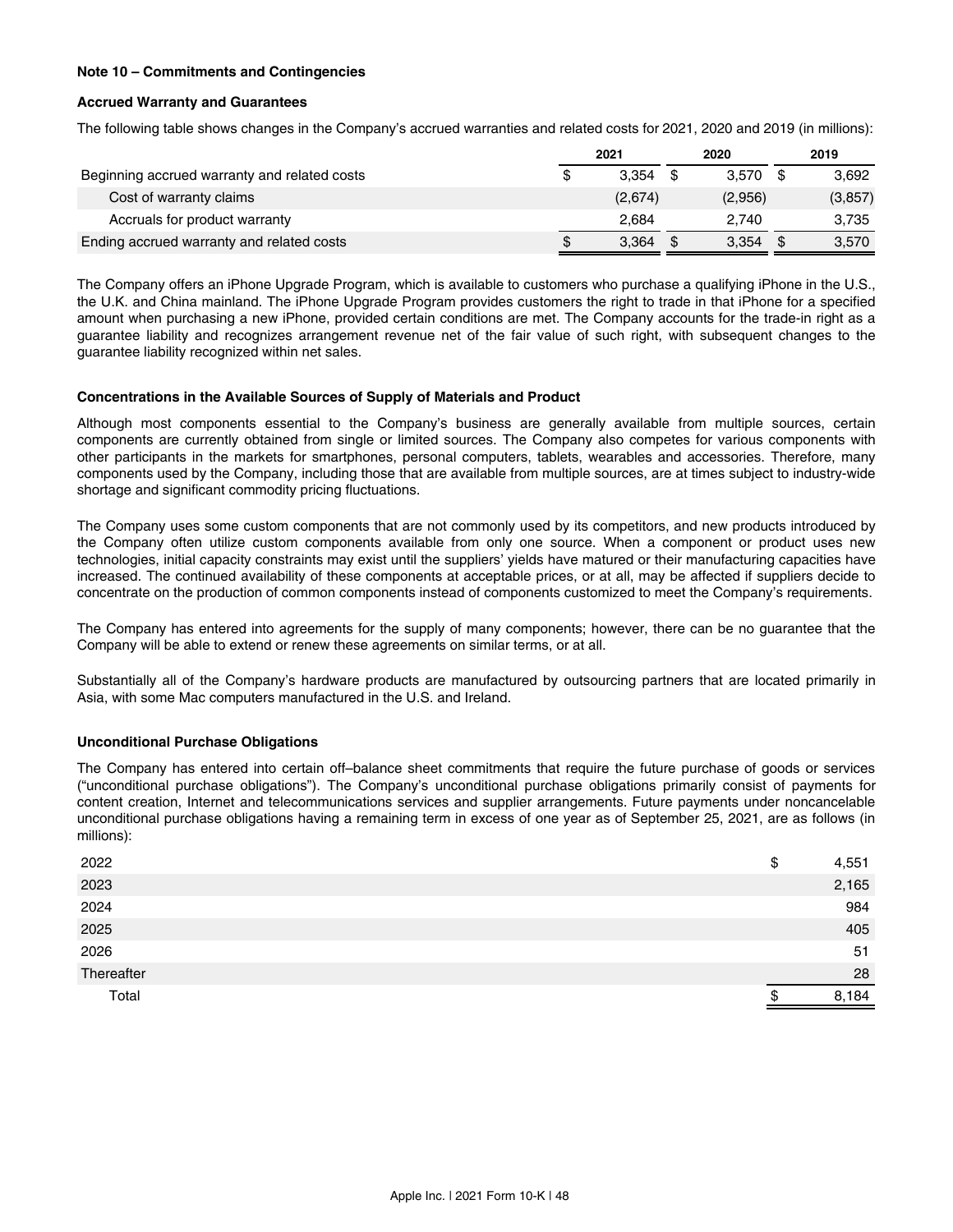# **Contingencies**

The Company is subject to various legal proceedings and claims that have arisen in the ordinary course of business and that have not been fully resolved. The outcome of litigation is inherently uncertain. When a loss related to a legal proceeding or claim is probable and reasonably estimable, the Company accrues its best estimate for the ultimate resolution of the matter. If one or more legal matters were resolved against the Company in a reporting period for amounts above management's expectations, the Company's financial condition and operating results for that reporting period could be materially adversely affected. In the opinion of management, there was not at least a reasonable possibility the Company may have incurred a material loss, or a material loss greater than a recorded accrual, concerning loss contingencies for asserted legal and other claims, except for the following matters:

## VirnetX

VirnetX, Inc. ("VirnetX") filed a lawsuit against the Company alleging that certain of the Company's products infringe on patents owned by VirnetX. On April 11, 2018, a jury returned a verdict against the Company in the U.S. District Court for the Eastern District of Texas (the "Eastern Texas District Court"). The Company appealed the verdict to the U.S. Court of Appeals for the Federal Circuit, which remanded the case back to the Eastern Texas District Court, where a retrial was held in October 2020. The jury returned a verdict against the Company and awarded damages of \$503 million, which the Company has appealed. The Company has challenged the validity of the patents at issue in the retrial at the U.S. Patent and Trademark Office (the "PTO"), and the PTO has declared the patents invalid, subject to further appeal by VirnetX.

## iOS Performance Management Cases

On April 5, 2018, several U.S. federal actions alleging violation of consumer protection laws, fraud, computer intrusion and other causes of action related to the Company's performance management feature used in its iPhone operating systems, introduced to certain iPhones in iOS updates 10.2.1 and 11.2, were consolidated through a Multidistrict Litigation process into a single action in the U.S. District Court for the Northern District of California (the "Northern California District Court"). On February 28, 2020, the parties in the Multidistrict Litigation reached a settlement to resolve the U.S. federal and California state class actions. On March 18, 2021, the Northern California District Court granted final approval of the Multidistrict Litigation settlement, which will result in an aggregate payment of \$310 million to settle all claims. The Company continues to believe that its iPhones were not defective, that the performance management feature introduced with iOS updates 10.2.1 and 11.2 was intended to, and did, improve customers' user experience, and that the Company did not make any misleading statements or fail to disclose any material information.

#### French Competition Authority

On March 16, 2020, the French Competition Authority ("FCA") announced its decision that aspects of the Company's sales and distribution practices in France violate French competition law, and issued a fine of €1.1 billion. The Company strongly disagrees with the FCA's decision, and has appealed.

# **Optis**

Optis Wireless Technology, LLC and related entities ("Optis") filed a lawsuit in the U.S. District Court for the Eastern District of Texas against the Company alleging that certain of the Company's products infringe on patents owned by Optis. On August 11, 2020, a jury returned a verdict against the Company and awarded damages. In post-trial proceedings, the damages portion of the verdict was set aside. A retrial on damages was held in August 2021 and the jury in that proceeding awarded damages of \$300 million against the Company, which the Company plans to appeal.

# **Note 11 – Segment Information and Geographic Data**

The Company reports segment information based on the "management" approach. The management approach designates the internal reporting used by management for making decisions and assessing performance as the source of the Company's reportable segments.

The Company manages its business primarily on a geographic basis. The Company's reportable segments consist of the Americas, Europe, Greater China, Japan and Rest of Asia Pacific. Americas includes both North and South America. Europe includes European countries, as well as India, the Middle East and Africa. Greater China includes China mainland, Hong Kong and Taiwan. Rest of Asia Pacific includes Australia and those Asian countries not included in the Company's other reportable segments. Although the reportable segments provide similar hardware and software products and similar services, each one is managed separately to better align with the location of the Company's customers and distribution partners and the unique market dynamics of each geographic region. The accounting policies of the various segments are the same as those described in Note 1, "Summary of Significant Accounting Policies."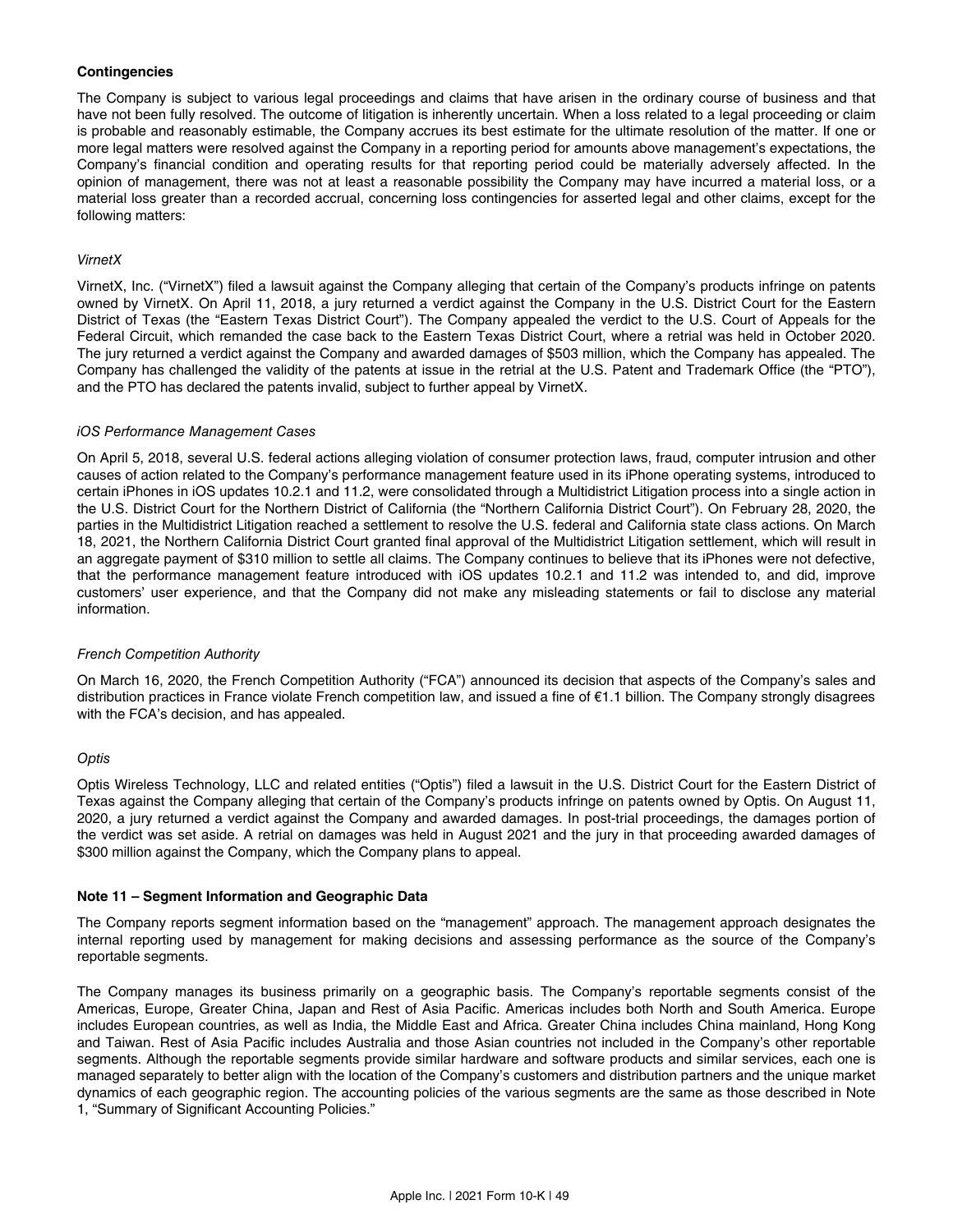The Company evaluates the performance of its reportable segments based on net sales and operating income. Net sales for geographic segments are generally based on the location of customers and sales through the Company's retail stores located in those geographic locations. Operating income for each segment includes net sales to third parties, related cost of sales and operating expenses directly attributable to the segment. Advertising expenses are generally included in the geographic segment in which the expenditures are incurred. Operating income for each segment excludes other income and expense and certain expenses managed outside the reportable segments. Costs excluded from segment operating income include various corporate expenses such as research and development, corporate marketing expenses, certain share-based compensation expenses, income taxes, various nonrecurring charges and other separately managed general and administrative costs. The Company does not include intercompany transfers between segments for management reporting purposes.

The following table shows information by reportable segment for 2021, 2020 and 2019 (in millions):

|                       | 2021 |           | 2020          |         | 2019       |         |
|-----------------------|------|-----------|---------------|---------|------------|---------|
| Americas:             |      |           |               |         |            |         |
| Net sales             | \$   | 153,306   | \$            | 124,556 | \$         | 116,914 |
| Operating income      | $\,$ | 53,382    | \$            | 37,722  | \$         | 35,099  |
|                       |      |           |               |         |            |         |
| Europe:               |      |           |               |         |            |         |
| Net sales             | \$   | 89,307    | \$            | 68,640  | \$         | 60,288  |
| Operating income      | $\,$ | 32,505    | \$            | 22,170  | \$         | 19,195  |
|                       |      |           |               |         |            |         |
| Greater China:        |      |           |               |         |            |         |
| Net sales             | \$   | 68,366    | $\frac{3}{2}$ | 40,308  | \$         | 43,678  |
| Operating income      | \$   | 28,504    | \$            | 15,261  | \$         | 16,232  |
|                       |      |           |               |         |            |         |
| Japan:                |      |           |               |         |            |         |
| Net sales             | \$   | 28,482 \$ |               | 21,418  | $\sqrt{3}$ | 21,506  |
| Operating income      | \$   | 12,798    | \$            | 9,279   | \$         | 9,369   |
|                       |      |           |               |         |            |         |
| Rest of Asia Pacific: |      |           |               |         |            |         |
| Net sales             | \$   | 26,356    | \$            | 19,593  | \$         | 17,788  |
| Operating income      | \$   | 9,817     | \$            | 6,808   | \$         | 6,055   |

A reconciliation of the Company's segment operating income to the Consolidated Statements of Operations for 2021, 2020 and 2019 is as follows (in millions):

|                                  | 2021      |      | 2020     | 2019     |
|----------------------------------|-----------|------|----------|----------|
| Segment operating income         | 137.006   | - \$ | 91.240   | 85,950   |
| Research and development expense | (21, 914) |      | (18.752) | (16,217) |
| Other corporate expenses, net    | (6, 143)  |      | (6.200)  | (5,803)  |
| Total operating income           | 108.949   |      | 66.288   | 63,930   |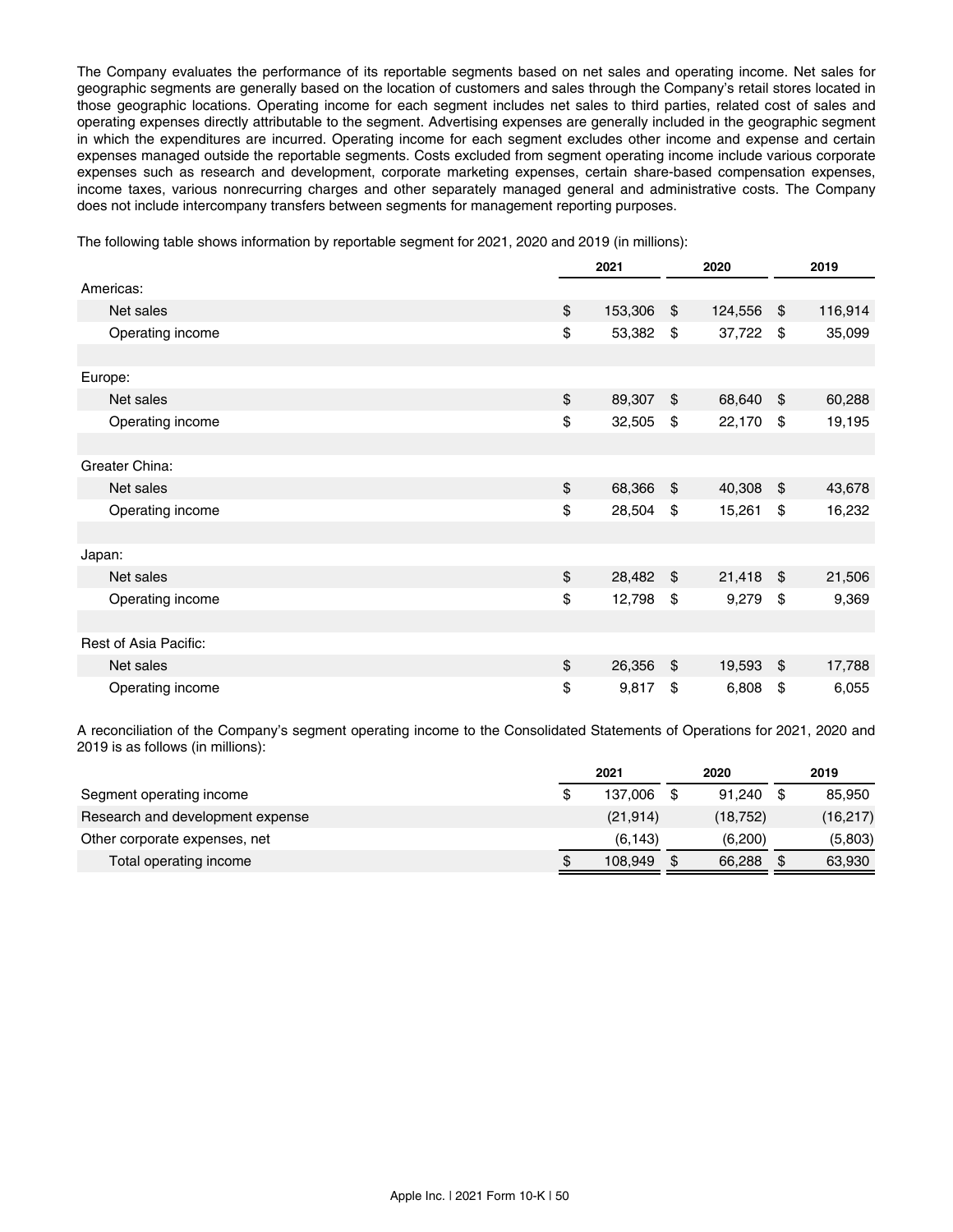The U.S. and China were the only countries that accounted for more than 10% of the Company's net sales in 2021, 2020 and 2019. There was no single customer that accounted for more than 10% of net sales in 2021, 2020 and 2019. Net sales for 2021, 2020 and 2019 and long-lived assets as of September 25, 2021 and September 26, 2020 were as follows (in millions):

|                         | 2021          |      | 2020      |      | 2019    |
|-------------------------|---------------|------|-----------|------|---------|
| Net sales:              |               |      |           |      |         |
| U.S.                    | \$<br>133,803 | - \$ | 109,197   | -\$  | 102,266 |
| China $(1)$             | 68,366        |      | 40,308    |      | 43,678  |
| Other countries         | 163,648       |      | 125,010   |      | 114,230 |
| Total net sales         | \$<br>365,817 | \$   | 274,515   | - \$ | 260,174 |
|                         |               |      | 2021      |      | 2020    |
| Long-lived assets:      |               |      |           |      |         |
| U.S.                    | \$            |      | 28,203 \$ |      | 25,890  |
| China $(1)$             |               |      | 7,521     |      | 7,256   |
| Other countries         |               |      | 3,716     |      | 3,620   |
| Total long-lived assets | \$            |      | 39,440    | \$   | 36,766  |

(1) China includes Hong Kong and Taiwan. Long-lived assets located in China consist primarily of product tooling and manufacturing process equipment and assets related to retail stores and related infrastructure.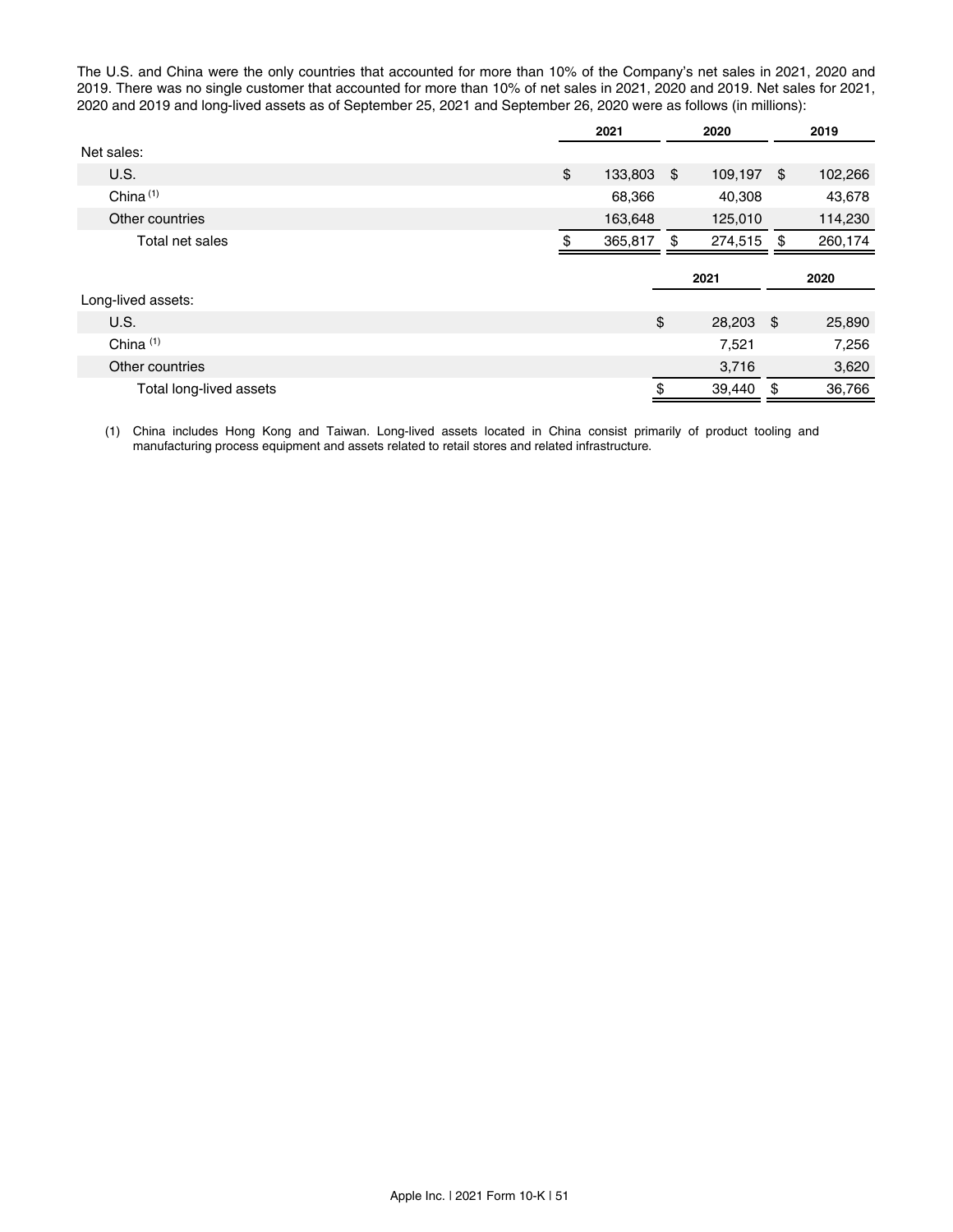## **Report of Independent Registered Public Accounting Firm**

<span id="page-54-0"></span>To the Shareholders and the Board of Directors of Apple Inc.

## **Opinion on the Financial Statements**

We have audited the accompanying consolidated balance sheets of Apple Inc. as of September 25, 2021 and September 26, 2020, the related consolidated statements of operations, comprehensive income, shareholders' equity and cash flows for each of the three years in the period ended September 25, 2021, and the related notes (collectively referred to as the "financial statements"). In our opinion, the financial statements present fairly, in all material respects, the financial position of Apple Inc. at September 25, 2021 and September 26, 2020, and the results of its operations and its cash flows for each of the three years in the period ended September 25, 2021, in conformity with U.S. generally accepted accounting principles.

We also have audited, in accordance with the standards of the Public Company Accounting Oversight Board (United States) (the "PCAOB"), Apple Inc.'s internal control over financial reporting as of September 25, 2021, based on criteria established in Internal Control – Integrated Framework issued by the Committee of Sponsoring Organizations of the Treadway Commission (2013 framework) and our report dated October 28, 2021 expressed an unqualified opinion thereon.

## **Basis for Opinion**

These financial statements are the responsibility of Apple Inc.'s management. Our responsibility is to express an opinion on Apple Inc.'s financial statements based on our audits. We are a public accounting firm registered with the PCAOB and are required to be independent with respect to Apple Inc. in accordance with the U.S. federal securities laws and the applicable rules and regulations of the U.S. Securities and Exchange Commission and the PCAOB.

We conducted our audits in accordance with the standards of the PCAOB. Those standards require that we plan and perform the audit to obtain reasonable assurance about whether the financial statements are free of material misstatement, whether due to error or fraud. Our audits included performing procedures to assess the risks of material misstatement of the financial statements, whether due to error or fraud, and performing procedures that respond to those risks. Such procedures included examining, on a test basis, evidence regarding the amounts and disclosures in the financial statements. Our audits also included evaluating the accounting principles used and significant estimates made by management, as well as evaluating the overall presentation of the financial statements. We believe that our audits provide a reasonable basis for our opinion.

# **Critical Audit Matter**

The critical audit matter communicated below is a matter arising from the current period audit of the financial statements that was communicated or required to be communicated to the audit committee and that: (1) relates to accounts or disclosures that are material to the financial statements and (2) involved our especially challenging, subjective, or complex judgments. The communication of the critical audit matter does not alter in any way our opinion on the financial statements, taken as a whole, and we are not, by communicating the critical audit matter below, providing a separate opinion on the critical audit matter or on the account or disclosure to which it relates.

#### **Uncertain Tax Positions**

Description of the Matter **As discussed in Note 5 to the financial statements**, Apple Inc. is subject to taxation and files income tax returns in the U.S. federal jurisdiction and many state and foreign jurisdictions. As of September 25, 2021, the total amount of gross unrecognized tax benefits was \$15.5 billion, of which \$6.6 billion, if recognized, would impact Apple Inc.'s effective tax rate. Apple Inc. uses significant judgment in the calculation of tax liabilities in estimating the impact of uncertainties in the application of technical merits and complex tax laws.

> Auditing management's evaluation of whether an uncertain tax position is more likely than not to be sustained and the measurement of the benefit of various tax positions can be complex, involves significant judgment, and is based on interpretations of tax laws and legal rulings.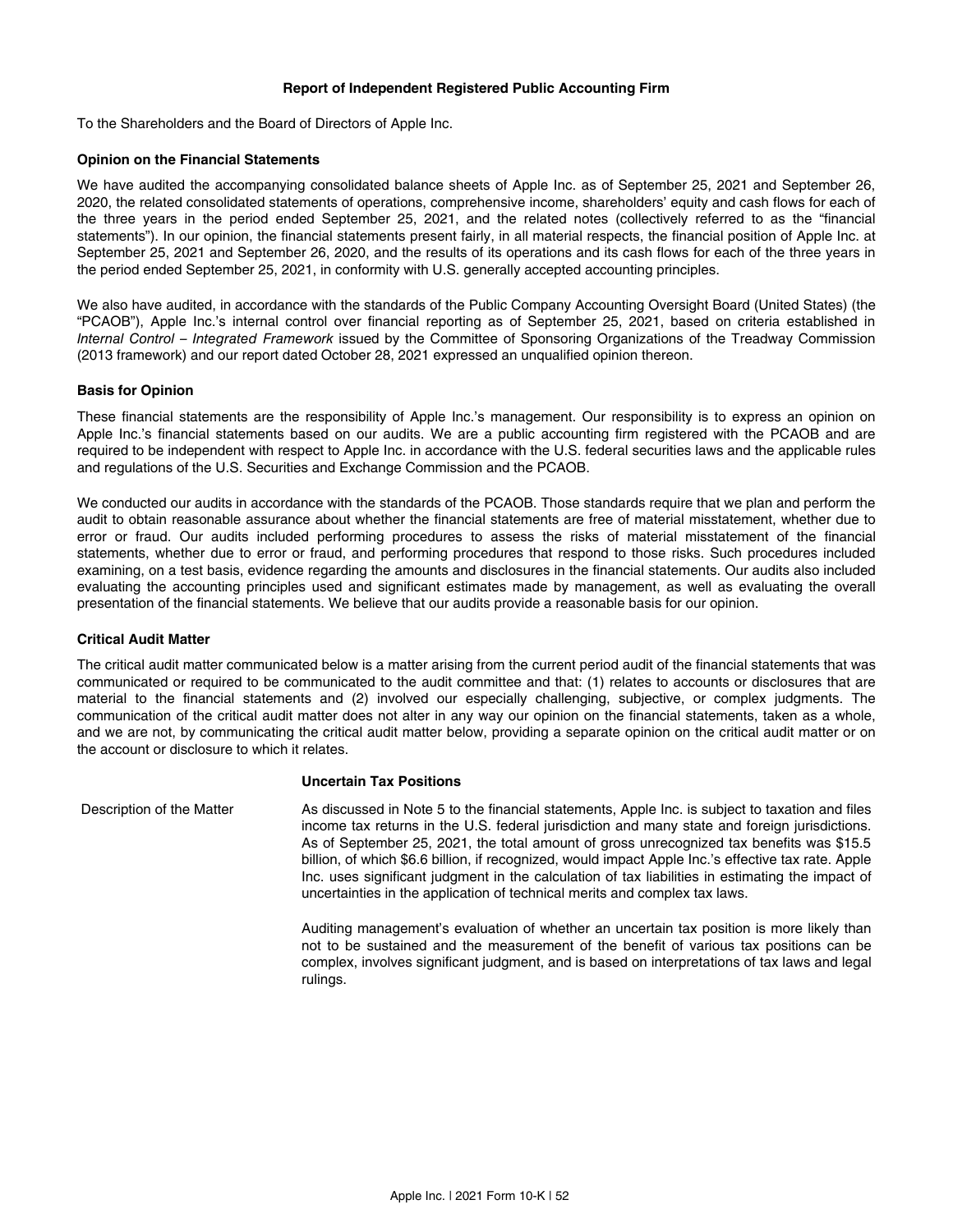How We Addressed the Matter in Our Audit

We tested controls relating to the evaluation of uncertain tax positions, including controls over management's assessment as to whether tax positions are more likely than not to be sustained, management's process to measure the benefit of its tax positions, and the development of the related disclosures.

To evaluate Apple Inc.'s assessment of which tax positions are more likely than not to be sustained, our audit procedures included, among others, reading and evaluating management's assumptions and analysis, and, as applicable, Apple Inc.'s communications with taxing authorities, that detailed the basis and technical merits of the uncertain tax positions. We involved our tax subject matter resources in assessing the technical merits of certain of Apple Inc.'s tax positions based on our knowledge of relevant tax laws and experience with related taxing authorities. For certain tax positions, we also received external legal counsel confirmation letters and discussed the matters with external advisors and Apple Inc. tax personnel. In addition, we evaluated Apple Inc.'s disclosure in relation to these matters included in Note 5 to the financial statements.

/s/ Ernst & Young LLP

We have served as Apple Inc.'s auditor since 2009.

San Jose, California October 28, 2021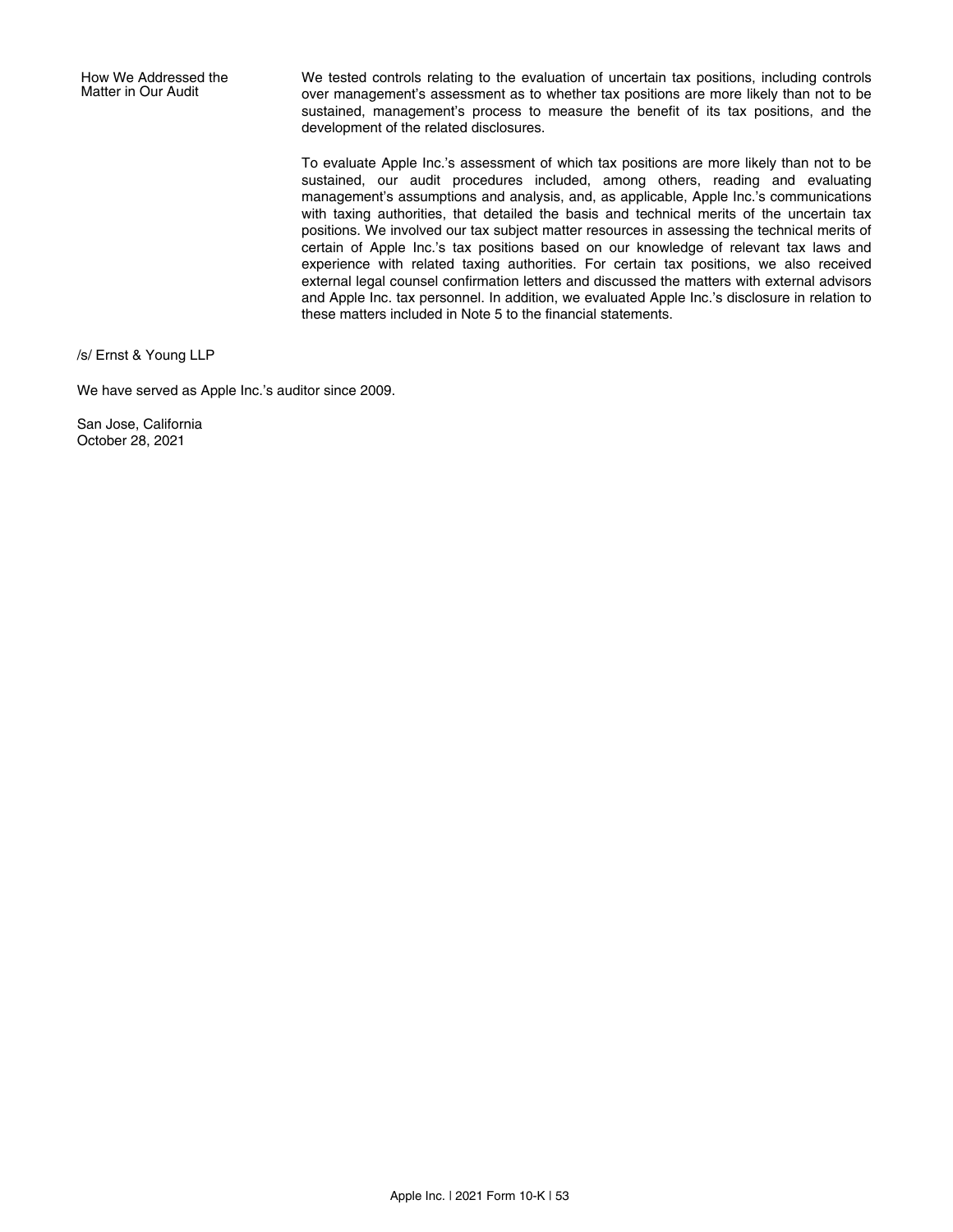## **Report of Independent Registered Public Accounting Firm**

To the Shareholders and the Board of Directors of Apple Inc.

## **Opinion on Internal Control Over Financial Reporting**

We have audited Apple Inc.'s internal control over financial reporting as of September 25, 2021, based on criteria established in Internal Control – Integrated Framework issued by the Committee of Sponsoring Organizations of the Treadway Commission (2013 framework) (the "COSO criteria"). In our opinion, Apple Inc. maintained, in all material respects, effective internal control over financial reporting as of September 25, 2021, based on the COSO criteria.

We also have audited, in accordance with the standards of the Public Company Accounting Oversight Board (United States) (the "PCAOB"), the consolidated balance sheets of Apple Inc. as of September 25, 2021 and September 26, 2020, the related consolidated statements of operations, comprehensive income, shareholders' equity and cash flows for each of the three years in the period ended September 25, 2021, and the related notes and our report dated October 28, 2021 expressed an unqualified opinion thereon.

## **Basis for Opinion**

Apple Inc.'s management is responsible for maintaining effective internal control over financial reporting, and for its assessment of the effectiveness of internal control over financial reporting included in the accompanying Management's Annual Report on Internal Control over Financial Reporting. Our responsibility is to express an opinion on Apple Inc.'s internal control over financial reporting based on our audit. We are a public accounting firm registered with the PCAOB and are required to be independent with respect to Apple Inc. in accordance with the U.S. federal securities laws and the applicable rules and regulations of the U.S. Securities and Exchange Commission and the PCAOB.

We conducted our audit in accordance with the standards of the PCAOB. Those standards require that we plan and perform the audit to obtain reasonable assurance about whether effective internal control over financial reporting was maintained in all material respects.

Our audit included obtaining an understanding of internal control over financial reporting, assessing the risk that a material weakness exists, testing and evaluating the design and operating effectiveness of internal control based on the assessed risk, and performing such other procedures as we considered necessary in the circumstances. We believe that our audit provides a reasonable basis for our opinion.

# **Definition and Limitations of Internal Control Over Financial Reporting**

A company's internal control over financial reporting is a process designed to provide reasonable assurance regarding the reliability of financial reporting and the preparation of financial statements for external purposes in accordance with U.S. generally accepted accounting principles. A company's internal control over financial reporting includes those policies and procedures that (1) pertain to the maintenance of records that, in reasonable detail, accurately and fairly reflect the transactions and dispositions of the assets of the company; (2) provide reasonable assurance that transactions are recorded as necessary to permit preparation of financial statements in accordance with U.S. generally accepted accounting principles, and that receipts and expenditures of the company are being made only in accordance with authorizations of management and directors of the company; and (3) provide reasonable assurance regarding prevention or timely detection of unauthorized acquisition, use, or disposition of the company's assets that could have a material effect on the financial statements.

Because of its inherent limitations, internal control over financial reporting may not prevent or detect misstatements. Also, projections of any evaluation of effectiveness to future periods are subject to the risk that controls may become inadequate because of changes in conditions, or that the degree of compliance with the policies or procedures may deteriorate.

/s/ Ernst & Young LLP

San Jose, California October 28, 2021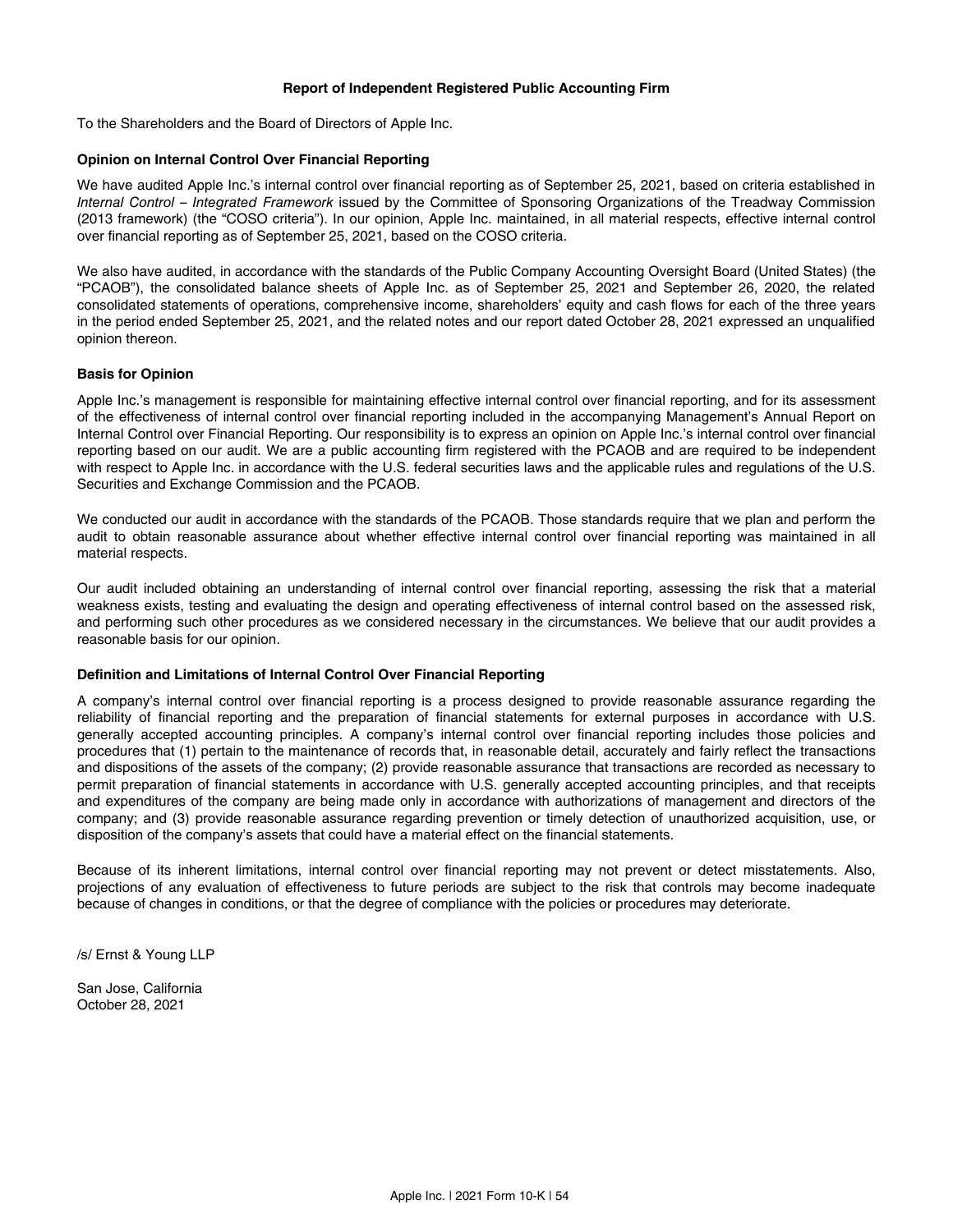# **Item 9. Changes in and Disagreements with Accountants on Accounting and Financial Disclosure**

None.

## **Item 9A. Controls and Procedures**

# **Evaluation of Disclosure Controls and Procedures**

Based on an evaluation under the supervision and with the participation of the Company's management, the Company's principal executive officer and principal financial officer have concluded that the Company's disclosure controls and procedures as defined in Rules 13a-15(e) and 15d-15(e) under the Exchange Act were effective as of September 25, 2021 to provide reasonable assurance that information required to be disclosed by the Company in reports that it files or submits under the Exchange Act is (i) recorded, processed, summarized and reported within the time periods specified in the SEC rules and forms and (ii) accumulated and communicated to the Company's management, including its principal executive officer and principal financial officer, as appropriate to allow timely decisions regarding required disclosure.

## **Inherent Limitations over Internal Controls**

The Company's internal control over financial reporting is designed to provide reasonable assurance regarding the reliability of financial reporting and the preparation of financial statements for external purposes in accordance with U.S. generally accepted accounting principles ("GAAP"). The Company's internal control over financial reporting includes those policies and procedures that:

- (i) pertain to the maintenance of records that, in reasonable detail, accurately and fairly reflect the transactions and dispositions of the Company's assets;
- (ii) provide reasonable assurance that transactions are recorded as necessary to permit preparation of financial statements in accordance with GAAP, and that the Company's receipts and expenditures are being made only in accordance with authorizations of the Company's management and directors; and
- (iii) provide reasonable assurance regarding prevention or timely detection of unauthorized acquisition, use, or disposition of the Company's assets that could have a material effect on the financial statements.

Management, including the Company's Chief Executive Officer and Chief Financial Officer, does not expect that the Company's internal controls will prevent or detect all errors and all fraud. A control system, no matter how well designed and operated, can provide only reasonable, not absolute, assurance that the objectives of the control system are met. Further, the design of a control system must reflect the fact that there are resource constraints, and the benefits of controls must be considered relative to their costs. Because of the inherent limitations in all control systems, no evaluation of internal controls can provide absolute assurance that all control issues and instances of fraud, if any, have been detected. Also, any evaluation of the effectiveness of controls in future periods are subject to the risk that those internal controls may become inadequate because of changes in business conditions, or that the degree of compliance with the policies or procedures may deteriorate.

# **Management's Annual Report on Internal Control over Financial Reporting**

The Company's management is responsible for establishing and maintaining adequate internal control over financial reporting (as defined in Rule 13a-15(f) under the Exchange Act). Management conducted an assessment of the effectiveness of the Company's internal control over financial reporting based on the criteria set forth in Internal Control – Integrated Framework issued by the Committee of Sponsoring Organizations of the Treadway Commission (2013 framework). Based on the Company's assessment, management has concluded that its internal control over financial reporting was effective as of September 25, 2021 to provide reasonable assurance regarding the reliability of financial reporting and the preparation of financial statements in accordance with GAAP. The Company's independent registered public accounting firm, Ernst & Young LLP, has issued an audit report on the Company's internal control over financial reporting, which appears in Part II, Item 8 of this Form 10-K.

## **Changes in Internal Control over Financial Reporting**

There were no changes in the Company's internal control over financial reporting during the fourth quarter of 2021, which were identified in connection with management's evaluation required by paragraph (d) of Rules 13a-15 and 15d-15 under the Exchange Act, that have materially affected, or are reasonably likely to materially affect, the Company's internal control over financial reporting.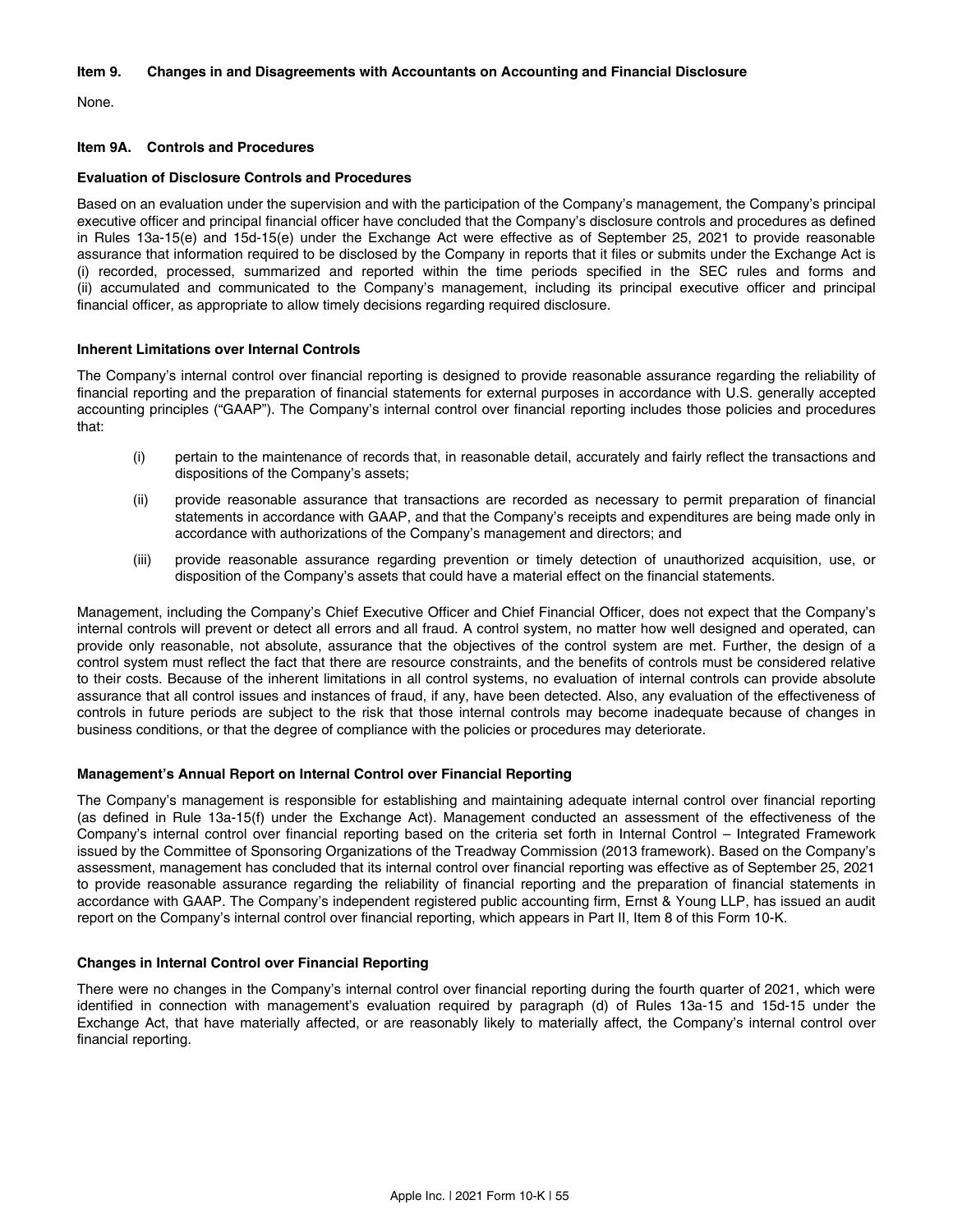## **Item 9B. Other Information**

## **Disclosure Pursuant to Section 13(r) of the Exchange Act**

Under Section 13(r) of the Exchange Act, the Company is required to disclose in its periodic reports if it or any of its affiliates knowingly conducted a transaction or dealing with entities or individuals designated pursuant to certain Executive Orders.

On March 2, 2021, the U.S. Secretary of State designated the Russian Federal Security Service (the "FSB") as a blocked party under Executive Order 13382. On the same day, the U.S. Department of the Treasury's Office of Foreign Assets Control updated General License No. 1B to authorize transactions and activities with the FSB that are necessary and ordinarily incident to requesting, receiving, utilizing, paying for, or dealing in certain licenses, permits, certifications or notifications issued or registered by the FSB for the importation, distribution or use of certain information technology products in the Russian Federation.

As previously disclosed in the Company's Quarterly Report on Form 10-Q for the three-month period ended June 26, 2021, during such period, the Company filed legally required administrative notifications with the FSB in connection with the importation of the Company's products into the Russian Federation, as permitted by General License No. 1B. The Company did not make any payments, nor did it receive gross revenues or net profits, in connection with such engagement. The Company may in the future engage with the FSB for activities necessary to conduct business in the Russian Federation, in accordance with applicable U.S. laws and regulations.

## **Item 9C. Disclosure Regarding Foreign Jurisdictions that Prevent Inspections**

Not applicable.

## **PART III**

## **Item 10. Directors, Executive Officers and Corporate Governance**

The information required by this Item is included in the Company's 2022 Proxy Statement to be filed with the SEC within 120 days after September 25, 2021 in connection with the solicitation of proxies for the Company's 2022 annual meeting of shareholders, and is incorporated herein by reference.

#### **Item 11. Executive Compensation**

The information required by this Item is included in the Company's 2022 Proxy Statement to be filed with the SEC within 120 days after September 25, 2021, and is incorporated herein by reference.

#### **Item 12. Security Ownership of Certain Beneficial Owners and Management and Related Stockholder Matters**

The information required by this Item is included in the Company's 2022 Proxy Statement to be filed with the SEC within 120 days after September 25, 2021, and is incorporated herein by reference.

#### **Item 13. Certain Relationships and Related Transactions, and Director Independence**

The information required by this Item is included in the Company's 2022 Proxy Statement to be filed with the SEC within 120 days after September 25, 2021, and is incorporated herein by reference.

#### **Item 14. Principal Accountant Fees and Services**

The information required by this Item is included in the Company's 2022 Proxy Statement to be filed with the SEC within 120 days after September 25, 2021, and is incorporated herein by reference.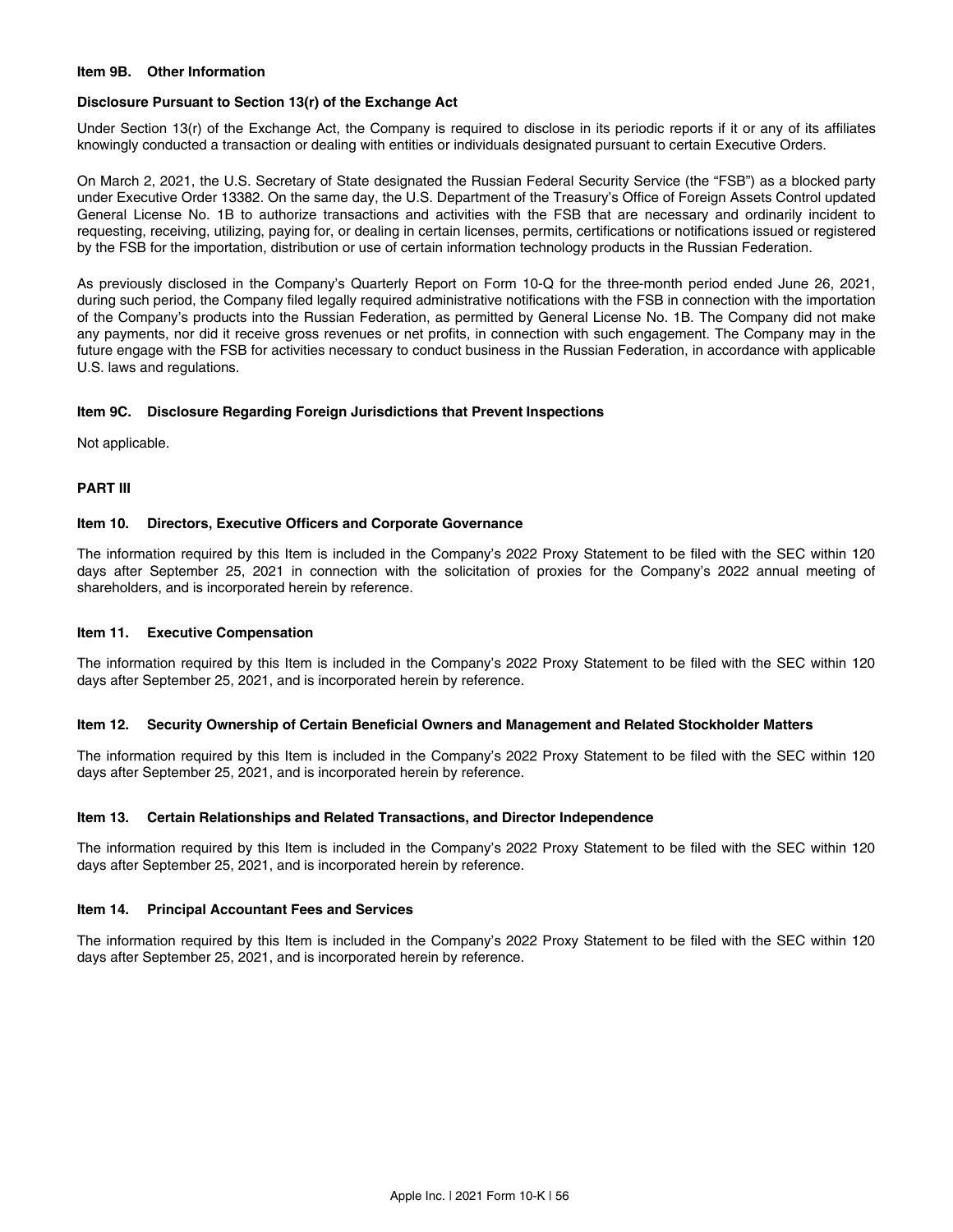# **PART IV**

# **Item 15. Exhibit and Financial Statement Schedules**

# **(a) Documents filed as part of this report**

# **(1) All financial statements**

| Index to Consolidated Financial Statements                                                                                           | Page |
|--------------------------------------------------------------------------------------------------------------------------------------|------|
| Consolidated Statements of Operations for the years ended September 25, 2021, September 26, 2020 and<br>September 28, 2019           | 29   |
| Consolidated Statements of Comprehensive Income for the years ended September 25, 2021, September 26,<br>2020 and September 28, 2019 | 30   |
| Consolidated Balance Sheets as of September 25, 2021 and September 26, 2020                                                          | 31   |
| Consolidated Statements of Shareholders' Equity for the years ended September 25, 2021, September 26, 2020<br>and September 28, 2019 | 32   |
| Consolidated Statements of Cash Flows for the years ended September 25, 2021, September 26, 2020 and<br>September 28, 2019           | 33   |
| <b>Notes to Consolidated Financial Statements</b>                                                                                    | 34   |
| Reports of Independent Registered Public Accounting Firm                                                                             | 52   |

# **(2) Financial Statement Schedules**

All financial statement schedules have been omitted, since the required information is not applicable or is not present in amounts sufficient to require submission of the schedule, or because the information required is included in the consolidated financial statements and accompanying notes included in this Form 10-K.

# **(3) Exhibits required by Item 601 of Regulation S-K (1)**

|                                 |                                                                                                                                                                                                                                                                                                                 | <b>Incorporated by Reference</b> |                |                                           |
|---------------------------------|-----------------------------------------------------------------------------------------------------------------------------------------------------------------------------------------------------------------------------------------------------------------------------------------------------------------|----------------------------------|----------------|-------------------------------------------|
| <b>Exhibit</b><br><b>Number</b> | <b>Exhibit Description</b>                                                                                                                                                                                                                                                                                      | <b>Form</b>                      | <b>Exhibit</b> | <b>Filing Date/</b><br>Period End<br>Date |
| 3.1                             | Restated Articles of Incorporation of the Registrant filed on August 3, 2020.                                                                                                                                                                                                                                   | $8-K$                            | 3.1            | 8/7/20                                    |
| 3.2                             | Amended and Restated Bylaws of the Registrant effective as of December 13,<br>2016.                                                                                                                                                                                                                             | 8-K                              | 3.2            | 12/15/16                                  |
| $4.1***$                        | Description of Securities of the Registrant.                                                                                                                                                                                                                                                                    |                                  |                |                                           |
| 4.2                             | Indenture, dated as of April 29, 2013, between the Registrant and The Bank of S-3<br>New York Mellon Trust Company, N.A., as Trustee.                                                                                                                                                                           |                                  | 4.1            | 4/29/13                                   |
| 4.3                             | Officer's Certificate of the Registrant, dated as of May 3, 2013, including forms of 8-K<br>global notes representing the Floating Rate Notes due 2016, Floating Rate<br>Notes due 2018, 0.45% Notes due 2016, 1.00% Notes due 2018, 2.40% Notes<br>due 2023 and 3.85% Notes due 2043.                          |                                  | 4.1            | 5/3/13                                    |
| 4.4                             | Officer's Certificate of the Registrant, dated as of May 6, 2014, including forms of 8-K<br>global notes representing the Floating Rate Notes due 2017, Floating Rate<br>Notes due 2019, 1.05% Notes due 2017, 2.10% Notes due 2019, 2.85% Notes<br>due 2021, 3.45% Notes due 2024 and 4.45% Notes due 2044.    |                                  | 4.1            | 5/6/14                                    |
| 4.5                             | Officer's Certificate of the Registrant, dated as of November 10, 2014, including 8-K<br>forms of global notes representing the 1.000% Notes due 2022 and 1.625%<br>Notes due 2026.                                                                                                                             |                                  | 4.1            | 11/10/14                                  |
| 4.6                             | Officer's Certificate of the Registrant, dated as of February 9, 2015, including 8-K<br>forms of global notes representing the Floating Rate Notes due 2020, 1.55%<br>Notes due 2020, 2.15% Notes due 2022, 2.50% Notes due 2025 and 3.45%<br>Notes due 2045.                                                   |                                  | 4.1            | 2/9/15                                    |
| 4.7                             | Officer's Certificate of the Registrant, dated as of May 13, 2015, including forms<br>of global notes representing the Floating Rate Notes due 2017, Floating Rate<br>Notes due 2020, 0.900% Notes due 2017, 2.000% Notes due 2020, 2.700%<br>Notes due 2022, 3.200% Notes due 2025, and 4.375% Notes due 2045. | 8-K                              | 4.1            | 5/13/15                                   |
| 4.8                             | Officer's Certificate of the Registrant, dated as of July 31, 2015, including forms 8-K<br>of global notes representing the 3.05% Notes due 2029 and 3.60% Notes due<br>2042.                                                                                                                                   |                                  | 4.1            | 7/31/15                                   |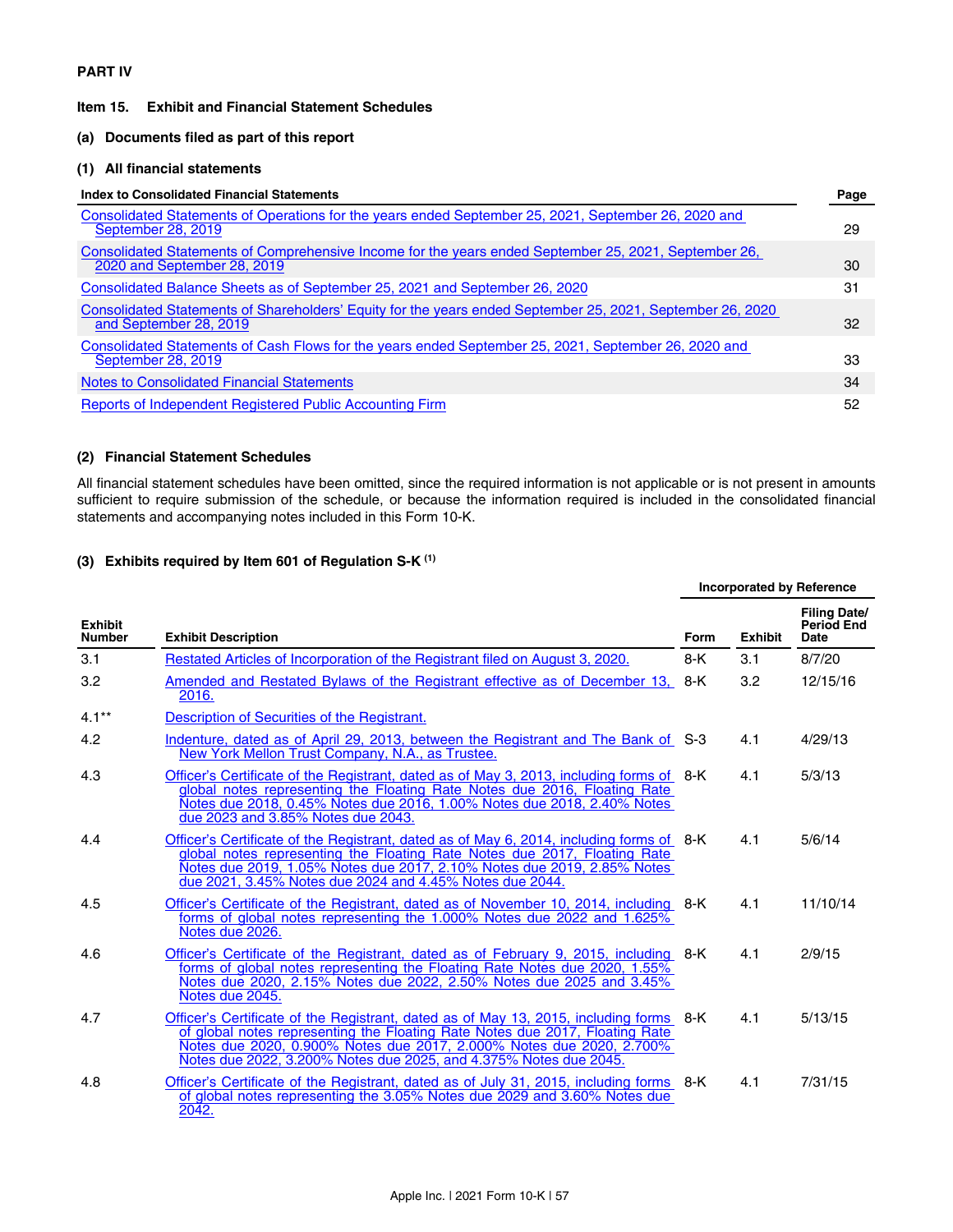|                                 |                                                                                                                                                                                                                                                                                                                                                                                | <b>Incorporated by Reference</b> |                |                                                  |
|---------------------------------|--------------------------------------------------------------------------------------------------------------------------------------------------------------------------------------------------------------------------------------------------------------------------------------------------------------------------------------------------------------------------------|----------------------------------|----------------|--------------------------------------------------|
| <b>Exhibit</b><br><b>Number</b> | <b>Exhibit Description</b>                                                                                                                                                                                                                                                                                                                                                     | Form                             | <b>Exhibit</b> | <b>Filing Date/</b><br><b>Period End</b><br>Date |
| 4.9                             | Officer's Certificate of the Registrant, dated as of September 17, 2015, including<br>forms of global notes representing the 1.375% Notes due 2024 and 2.000%<br>Notes due 2027.                                                                                                                                                                                               | 8-K                              | 4.1            | 9/17/15                                          |
| 4.10                            | Officer's Certificate of the Registrant, dated as of February 23, 2016, including 8-K<br>forms of global notes representing the Floating Rate Notes due 2019, Floating<br>Rate Notes due 2021, 1.300% Notes due 2018, 1.700% Notes due 2019,<br>2.250% Notes due 2021, 2.850% Notes due 2023, 3.250% Notes due 2026,<br>4.500% Notes due 2036 and 4.650% Notes due 2046.       |                                  | 4.1            | 2/23/16                                          |
| 4.11                            | Supplement No. 1 to the Officer's Certificate of the Registrant, dated as of March 8-K<br>24, 2016.                                                                                                                                                                                                                                                                            |                                  | 4.1            | 3/24/16                                          |
| 4.12                            | Officer's Certificate of the Registrant, dated as of August 4, 2016, including forms 8-K<br>of global notes representing the Floating Rate Notes due 2019, 1.100% Notes<br>due 2019, 1.550% Notes due 2021, 2.450% Notes due 2026 and 3.850%<br>Notes due 2046.                                                                                                                |                                  | 4.1            | 8/4/16                                           |
| 4.13                            | Officer's Certificate of the Registrant, dated as of February 9, 2017, including 8-K<br>forms of global notes representing the Floating Rate Notes due 2019, Floating<br>Rate Notes due 2020, Floating Rate Notes due 2022, 1.550% Notes due 2019,<br>1.900% Notes due 2020, 2.500% Notes due 2022, 3.000% Notes due 2024,<br>3.350% Notes due 2027 and 4.250% Notes due 2047. |                                  | 4.1            | 2/9/17                                           |
| 4.14                            | Officer's Certificate of the Registrant, dated as of May 11, 2017, including forms 8-K<br>of global notes representing the Floating Rate Notes due 2020, Floating Rate<br>Notes due 2022, 1.800% Notes due 2020, 2.300% Notes due 2022, 2.850%<br>Notes due 2024 and 3.200% Notes due 2027.                                                                                    |                                  | 4.1            | 5/11/17                                          |
| 4.15                            | Officer's Certificate of the Registrant, dated as of May 24, 2017, including forms 8-K<br>of global notes representing the 0.875% Notes due 2025 and 1.375% Notes<br>due 2029.                                                                                                                                                                                                 |                                  | 4.1            | 5/24/17                                          |
| 4.16                            | Officer's Certificate of the Registrant, dated as of June 20, 2017, including form of 8-K<br>global note representing the 3.000% Notes due 2027.                                                                                                                                                                                                                               |                                  | 4.1            | 6/20/17                                          |
| 4.17                            | Officer's Certificate of the Registrant, dated as of August 18, 2017, including form 8-K<br>of global note representing the 2.513% Notes due 2024.                                                                                                                                                                                                                             |                                  | 4.1            | 8/18/17                                          |
| 4.18                            | Officer's Certificate of the Registrant, dated as of September 12, 2017, including 8-K<br>forms of global notes representing the 1.500% Notes due 2019, 2.100% Notes<br>due 2022, 2.900% Notes due 2027 and 3.750% Notes due 2047.                                                                                                                                             |                                  | 4.1            | 9/12/17                                          |
| 4.19                            | Officer's Certificate of the Registrant, dated as of November 13, 2017, including 8-K<br>forms of global notes representing the 1.800% Notes due 2019, 2.000% Notes<br>due 2020, 2.400% Notes due 2023, 2.750% Notes due 2025, 3.000% Notes<br>due 2027 and 3.750% Notes due 2047.                                                                                             |                                  | 4.1            | 11/13/17                                         |
| 4.20                            | Indenture, dated as of November 5, 2018, between the Registrant and The Bank S-3<br>of New York Mellon Trust Company, N.A., as Trustee.                                                                                                                                                                                                                                        |                                  | 4.1            | 11/5/18                                          |
| 4.21                            | Officer's Certificate of the Registrant, dated as of September 11, 2019, including 8-K<br>forms of global notes representing the 1.700% Notes due 2022, 1.800% Notes<br>due 2024, 2.050% Notes due 2026, 2.200% Notes due 2029 and 2.950%<br>Notes due 2049.                                                                                                                   |                                  | 4.1            | 9/11/19                                          |
| 4.22                            | Officer's Certificate of the Registrant, dated as of November 15, 2019, including 8-K<br>forms of global notes representing the 0.000% Notes due 2025 and 0.500%<br>Notes due 2031.                                                                                                                                                                                            |                                  | 4.1            | 11/15/19                                         |
| 4.23                            | Officer's Certificate of the Registrant, dated as of May 11, 2020, including forms 8-K<br>of global notes representing the 0.750% Notes due 2023, 1.125% Notes due<br>2025, 1.650% Notes due 2030 and 2.650% Notes due 2050.                                                                                                                                                   |                                  | 4.1            | 5/11/20                                          |
| 4.24                            | Officer's Certificate of the Registrant, dated as of August 20, 2020, including 8-K<br>forms of global notes representing the 0.550% Notes due 2025, 1.25% Notes<br>due 2030, 2.400% Notes due 2050 and 2.550% Notes due 2060.                                                                                                                                                 |                                  | 4.1            | 8/20/20                                          |
| 4.25                            | Officer's Certificate of the Registrant, dated as of February 8, 2021, including 8-K<br>forms of global notes representing the 0.700% Notes due 2026, 1.200% Notes<br>due 2028, 1.650% Notes due 2031, 2.375% Notes due 2041, 2.650% Notes<br>due 2051 and 2.800% Notes due 2061.                                                                                              |                                  | 4.1            | 2/8/21                                           |
| 4.26                            | Officer's Certificate of the Registrant, dated as of August 5, 2021, including forms 8-K<br>of global notes representing the 1.400% Notes due 2028, 1.700% Notes due<br>2031, 2.700% Notes due 2051 and 2.850% Notes due 2061.                                                                                                                                                 |                                  | 4.1            | 8/5/21                                           |
| $4.27*$                         | Apple Inc. Deferred Compensation Plan.                                                                                                                                                                                                                                                                                                                                         | $S-8$                            | 4.1            | 8/23/18                                          |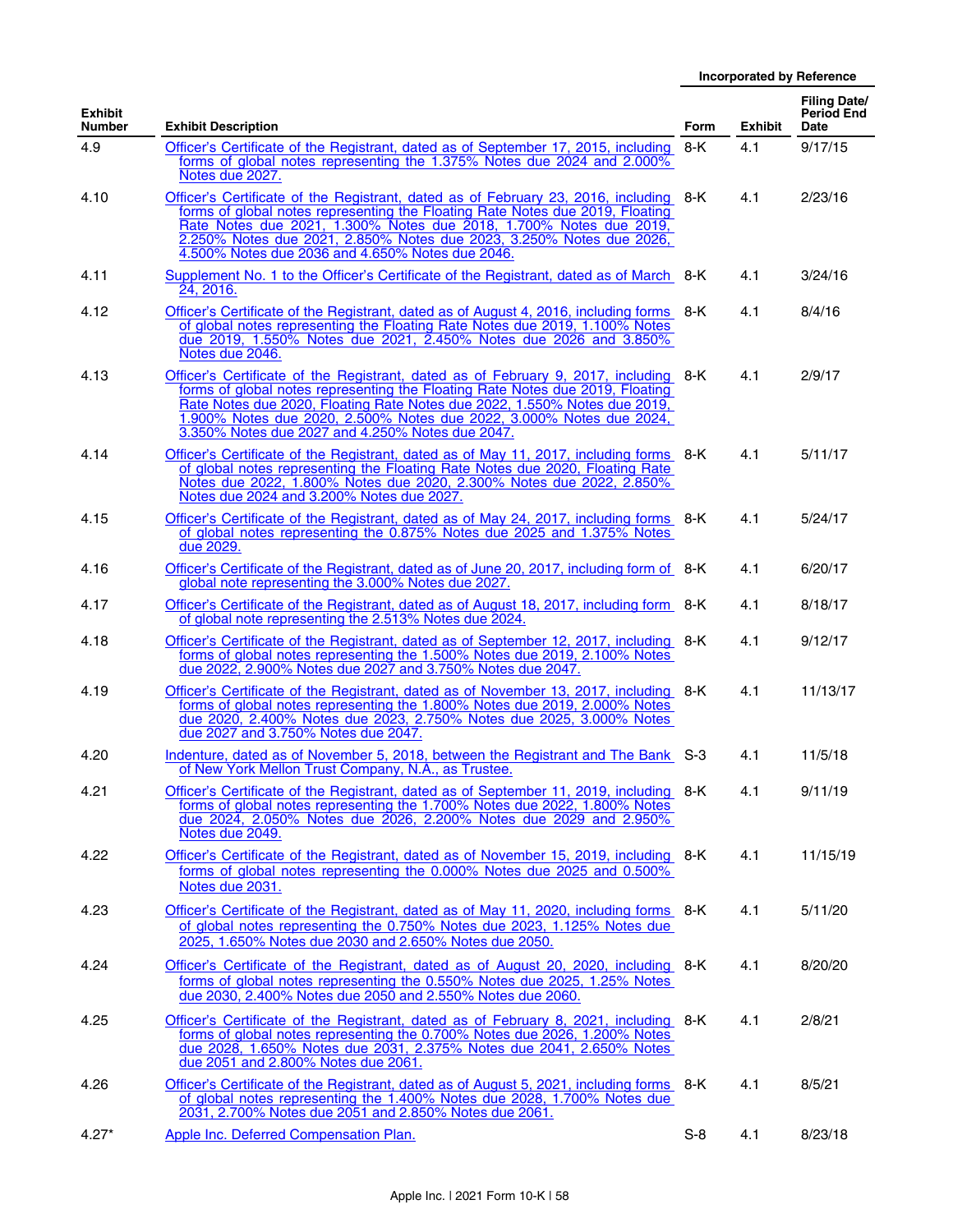|                                 |                                                                                                                                                                                                       |        | <b>Incorporated by Reference</b> |                                                  |  |  |
|---------------------------------|-------------------------------------------------------------------------------------------------------------------------------------------------------------------------------------------------------|--------|----------------------------------|--------------------------------------------------|--|--|
| <b>Exhibit</b><br><b>Number</b> | <b>Exhibit Description</b>                                                                                                                                                                            | Form   | <b>Exhibit</b>                   | <b>Filing Date/</b><br><b>Period End</b><br>Date |  |  |
| $10.1*$                         | Employee Stock Purchase Plan, as amended and restated as of March 10, 2015.                                                                                                                           | $8-K$  | 10.1                             | 3/13/15                                          |  |  |
| $10.2*$                         | Form of Indemnification Agreement between the Registrant and each director<br>and executive officer of the Registrant.                                                                                | $10-Q$ | 10.2                             | 6/27/09                                          |  |  |
| $10.3*$                         | Apple Inc. Non-Employee Director Stock Plan, as amended and restated as of 8-K<br>February 13, 2018.                                                                                                  |        | 10.1                             | 2/14/18                                          |  |  |
| $10.4*$                         | 2014 Employee Stock Plan, as amended and restated as of October 1, 2017.                                                                                                                              | $10-K$ | 10.8                             | 9/30/17                                          |  |  |
| $10.5*$                         | Form of Restricted Stock Unit Award Agreement under 2014 Employee Stock<br>Plan effective as of October 14, 2016.                                                                                     | $10-K$ | 10.18                            | 9/24/16                                          |  |  |
| $10.6*$                         | Form of Restricted Stock Unit Award Agreement under 2014 Employee Stock 10-K<br>Plan effective as of September 26, 2017.                                                                              |        | 10.20                            | 9/30/17                                          |  |  |
| $10.7*$                         | Form of Performance Award Agreement under 2014 Employee Stock Plan 10-K<br>effective as of September 26, 2017.                                                                                        |        | 10.21                            | 9/30/17                                          |  |  |
| $10.8*$                         | Form of Restricted Stock Unit Award Agreement under Non-Employee Director 10-Q<br>Stock Plan effective as of February 13, 2018.                                                                       |        | 10.2                             | 3/31/18                                          |  |  |
| $10.9*$                         | Form of Restricted Stock Unit Award Agreement under 2014 Employee Stock 10-K<br>Plan effective as of August 21, 2018.                                                                                 |        | 10.17                            | 9/29/18                                          |  |  |
| $10.10*$                        | Form of Performance Award Agreement under 2014 Employee Stock Plan 10-K<br>effective as of August 21, 2018.                                                                                           |        | 10.18                            | 9/29/18                                          |  |  |
| $10.11*$                        | Form of Restricted Stock Unit Award Agreement under 2014 Employee Stock 10-K<br>Plan effective as of September 29, 2019.                                                                              |        | 10.15                            | 9/28/19                                          |  |  |
| $10.12*$                        | Form of Performance Award Agreement under 2014 Employee Stock Plan 10-K<br>effective as of September 29, 2019.                                                                                        |        | 10.16                            | 9/28/19                                          |  |  |
| $10.13*$                        | Form of Restricted Stock Unit Award Agreement under 2014 Employee Stock 10-K<br>Plan effective as of August 18, 2020.                                                                                 |        | 10.16                            | 9/26/20                                          |  |  |
| $10.14*$                        | Form of Performance Award Agreement under 2014 Employee Stock Plan 10-K<br>effective as of August 18, 2020.                                                                                           |        | 10.17                            | 9/26/20                                          |  |  |
| $10.15*$                        | Form of CEO Restricted Stock Unit Award Agreement under 2014 Employee 10-Q<br>Stock Plan effective as of September 27, 2020.                                                                          |        | 10.1                             | 1/28/21                                          |  |  |
| $10.16*$                        | Form of CEO Performance Award Agreement under 2014 Employee Stock Plan 10-Q<br>effective as of September 27, 2020.                                                                                    |        | 10.2                             | 1/28/21                                          |  |  |
| $21.1***$                       | Subsidiaries of the Registrant.                                                                                                                                                                       |        |                                  |                                                  |  |  |
| $23.1**$                        | Consent of Independent Registered Public Accounting Firm.                                                                                                                                             |        |                                  |                                                  |  |  |
| $24.1**$                        | Power of Attorney (included on the Signatures page of this Annual Report on<br>Form 10-K).                                                                                                            |        |                                  |                                                  |  |  |
| $31.1***$                       | Rule 13a-14(a) / 15d-14(a) Certification of Chief Executive Officer.                                                                                                                                  |        |                                  |                                                  |  |  |
| $31.2**$                        | Rule 13a-14(a) / 15d-14(a) Certification of Chief Financial Officer.                                                                                                                                  |        |                                  |                                                  |  |  |
| $32.1***$                       | Section 1350 Certifications of Chief Executive Officer and Chief Financial Officer.                                                                                                                   |        |                                  |                                                  |  |  |
| $101**$                         | Inline XBRL Document Set for the consolidated financial statements and<br>accompanying notes in Part II, Item 8, "Financial Statements and<br>Supplementary Data" of this Annual Report on Form 10-K. |        |                                  |                                                  |  |  |
| $104**$                         | Inline XBRL for the cover page of this Annual Report on Form 10-K, included in<br>the Exhibit 101 Inline XBRL Document Set.                                                                           |        |                                  |                                                  |  |  |

- \* Indicates management contract or compensatory plan or arrangement.
- \*\* Filed herewith.
- \*\*\* Furnished herewith.
- (1) Certain instruments defining the rights of holders of long-term debt securities of the Registrant are omitted pursuant to Item 601(b)(4)(iii) of Regulation S-K. The Registrant hereby undertakes to furnish to the SEC, upon request, copies of any such instruments.

# **Item 16. Form 10-K Summary**

None.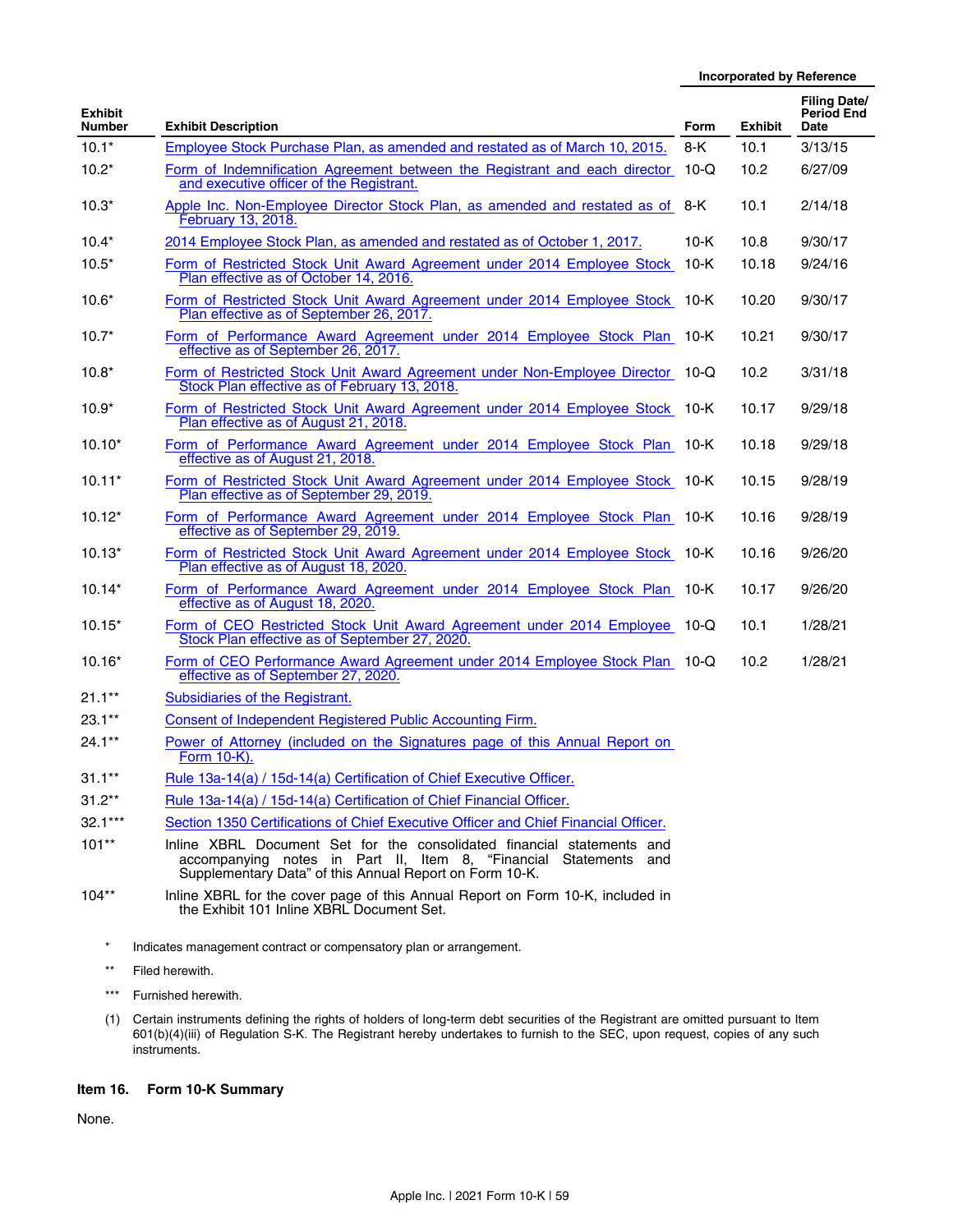## **SIGNATURES**

<span id="page-62-0"></span>Pursuant to the requirements of Section 13 or 15(d) of the Securities Exchange Act of 1934, the Registrant has duly caused this report to be signed on its behalf by the undersigned, thereunto duly authorized.

Date: October 28, 2021 **Apple Inc. Apple Inc. Apple Inc.** 

By: /s/ Luca Maestri

Luca Maestri Senior Vice President, Chief Financial Officer

## **Power of Attorney**

KNOW ALL PERSONS BY THESE PRESENTS, that each person whose signature appears below constitutes and appoints Timothy D. Cook and Luca Maestri, jointly and severally, his or her attorneys-in-fact, each with the power of substitution, for him or her in any and all capacities, to sign any amendments to this Annual Report on Form 10-K, and to file the same, with exhibits thereto and other documents in connection therewith, with the Securities and Exchange Commission, hereby ratifying and confirming all that each of said attorneys-in-fact, or his substitute or substitutes, may do or cause to be done by virtue hereof.

Pursuant to the requirements of the Securities Exchange Act of 1934, this report has been signed below by the following persons on behalf of the Registrant and in the capacities and on the dates indicated:

| Name                                                          | <b>Title</b>                                                                    | <b>Date</b>      |
|---------------------------------------------------------------|---------------------------------------------------------------------------------|------------------|
| Timothy D. Cook<br>/s/                                        | <b>Chief Executive Officer and Director</b><br>(Principal Executive Officer)    | October 28, 2021 |
| TIMOTHY D. COOK<br>Luca Maestri<br>/s/<br><b>LUCA MAESTRI</b> | Senior Vice President, Chief Financial Officer<br>(Principal Financial Officer) | October 28, 2021 |
| Chris Kondo<br>/s/<br><b>CHRIS KONDO</b>                      | Senior Director of Corporate Accounting<br>(Principal Accounting Officer)       | October 28, 2021 |
| James A. Bell<br>/s/<br><b>JAMES A. BELL</b>                  | Director                                                                        | October 28, 2021 |
| Al Gore<br>/s/<br>AL GORE                                     | Director                                                                        | October 28, 2021 |
| Andrea Jung<br>/s/<br>ANDREA JUNG                             | Director                                                                        | October 28, 2021 |
| Arthur D. Levinson<br>/s/<br><b>ARTHUR D. LEVINSON</b>        | Director and Chair of the Board                                                 | October 28, 2021 |
| Monica Lozano<br>/s/<br><b>MONICA LOZANO</b>                  | Director                                                                        | October 28, 2021 |
| Ronald D. Sugar<br>/s/<br>RONALD D. SUGAR                     | Director                                                                        | October 28, 2021 |
| Susan L. Wagner<br>/s/<br>SUSAN L. WAGNER                     | Director                                                                        | October 28, 2021 |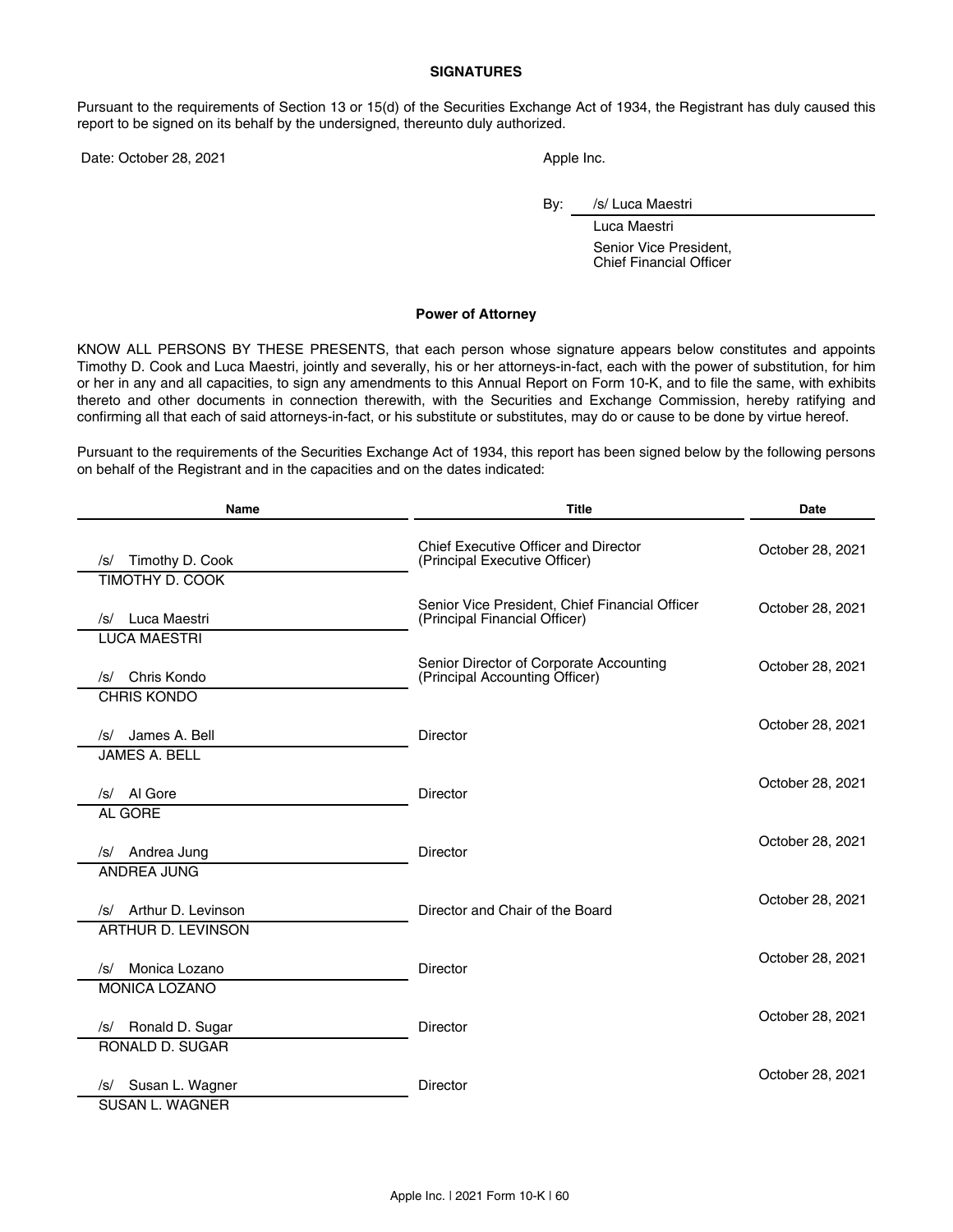# **DESCRIPTION OF THE REGISTRANT'S SECURITIES REGISTERED PURSUANT TO SECTION 12 OF THE SECURITIES EXCHANGE ACT OF 1934**

As of September 25, 2021, Apple Inc. ("Apple" or the "Company") had eleven classes of securities registered under Section 12 of the Securities Exchange Act of 1934, as amended (the "Exchange Act"): (i) Common Stock**,**  \$0.00001 par value per share ("Common Stock"); (ii) 1.000% Notes due 2022 (the "2022 Notes"); (iii) 1.375% Notes due 2024 (the "2024 Notes"); (iv) 0.000% Notes due 2025 (the "0.000% 2025 Notes"); (v) 0.875% Notes due 2025 (the "0.875% 2025 Notes"); (vi) 1.625% Notes due 2026 (the "2026 Notes"); (vii) 2.000% Notes due 2027 (the "2027 Notes"); (viii) 1.375% Notes due 2029 (the "1.375% 2029 Notes"); (ix) 3.050% Notes due 2029 (the "3.050% 2029 Notes"); (x) 0.500% Notes due 2031 (the "2031 Notes"); and (xi) 3.600% Notes due 2042 (the "2042 Notes," and together with the 2022 Notes, the 2024 Notes, the 0.000% 2025 Notes, the 0.875% 2025 Notes, the 2026 Notes, the 2027 Notes, the 1.375% 2029 Notes, the 3.050% 2029 Notes, and the 2031 Notes, the "Notes"). Each of the Company's securities registered under Section 12 of the Exchange Act are listed on The Nasdaq Stock Market LLC.

# **DESCRIPTION OF COMMON STOCK**

The following is a description of the rights of Common Stock and related provisions of the Company's Restated Articles of Incorporation (the "Articles") and Amended and Restated Bylaws (the "Bylaws") and applicable California law. This description is qualified in its entirety by, and should be read in conjunction with, the Articles, Bylaws and applicable California law.

## **Authorized Capital Stock**

The Company's authorized capital stock consists of 50,400,000,000 shares of Common Stock.

## **Common Stock**

## **Fully Paid and Nonassessable**

All of the outstanding shares of the Company's Common Stock are fully paid and nonassessable.

#### **Voting Rights**

The holders of shares of Common Stock are entitled to one vote per share on all matters to be voted on by such holders. Holders of shares of Common Stock are not entitled to cumulative voting rights.

Except as described below or as required by law, all matters to be voted on by shareholders must be approved by the affirmative vote of (i) a majority of the shares present or represented by proxy and voting and (ii) a majority of the shares required to constitute a quorum.

In an election of directors where the number of nominees exceeds the number of directors to be elected, the candidates receiving the highest number of affirmative votes of the shares entitled to be voted for them up to the number of directors to be elected by such shares will be elected.

The Company's entire Board of Directors or any individual director may be removed without cause by an affirmative vote of a majority of the outstanding shares entitled to vote, subject to the provisions of the Company's Bylaws.

Vacancies created by the removal of a director must be filled only by approval of the shareholders, or by the unanimous written consent of all shares entitled to vote. The shareholders may elect a director at any time to fill a vacancy not filled by the directors, but any such election by written consent, other than to fill a vacancy created by removal, requires the consent of a majority of the outstanding shares entitled to vote thereon.

An amendment of the Bylaws or the Articles may be adopted by the vote of the majority of the outstanding shares entitled to vote. Any amendment of the Bylaws specifying or changing a fixed number of directors or the maximum or minimum number or changing from a fixed to a variable board or vice versa may only be adopted by the shareholders; provided, however, that an amendment of the Bylaws or the Articles reducing the fixed number or the minimum number of directors to less than five cannot be adopted if the votes cast against its adoption are equal to more than 16 2/3% of the outstanding shares entitled to vote.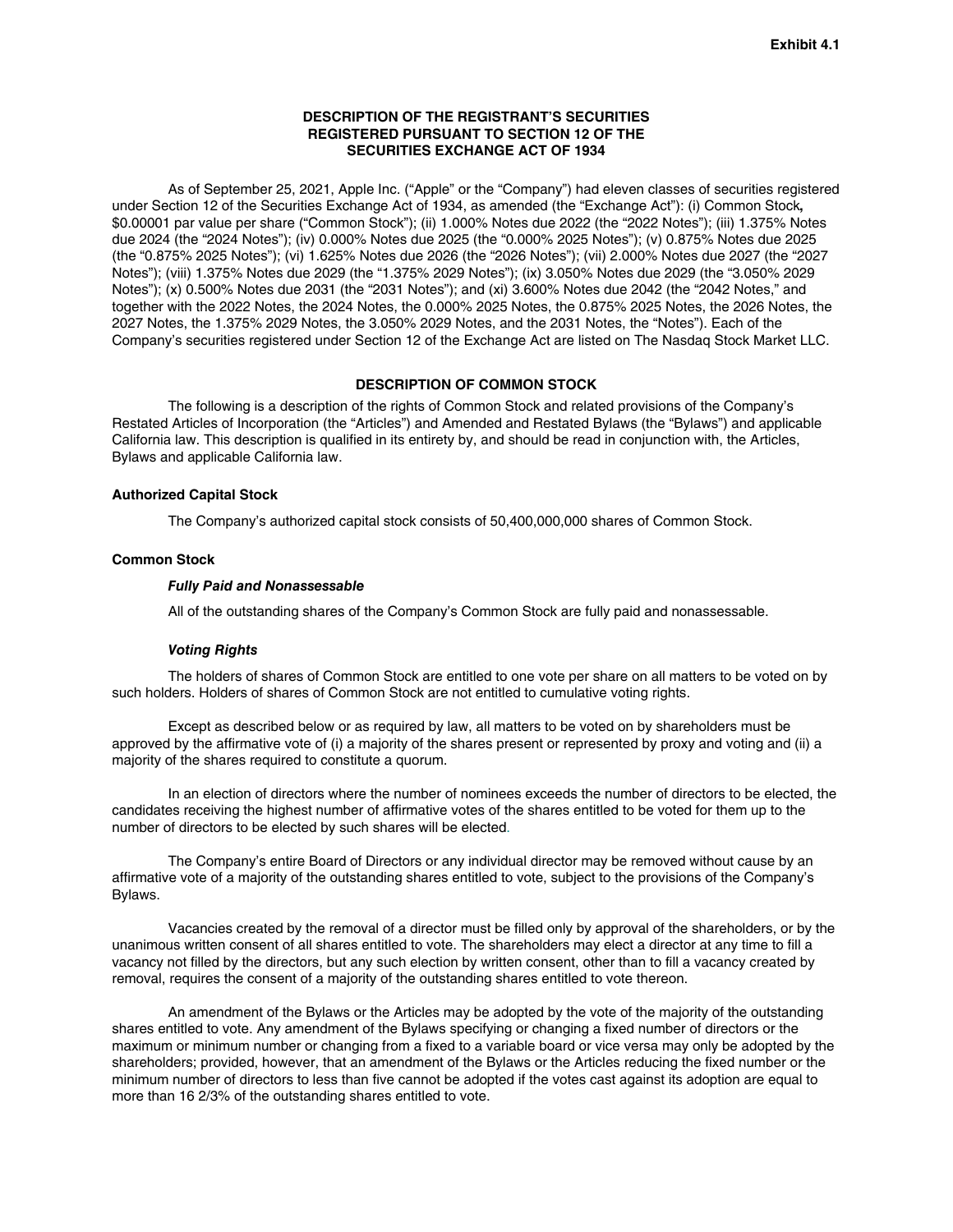Any shareholders' meeting may be adjourned from time to time by the vote of a majority of the shares present in person or represented by proxy.

# **Dividends**

The holders of shares of Common Stock are entitled to receive such dividends, if any, as may be declared from time to time by the Company's Board of Directors in its discretion from funds legally available therefor.

# **Right to Receive Liquidation Distributions**

Upon liquidation, dissolution or winding-up, the holders of shares of Common Stock are entitled to receive pro rata all assets remaining available for distribution to holders of such shares.

# **No Preemptive or Similar Rights**

Common Stock has no preemptive or other subscription rights, and there are no conversion rights or redemption or sinking fund provisions with respect to such shares of Common Stock.

# **Anti-Takeover Provisions of the Articles, Bylaws and California Law**

Provisions of the Articles and Bylaws may delay or discourage transactions involving an actual or potential change in control of the Company or change in its management, including transactions in which shareholders might otherwise receive a premium for their shares, or transactions that its shareholders might otherwise deem to be in their best interests. Among other things, the Articles and Bylaws:

- provide that, except for a vacancy caused by the removal of a director as provided in the Bylaws, a vacancy on the Company's Board of Directors may be filled by a person selected by a majority of the remaining directors then in office, whether or not less than a quorum, or by a sole remaining director;
- provide that shareholders seeking to present proposals before a meeting of shareholders or to nominate candidates for election as directors at a meeting of shareholders must provide notice in writing in a timely manner, and also specify requirements as to the form and content of a shareholder's notice;
- provide that a shareholder, or group of up to 20 shareholders, that has owned continuously for at least three years shares of Common Stock representing an aggregate of at least 3% of the Company's outstanding shares of Common Stock, may nominate and include in the Company's proxy materials director nominees constituting up to 20% of the Company's Board of Directors, provided that the shareholder(s) and nominee(s) satisfy the requirements in the Bylaws;
- do not provide for cumulative voting rights for the election of directors; and
- provide that special meetings of the shareholders may only be called by two or more members of the Board of Directors, the Chairman of the Board of Directors, the Chief Executive Officer or by one or more holders of shares entitled to cast not less than ten percent (10%) of the votes on the record date established pursuant to the Company's Bylaws.

In addition, as a California corporation, the Company is subject to the provisions of Section 1203 of the California General Corporation Law, which requires it to provide a fairness opinion to its shareholders in connection with their consideration of any proposed "interested party" reorganization transaction.

# **Listing**

The Company's Common Stock is listed on The Nasdaq Stock Market LLC under the trading symbol "AAPL."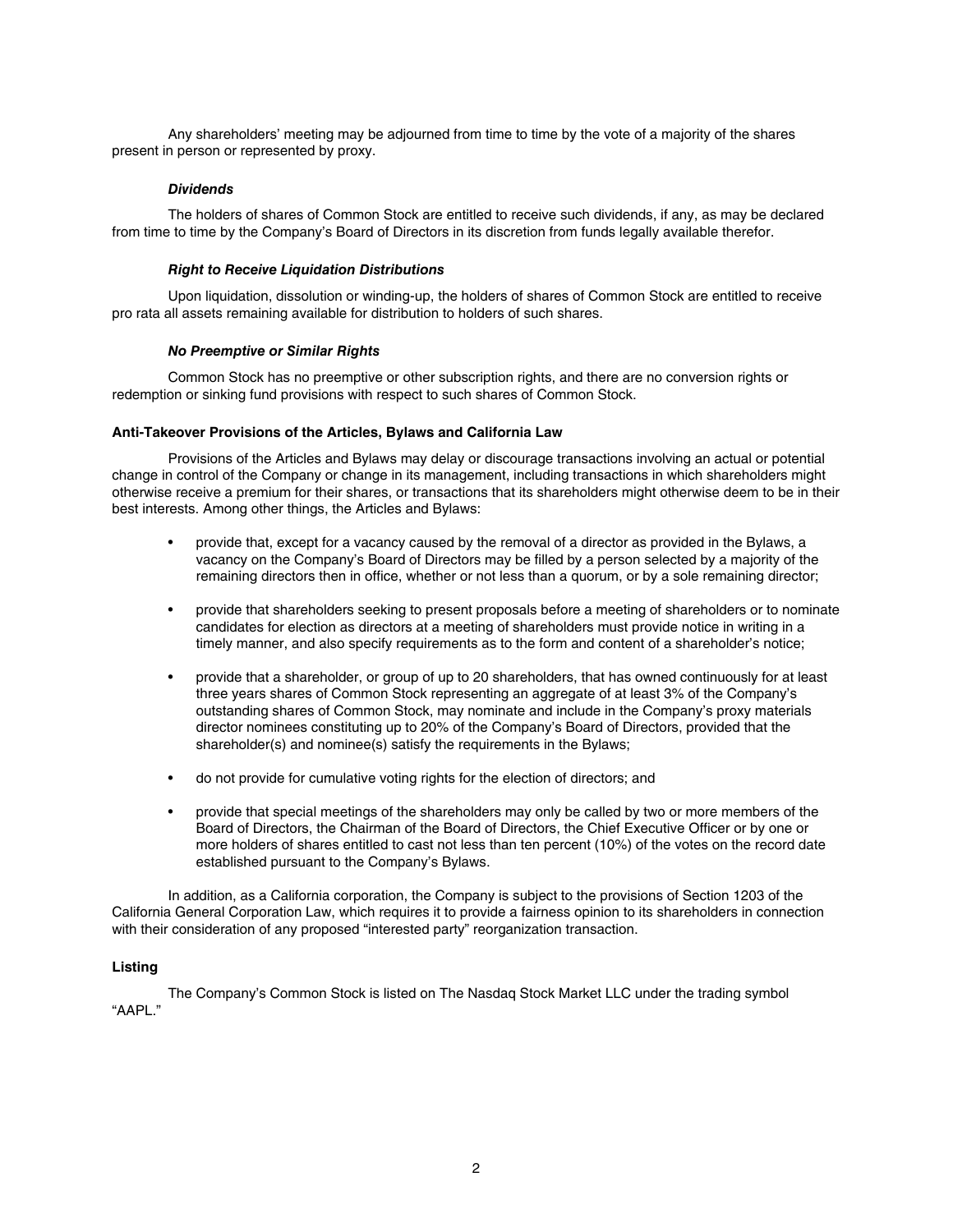## **DESCRIPTION OF DEBT SECURITIES**

The following description of the Notes is a summary and does not purport to be complete. This description is qualified in its entirety by reference, as applicable, to the Indenture, dated as of April 29, 2013, between Apple Inc. and The Bank of New York Mellon Trust Company, N.A., as trustee (the "2013 Indenture") and the Indenture, dated as of November 5, 2018, between Apple Inc. and The Bank of New York Mellon Trust Company, N.A., as trustee (the "2018 Indenture," and together with the 2013 Indenture, the "Indentures"). References in this section to the "Company," "us," "we" and "our" are solely to Apple Inc. and not to any of its subsidiaries, unless the context requires otherwise.

# **The Notes**

Each of the Notes were issued under the applicable Indenture, which provides that debt securities may be issued under such Indenture from time to time in one or more series. The Indentures and the Notes are governed by, and construed in accordance with, the laws of the State of New York. The Indentures do not limit the amount of debt securities that we may issue thereunder. We may, without the consent of the holders of the debt securities of any series, issue additional debt securities ranking equally with, and otherwise similar in all respects to, the debt securities of the series (except for the date of issuance, the date interest begins to accrue and, in certain circumstances, the first interest payment date) so that those additional debt securities will be consolidated and form a single series with the debt securities of the series previously offered and sold; provided, however, that any additional debt securities will have a separate ISIN number unless certain conditions are met.

#### **The 2022 Notes**

We issued €1,400,000,000 aggregate principal amount of the 2022 Notes on November 10, 2014. The maturity date of the 2022 Notes is November 10, 2022, and interest at a rate of 1.000% per annum is paid annually on November 10 of each year, beginning on November 10, 2015, and on the maturity date. As of October 15, 2021, €1,400,000,000 aggregate principal amount of the 2022 Notes was outstanding.

#### **The 2024 Notes**

We issued €1,000,000,000 aggregate principal amount of the 2024 Notes on September 17, 2015. The maturity date of the 2024 Notes is January 17, 2024, and interest at a rate of 1.375% per annum is paid annually on January 17 of each year, beginning on January 17, 2016, and on the maturity date. As of October 15, 2021, €1,000,000,000 aggregate principal amount of the 2024 Notes was outstanding.

#### **The 0.000% 2025 Notes**

We issued €1,000,000,000 aggregate principal amount of the 0.000% 2025 Notes on November 15, 2019. The maturity date of the 0.000% 2025 Notes is November 15, 2025, and interest at a rate of 0.000% per annum is paid annually on November 15 of each year, beginning on November 15, 2020, and on the maturity date. As of October 15, 2021, €1,000,000,000 aggregate principal amount of the 0.000% 2025 Notes was outstanding.

#### **The 0.875% 2025 Notes**

We issued €1,250,000,000 aggregate principal amount of the 0.875% 2025 Notes on May 24, 2017. The maturity date of the 0.875% 2025 Notes is May 24, 2025, and interest at a rate of 0.875% per annum is paid annually on May 24 of each year, beginning on May 24, 2018, and on the maturity date. As of October 15, 2021, €1,250,000,000 aggregate principal amount of the 0.875% 2025 Notes was outstanding.

#### **The 2026 Notes**

We issued €1,400,000,000 aggregate principal amount of the 2026 Notes on November 10, 2014. The maturity date of the 2026 Notes is November 10, 2026, and interest at a rate of 1.625% per annum is paid annually on November 10 of each year, beginning on November 10, 2015, and on the maturity date. As of October 15, 2021, €1,400,000,000 aggregate principal amount of the 2026 Notes was outstanding.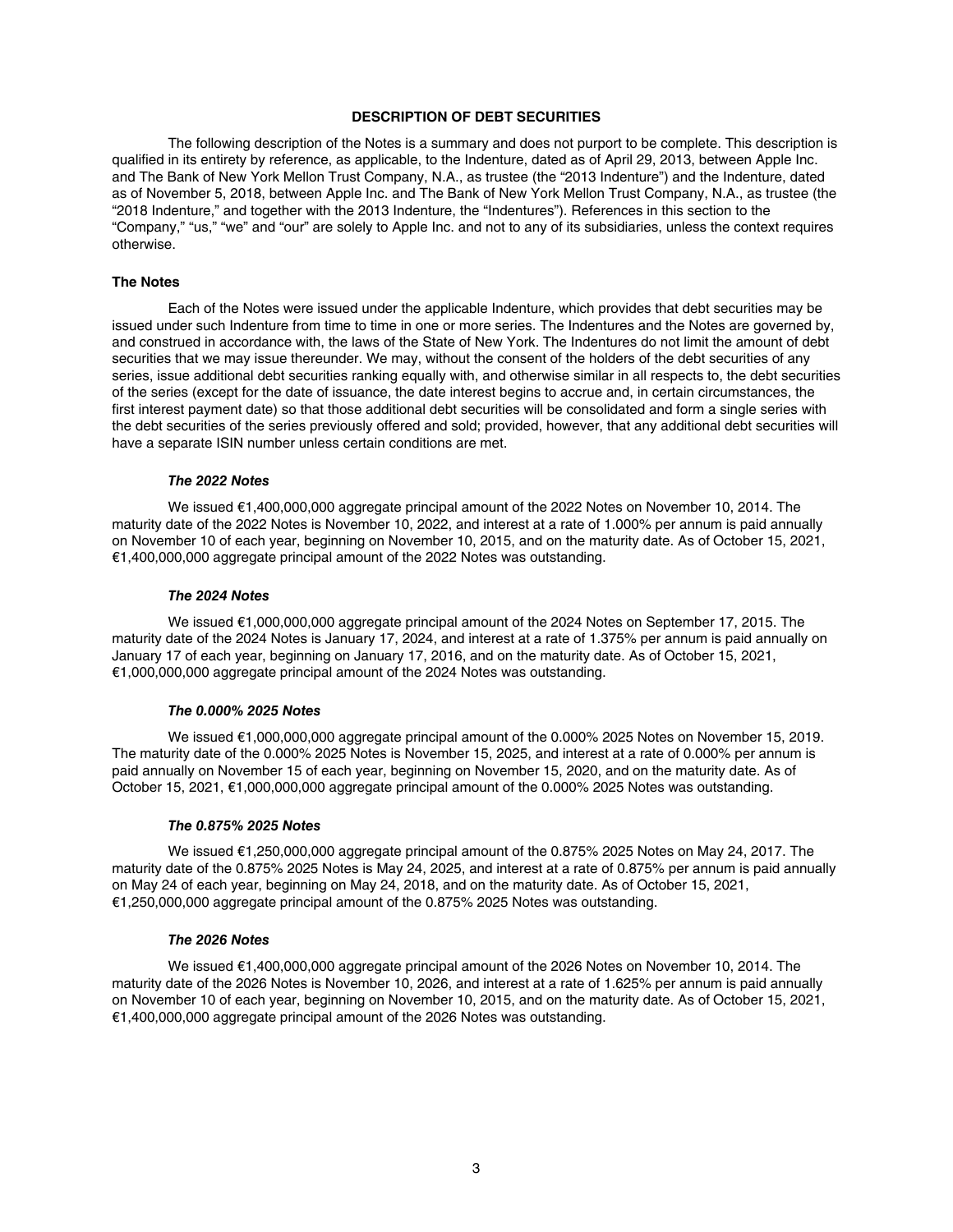#### **The 2027 Notes**

We issued €1,000,000,000 aggregate principal amount of the 2027 Notes on September 17, 2015. The maturity date of the 2027 Notes is September 17, 2027, and interest at a rate of 2.000% per annum is paid annually on September 17 of each year, beginning on September 17, 2016, and on the maturity date. As of October 15, 2021, €1,000,000,000 aggregate principal amount of the 2027 Notes was outstanding.

## **The 1.375% 2029 Notes**

We issued €1,250,000,000 aggregate principal amount of the 1.375% 2029 Notes on May 24, 2017. The maturity date of the 1.375% 2029 Notes is May 24, 2029, and interest at a rate of 1.375% per annum is paid annually on May 24 of each year, beginning on May 24, 2018, and on the maturity date. As of October 15, 2021, €1,250,000,000 aggregate principal amount of the 1.375% 2029 Notes was outstanding.

## **The 3.050% 2029 Notes**

We issued £750,000,000 aggregate principal amount of the 3.050% 2029 Notes on July 31, 2015. The maturity date of the 3.050% 2029 Notes is July 31, 2029, and interest at a rate of 3.050% per annum is paid semiannually on January 31 and July 31 of each year, beginning on January 31, 2016, and on the maturity date. As of October 15, 2021, £750,000,000 aggregate principal amount of the 3.050% 2029 Notes was outstanding.

## **The 2031 Notes**

We issued €1,000,000,000 aggregate principal amount of the 2031 Notes on November 15, 2019. The maturity date of the 2031 Notes is November 15, 2031, and interest at a rate of 0.500% per annum is paid annually on November 15 of each year, beginning on November 15, 2020, and on the maturity date. As of October 15, 2021, €1,000,000,000 aggregate principal amount of the 2031 Notes was outstanding.

#### **The 2042 Notes**

We issued £500,000,000 aggregate principal amount of the 2042 Notes on July 31, 2015. The maturity date of the 2042 Notes is July 31, 2042, and interest at a rate of 3.600% per annum is paid semi-annually on January 31 and July 31 of each year, beginning on January 31, 2016, and on the maturity date. As of October 15, 2021, £500,000,000 aggregate principal amount of the 2042 Notes was outstanding.

# **Ranking**

The Notes are our senior unsecured indebtedness and rank equally with each other and with all of our other senior unsecured and unsubordinated indebtedness from time to time outstanding. However, the Notes are structurally subordinated to any indebtedness and preferred stock, if any, of our subsidiaries and are effectively subordinated to any secured indebtedness to the extent of the value of the assets securing such indebtedness. Claims of the creditors of our subsidiaries generally have priority with respect to the assets and earnings of such subsidiaries over the claims of our creditors, including holders of the Notes. Accordingly, the Notes are effectively subordinated to creditors, including trade creditors and preferred stockholders, if any, of our subsidiaries. The Indentures do not restrict our ability or that of our subsidiaries to incur additional indebtedness.

#### **Payment on the Notes**

All payments of principal of, the redemption price (if any), and interest and additional amounts (if any) on the 2022 Notes, the 2024 Notes, the 0.000% 2025 Notes, the 0.875% 2025 Notes, the 2026 Notes, the 2027 Notes, the 1.375% 2029 Notes and the 2031 Notes are payable in euro, provided that, if the euro is unavailable to the Company due to the imposition of exchange controls or other circumstances beyond the Company's control, or if the euro is no longer being used by the then member states of the European Monetary Union that have adopted the euro as their currency or for the settlement of transactions by public institutions of or within the international banking community, then all payments in respect of the 2022 Notes, the 2024 Notes, the 0.000% 2025 Notes, the 0.875% 2025 Notes, the 2026 Notes, the 2027 Notes, the 1.375% 2029 Notes and the 2031 Notes will be made in U.S. dollars, until the euro is again available to the Company or so used. The amount payable on any date in euro will be converted into U.S. dollars at the rate mandated by the U.S. Federal Reserve Board as of the close of business on the second Business Day prior to the relevant payment date or, in the event the U.S. Federal Reserve Board has not mandated a rate of conversion, on the basis of the most recent U.S. dollar/euro exchange rate published in The Wall Street Journal on or prior to the second Business Day prior to the relevant payment date. Any payment in respect of the 2022 Notes, the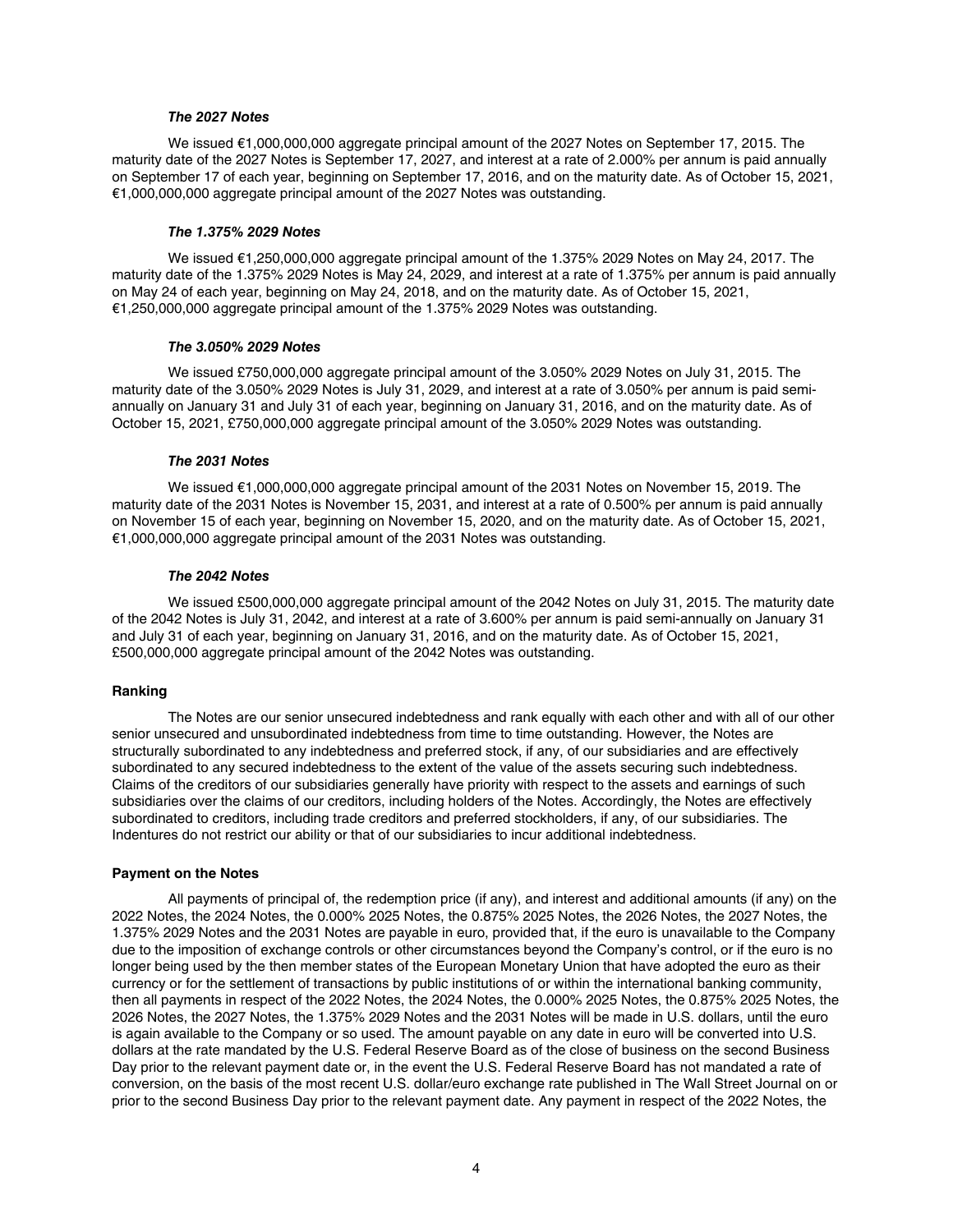2024 Notes, the 0.000% 2025 Notes, the 0.875% 2025 Notes, the 2026 Notes, the 2027 Notes, the 1.375% 2029 Notes and the 2031 Notes so made in U.S. dollars will not constitute an event of default under such Notes or the applicable Indenture.

With respect to the 2022 Notes, the 2024 Notes, the 0.000% 2025 Notes, the 0.875% 2025 Notes, the 2026 Notes, the 2027 Notes, the 1.375% 2029 Notes and the 2031 Notes, "Business Day" means any day, other than a Saturday or Sunday, (1) which is not a day on which banking institutions in The City of New York or London are authorized or required by law, regulation or executive order to close and (2) on which the Trans-European Automated Real-time Gross Settlement Express Transfer system (the TARGET2 system), or any successor thereto, is open.

All payments of principal of, the redemption price (if any), and interest and additional amounts (if any) on the 3.050% 2029 Notes and the 2042 Notes are payable in pounds sterling, or, if the United Kingdom adopts euro as its lawful currency, in euro. If pounds sterling or, in the event the Notes are redenominated into euro, euro is unavailable to the Company due to the imposition of exchange controls or other circumstances beyond the Company's control or, in the event the notes are redenominated into euro, the euro is no longer being used by the then member states of the European Monetary Union that have adopted the euro as their currency or for the settlement of transactions by public institutions of or within the international banking community, then all payments in respect of the 3.050% 2029 Notes and the 2042 Notes will be made in U.S. dollars until the pound sterling or euro, as the case may be, is again available to the Company or so used. The amount payable on any date in pounds sterling or, in the event such Notes are redenominated into euro, euro will be converted into U.S. dollars at the rate mandated by the U.S. Federal Reserve Board as of the close of business on the second Business Day prior to the relevant payment date or, in the event the U.S. Federal Reserve Board has not mandated a rate of conversion, on the basis of the most recent U.S. dollar/pounds sterling or, in the event the Notes are redenominated into euro, the most recent U.S. dollar/euro exchange rate published in The Wall Street Journal on or prior to the second Business Day prior to the relevant payment date. Any payment in respect of the 3.050% 2029 Notes and the 2042 Notes so made in U.S. dollars will not constitute an event of default under such Notes or the 2013 Indenture.

With respect to the 3.050% 2029 Notes and the 2042 Notes, "Business Day" means any day which is not a day on which banking institutions in The City of New York or London or the relevant place of payment are authorized or required by law, regulation or executive order to close.

## **Payment of Additional Amounts**

The terms of the Notes state that all payments of principal and interest in respect of the Notes will be made free and clear of, and without deduction or withholding for or on account of any present or future taxes, duties, assessments or other governmental charges of whatsoever nature required to be deducted or withheld by the United States or any political subdivision or taxing authority of or in the United States, unless such withholding or deduction is required by law.

All of the Notes also contain a covenant substantially similar to the following:

The Company will, subject to the exceptions and limitations set forth below, pay as additional interest on the Notes such additional amounts ("Additional Amounts") as are necessary in order that the net payment by the Company or the paying agent of the Company for the applicable Notes ("Paying Agent") of the principal of and interest on the Notes to a holder who is not a United States person (as defined below), after withholding or deduction for any present or future tax, assessment or other governmental charge ("Tax") imposed by the United States or a taxing authority in the United States, will not be less than the amount provided in the Notes to be then due and payable; provided, however, that the foregoing obligation to pay Additional Amounts shall not apply:

- (1) to any Tax that is imposed by reason of the holder (or the beneficial owner for whose benefit such holder holds the Notes), or a fiduciary, settlor, beneficiary, member or shareholder of the holder if the holder is an estate, trust, partnership or corporation, or a person holding a power over an estate or trust administered by a fiduciary holder, being considered as:
	- (a) being or having been engaged in a trade or business in the United States or having or having had a permanent establishment in the United States;
	- (b) having a current or former connection with the United States (other than a connection arising solely as a result of the ownership of the Notes, the receipt of any payment or the enforcement of any rights hereunder), including being or having been a citizen or resident of the United States;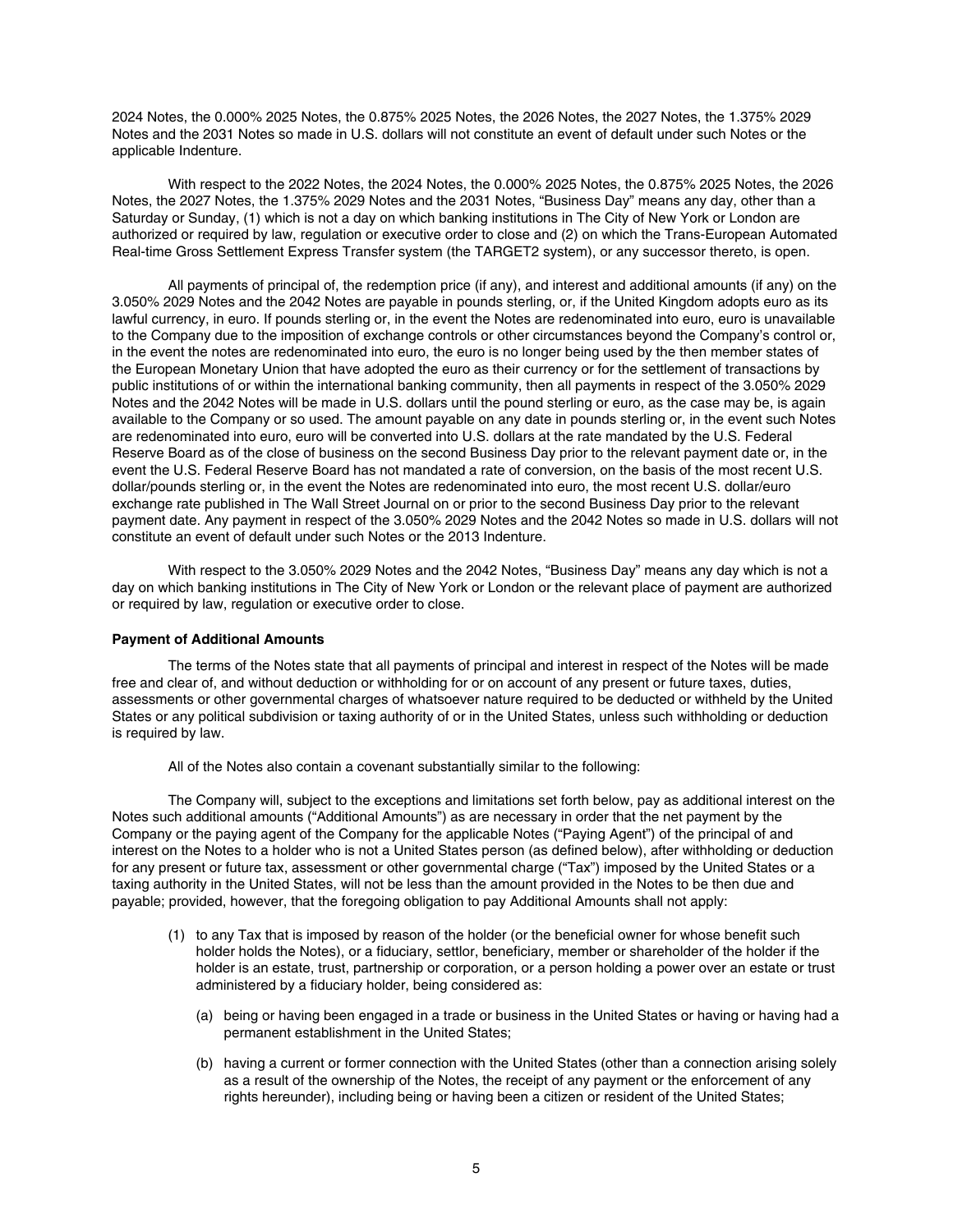- (c) being or having been a personal holding company, a passive foreign investment company or a controlled foreign corporation for U.S. federal income tax purposes or a corporation that has accumulated earnings to avoid U.S. federal income tax;
- (d) being or having been a "10-percent shareholder" of the Company as defined in Section 871(h)(3) of the Internal Revenue Code of 1986, as amended (the "Code");
- (e) being a controlled foreign corporation that is related to the Company within the meaning of Section 864(d)(4) of the Code; or
- (f) being a bank receiving payments on an extension of credit made pursuant to a loan agreement entered into in the ordinary course of its trade or business;
- (2) to any holder that is not the sole beneficial owner of the Notes, or a portion of the Notes, or that is a fiduciary, partnership or limited liability company, but only to the extent that a beneficial owner with respect to the holder, a beneficiary or settlor with respect to the fiduciary, or a beneficial owner or member of the partnership or limited liability company would not have been entitled to the payment of an additional amount had the beneficiary, settlor, beneficial owner or member received directly its beneficial or distributive share of the payment;
- (3) to any Tax that would not have been imposed but for the failure of the holder or any other person to comply with certification, identification or information reporting requirements concerning the nationality, residence, identity or connection with the United States of the holder or beneficial owner of the Notes, if compliance is required by statute, by regulation of the United States or any taxing authority therein or by an applicable income tax treaty to which the United States is a party as a precondition to exemption from such Tax (including, but not limited to, the requirement to provide Internal Revenue Service Forms W-8BEN, W-8BEN-E, W-8ECI, or any subsequent versions thereof or successor thereto, and any documentation requirement under an applicable income tax treaty);
- (4) to any Tax that is imposed otherwise than by withholding by the Company or a Paying Agent from the payment;
- (5) to any Tax that would not have been imposed but for a change in law, regulation, or administrative or judicial interpretation that becomes effective more than 10 days after the payment becomes due or is duly provided for, whichever occurs later;
- (6) to any estate, inheritance, gift, sales, excise, transfer, wealth, capital gains or personal property or similar Tax;
- (7) to any Tax required to be withheld by any paying agent from any payment of principal of or interest on any Note, if such payment can be made without such withholding by at least one other paying agent;
- (8) to any Tax that would not have been imposed but for the presentation by the holder of any Note, where presentation is required, for payment on a date more than 30 days after the date on which payment became due and payable or the date on which payment thereof is duly provided for, whichever occurs later;
- (9) to any Tax imposed under Sections 1471 through 1474 of the Code (or any amended or successor provisions), any current or future regulations or official interpretations thereof, any agreement entered into pursuant to Section 1471(b) of the Code, or any fiscal or regulatory legislation, rules or practices adopted pursuant to any intergovernmental agreement entered into in connection with the implementation of such sections of the Code; or
- (10) in the case of any combination of items (1) through (9) above.

The Notes are subject in all cases to any tax, fiscal or other law or regulation or administrative or judicial interpretation applicable to the Notes. Except as specifically provided under this heading "—Payment of Additional Amounts," the Company will not be required to make any payment for any Tax imposed by any government or a political subdivision or taxing authority of or in any government or political subdivision. As used under "—Payment of Additional Amounts" and under "—Redemption for Tax Reasons," the term "United States" means the United States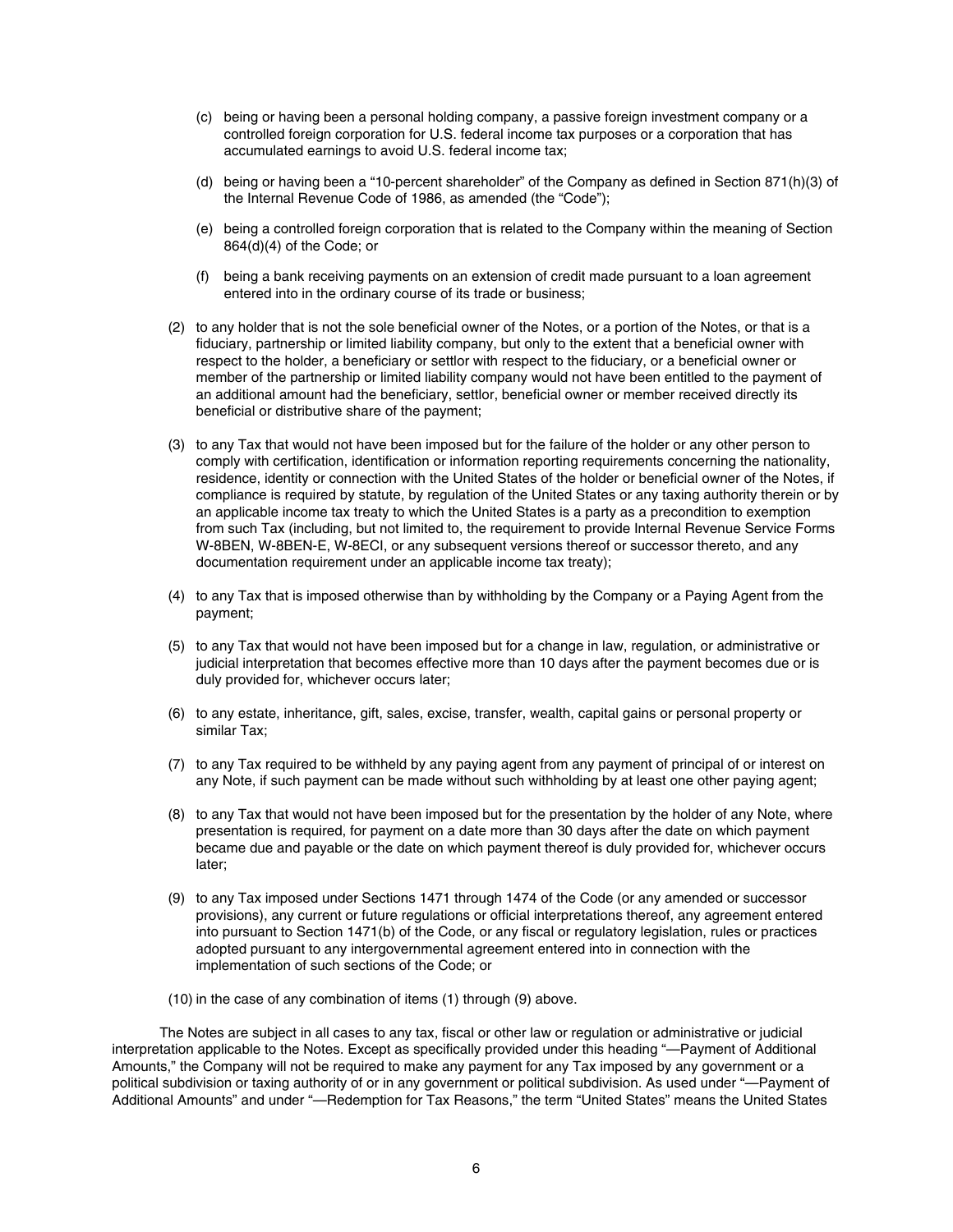of America (including the states and the District of Columbia and any political subdivision thereof), and the term "United States person" means any individual who is a citizen or resident of the United States for U.S. federal income tax purposes, a corporation, partnership or other entity created or organized in or under the laws of the United States, any state of the United States or the District of Columbia (other than a partnership that is not treated as a United States person under any applicable Treasury regulations), or any estate or trust the income of which is subject to U.S. federal income taxation regardless of its source.

# **Redemption for Tax Reasons**

If, as a result of any change in, or amendment to, or, in the case of the 0.000% 2025 Notes and the 2031 Notes, introduction of, the laws (or any regulations or rulings promulgated under the laws) of the United States (or any political subdivision or taxing authority of or in the United States), or any change in, or amendments to, an official position regarding the application or interpretation of such laws, regulations or rulings, which change or amendment is announced or becomes effective on or after the date of the applicable prospectus supplement, we become, or based upon a written opinion of independent counsel selected by us, will become obligated to pay additional amounts as described above under the heading "Payments of Additional Amounts" with respect to a series of the Notes, then we may at our option redeem, in whole, but not in part, in the case of the 2022 Notes, the 2024 Notes, the 2026 Notes, the 2027 Notes, the 3.050% 2029 Notes and the 2042 Notes, the Notes of such series on not less than 30 nor more than 60 days' prior notice, in the case of the 0.875% 2025 Notes and the 1.375% 2029 Notes, the Notes of such series on not less than 15 nor more than 60 days' notice, and in the case of the 0.000% 2025 Notes and the 2031 Notes, the Notes of such series on not less than 10 nor more than 60 days' prior notice, in each case at a redemption price equal to 100% of their principal amount, together with interest accrued but unpaid on those Notes to (and, in the case of the 0.000% 2025 Notes and the 2031 Notes, but not including) the date fixed for redemption.

## **Optional Redemption**

We may redeem the 2022 Notes, the 2024 Notes, the 2026 Notes, the 2027 Notes, the 3.050% 2029 Notes and the 2042 Notes at our option, at any time in whole or from time to time in part, at a redemption price equal to the greater of:

- 100% of the principal amount of the Notes to be redeemed; or
- the sum of the present values of the remaining scheduled payments of principal and interest thereon (not including any portion of such payments of interest accrued as of the date of redemption), discounted to the date of redemption on an annual basis (ACTUAL/ACTUAL (ICMA)) at the applicable Comparable Government Bond Rate (as defined below), plus 5 basis points in the case of the 2022 Notes, plus 10 basis points in the case of the 2026 Notes, plus 15 basis points in the case of the 2024 Notes, the 3.050% 2029 Notes and the 2042 Notes and plus 20 basis points in the case of the 2027 Notes.

We may redeem the 0.000% 2025 Notes, the 0.875% 2025 Notes, the 1.375% 2029 Notes and the 2031 Notes at our option, at any time in whole or from time to time in part, prior to the applicable Par Call Date at a redemption price equal to the greater of:

- 100% of the principal amount of the Notes to be redeemed; or
- the sum of the present values of the remaining scheduled payments of principal and interest thereon assuming that the Notes matured on the applicable Par Call Date (not including any portion of such payments of interest accrued as of the date of redemption), discounted to the date of redemption on an annual basis (ACTUAL/ACTUAL (ICMA)) at the applicable Comparable Government Bond Rate (as defined below), plus 10 basis points in the case of the 0.000% 2025 Notes, plus 15 basis points in the case of the 0.875% 2025 Notes and the 2031 Notes, and 20 basis points in the case of the 2029 Notes.

"Par Call Date" means (i) with respect to the 0.000% 2025 Notes, August 15, 2025 (three months prior to the maturity date of the 0.000% 2025 Notes), (ii) with respect to the 0.875% 2025 Notes, February 24, 2025 (three months prior to the maturity date of the 0.875% 2025 Notes), (iii) with respect to the 1.375% 2029 Notes, February 24, 2029 (three months prior to the maturity date of 1.375% 2029 Notes) and (iv) with respect to the 2031 Notes, August 15, 2031 (three months prior to the maturity of the 2031 Notes).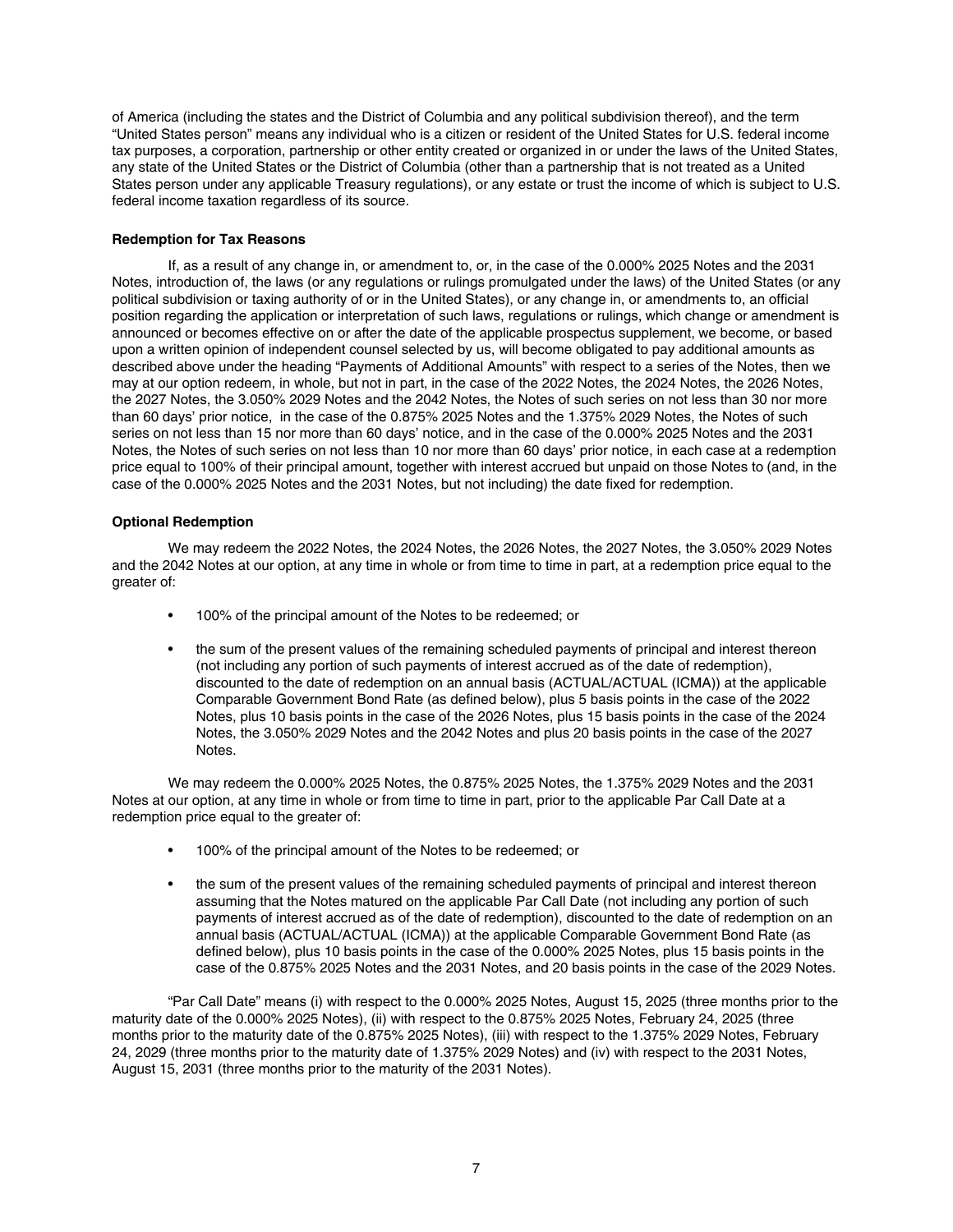If any of the 0.000% 2025 Notes, the 0.875% 2025 Notes, the 1.375% 2029 Notes or the 2031 Notes are redeemed on or after the applicable Par Call Date, the redemption price for such Notes will equal 100% of the principal amount of the Notes being redeemed.

In each case upon redemption of the Notes, we will pay accrued and unpaid interest on the principal amount being redeemed to, but excluding, the date of redemption.

Installments of interest on Notes being redeemed that are due and payable on interest payment dates falling on or prior to a redemption date shall be payable on the interest payment date to the holders as of the close of business on the relevant regular record date according to the Notes and the applicable Indenture.

"Comparable Government Bond" means, in relation to any Comparable Government Bond Rate calculation for the 2022 Notes, the 2024 Notes, the 2026 Notes and the 2027 Notes, at the discretion of an independent investment bank selected by us, a German government bond whose maturity is closest to the maturity of the Notes being redeemed, or if such independent investment bank in its discretion determines that such similar bond is not in issue, such other German government bond as such independent investment bank may, with the advice of three brokers of, and/or market makers in, German government bonds selected by us, determine to be appropriate for determining the Comparable Government Bond Rate.

"Comparable Government Bond" means, in relation to any Comparable Government Bond Rate calculation for the 3.050% 2029 Notes and the 2042 Notes, at the discretion of an independent investment bank selected by us, a United Kingdom government bond whose maturity is closest to the maturity of the Notes being redeemed, or if such independent investment bank in its discretion determines that such similar bond is not in issue, such other United Kingdom government bond as such independent investment bank may, with the advice of three brokers of, and/or market makers in, United Kingdom government bonds selected by us, determine to be appropriate for determining the Comparable Government Bond Rate.

"Comparable Government Bond" means, in relation to any Comparable Government Bond Rate calculation for the 0.000% 2025 Notes, the 0.875% 2025 Notes, the 1.375% 2029 Notes and the 2031 Notes, at the discretion of an independent investment bank selected by us, a German government bond whose maturity is closest to the applicable Par Call Date of the Notes being redeemed, or if such independent investment bank in its discretion determines that such similar bond is not in issue, such other German government bond as such independent investment bank may, with the advice of three brokers of, and/or market makers in, German government bonds selected by us, determine to be appropriate for determining the Comparable Government Bond Rate.

"Comparable Government Bond Rate" means the price, expressed as a percentage (rounded to three decimal places, with 0.0005 being rounded upwards), at which the gross redemption yield on the Notes, if they were to be purchased at such price on the third business day prior to the date fixed for redemption, would be equal to the gross redemption yield on such business day of the Comparable Government Bond on the basis of the middle market price of the Comparable Government Bond prevailing at 11:00 a.m. (London time) on such business day as determined by an independent investment bank selected by us.

#### **Covenants**

The Indentures set forth limited covenants that apply to the Notes. However, these covenants do not, among other things:

- limit the amount of indebtedness or lease obligations that may be incurred by us and our subsidiaries;
- limit our ability or that of our subsidiaries to issue, assume or guarantee debt secured by liens; or
- restrict us from paying dividends or making distributions on our capital stock or purchasing or redeeming our capital stock.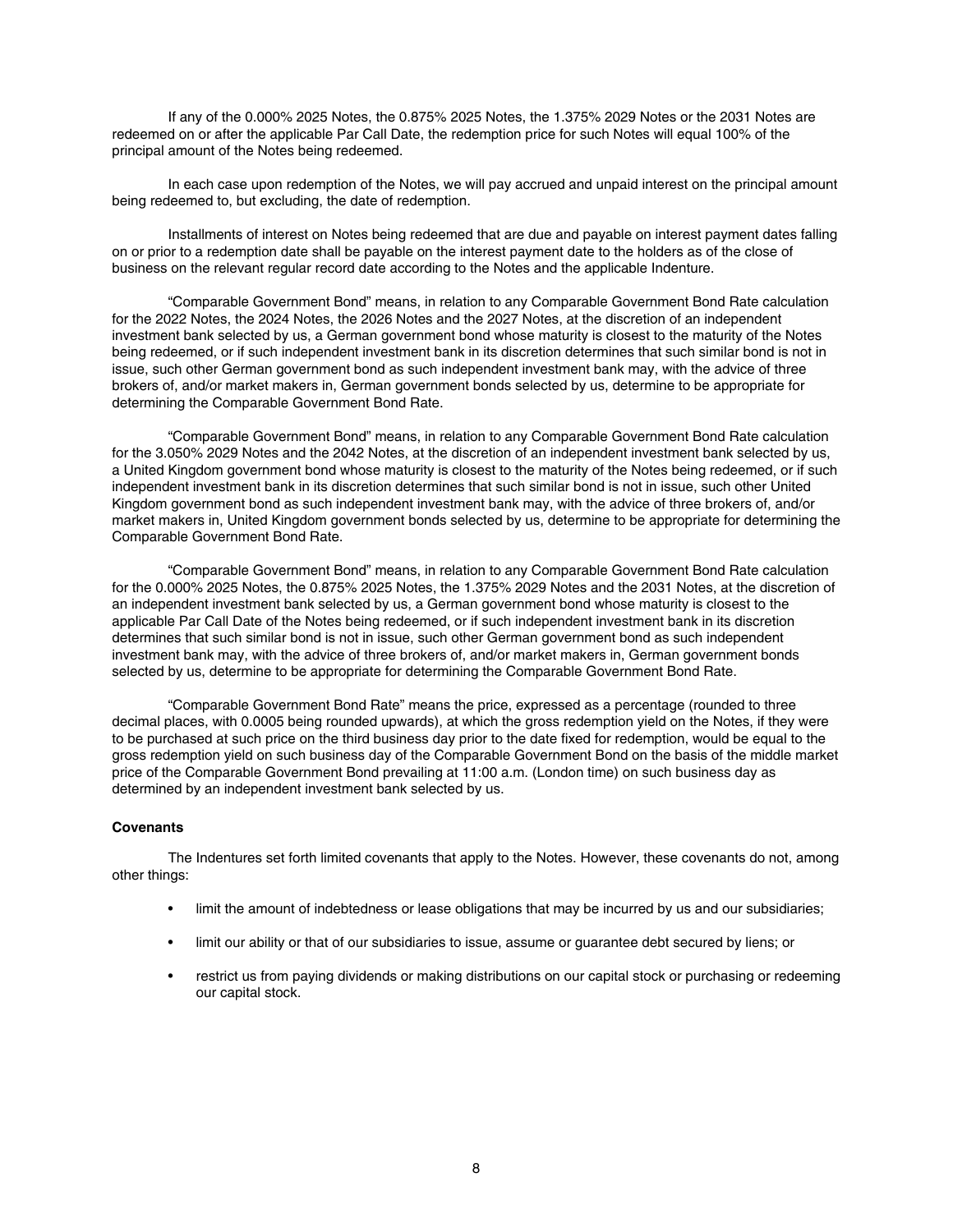#### **Consolidation, Merger and Sale of Assets**

The Indentures provide that we may consolidate with or merge with or into any other person, and may sell, transfer, or lease or convey all or substantially all of our properties and assets to another person; provided that the following conditions are satisfied:

- we are the continuing entity, or the resulting, surviving or transferee person (the "Successor") is a person (if such person is not a corporation, then the Successor will include a corporate co-issuer of the debt securities) organized and existing under the laws of the United States of America, any state thereof or the District of Columbia and the Successor (if not us) will expressly assume, by supplemental indenture, all of our obligations under the debt securities and the applicable Indenture and, for each security that by its terms provides for conversion, provide for the right to convert such security in accordance with its terms;
- immediately after giving effect to such transaction, no default or event of default under the applicable Indenture has occurred and is continuing; and
- in the case of the 2013 Indenture, the trustee receives from us an officers' certificate and an opinion of counsel that the transaction and such supplemental indenture, as the case may be, complies with the applicable provisions of the 2013 Indenture.

If we consolidate or merge with or into any other person or sell, transfer, lease or convey all or substantially all of our properties and assets in accordance with the Indentures, the Successor will be substituted for us in the Indentures, with the same effect as if it had been an original party to the Indentures. As a result, the Successor may exercise our rights and powers under the Indentures, and we will be released from all our liabilities and obligations under the Indentures and under the debt securities.

For purposes of this covenant, "person" means any individual, corporation, partnership, limited liability company, joint venture, association, joint-stock company, trust, unincorporated organization or government or any agency or political subdivision thereof or any other entity.

# **Events of Default**

Each of the following events are defined in the Indentures as an "event of default" (whatever the reason for such event of default and whether or not it will be voluntary or involuntary or be effected by operation of law or pursuant to any judgment, decree or order of any court or any order, rule or regulation of any administrative or governmental body) with respect to the debt securities of any series:

- (1) default in the payment of any installment of interest on any debt securities of such series for 30 days after becoming due;
- (2) default in the payment of principal of or premium, if any, on any debt securities of such series when it becomes due and payable at its stated maturity, upon optional redemption, upon declaration or otherwise;
- (3) default in the performance, or breach, of any covenant or agreement of ours in the applicable Indenture with respect to the debt securities of such series (other than a covenant or agreement, a default in the performance of which or a breach of which is elsewhere in the applicable Indenture specifically dealt with or that has expressly been included in the applicable Indenture solely for the benefit of a series of debt securities other than such series), which continues for a period of 90 days after written notice to us by the trustee or to us and the trustee by the holders of, in the case of the 2013 Indenture, at least 25% in aggregate principal amount of the outstanding debt securities of that series, and in the case of the 2018 Indenture, at least 33% in aggregate principal amount of the outstanding debt securities of that series;
- (4) we, pursuant to or within the meaning of the Bankruptcy Law:
	- commence a voluntary case or proceeding;
	- consent to the entry of an order for relief against us in an involuntary case or proceeding;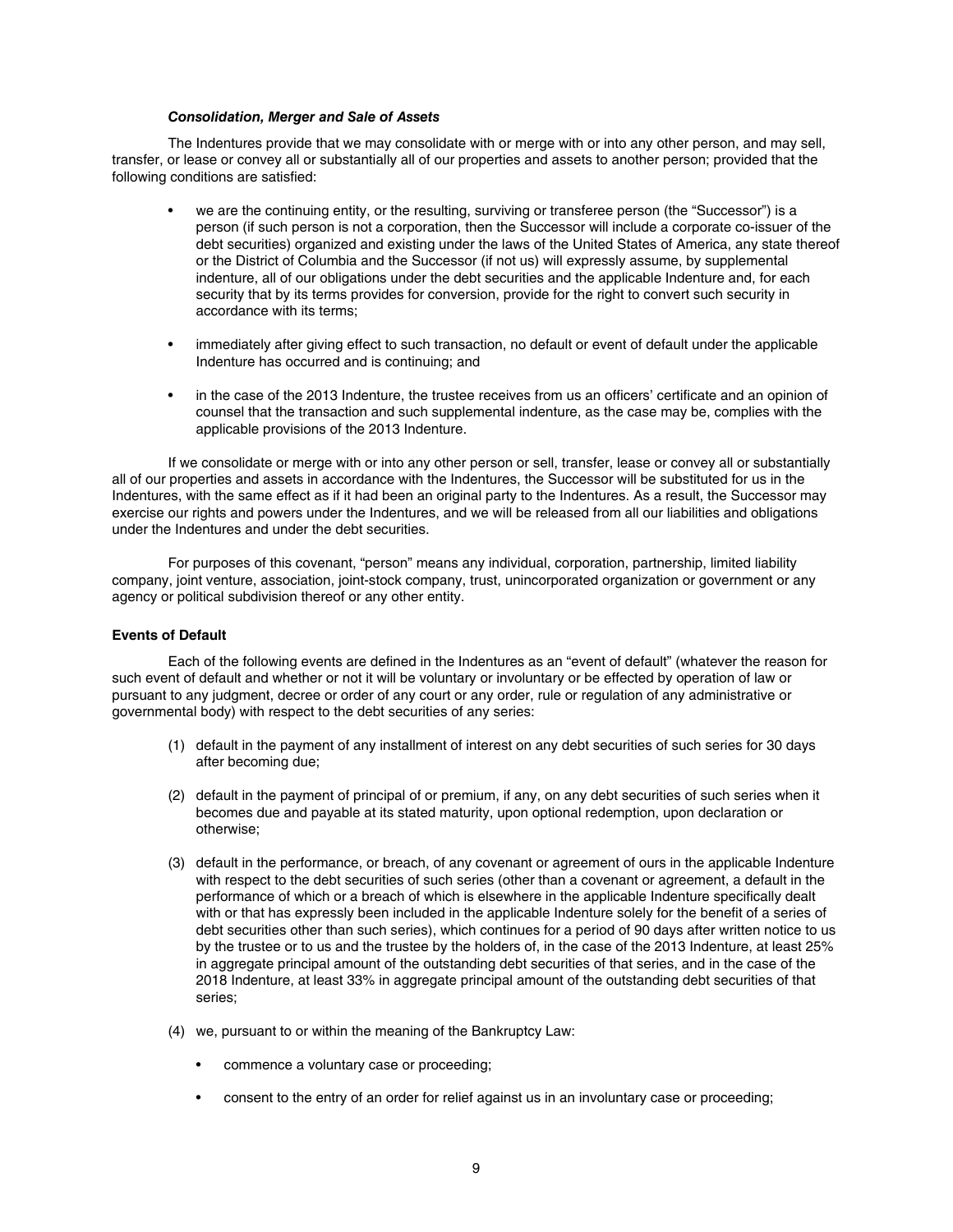- consent to the appointment of a custodian of us or for all or substantially all of our property;
- make a general assignment for the benefit of our creditors;
- file a petition in bankruptcy or answer or consent seeking reorganization or relief;
- consent to the filing of such petition or the appointment of or taking possession by a custodian; or
- take any comparable action under any foreign laws relating to insolvency;
- (5) a court of competent jurisdiction enters an order or decree under any Bankruptcy Law that:
	- is for relief against us in an involuntary case, or adjudicates us insolvent or bankrupt;
	- appoints a custodian of us or for all or substantially all of our property; or
	- orders the winding-up or liquidation of us (or any similar relief is granted under any foreign laws);

and the order or decree remains unstayed and in effect for 90 days (or, in the case of the 2018 Indenture, 90 consecutive days); or

(6) any other event of default provided with respect to debt securities of such series occurs.

"Bankruptcy Law" means Title 11, United States Code or any similar federal or state or foreign law for the relief of debtors. "Custodian" means any custodian, receiver, trustee, assignee, liquidator or other similar official under any Bankruptcy Law.

If an event of default with respect to debt securities of any series (other than an event of default relating to certain events of bankruptcy, insolvency, or reorganization of us) occurs and is continuing, the trustee by notice to us, or the holders of, in the case of the 2013 Indenture, at least 25% in aggregate principal amount of the outstanding debt securities of such series, and in the case of the 2018 Indenture, at least 33% in aggregate principal amount of the outstanding debt securities of such series, by notice to us and the trustee, may, and the trustee at the request of these holders will, declare the principal of and premium, if any, and accrued and unpaid interest on all the debt securities of such series to be due and payable. Upon such a declaration, such principal, premium and accrued and unpaid interest will be due and payable immediately. If an event of default relating to certain events of bankruptcy, insolvency, or reorganization of us occurs and is continuing, the principal of and premium, if any, and accrued and unpaid interest on the debt securities of such series will become and be immediately due and payable without any declaration or other act on the part of the trustee or any holders.

The holders of not less than a majority in aggregate principal amount of the outstanding debt securities of any series may rescind a declaration of acceleration and its consequences, if we have deposited certain sums with the trustee and all events of default with respect to the debt securities of such series, other than the non-payment of the principal or interest which have become due solely by such acceleration, have been cured or waived, as provided in the Indentures.

An event of default for a particular series of debt securities does not necessarily constitute an event of default for any other series of debt securities issued under the Indentures.

We are required to furnish the trustee annually within 120 days after the end of our fiscal year a statement by one of our officers to the effect that, to the best knowledge of such officer, we are not in default in the fulfillment of any of our obligations under the applicable Indenture or, if there has been a default in the fulfillment of any such obligation, specifying each such default and the nature and status thereof.

No holder of any debt securities of any series will have any right to institute any judicial or other proceeding with respect to the applicable Indenture, or for the appointment of a receiver or trustee, or for any other remedy unless:

(1) an event of default has occurred and is continuing and such holder has given the trustee prior written notice of such continuing event of default with respect to the debt securities of such series;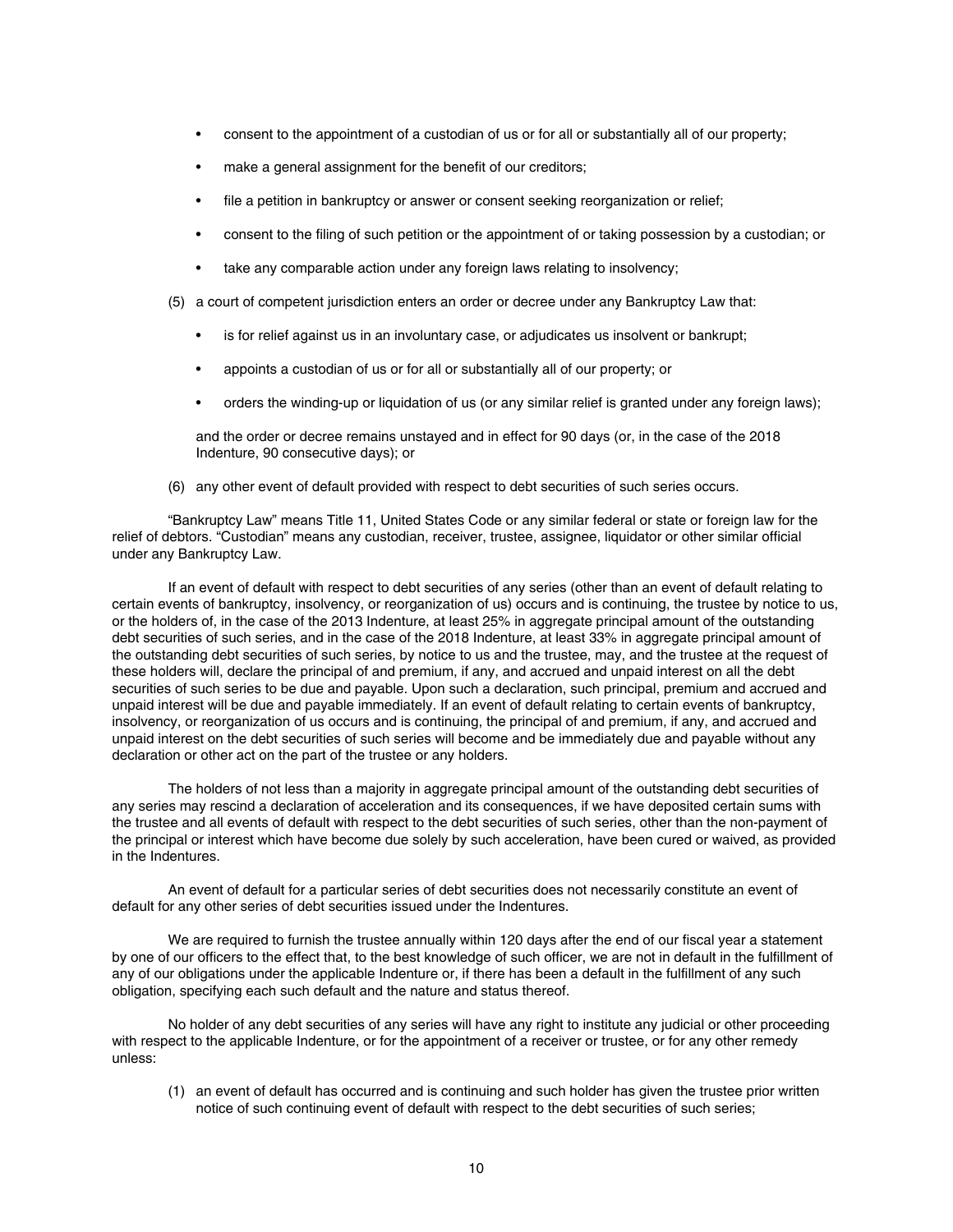- (2) in the case of the 2013 Indenture, the holders of not less than 25% of the aggregate principal amount of the outstanding debt securities of such series, and in the case of the 2018 Indenture, the holders of not less than 33% of the aggregate principal amount of the outstanding debt securities of such series have requested the trustee to institute proceedings in respect of such event of default;
- (3) the trustee has been offered indemnity reasonably satisfactory to it against its costs, expenses and liabilities in complying with such request;
- (4) the trustee has failed to institute proceedings 60 days after the receipt of such notice, request and offer of indemnity; and
- (5) no direction inconsistent with such written request has been given for 60 days by the holders of a majority in aggregate principal amount of the outstanding debt securities of such series.

The holders of a majority in aggregate principal amount of outstanding debt securities of a series will have the right, subject to certain limitations, to direct the time, method and place of conducting any proceeding for any remedy available to the trustee with respect to the debt securities of that series or exercising any trust or power conferred to the trustee, and to waive certain defaults. Each of the Indentures provides that if an event of default occurs and is continuing, the trustee will exercise such of its rights and powers under such Indenture, and use the same degree of care and skill in their exercise, as a prudent person would exercise or use under the circumstances in the conduct of such person's own affairs. Subject to such provisions, the trustee will be under no obligation to exercise any of its rights or powers under the applicable Indenture at the request of any of the holders of the debt securities of a series unless they will have offered to the trustee security or indemnity satisfactory to the trustee against the costs, expenses and liabilities which might be incurred by it in compliance with such request.

Notwithstanding the foregoing, the holder of any debt security will have an absolute and unconditional right to receive payment of the principal of and premium, if any, and interest on that debt security on or after the due dates expressed in that debt security and to institute suit for the enforcement of payment.

## **Modification and Waivers**

Modification and amendments of the Indentures and the Notes may be made by us and the trustee with the consent of the holders of not less than a majority in aggregate principal amount of the outstanding series of Notes affected thereby; provided, however, that no such modification or amendment may, without the consent of the holder of each outstanding Note of that series affected thereby:

- change the stated maturity of the principal of, or installment of interest on, any Note;
- reduce the principal amount of any Note or reduce the amount of the principal of any Note which would be due and payable upon a declaration of acceleration of the maturity thereof or reduce the rate of interest on any Note;
- reduce any premium payable on the redemption of any Note or change the date on which any Note may or must be redeemed (in the case of the 2018 Indenture, it being understood that a change to any notice requirement with respect to such date shall not be deemed to be a change of such date);
- change the coin or currency in which the principal of, premium, if any, or interest on any Note is payable;
- impair the right of any holder to institute suit for the enforcement of any payment on or after the stated maturity of any Note (or, in the case of redemption, on or after the redemption date);
- reduce the percentage in principal amount of the outstanding Notes, the consent of whose holders is required in order to take certain actions;
- reduce the requirements for quorum or voting by holders of Notes in the applicable Indenture or the Note;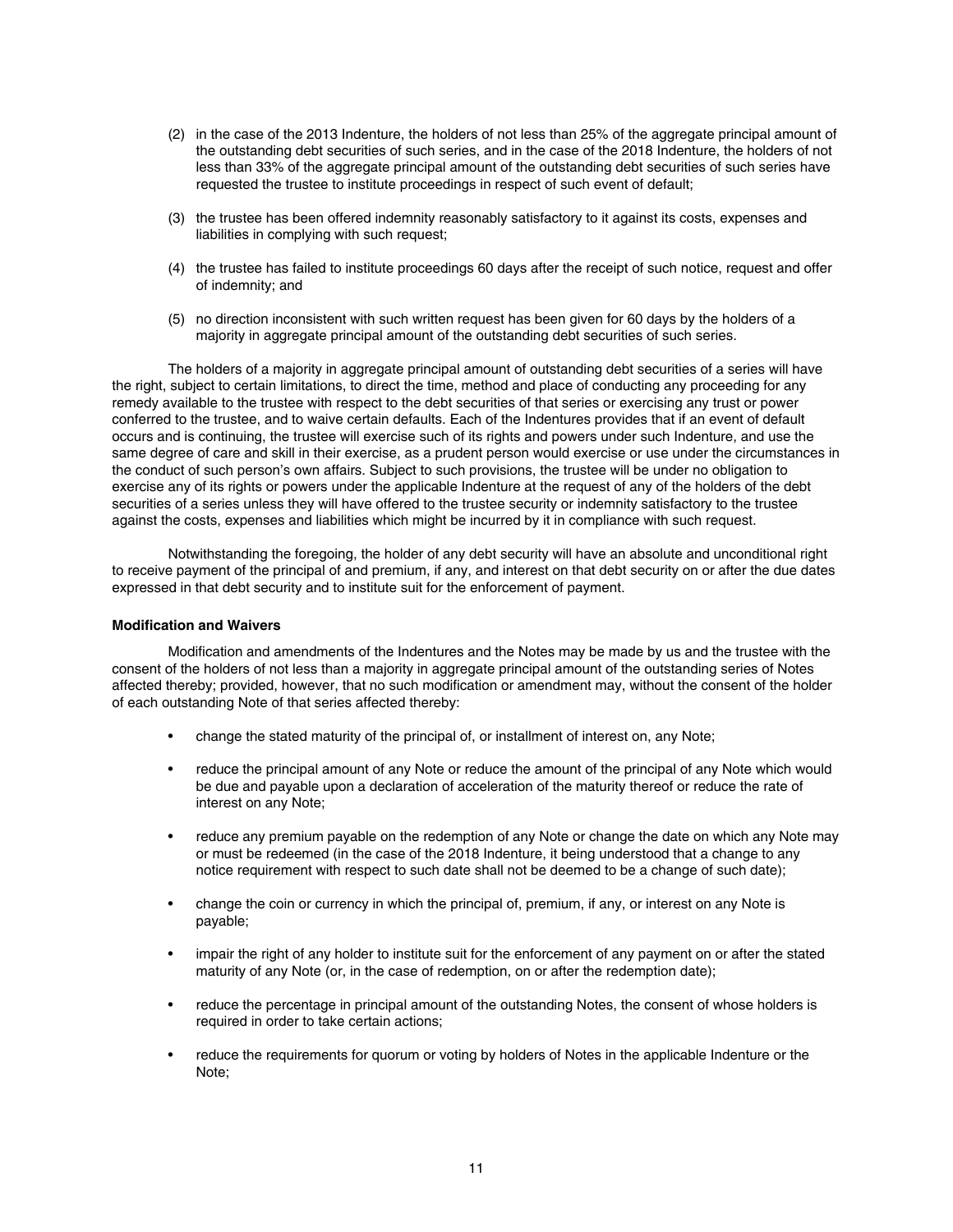- modify any of the provisions in the applicable Indenture regarding the waiver of past defaults and the waiver of certain covenants by the holders of Notes except to increase any percentage vote required or to provide that certain other provisions of the applicable Indenture cannot be modified or waived without the consent of the holder of each Notes affected thereby;
- make any change that adversely affects the right to convert or exchange any debt security or decreases the conversion or exchange rate or increases the conversion price of any convertible or exchangeable debt security, unless such decrease or increase is permitted by the terms of the debt securities; or
- modify any of the above provisions.

We and the trustee may, without the consent of any holders, modify or amend the terms of the Indentures and any series of Notes with respect to the following:

- to add to our covenants for the benefit of holders of all or any series of the Notes or to surrender any right or power conferred upon us;
- to evidence the succession of another person to, and the assumption by the successor of our covenants, agreements and obligations under, the applicable Indenture pursuant to the covenant described above under the caption "Covenants—Consolidation, Merger and Sale of Assets";
- to add any additional events of default for the benefit of holders of all or any series of the Notes;
- to add one or more guarantees, and in the case of the 2018 Indenture, co-obligors, for the benefit of holders of the Notes;
- to secure the Notes pursuant to the covenants of the Indenture;
- to add or appoint a successor or separate trustee or other agent;
- to provide for the issuance of additional debt securities of any series;
- to establish the form or terms of the debt securities of any series as permitted by the Indenture;
- to comply with the rules of any applicable securities depository;
- to provide for uncertificated Notes in addition to or in place of certificated Notes;
- in the case of the 2013 Indenture, to add to, change or eliminate any of the provisions of the 2013 Indenture in respect of one or more series of debt securities; provided that any such addition, change or elimination (a) shall neither (1) apply to any debt security of any series created prior to the execution of such supplemental indenture and entitled to the benefit of such provision nor (2) modify the rights of the holder of any such debt security with respect to such provision or (b) shall become effective only when there is no debt security described in clause (a)(1) outstanding;
- in the case of the 2018 Indenture, to add to, change or eliminate any of the provisions of the 2018 Indenture in respect of one or more series of debt securities; provided that any such addition, change or elimination shall become effective only when there is no outstanding security of any series created prior to the execution of such supplemental indenture that is entitled to the benefit of such provision and as to which such supplemental indenture would apply;
- to cure any ambiguity, omission, defect or inconsistency;
- to change any other provision; provided that the change does not adversely affect the interests of the holders of debt securities of, in the case of the 2013 Indenture any series, and in the case of the 2018 Indenture, any outstanding series, in any material respect;
- to supplement any of the provisions of the applicable Indenture to such extent as shall be necessary to permit or facilitate the defeasance and discharge of any series of Notes pursuant to the Indenture;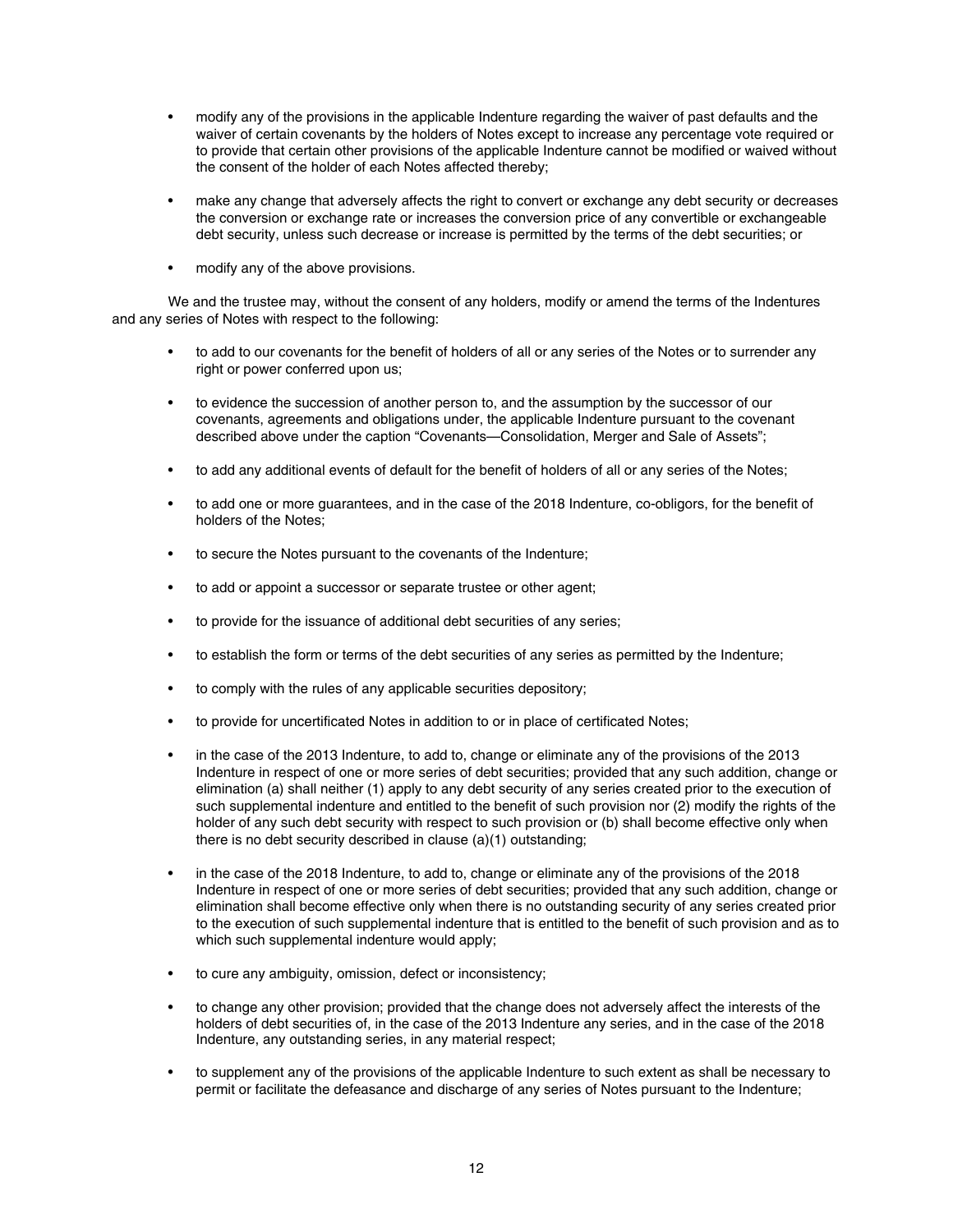provided that any such action shall not adversely affect the interests of the holders of Notes of such series or any other series of debt securities in any material respect;

- to comply with the rules or regulations of any securities exchange or automated quotation system on which any of the Notes may be listed or traded; and
- to add to, change or eliminate any of the provisions of the applicable Indenture as shall be necessary or desirable in accordance with any amendments to the Trust Indenture Act of 1939, as amended, and in the case of the 2013 Indenture, provided that such action does not adversely affect the rights or interests of any holder of debt securities in any material respect.

The holders of at least a majority in aggregate principal amount of the outstanding Notes of any series may, on behalf of the holders of all Notes of that series, waive compliance by us with certain restrictive provisions of the Indentures. The holders of not less than a majority in aggregate principal amount of the outstanding Notes of a series may, on behalf of the holders of all Notes of that series, waive any past default and its consequences under the applicable Indenture with respect to the Notes of that series, except a default (1) in the payment of principal or premium, if any, or interest on Notes of that series or (2) in respect of a covenant or provision of the applicable Indenture that cannot be modified or amended without the consent of the holder of each Note of that series. Upon any such waiver, such default will cease to exist, and any event of default arising therefrom will be deemed to have been cured, for every purpose of the Indenture; however, no such waiver will extend to any subsequent or other default or event of default or impair any rights consequent thereon.

# **Discharge, Defeasance and Covenant Defeasance**

We may discharge certain obligations to holders of the Notes of a series that have not already been delivered to the trustee for cancellation and that either have become due and payable or will become due and payable within one year (or scheduled for redemption within one year) by depositing with the trustee, in trust, funds in U.S. dollars in an amount sufficient to pay the entire indebtedness including, but not limited to, the principal and premium, if any, and interest to the date of such deposit (if due and payable) or to the maturity thereof or the redemption date of the Notes of that series, as the case may be. We may direct the trustee to invest such funds in U.S. Treasury securities with a maturity of one year or less or in a money market fund that invests solely in short-term U.S. Treasury securities.

The Indentures provide that we may elect either (1) to defease and be discharged from any and all obligations with respect to the Notes of a series (except for, among other things, obligations to register the transfer or exchange of the Notes, to replace temporary or mutilated, destroyed, lost or stolen Notes, to maintain an office or agency with respect to the Notes and to hold moneys for payment in trust) ("legal defeasance") or (2) to be released from our obligations to comply with the restrictive covenants under the applicable Indenture, and any omission to comply with such obligations will not constitute a default or an event of default with respect to the Notes of a series and clauses (3) and (6) under the caption "Events of Default" above will no longer be applied ("covenant defeasance"). Legal defeasance or covenant defeasance, as the case may be, will be conditioned upon, among other things, the irrevocable deposit by us with the trustee, in trust, of an amount in U.S. dollars, or U.S. government obligations (as such term is modified below), or both, applicable to the Notes of that series which through the scheduled payment of principal and interest in accordance with their terms will provide money in an amount sufficient to pay the principal or premium, if any, and interest on the Notes on the scheduled due dates therefor.

If we effect covenant defeasance with respect to the Notes of any series, the amount in U.S. dollars, or U.S. government obligations (as such term is modified below), or both, on deposit with the trustee will be sufficient, in the opinion of a nationally recognized firm of independent accountants, to pay amounts due on the Notes of that series at the time of the stated maturity but may not be sufficient to pay amounts due on the Notes of that series at the time of the acceleration resulting from such event of default. However, we would remain liable to make payment of such amounts due at the time of acceleration.

With respect to the 2022 Notes, the 2024 Notes, the 0.000% 2025 Notes, the 0.875% 2025 Notes, the 2026 Notes, the 2027 Notes, the 1.375% 2029 Notes and the 2031 Notes, the term "U.S. government obligations" shall instead mean (x) any security that is (i) a direct obligation of the German government or (ii) an obligation of a person controlled or supervised by and acting as an agency or instrumentality of the German government the payment of which is fully and unconditionally guaranteed by the German government or the central bank of the German government, which, in either case  $(x)(i)$  or (ii), is not callable or redeemable at the option of the issuer thereof, and  $(y)$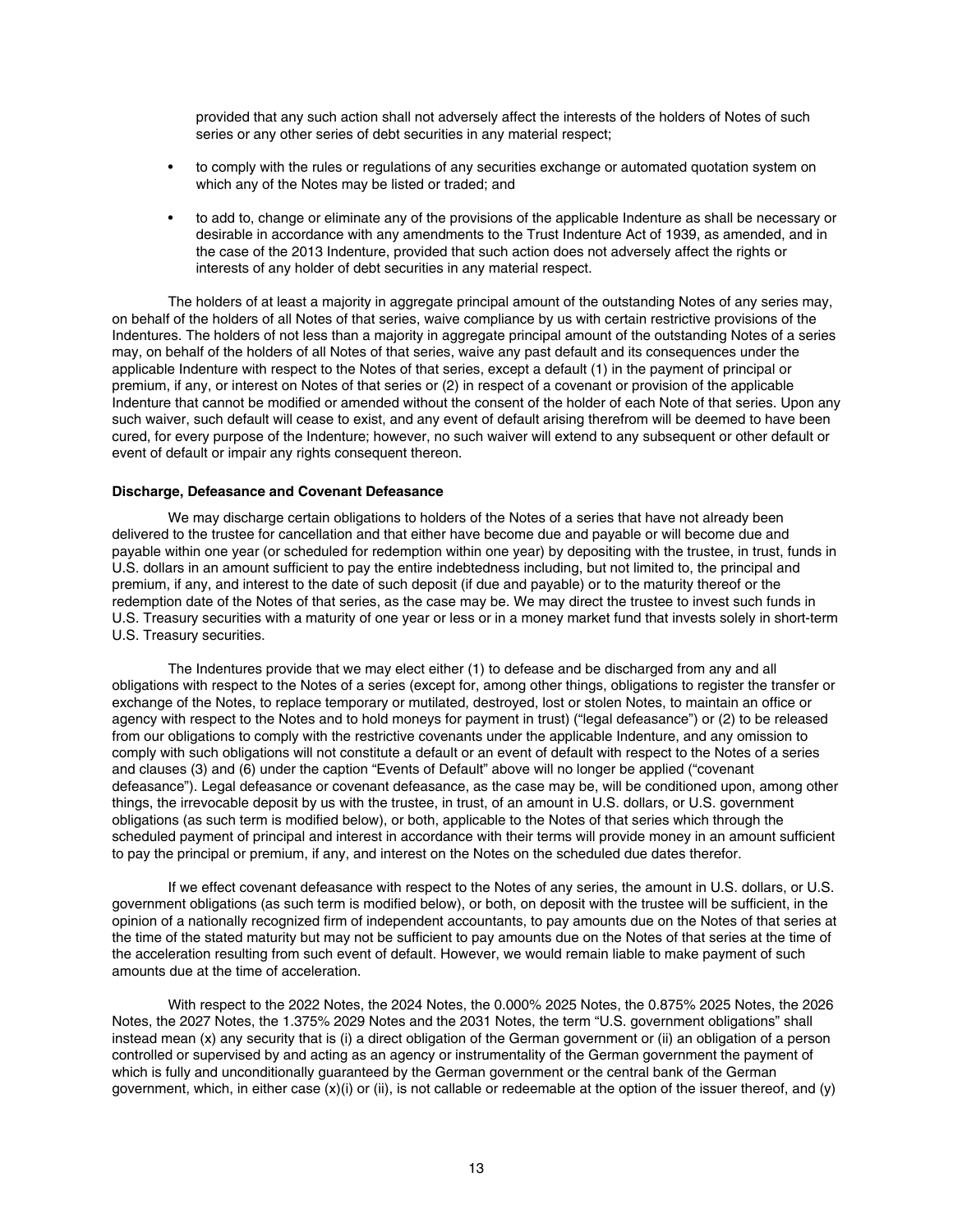certificates, depositary receipts or other instruments which evidence a direct ownership interest in obligations described in clause (x)(i) or (x)(ii) above or in any specific principal or interest payments due in respect thereof.

With respect to the 3.050% 2029 Notes and the 2042 Notes, the term "U.S. government obligations" shall instead mean (x) any security that is (i) a direct obligation of the United Kingdom government or (ii) an obligation of a person controlled or supervised by and acting as an agency or instrumentality of the United Kingdom government the payment of which is fully and unconditionally guaranteed by the United Kingdom government or the central bank of the United Kingdom government, which, in either case (x)(i) or (ii), is not callable or redeemable at the option of the issuer thereof, and (y) certificates, depositary receipts or other instruments which evidence a direct ownership interest in obligations described in clause (x)(i) or (x)(ii) above or in any specific principal or interest payments due in respect thereof.

We will be required to deliver to the trustee an opinion of counsel that the deposit and related defeasance will not cause the holders and beneficial owners of the Notes of that series to recognize income, gain or loss for federal income tax purposes. If we elect legal defeasance, that opinion of counsel must be based upon a ruling from the U.S. Internal Revenue Service or a change in law to that effect.

We may exercise our legal defeasance option notwithstanding our prior exercise of our covenant defeasance option.

## **Book-Entry and Settlement**

The Notes were issued in book-entry form and are represented by global notes deposited with, or on behalf of, a common depositary on behalf of Euroclear and Clearstream, and are registered in the name of the common depositary or its nominee. Except as described herein, certificated notes will not be issued in exchange for beneficial interests in the global notes.

## **Certificated Notes**

Subject to certain conditions, the Notes represented by the global notes are exchangeable for certificated notes in definitive form of like tenor, in minimum denominations of €100,000 principal amount and integral multiples of €1,000 in excess thereof in the case of the 2022 Notes, the 2024 Notes, the 0.000% 2025 Notes, the 0.875% 2025 Notes, the 2026 Notes, the 2027 Notes, the 1.375% 2029 Notes and the 2031 Notes, and in minimum denominations of £100,000 principal amount and integral multiples of £1,000 in excess thereof in the case of the 3.050% 2029 Notes and the 2042 Notes, if:

- 1. the common depositary notifies us that it is unwilling or unable to continue as depositary or if the common depositary ceases to be eligible under the applicable Indenture and we do not appoint a successor depository within 90 days;
- 2. we determine that the Notes will no longer be represented by global securities and execute and deliver to the trustee an order to that effect; or
- 3. an event of default with respect to the Notes will have occurred and be continuing.

Any Note that is exchangeable as above is exchangeable for certificated notes issuable in authorized denominations and registered in such names as the common depositary shall direct. Subject to the foregoing, a global note is not exchangeable, except for a global note of the same aggregate denomination to be registered in the name of the common depositary or its nominee.

#### **The Trustee for the Notes**

The Bank of New York Mellon Trust Company, N.A. is the trustee under the Indentures. We have commercial deposits and custodial arrangements with The Bank of New York Mellon Trust Company, N.A. and its affiliates ("BNYM"). We may enter into similar or other banking relationships with BNYM in the future in the normal course of business. In addition, BNYM acts as trustee and as paying agent with respect to other debt securities issued by us, and may do so for future issuances of debt securities by us as well.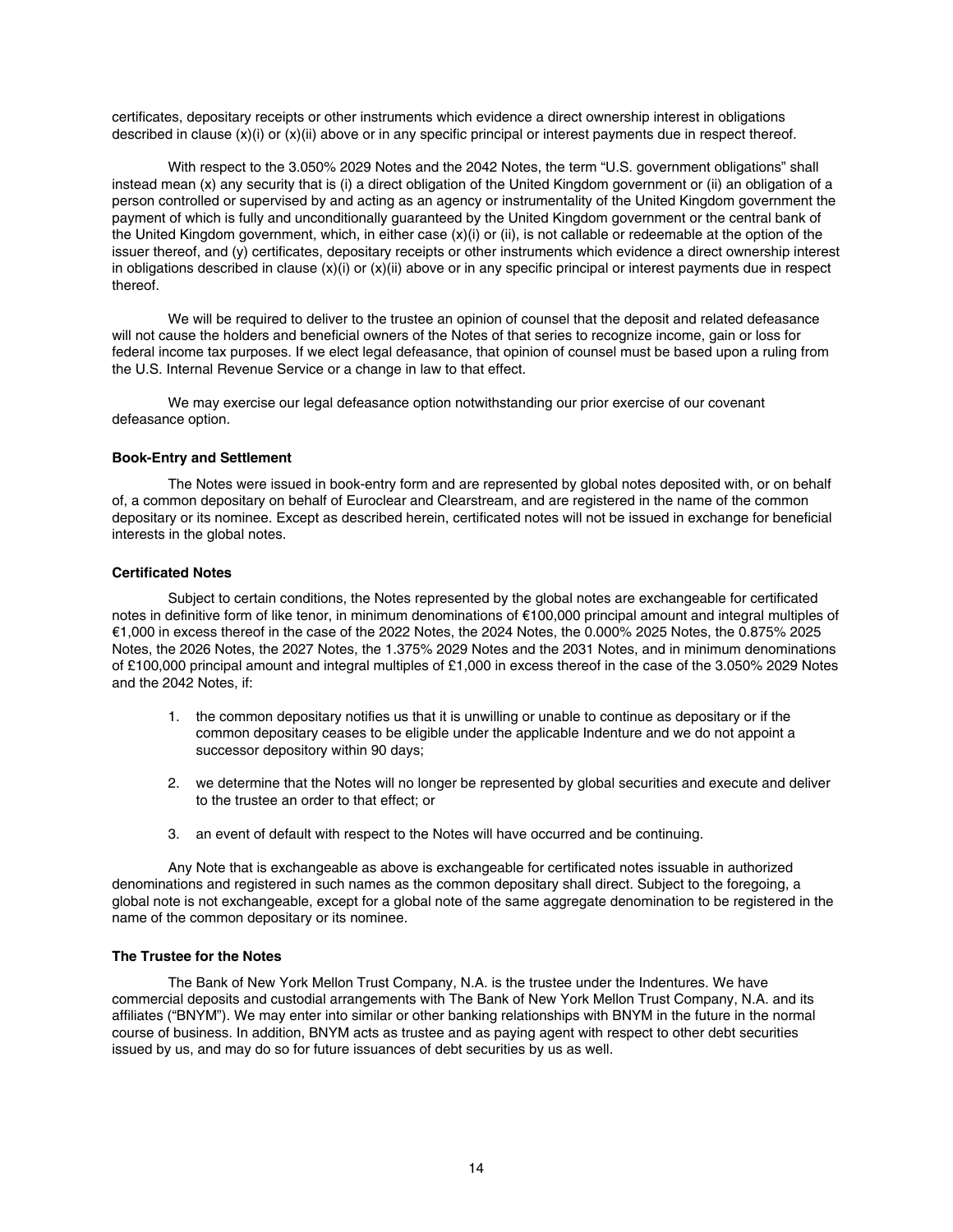# **Subsidiaries of Apple Inc.\***

|                                             | <b>Jurisdiction</b><br>of Incorporation |
|---------------------------------------------|-----------------------------------------|
| Apple Asia Limited                          | Hong Kong                               |
| Apple Asia LLC                              | Delaware, U.S.                          |
| Apple Canada Inc.                           | Canada                                  |
| Apple Computer Trading (Shanghai) Co., Ltd. | China                                   |
| Apple Distribution International Limited    | Ireland                                 |
| Apple Insurance Company, Inc.               | Arizona, U.S.                           |
| Apple Japan, Inc.                           | Japan                                   |
| Apple Korea Limited                         | South Korea                             |
| Apple Operations Europe Limited             | Ireland                                 |
| Apple Operations International Limited      | Ireland                                 |
| Apple Operations Limited                    | Ireland                                 |
| Apple Pty Limited                           | Australia                               |
| Apple Sales International Limited           | Ireland                                 |
| Apple South Asia (Thailand) Limited         | Thailand                                |
| Braeburn Capital, Inc.                      | Nevada, U.S.                            |
| iTunes K.K.                                 | Japan                                   |
| Limited Liability Company Apple Rus         | Russia                                  |

 \* Pursuant to Item 601(b)(21)(ii) of Regulation S-K, the names of other subsidiaries of Apple Inc. are omitted because, considered in the aggregate, they would not constitute a significant subsidiary as of the end of the year covered by this report.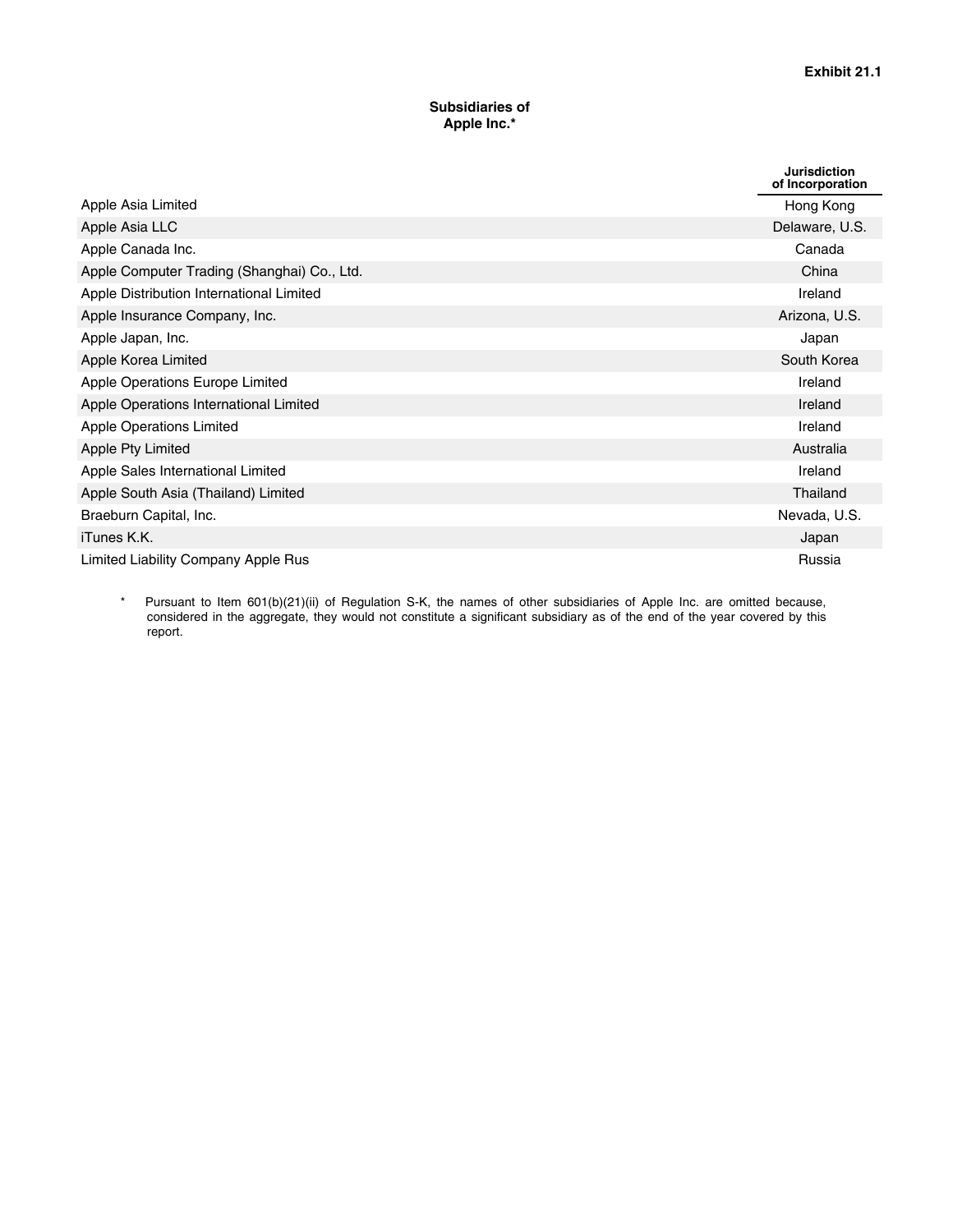## **Consent of Independent Registered Public Accounting Firm**

We consent to the incorporation by reference in the following Registration Statements:

- (1) Registration Statement (Form S-3 ASR No. 333-228159) of Apple Inc.,
- (2) Registration Statement (Form S-8 No. 333-165214) pertaining to Apple Inc. 2003 Employee Stock Plan and Apple Inc. 2014 Employee Stock Plan,
- (3) Registration Statement (Form S-8 No. 333-226986) pertaining to Apple Inc. Deferred Compensation Plan,
- (4) Registration Statement (Form S-8 No. 333-203698) pertaining to Apple Inc. Employee Stock Purchase Plan,
- (5) Registration Statement (Form S-8 No. 333-195509) pertaining to Apple Inc. 2014 Employee Stock Plan,
- (6) Registration Statement (Form S-8 No. 333-193709) pertaining to Topsy Labs, Inc. 2007 Stock Plan, and
- (7) Registration Statement (Form S-8 No. 333-60455) pertaining to Apple Inc. Non-Employee Director Stock Plan;

of our reports dated October 28, 2021 with respect to the consolidated financial statements of Apple Inc., and the effectiveness of internal control over financial reporting of Apple Inc., included in this Annual Report on Form 10-K for the year ended September 25, 2021.

/s/ Ernst & Young LLP

San Jose, California October 28, 2021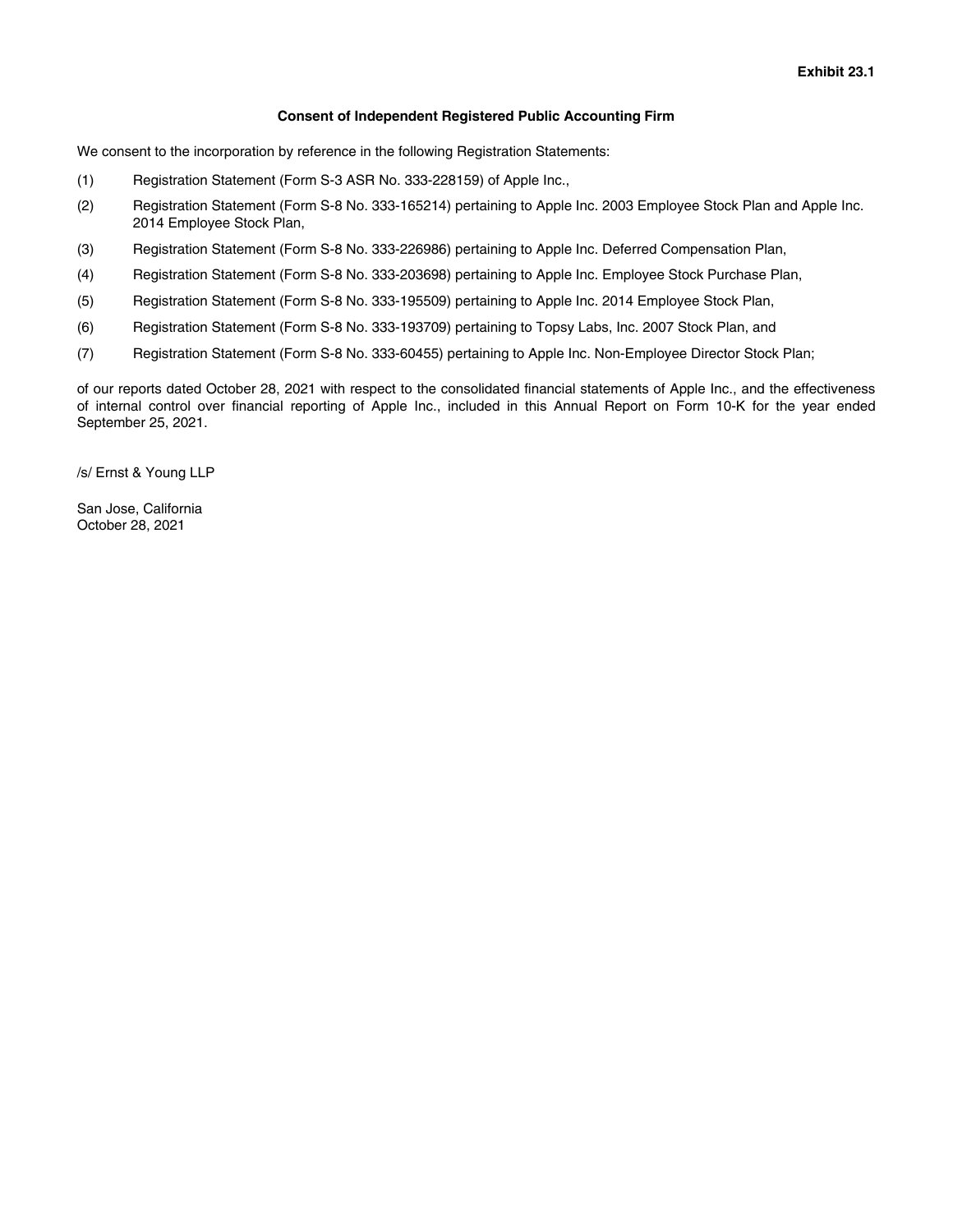# **CERTIFICATION**

I, Timothy D. Cook, certify that:

- 1. I have reviewed this annual report on Form 10-K of Apple Inc.;
- 2. Based on my knowledge, this report does not contain any untrue statement of a material fact or omit to state a material fact necessary to make the statements made, in light of the circumstances under which such statements were made, not misleading with respect to the period covered by this report;
- 3. Based on my knowledge, the financial statements, and other financial information included in this report, fairly present in all material respects the financial condition, results of operations and cash flows of the Registrant as of, and for, the periods presented in this report;
- 4. The Registrant's other certifying officer(s) and I are responsible for establishing and maintaining disclosure controls and procedures (as defined in Exchange Act Rules 13a-15(e) and 15d-15(e)) and internal control over financial reporting (as defined in Exchange Act Rules 13a-15(f) and 15d-15(f)) for the Registrant and have:
	- (a) Designed such disclosure controls and procedures, or caused such disclosure controls and procedures to be designed under our supervision, to ensure that material information relating to the Registrant, including its consolidated subsidiaries, is made known to us by others within those entities, particularly during the period in which this report is being prepared;
	- (b) Designed such internal control over financial reporting, or caused such internal control over financial reporting to be designed under our supervision, to provide reasonable assurance regarding the reliability of financial reporting and the preparation of financial statements for external purposes in accordance with generally accepted accounting principles;
	- (c) Evaluated the effectiveness of the Registrant's disclosure controls and procedures and presented in this report our conclusions about the effectiveness of the disclosure controls and procedures, as of the end of the period covered by this report based on such evaluation; and
	- (d) Disclosed in this report any change in the Registrant's internal control over financial reporting that occurred during the Registrant's most recent fiscal quarter (the Registrant's fourth fiscal quarter in the case of an annual report) that has materially affected, or is reasonably likely to materially affect, the Registrant's internal control over financial reporting; and
- 5. The Registrant's other certifying officer(s) and I have disclosed, based on our most recent evaluation of internal control over financial reporting, to the Registrant's auditors and the audit committee of the Registrant's board of directors (or persons performing the equivalent functions):
	- (a) All significant deficiencies and material weaknesses in the design or operation of internal control over financial reporting which are reasonably likely to adversely affect the Registrant's ability to record, process, summarize and report financial information; and
	- (b) Any fraud, whether or not material, that involves management or other employees who have a significant role in the Registrant's internal control over financial reporting.

Date: October 28, 2021

By: /s/ Timothy D. Cook

Timothy D. Cook Chief Executive Officer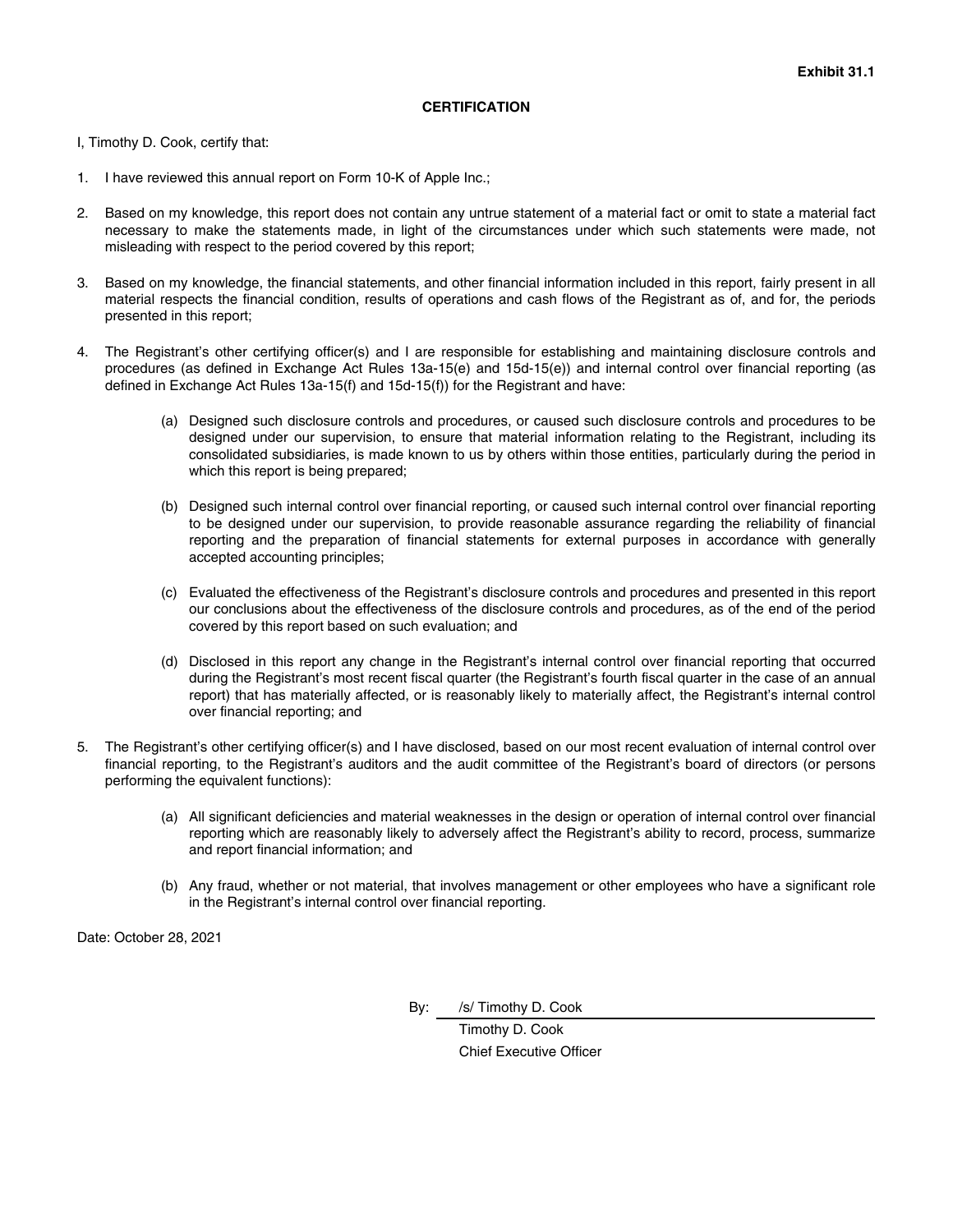# **CERTIFICATION**

I, Luca Maestri, certify that:

- 1. I have reviewed this annual report on Form 10-K of Apple Inc.;
- 2. Based on my knowledge, this report does not contain any untrue statement of a material fact or omit to state a material fact necessary to make the statements made, in light of the circumstances under which such statements were made, not misleading with respect to the period covered by this report;
- 3. Based on my knowledge, the financial statements, and other financial information included in this report, fairly present in all material respects the financial condition, results of operations and cash flows of the Registrant as of, and for, the periods presented in this report;
- 4. The Registrant's other certifying officer(s) and I are responsible for establishing and maintaining disclosure controls and procedures (as defined in Exchange Act Rules 13a-15(e) and 15d-15(e)) and internal control over financial reporting (as defined in Exchange Act Rules 13a-15(f) and 15d-15(f)) for the Registrant and have:
	- (a) Designed such disclosure controls and procedures, or caused such disclosure controls and procedures to be designed under our supervision, to ensure that material information relating to the Registrant, including its consolidated subsidiaries, is made known to us by others within those entities, particularly during the period in which this report is being prepared;
	- (b) Designed such internal control over financial reporting, or caused such internal control over financial reporting to be designed under our supervision, to provide reasonable assurance regarding the reliability of financial reporting and the preparation of financial statements for external purposes in accordance with generally accepted accounting principles;
	- (c) Evaluated the effectiveness of the Registrant's disclosure controls and procedures and presented in this report our conclusions about the effectiveness of the disclosure controls and procedures, as of the end of the period covered by this report based on such evaluation; and
	- (d) Disclosed in this report any change in the Registrant's internal control over financial reporting that occurred during the Registrant's most recent fiscal quarter (the Registrant's fourth fiscal quarter in the case of an annual report) that has materially affected, or is reasonably likely to materially affect, the Registrant's internal control over financial reporting; and
- 5. The Registrant's other certifying officer(s) and I have disclosed, based on our most recent evaluation of internal control over financial reporting, to the Registrant's auditors and the audit committee of the Registrant's board of directors (or persons performing the equivalent functions):
	- (a) All significant deficiencies and material weaknesses in the design or operation of internal control over financial reporting which are reasonably likely to adversely affect the Registrant's ability to record, process, summarize and report financial information; and
	- (b) Any fraud, whether or not material, that involves management or other employees who have a significant role in the Registrant's internal control over financial reporting.

Date: October 28, 2021

By: /s/ Luca Maestri

Luca Maestri

Senior Vice President, Chief Financial Officer